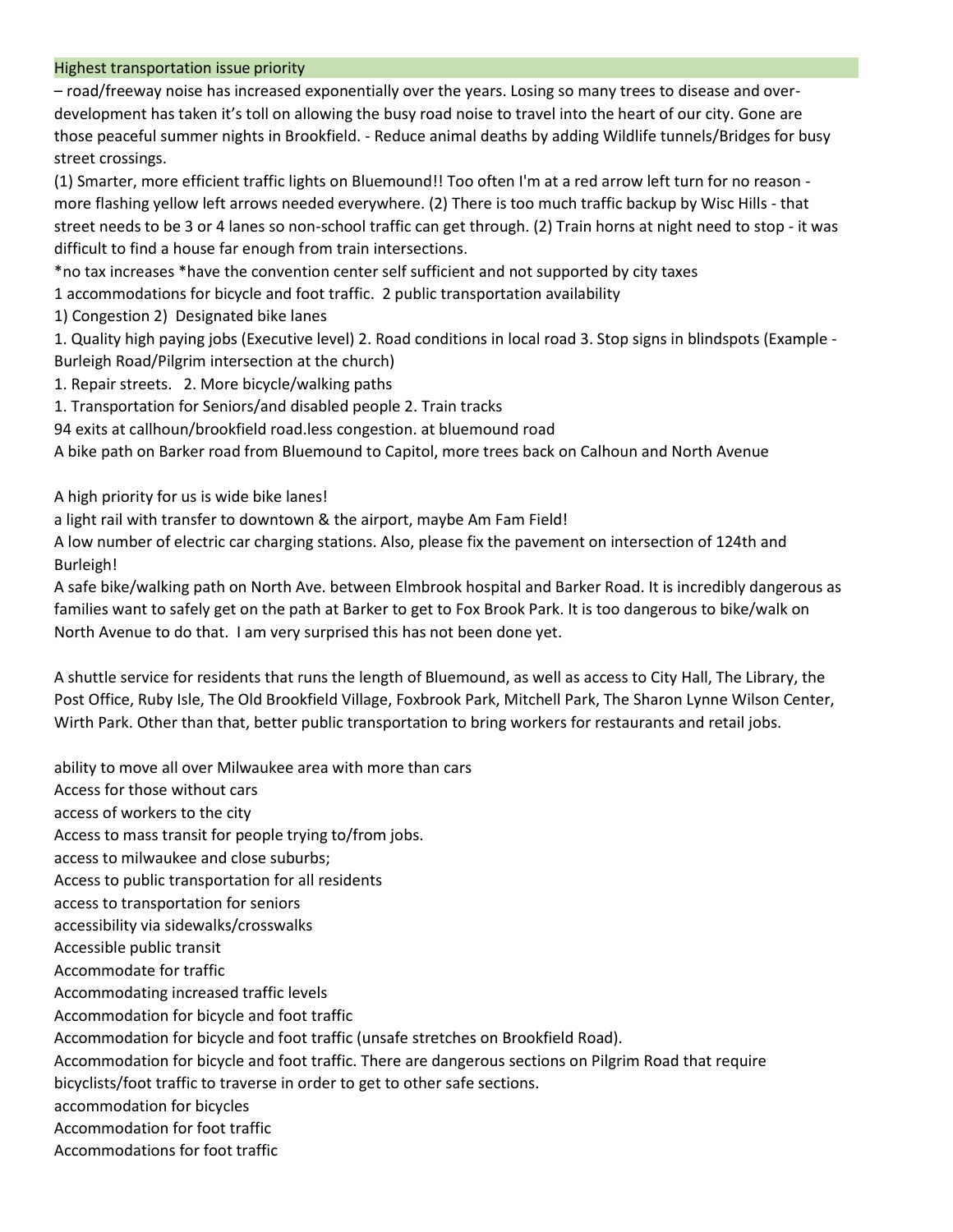accomodating bicycle and foot traffic, especially in construction areas Accomodation for bicycles & foot traffic along Lisbon Road accomodations for bikes and foot traffic. Paved walkways, lighting in subdivisionsto see pedestrians at night.

Aces to electric car chargers

Add 4 way stop or lights to intersection of Burleigh Road and Pilgrim. The hill makes it impossible to see traffic coming making it unsafe.

Add Calhoun interchange at I94

Additional off street bike paths along major roads. example: Lilly rd between North and Burleigh Air quality with more congested drive time and lane expansion

All the new housing and condo units are being built in neighborhoods that do not have the roads to accommodate the increased traffic (Lilly, Pilgrim, etc.)

All too often the governments "fixes" create more of a problem - too many traffic lights, restricted turns, etc.

Alternatives to road travel. appropriate use of stop signs and lights Automobiles availability availability of buses availability of cabs BAD ROADS ( HOLLYWOOD LANE !!!) Badly needed street maintenance lamplighter park (resurfacing)! Barker Rd. Traffic with new business needs 4 lanes. Barker Road especially nearing Bluemound Road Barker sidewalk from Bluemound to Care Age for employees riding bus to Goerches Corners. Also sidewalk on Barker to walk to Brook Park Be more timely with construction projects Becoming more bike friendly. Besides Bluemound Rd. Buses don't go far enough on North Ave or Capitol Dr. Better access to the freeway Better accommodation for bicycles better bike and foot traffic better bike lanes and off-road trails Better bike paths Better bike routes, lanes, and connecting bike paths to the east (Oak Leaf), such as on Capitol Ave, Center, or North. Better bus service. Auto traffic is good and roads are in very good repair as needed. better communication on road closures. Better coordination of major road projects to avoid congestion. Better co-ordination of traffic lights. Sometimes have to wait for 2 cycles before I can turn. better public transportation Better public transportation. Automobile alternatives Better quality on the roadwork. Clean up the medians, this is brookfield we don't need weedbeds! Don't want public transportation. Better road repair better snow removal especially on the weekends Better sync stop lights so you don't have to stop at every cross street. I love round-a-bouts but we need to educate people on their proper use. bicycle and foot traffic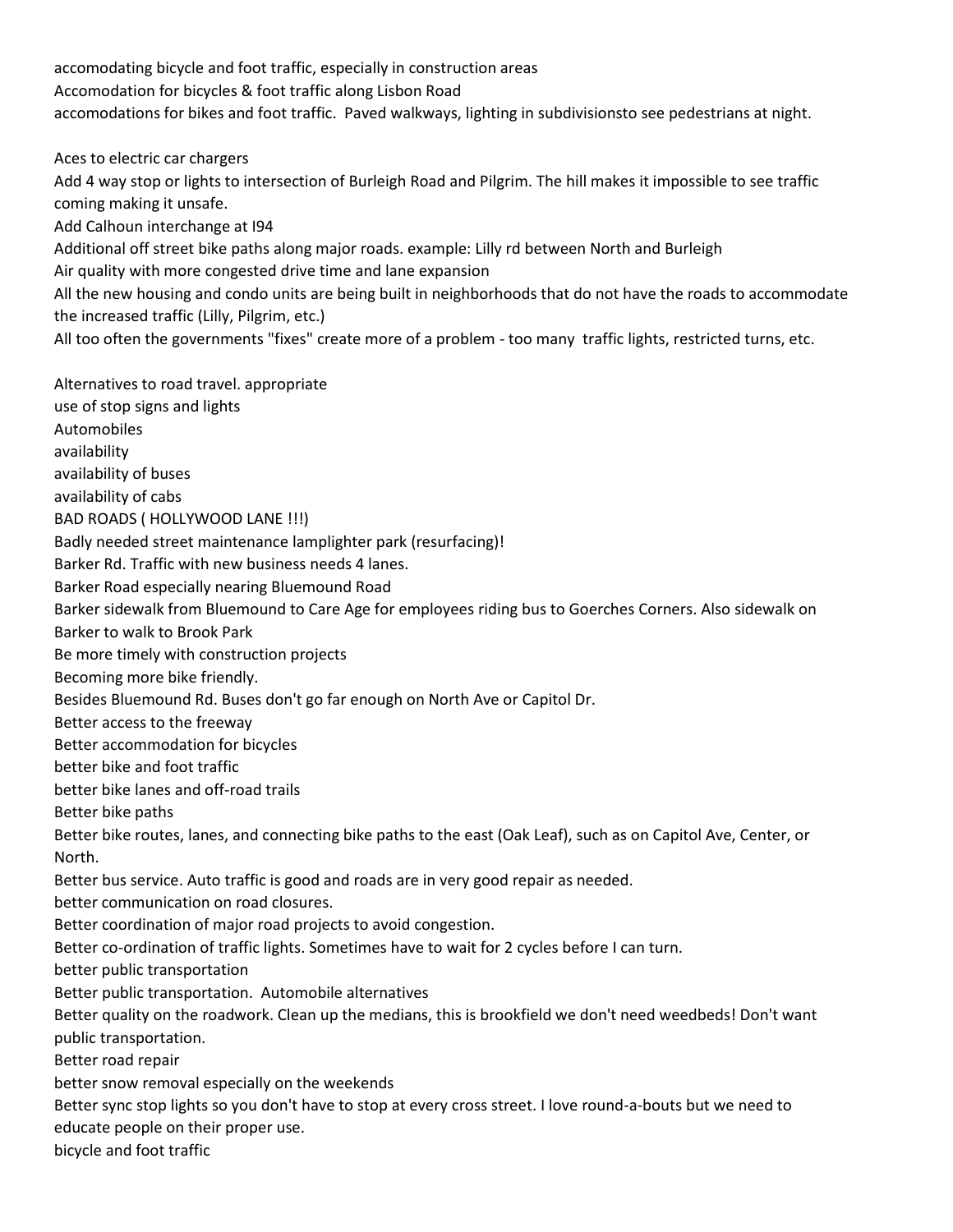Bicycle and foot traffic should be improved on busy roads.

Bicycle and pedestrian accommodation. Need to do more to connect communities (i.e.: purpose-built pedestrian crossings over Bluemound and Capitol), and create car-less areas in the City.

bicycle lanes

Bicycle lanes and foot traffic. I don't feel safe letting my kids ride bikes many places due to traffic.

Bicycle lanes and road repair

Bicycle lanes and sidewalks--thank you for adding more over the years, please continue adding. Also, the ability to turn left out of large subdivisions onto main roads. Thank you for the new lights at Burleigh and Calhoun. More intersection lights/roundabouts are needed in the city (for instance, Gebhardt and Barker; and Burleigh Rd/Pl onto each of the main roads).

Bicycle lanes and walking paths separated from roads

Bicycle trails

Bicycle travel

Bicycle/foot traffic

Bicycling

Bigger north-south roads like recent Calhoun expansion; also, more sidewalks in residential areas.

Bike and foot traffic accommodation.

Bike and foot traffic expansion

bike and foot traffic trails that are complete rather than scattered segments that don't connect useful destinations.

Bike and walk ability for ALL neighborhoods. Our daughter lives less than 2 miles to her middle school but can't safely bike there.

Bike and walking lanes bike and walking paths Bike and walking traffic Bike friendliness Bike lane on River Road Bike Lanes bike lanes and sidewalks bike lanes on major streets Bike lanes,

Bike path on Barker that connects North Ave to Fox Brook so residents and children can ride or walk there- the current path is segmented and feeds directly onto Barker, leaving little room for cyclists or pedestrians.

bike paths Bike paths and green space Bike paths and sidewalks Bike paths completion Bike paths improve road surfaces Bike paths not available for everyone Bike paths on Pilgrim Bike riding on sidewalks should be allowed to avoid street riding, of course giving pedestrians right of way

bike safety since there are bikers that do not ride single file Bike trails Bike trails to stay off of the roads. Bike/foot traffic options bike/walk paths bike/walking trails abrupty start and end without continuity so it's difficult to navigate.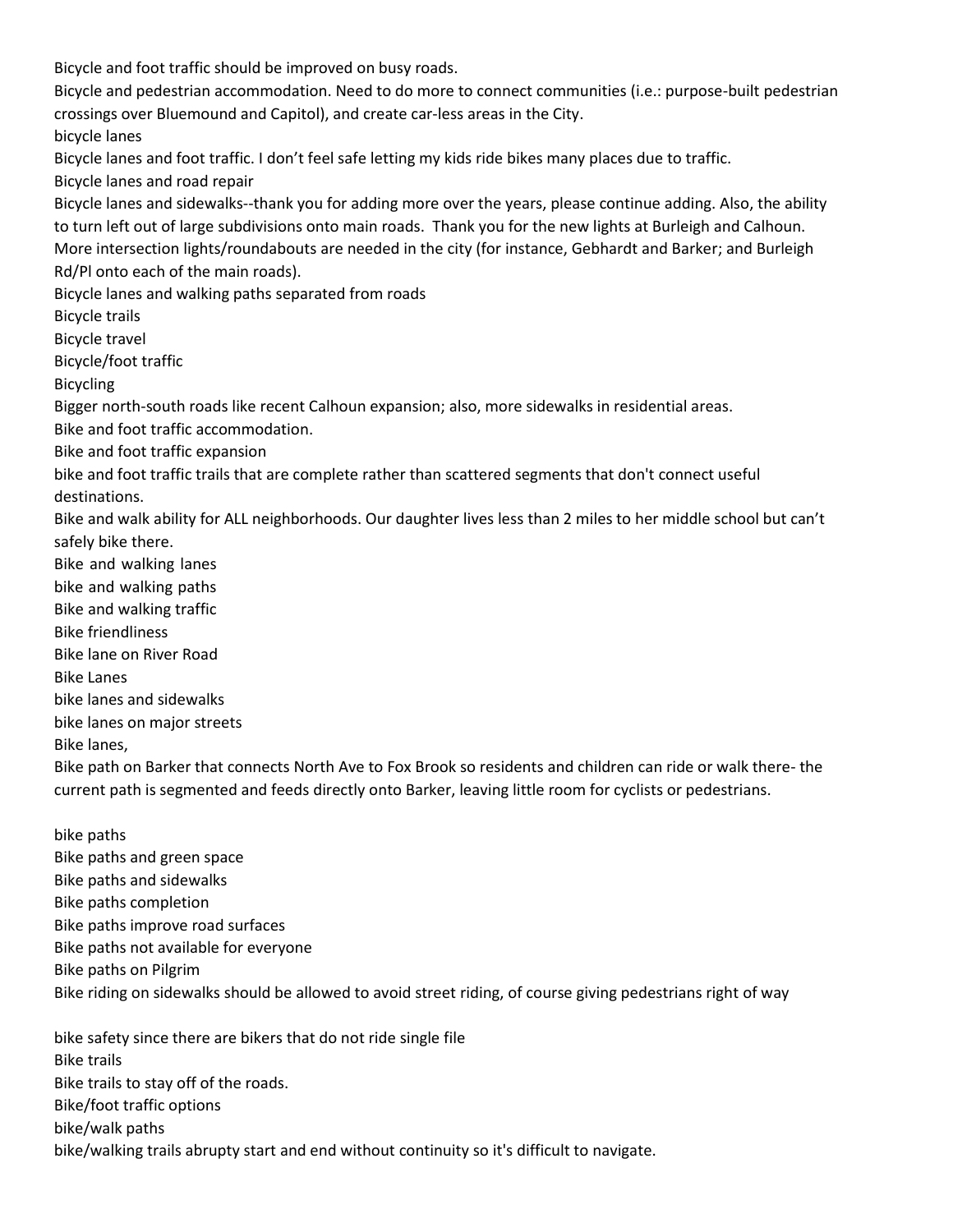Bikes and walking paths

Biking and walking paths on Barker Rd south of North Ave. No dedicated bike lane or waking path on North Ave west of Derrin Ln and east of Barker. Lack of non-driving options to Mitchell park. Mitchell park should be more pedestrian accessible.

Bloemound Road Traffic

Blue Mound Road

Bluemound Road congestion. Synchronize traffic signals. Often traffic stops at every other signal delaying travel, increasing vehicle emissions, and wasting fuel.

Bluemound Road growing congestion.

Brookfield East parking lot entrance and exit on Lilly and on Burliegh - needs a light or traffic direction before and after school.

Brookfield is being Milwaueefied by leaps and bounds. I'd be afraid of ANY idea you guys come up with. Let's face it, you aren't the most original thinkers.

Brookfield RD north of Capital is too congested. Offer another north/south route

Brookfield Square and retention of other businesses.

Brookfield Square area roads need help

Bus service

Bus service to downtown Milwaukee

Bus Shelters and Benches for bus stops along Bluemound. How do we expect people to travel here to fill service worker jobs that are glaringly available when they're supposed to stand out in the rain and snow waiting for the infrequent buses. It's the least we could do.

Bus shuttle transportation around the city needed

Bus Transportation on main highways

Bus transportationon all main city streets

bus/train to Tosa/downtown Milwaukee, lakefront, MKE airport, Froedtert Med.Ctr.

Buses

Buses are needed .

Buses for students

Business and residential overdevelopment leads to traffic congestion. Preserve remaining single family neighborhoods.

Busses runninh on time

calhoun road I94change is needed

Calhound I-94 exit

Can alternatives to Bluemound be found? North is one option but already overworked.

Capitol Drive, Pilgrim Road north of Capitol, North Ave west of Calhoun, most of Brookfield Road, all need repaving.

Center medians and city owned easements need better more thoughtful landscaping. These areas don't make Brookfield live up to the caliber of City Brookfield is.

Certain roads such as Pilgrim and Brookfield roads can get congested during rush hour travel times, especially if a train comes through and stops traffic for a while.

Charging stations for electric vehicles Bicycle/walking paths Senior transportation options

city buses

City busing

Clear and salted roads in the winter.

Clearing sidewalks on Calhoun Rd, North Ave and elsewhere of snow and ice.

Clearing snow/ice

Clearing traffic from railroad crossings.

Communicate more effectively with constituents about upcoming projects that will affect traffic patterns!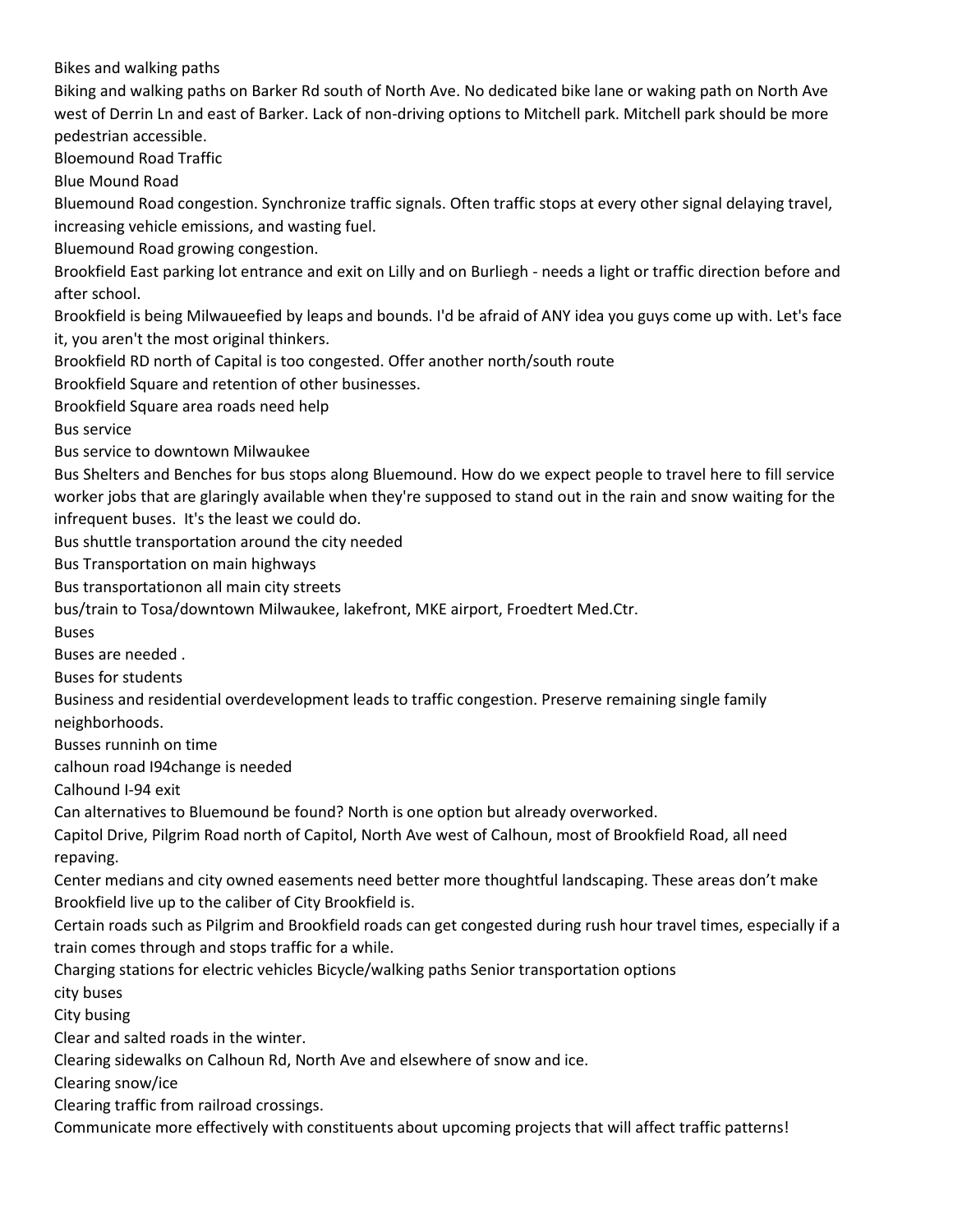complete pathways/greenway corridor complete projects Complete the bike paths that have been marked as future projects. complete the connection bike routes add sidewalk on Pilgrim road to Capitol Dr Complete the Greenway corridors. Condition of North Ave between Barker & Calhoun. An ambulance to Elmbrook is EXCRUTIATINGLY painful due to the bumps. Condition of streets;bicycle lane access congestion congestion - several roads are too small for the amount of traffic on them Congestion and maintenance Congestion and speeds driven near homes on mixed roads like Brookfield rd. Speed limits are fine but seem rarely followed Congestion and traffic lighting need much improvement. congestion bluemound, capitol Congestion caused by commercial business construction. congestion during peak drive times, lack of sidewalks congestion from too many apartments Congestion in business & high traffic areas. congestion in high traffic areas and access points to highways Congestion is being addressed with numerous improvements (Calhoun Rd., North Ave.), so improving bike and walk-ability would be next. Congestion on Bluemound and speeding on Calhoun specifically recently resurfaced part congestion on bluemound road Congestion on Bluemound. Congestion on Pilgrim Road north of Bluemound when school drop-off and pickup is in process. Congestion on single lane roads (i.e. Barker Rd.) congestion on some of the north-south main roads. congestion on the roads during late afternoon/early evening rush hour Congestion. DO NOT WANT PUBLIC TRANSPORTATION INCREASED!! connected trails. Bus service on North Ave, or rail service Connecting bike lanes & sidewalks connection of walking pathways on main roadways Construction and train horn Construction plans are not well laid out. Taking down Calhoun and Lilly at the same time last year was not an example of good planning. Construction areas are taking too long to re-open. Better planning is needed to ensure that multiple roads are not closed for extended periods at the same time. More preventative maintenance is also necessary. There will never be less traffic so this needs to be considered.

Construction projects need to be thought out better. Last summer was horrible w Calhoun and Lilly closed. We couldn't get across Pilgrim. It was ridiculous.

Continue bike paths and walking paths. Improvements on Calhoun are great!

Continue to find ways to add value with new ideas and be open to business that make sense to all involved

COntinue to improve human powered transport options (foot, bike, etc.)

Continue to keep roads repaired

Continue to resurface and widen high traffic roads, like the recently completed Calhoun and North Ave projects.

continued bike and pedestrian path development off the road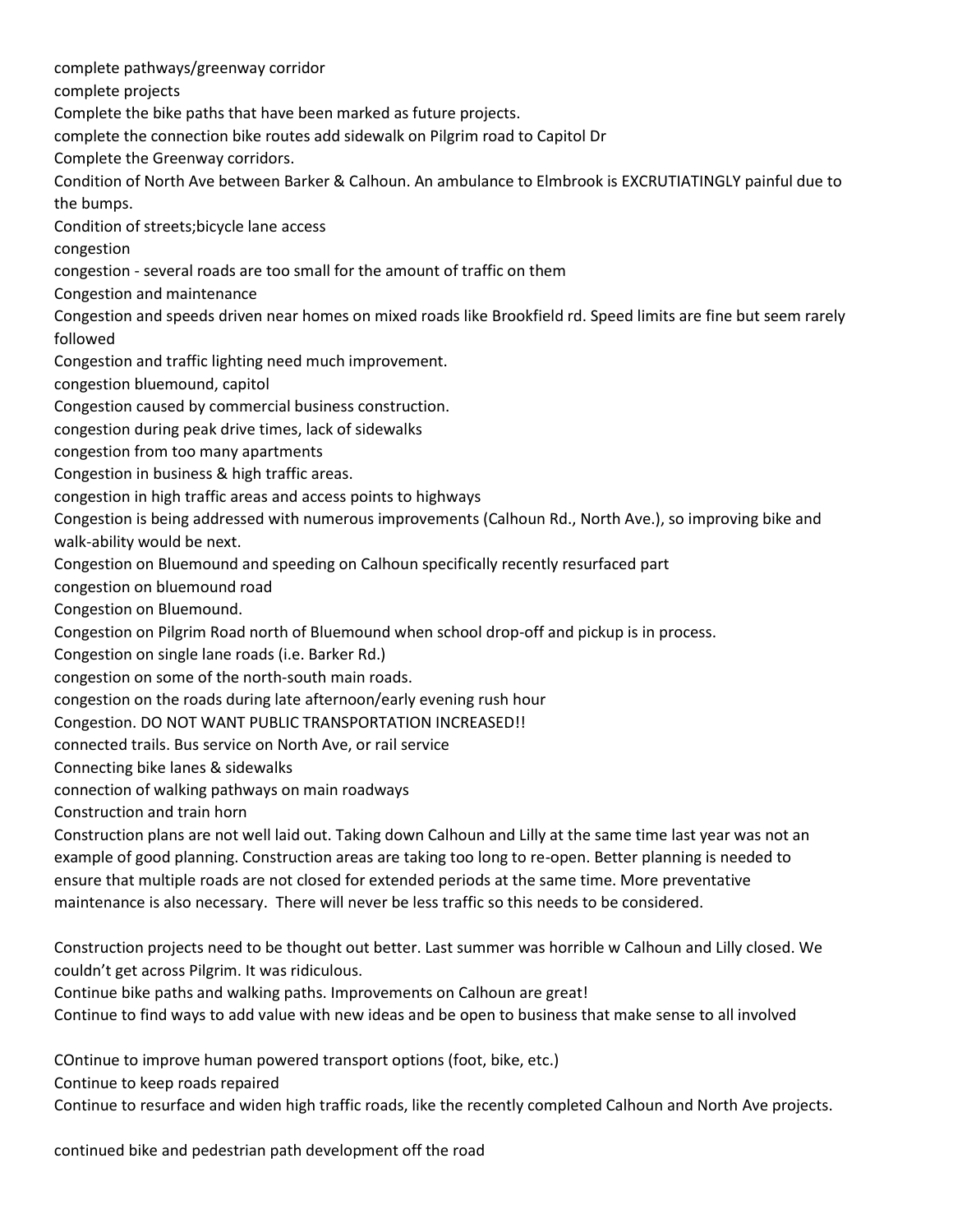Continued development of bike paths

Continued maintenance of road ways.

Continuing the excellent snow removal.

Control of speed limit n rides such as Calhoun. It's like a freeway now. So many residential areas and cyclists and children along the road. Someone will get hurt.

Convenient public transportation to downtown Milwaukee.

coordination of traffic lights. so cars are not sitting if no traffic.

Create a bike path and adjust road height to prevent flooding on River Road. It is a main bike / pedestrian path to the park and there is not enough room for it safely!

create more recreation trails

Creating more and safer connections among and between the walking trails and expanding the trails Crosswalk across Burleigh Place at Pilgrim Road and Crosswalk across Pilgrim Road at Burleigh Place with lights.

Crowded roads

Currently, Pilgrim road needs widening from Lisbon to the North to Bluemound to the South - traffic back up due to train crossings on Pilgrim Road at North needs a solution - seems to be getting worse and longer delays.

Cutting down traffic on non-city roads (county, state). We need less traffic.

cyclist go in the road instead of using designated bike lanes

Decrease traffic congestion

decreasing traffic congestion by providing and promoting bus service, bicycle lanes, development that encourages walking

deferred maintenance city roads

Develop new interchange I-94 at Calhoun/Bkfld RD

Development of noise reducing barriers on I 94. No air brakes on I-94 after Mooreland road.

development on Bluemound and trafiic safety

Difficult issue since people in Brookfield most likely wouldn't use public transportation even if it were offered. A Catch-22 situation.

Difficult to get around without an automobile.

Disappointing that even new street projects are not including bike zones. Brookfield is not a bike-friendly city and several areas/intersections are incredibly dangerous.

dispense ridiculous bike paths and going green - what a waste!!!!

Disregard for traffic laws.

Do not 4-lane Pilgrim Road.

Do NOT expand public transportation in Brookfield.

do not notify what types of transportation are avail. and how you access it.

DO NOT widen more streets, such as pilgrim! Bike paths that will get you all around the city.

Do something about train crossing at North and Pigrim. Raise train above street or lower train and raise street some to go over it. Question about traffic congestion is confusing. Does 10 mean there is lots of congestion or no congestion. Overall, congestion isn't bad at all.

Doing a good job, Keep up the good work!

Don't know

Don't bring the bus further into town.

dont know

Don't know

Don't know how to reach senior taxi offer

don't know.

Downtown corridor

Drivers running red lights and not staying off their cell phones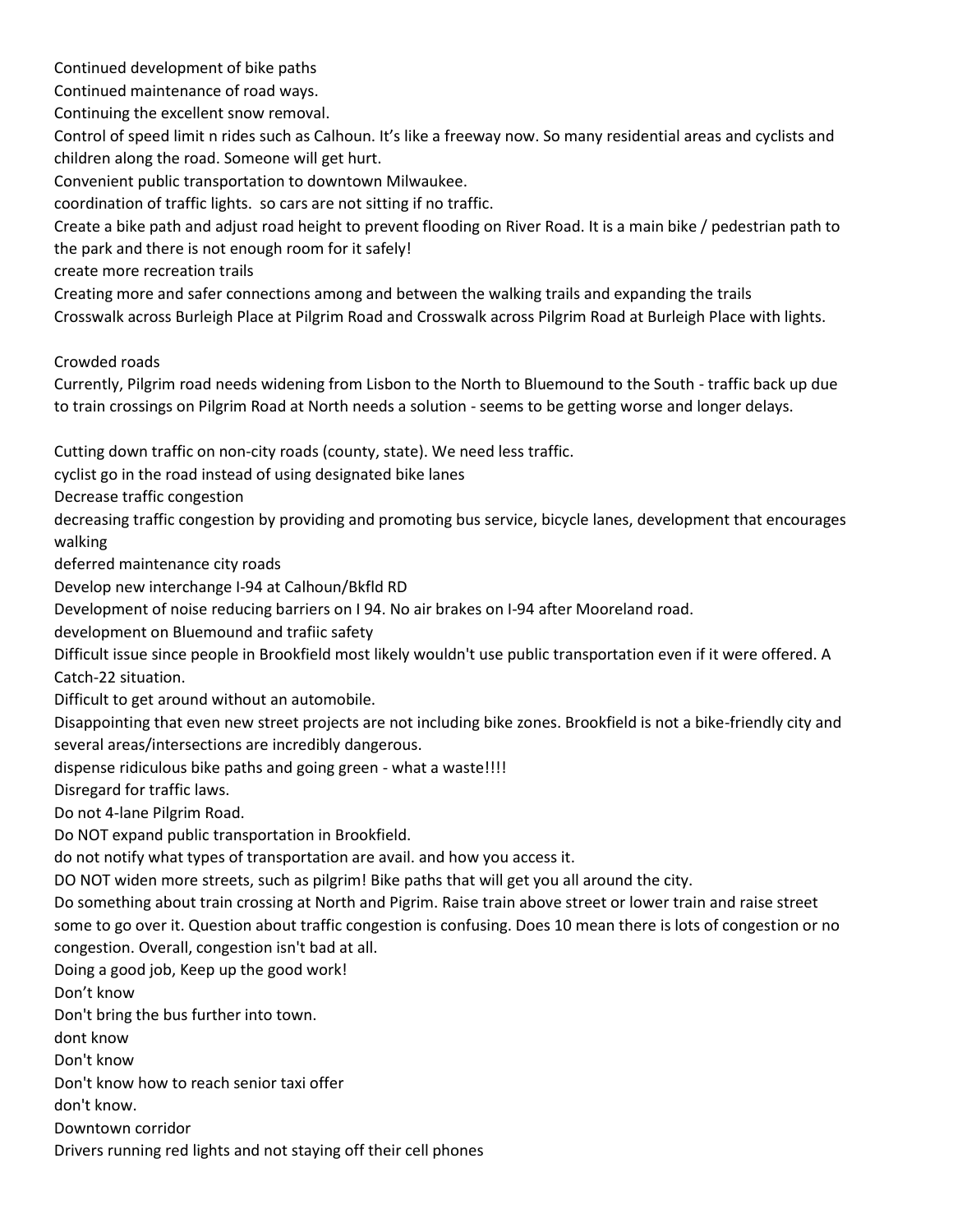Drivers who exceed the speed limit on roads like Bluemound and Moorland, making it unsafe for other drivers, bicycle riders, and pedestrians. driving too fast on Bluemound Ease of movement Ease rush hour congestion by more road widening; Calhoun is now taking more of this traffic, and it's wonderful. Easier and safer access entering and leaving shopping centers. East/West North/South 4 lane roads ebikes operated at high speeds are a hazard to pedestrians, and should be prohibited on walking paths Elderly transportation options electric buses Eliminate intersection u-turns. Fix pot holes Eliminate traffic congestion End train horns enforcement of speed limits enforcement of speed limits and traffic laws Enforcement of speed limits on residential roads. Enforcement of traffic laws Ensuring more pedestrian and bicycle friendly sidewalks, road and trails. Expand biking options Expand bus service between Waukesha, Brookfield and Milwaukee County. Expand public transportation options. expand walkways, bike paths, side walks and connect the pathways to make it easier for kids, and families and SAFER for them to walk and bike places together Expanding roads for future traffic where able. Like project done on Calhoun Rd. Expansion and maintenance of the pedestrian trail system Expansion of the senior taxi availability express ways north bound. external connections - maybe lets get more milwaukee busses Filling potholes finish and connect a paved bike/walking path. Finish the Greenway Bike and Walking Trails. Finish the projects started last year Fix and maintain deteriorating roads Fix bike paths that keep flooding. More public transportation. Fix the current roads surfaces. Roads in my subdivision Imperial estates are deteriorating fast but to my knowledge no repairs are planned. Fix the horrible roads fix the ice situation at North and Derrin Lane. remove the black fence on Calhoun by CVS. It blocks the view when exiting the parking lot onto Calhoun. Fix the neighborhood roads, probably need a repave. fix the potholes on north ave Fix the roads fix the roads in subdivisions more often than 30 years Fix the roads on a continuing basis!! Fix the roads. Fix the streets Fix traffic congestion on Pilgrim Rd.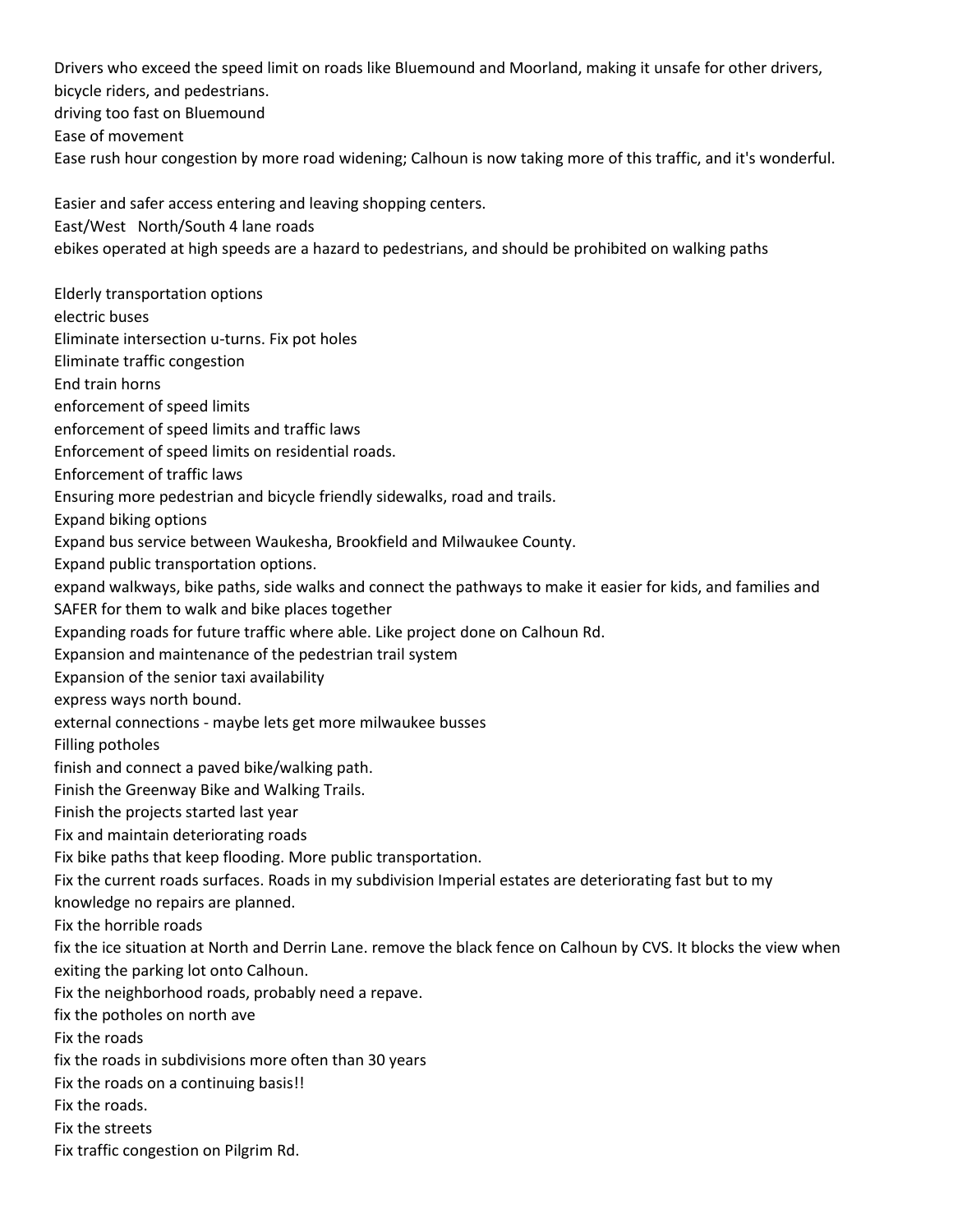Fixing congestion issues without destroying the landscape like what occurred on Calhoun Rd. as well as North Ave. last year

Fixing moorland

fixing neighborhood roads

Fixing our roads in all of our communities

Fixing roads

Fixing streets that have a lot of wear and tear.

Fixing the new street and property adjacent to the new street that has the whole neighborhood looking bad. You people put it in wrong you people should fix your Screw up.

Fixing the streets

focus on maximizing green space

Foot and bicycle access

For me, I am elderly and maintaining the Sr. Taxi is of huge importance. So many elderly would not be able to make Doctor appointments, etc. and their quality of life would be severely impacted. Jim, the manager,does an incredible job. He will drive you himself, if no driver is available. Whatever support the City can give the Sr. Taxi would mean so much to so many. Thank you.

For the congestion question, my rating of 8 means there is little congestion. Highest transportation priority is the maintenance of roads, especially the main thoroughfares that traverse the city.

Get more involved to get Moorland Rd in front of Blfd mall repaired & 124th St. between North and Capital - they are in unacceptable condition

Get rid of 24/7 stop lights at Pilgrim & Burleigh. They're only good for rush hour.

Get traffic lights better managed at 124th street & Lisbor road. Speed limites on Capitol dr. are excessive

Getting a train stop

Getting drivers to slow down at the Barker Road roundabout

Getting drivers to stop at stop signs when I'm walking with my neighbor. The Brookfield Road and Gebhardt

Road intersection is still tricky. Thanks for the walking paths!

Getting elderly to hospital & medical appointments

Getting the county to co-ordinate with the city for proper timing and routing of traffic

getting the traffic lights to use traffic sensors to activate lights prior to 6:30 AM and on the weekends (non-peak traffic). peak vs non peak are VERY different and we should not have to wait for peak time traffic cycles

Good flow of traffic.

Good maintenance of the road. Less noise pollution (including emergency vehicle).

Good Road Conditions

good road maintenance and construxtion and timely snow plowing

Good roads

Good roads.

Greenway failure. Bad engineering, bad maintenance, failed commitment. Super-highways RULE !!

Have bicycle lanes

Have the police actually police the streets instead of just sitting in parking lots.

Haven't noticed any transportation problems.

Heavy and fast traffic on Wisconsin Ave.

Heavy traffic

Heavy traffic on Capital Drive. Excessive speeding day and night.

How long it takes to correct dangerous intersections.

I am in full support of more walking/bike paths. We live off Gebhardt and Barker Road. I would like the path to be expanded north on Barker road to grant us safe, accessible walking route to Fox Brook and Mitchell Parks.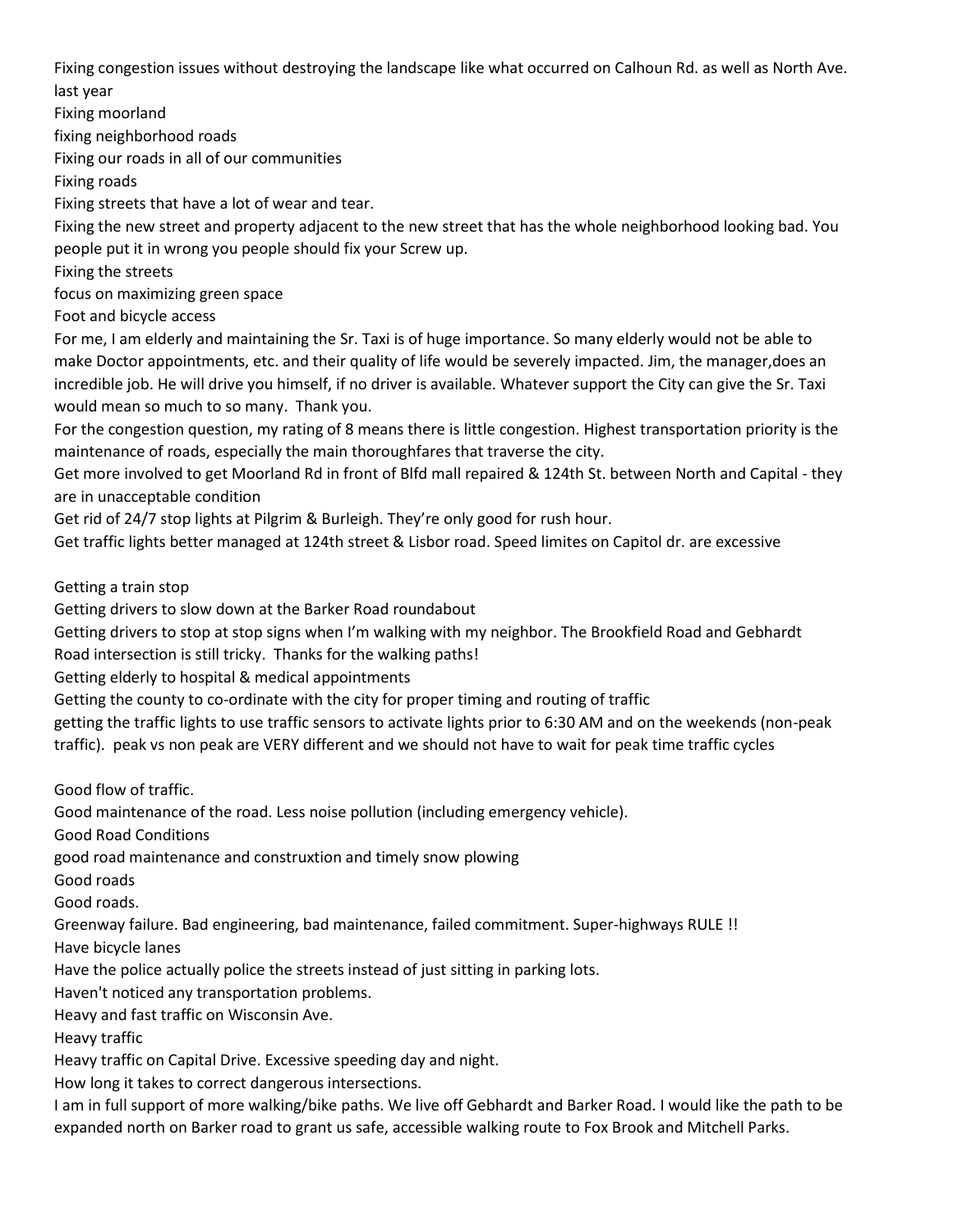I believe the city needs to cut ties with MCTS buses. There is a location in which this bus system enters Waukesha County, specifically the City of Brookfield off of Capitol and 124th. This is not Milwaukee County and it encourages crime.

I continue to have an issue with the new bike path that goes no where and doesn't connect to anything. The new bike path should be on barker road connecting the corners, buses, business and foxbrook missed opportunity.

I do not consider a reason for the sidewalk on moreland road as no one walks there

I don't have a comment

I have my own car so really do not have an issue with transportation.

I have no comments

I have no need for public transportation but retired senior citizens probably need help getting to appointments etc. safe and reasonable transportation for seniors possible senior taxi or van.

I have not encountered any transportation issues.

I think it's shameful that our city doesn't provide bus shelters for riders. If your response is that some of our main roads, such as Bluemound, are state property and we can't do anything, that is ridiculous - then work with the state to solve this issue!

I think that adding stop signs at 4 way intersections in residential areas, especially near parks. Those living in my immediate community near Kinsey Park, between Greenfield Road-Cardinal Crest Drive/Elm Grove-124th St, have all had common complaints/ rationale as there's a lot of people who jog, bike, walk dogs or babies up and down the blocks but there aren't any stop signs in "non-major" areas. I believe there's still enough foot traffic to add that safety precaution of at least 2 way stops would be a fantastic addition! We feel like maybe we go unnoticed being on the "outskirts" of Brookfield, but we still are a part of it!!

I want a roundabout at corner of gebhardt and Brookfield rd.

i wish the neighborhoods had sidewalks for safer bike riding/walking for kids

I wish there were more options for foot traffic... there has been great moves towards this!

I would like to see more biking lanes.

I would like to see semi's not using Brookfield Road between Bluemound and Greenfield. It s a narrow, asphalt, 2 lane road with no shoulders; I think they should be using Calhoun. Also, I often see cars running the stop signs at Davidson and Brookfield Road when walking my dog.

I would like to see the traffic lights adjust to different amounts of traffic. Even when there are few cars out, the lights are the same length as when traffic is heavy.

I would very much like to see the City bring back Keep America Clean and provide more litter collection along our streets/roadways.

I'd like to see more sidewalks in the neighborhoods to encourage more foot traffic and safety for kids who might want to, say, ride their bikes to friends' houses.

Identifying areas of congestion and planning solutions such as roundabouts to help aleviate.

if you do not own or drive a car it is a problem

I'm not sure this is highest priority, but potholes are a problem on many roads. Potholes are AWFUL on the driveway at Mary Knoll Park. Please fix! Timing stoplights more consistently would be helpful, too. Some are short, some are very long. (e.g.Elm Grove/Bluemound) More walking/biking trails would be great! Overall I think our transportation flow is very good.

I'm pleased with the recent road widening to help with safety and traffic congestion

Improve bike & foot traffic

improve bike lanes

Improve the quality of many of the tangential roads to the main thoroughfares of Calhoun, Pilgrim, Springdale. Those are mostly in very good shape and have areas for pedestrians & bikes. But the tangential roads (Burleigh, River, Gebhardt) need resurfacing and a bike lane!

Improved railroad crossings that are smooth and support no train horns.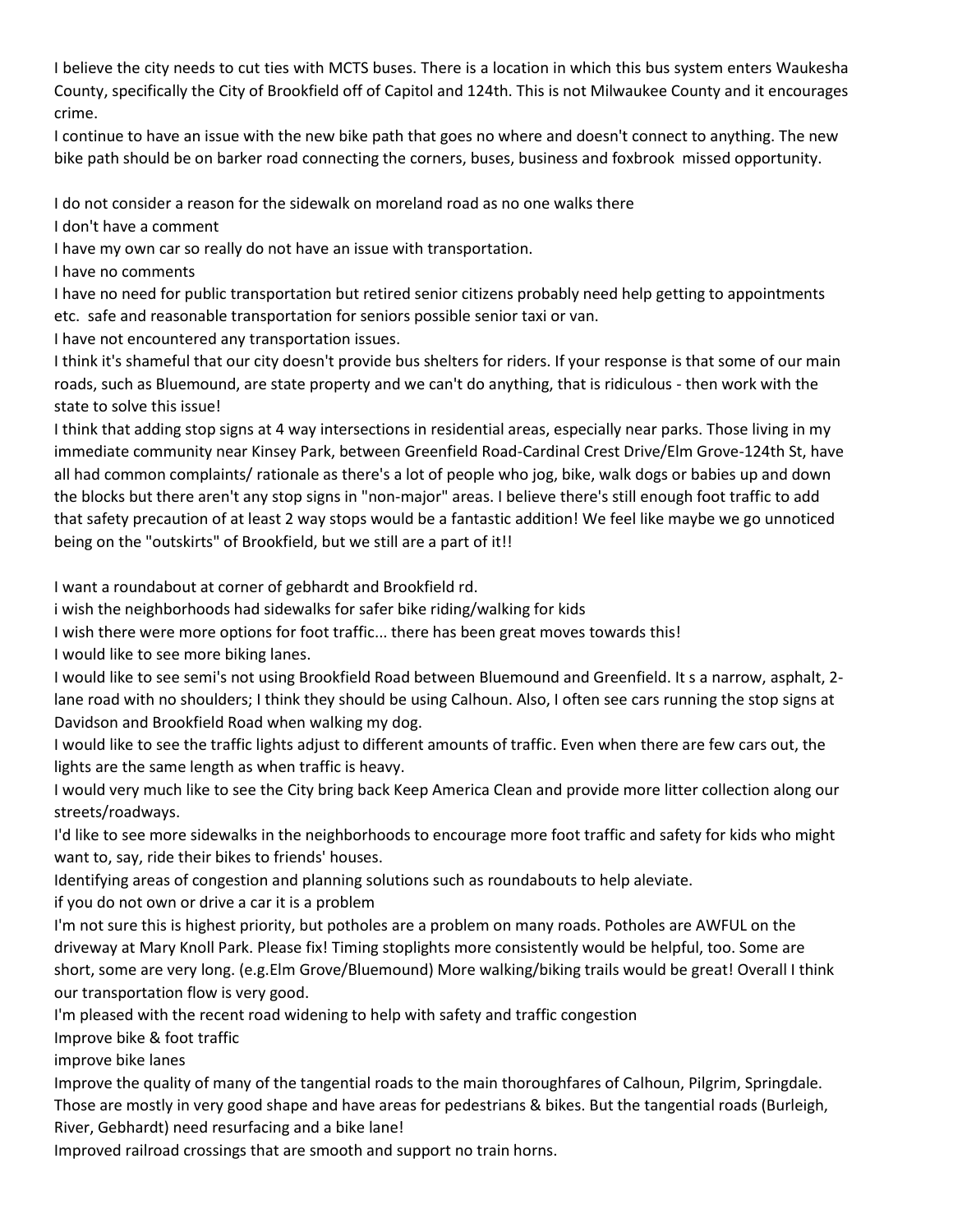Improvement of bicycle and foot traffic over major roads such as Barker to safely access Corners and Bluemound. There are zero options for transportation within Brookfield neighborhoods and restaurants. Uber is virtually non available. Find creative options to keep roads safe from drinking drivers as there are no options.

## Improving

improving congestion around railroad crossings

Improving walkability and car-free access to businesses and jobs

In my life, every day I travel to Milwaukee Tool on Lisbon. It's dangerous on that part of Lisbon as a pedestrian and cyclist. I wish there were a better shoulder or bike lane or sidewalk. I see other folks walking on this road as well; I don't believe I'm the only one who wishes it were safer there.

inattentive drivers, Bluemound road

inconsiderate walking in street by walkers, allow cars to use road.

inconsistent speed limits on the same stretch of road

INCREASE AVAILABILITY OF MASS TRANSIT. IF HIGH SPEED RAIL BECOMES A POSSIBILITY IN WI CONNECTING

STOPS IN BROOKFIELD NEED TO BE MADE

increase public transportation

Increasing bike and walkng paths

Increasing sidewalks and bike lanes for cyclists and pedestrians

Is there anyway to circumvent the trains (e.g. bridge above tracks)? They are my primary source of traffic frustration, notably crossing North and Pilgrim

It would be an amazing investment if the city created a walking bridge for pedestrians and bicycles that went over Bluemound and Calhoun. This would allow families to walk to the farmers market, library, parks, and schools more safely and easily. The city boasts about bike trails yet leave you to fend for your self while crossing busy intersections.

It would be nice to have local rail service and high-speed access to Minneapolis, Madison, and Chicago.

Just moved here and don't use public transportation at this time

Keep Brookfield from being congested with mass transit everywhere. Brookfield will lose it's appeal as an ideal suburb if you urbanize it with too much traffic.

Keep roads improved

Keep roads well-maintained, as you have been. Calhoun Road improvements are much appreciated!

keep the non registered, no plates, no insurance vehicles out of Brookfield

Keep the roads plowed in winter

keep traffic moving on major roads

Keep trains from stopping and/or reversing while car traffic waits.

keeping our roads maintained & resurfaced

Keeping roads in good repair

Keeping Roads maintained

keeping roadways open and passable whenever possible

Keeping roadways safe.

keeping the balance you already have

Keeping the roads and street signage in very good condition.

Keeping the roads safe by more vigorous traffic and noise enforcement on the major arterials like Capitol Drive

Keeping the traffic flowing without long back ups and traffic jams. Keeping traffic congestion down - relax the amount of development on Greenfield and Bluemound Road

Keeping traffic congestion to a minimum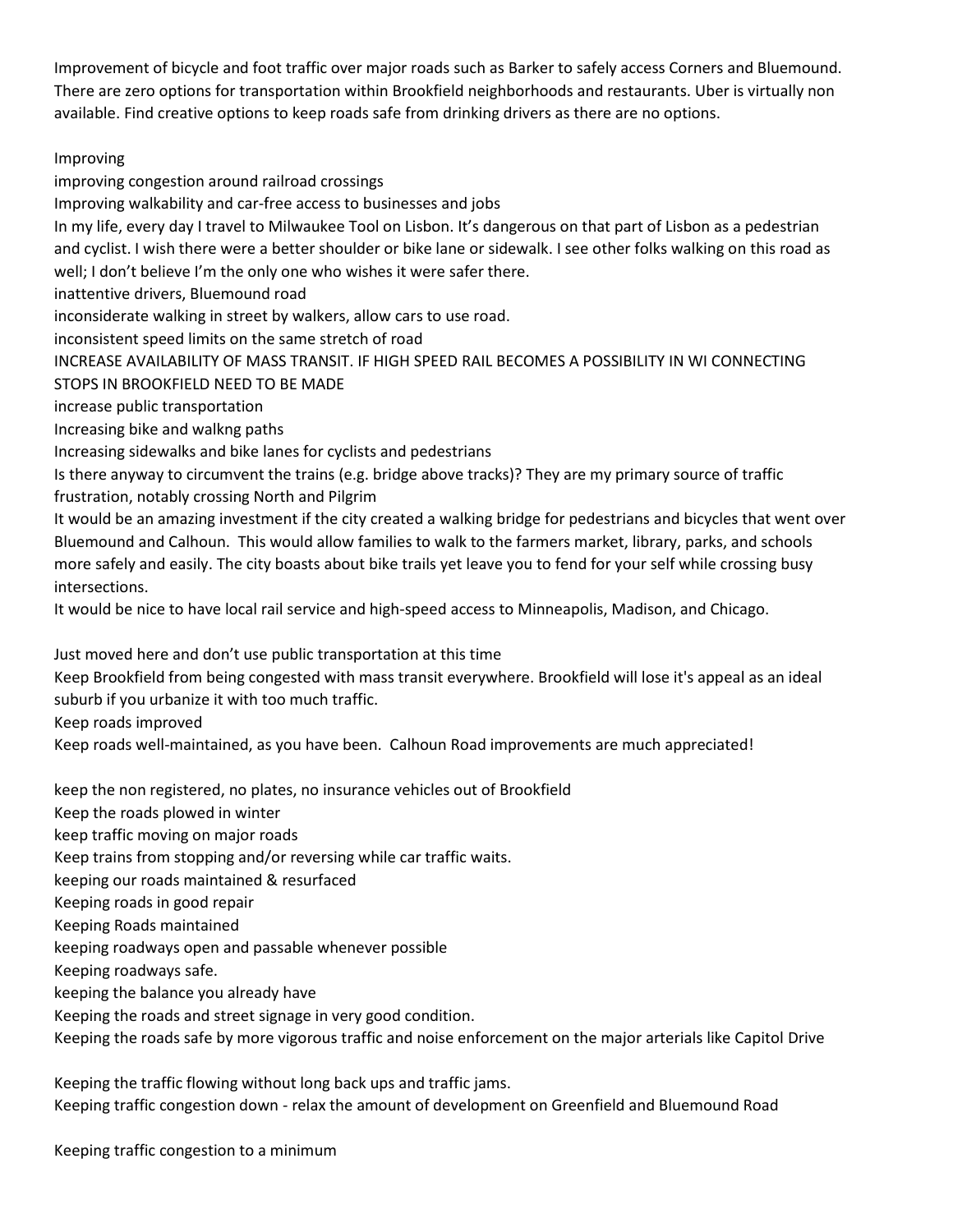### knowledge

lack f public transportation for workers outside of city Lack of bike lane throughout the city. Lack of public transportation on Bluemound Rd and Capitol Dr lack of bike lanes lack of bus service lack of public transit, if you do not drive you are very limited. Elmbrook Senior Taxi does a good job, however it can not meet all the needs. We should have some public transit options. lack of public transportation and walkability of the city in general Lack of sidewalks, street lights, and stop/yield signs in some neighborhoods lane paintng and wider turnin ramps Larger and safer bike lanes less auto traffic, speed limits too high on bluemound and capitol drive LESS BIKE PATHS, DON'T WASTE OUR MONEY Less stop lights. More round-abouts. less traffic congestion during daytime off work hours on 2 lane streets less trains Light rail to downtown Light rail to downtown/Madison lights/crosswalks limiting bus traffic from surrounding communities Little to no effort to maintain roads/streets, side roads/streets in my neighborhood have cracks and some heaving.

Lived in Brookfield all of my life....their has never been sidewalk along Lisbon Road......treacherous to walk on. All sidewalks are near wealthier parts of Brookfield

Local public buses/battery operated scooters/battery golf carts on city streets

Local public transportation that is both low cost, available, and climate friendly

Local transportation

Lower price - Elmbrook taxi

Lower the speed limit on Bluemound between Moorland and Barker and time the signals better so you don't end up stopping at every intersection that has lights.

Lowering taxes and bringing companies with quality non retails jobs.

Main arterial roads should have left turn lanes or widened shoulders where there are left turns. Congestion happens a lot when a car is trying to turn left, but there is oncoming traffic. The cars behind the turning lane are stuck until the front turning car completes the turn. Barker road with its wide shoulders is a good example of what Brookfield should implement more of. Brookfield needs to continue expanding and maintaining mult-use trails. I believe there is a strong community desire for this.

Maintain city streets and replace when deteriorated Maintain roads and accommodate expansions as traffic increases. Would be very helpful to have bike lanes

Maintain roads and traffic flow maintain roads that have high traffic use Maintain suburban environment Maintain the major roadways. Maintaining city streets/repairs more frequently Maintaining existing roads Maintaining existing roads. Not over-expanding infrastructure.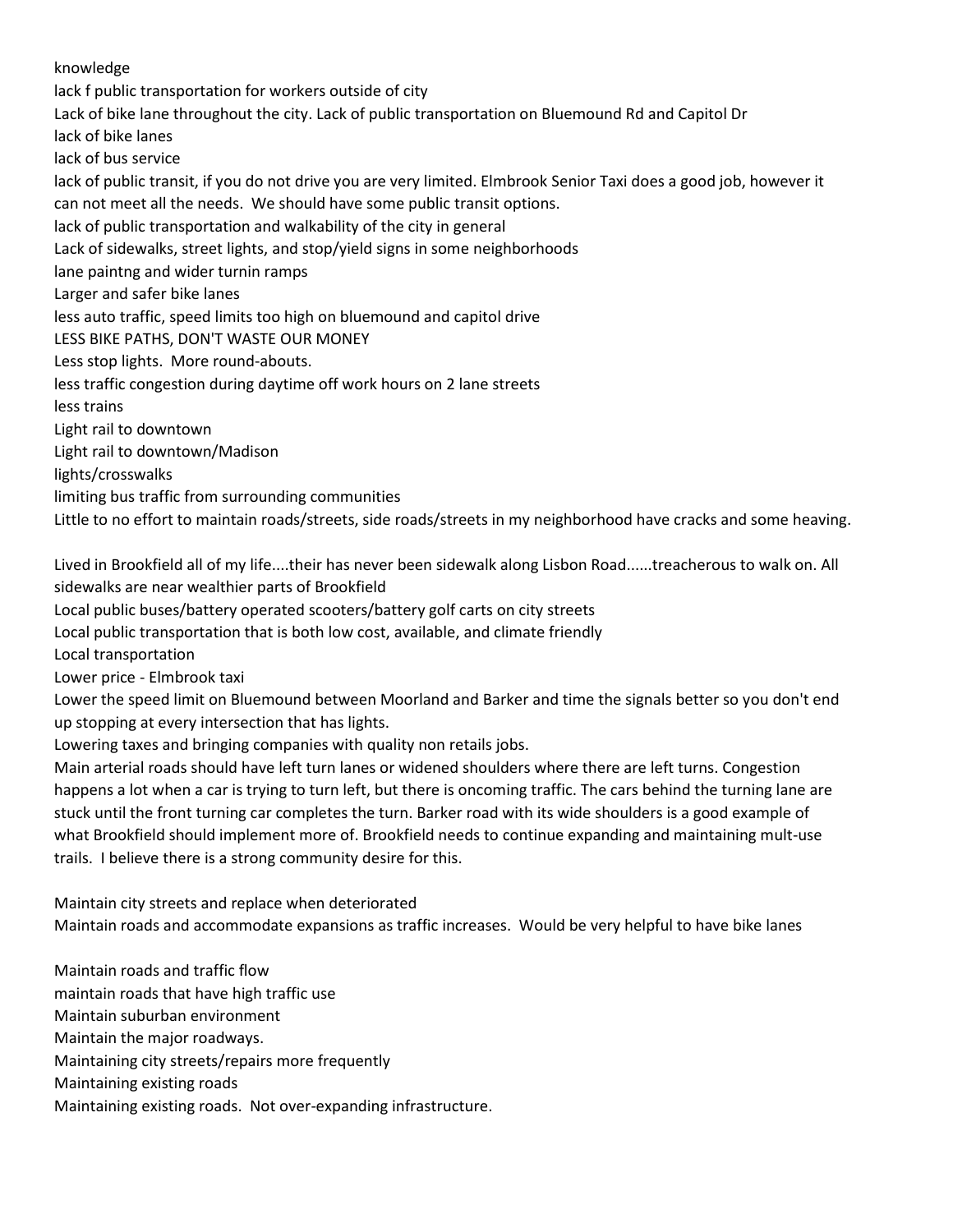Maintaining grass along main roads like Capitol, Calhoun, and North Ave...even if County should maintain the City might need to step up since these main roads make an impression to visitors and residents.

Maintaining green space and keeping the trees we have left Maintaining quality roads (no potholes etc...) Maintaining roads and bike paths as they decay. maintaining street infrastructure Maintaining the roads Maintaining white/yellow lines on roadways for visibility in all weather conditions. maintenance Maintenance & repair maintenance and creation of walk paths / bike paths in south brookfield maintenance and repair Maintenance and repair of all roads especially in neighborhoods. maintenance and repair of the roads Maintenance and upgrade of city streets and roads Maintenance is infrequently done on side roads, we've asked several times for better crosswalks for our school areas, in particular Dixon and Pilgrim Park. They finally did something for Dixon but kids trying to walk home from Pilgrim Park is extremely dangerous. Also, there are many areas, driving over hills, that the speed limit is too fast and there are people crossing just over the hill that almost get hit. Maintenance of current streets Maintenance of existing roadways. Maintenance of heavily travelled roads is good, neighborhood streets could use more attention. As a resident I have no idea who to contact about road maintenance problems on my street maintenance of quality roadways that are thoughtful in making the most of their design Maintenance of roads Maintenance of roads and sidewalks Maintenance of streets and highways, including timely snowplowing and paving maintenance maintenance of streets. Make one train crossing above or below grade so we don't get caught at every train crossing. Make roads more friendly to families. Lower speed limits and more paths for foot traffic. Don't expand lanes or roads. Make the train crossings no horn! Making Bluemound Rd. Navigable for pedestrians and cyclists. making brookfield more accessible by foot and bicycle traffic would help to promote a more active and environmentally-friendly community. Making it safe for walking and biking on and across our major arterial roads. making neighborhood street safe from speeding traffic Making sure that we continue to not have a trolley! Making the city more walkable and bike friending Manage congestion, also road maintenance. Managing Bluemound Road congestion managing speeds on neighborhood streets Many of the main roads are in need of repair or replacement Many roads are in terrible condition and should be repaired

Many roads need repair yet. Great job on North and Calhoun; however need to add some trees!

mass transit

Mass transit availability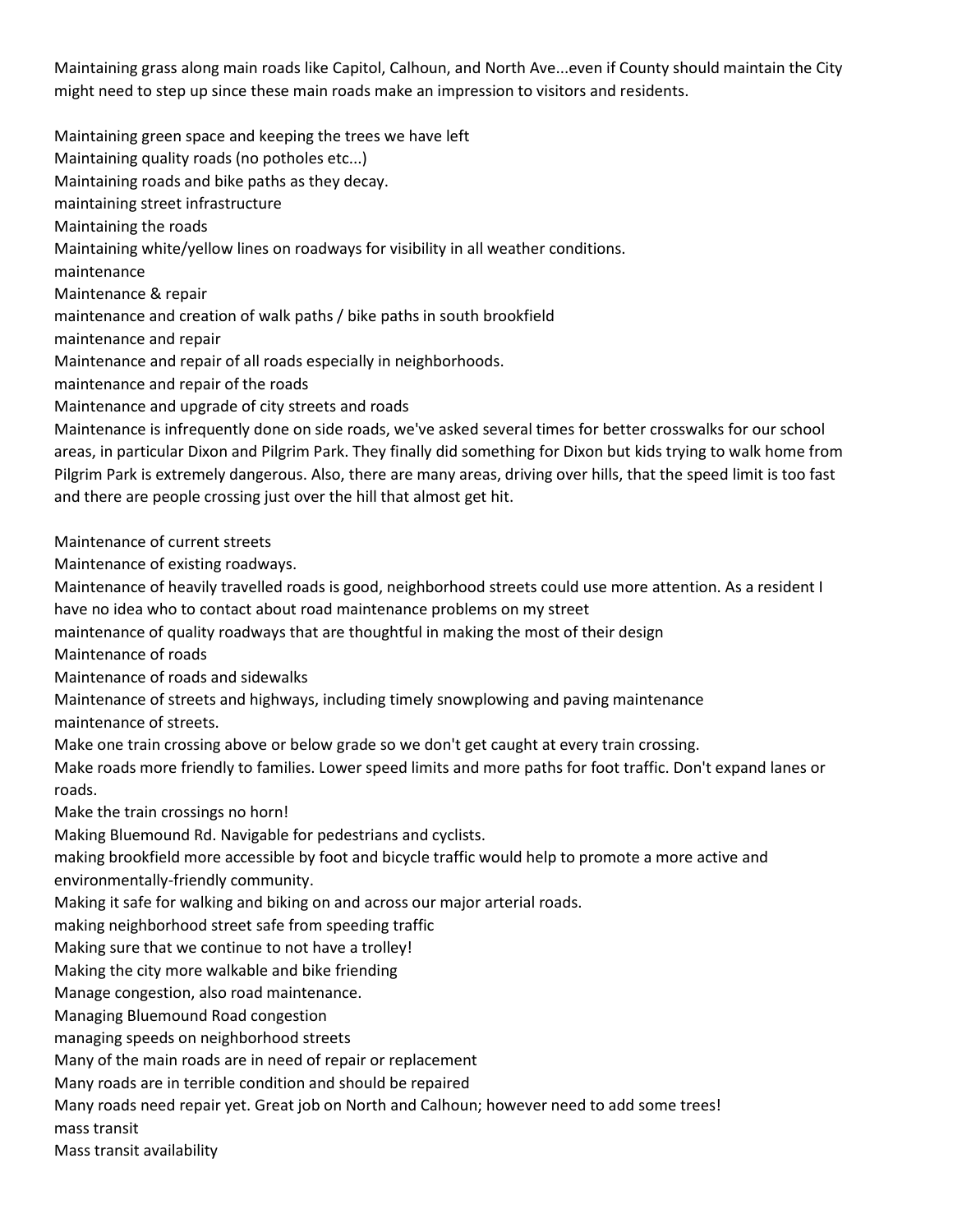Mass Transit to assist commuters

Milwaukee County Transit and Waukesha County Transit needs to merge. We are one metro area that needs to operate as one.

Moorland Rd. freeway ramps.

Moorland Rd. near Brookfield Sq. is a disaster. No one seems to know what to do, coming off 94 West to get to the mall and getting on 94 East from the north is also confusing (accident waiting to happen). Adapt traffic signals to account for shifts in weekday traffic since Covid (more residents working from home, running errands all throughout the day - increase in congestion at times usually not considered "rush hours."

Moorland Road between Greenfield and Bluemound is a traffic mess (not including the current construction). There are not enough lanes for all the different traffic - on/off 94, in/out Brookfield square, thru traffic, etc. Cars are shifting lanes all over the place and it's dangerous.

more accessible and connected, off the street bike paths

More and better biking path options

More bicycle and foot paths

More bicycle and footpaths and more well established bicycle lanes on roads. There are some, but I would like there to be more.

more bicycle friendly trails and roads

More bicycle lanes.

More bicycle options

More bike and walking paths

More bike lanes

More bike paths

more bike paths, more traffic enforcement to discourage stupid driving

More bike paths. More mass transit into Milwaukee

More bike paths/walking paths

More biking/walking options

More building, greater congestion

more city/county bus connections

More common sense traffic light patterns such that you don't have to stop at red lights when there are no cars awaiting a green light at the intersection. It's a waste of time and gas. We should have sensors that keep lights green if no other cars are waiting to cross the intersection.

More Greenway connections

More options for bicycle and foot traffic

more options, and better flow along Bluemound in particular, looking ahead to senior status, options for living in Brookfield are limited

More paths/designated areas for pedestrians that are completely off road. Finish the greenway trail system. Not only will this be safer but will be a draw to the area and encourage people to get outside. Also spend time and money on beautifying Calhoun and Capitol. These roads look pathetic and barren. Capitol looks like a major city thorough fare instead of a way to traverse through a quaint community.

More pedestrian and bike paths and safe road crossings More pedestrian walkways connecting neighborhoods More public More public busing. more public transportation More public transportation, EV infrastructure More running trails more sidewalks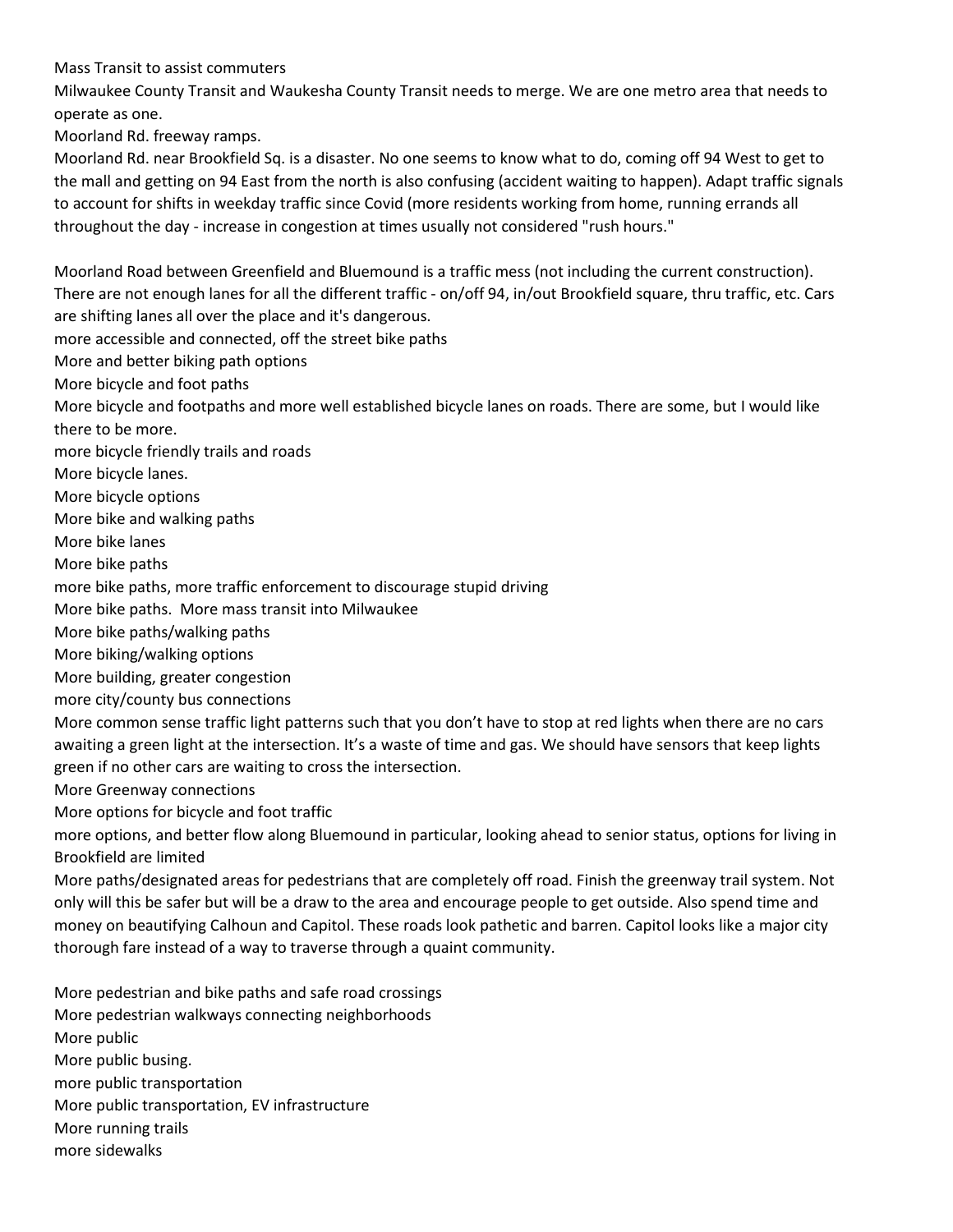More sidewalks and bike lanes more sidewalks and bike paths more sidewalks and walking paths along major roads. More sidewalks in neighborhoods More sidewalks, trails, and bike lanes. Maintain main thoroughfares to keep traffic off residential streets More transparency around ongoing projects and upcoming projects. more walking paths more walking paths / walking trails Multiple thoroughfares that allow for transit of moderate traffic. Hopefully this creates options that limit bottlenecks of traffic on roads that are able to handle such traffic. N/A Na Narrow roads Need bike lanes. it is very dangerous on Brookfield road and some other streets. Need bus and rail systems need for better North/South cross/traffic Need more off street paths for walking/biking need of traffic control in my neighborhood need to expand cycling paths and add bike racks at businesses to accommodate customers who bike to stores. The number of people riding ebikes now has exploded and yet I have not seen a single business location that has a bike rack. Need to improve accommodations for foot traffic. In winter months keep sidewalks cleared of snow!! It's very frustrating that to not be able to use the sidewalks in the winter months and be forced to remain on the roads, which places residents at risk. Also need to improve road bike accommodations. Need to improve streets/road conditions need to repair potholes and roadsides. Neighborhood streets could use some attention. Getting pot holes where we live off Calhoun and Capitol Dr. Neighborhoods have no streetlights or sidewalks, making it difficult and dangerous for individuals and families to exercise safely. Network of quality bike paths and trails throughout our community Night lighting on the new Calhoun Road at River Birch Drive entrance. No buses No city bus options to the west of Brookfield No expansion of Barker Road. More paths for bicycles and foot traffic. no idea no issue No more 4 lane roads in Brookfield. Please quit ignoring the bike lanes and sidewalks. No more public transport. Please consider maintaining existing streets prior to any further road widening projects. Advance efforts to silence train whistles. no more bus routes No more roundabouts no more round-abouts please No more roundabouts! No more roundabouts. Widen main roads. No obstruction caused by bus routes no opinion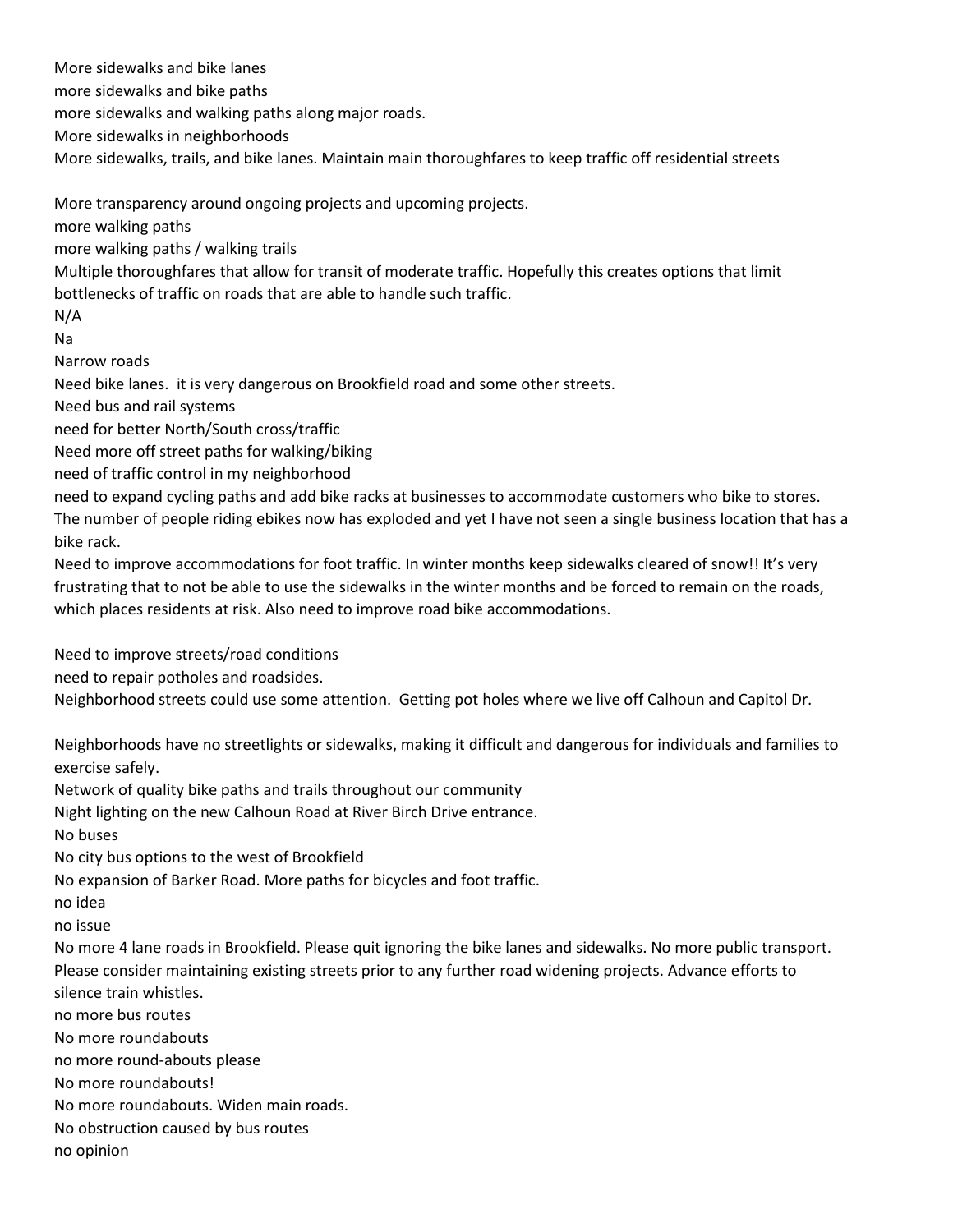No police control of speeding, reckless driving, running lights. No problems No public transportation no rental transportation available no sidewalks and poor to non-existent street lighting. Walking is a death wish. No Train whistles. Elm Grove has it, why can't we? None. It's all good. North Ave between Barker and Calhoun North Ave between Brookfield Rd and Barker rd needs to be resurfaced North Ave going west (and east) towards Ascension hospital up the road is so bumpy that I can only imagine it's

even worse in an ambulance! It would be nice to have more bike/walking paths to allow movement around the city. Also it would be nice to have more residential street lighting to make it safer to walk at night

North avenue bike path is terrible. Connectivity around the city is not good for biking and walking. Barker road could have a bike path as well. Based on my location in Glen Kerry, biking is not great for my kids to leave the neighborhood

North/south traffic corridor.

north-south streets

Not enough bike paths and sidewalks and there are not enough bus shelters along Bluemound. In order to get workers to come here you have to provide a dignified means of waiting for a bus, not out in the open exposed to the elements.

Not enough side walks or bike lanes in the neighborhoods.

Not increasing traffic

Not over building streets to create mainstream thoroughfares causing speeding and more community neighborhood fragmentation, i.e. non-community commuters using them as preferred thoroughfares, eg Pewaukee residents enroute to Wauwatosa cutting through Brookfield in lieu of expressway.

Not sure

not sure of any at this time However, - concerned about future traffic with all apartment complexes being built

Not sure, but would like to see more bicycle accessible pathways

Not widening any more roads!

Nothing - all bus, auto transportation - just fine

Off Street Bicycle Path Connectivity

On and off ramps at I-94 and Calhoun Rd.

On the new Calhoun Road they put turnouts where there are no roads and there are no turnouts in important places where there is a need because of turning traffic

On/off ramp at Calhoun and 94

One level 2 EV charging station should be made mandatory at every gas station.

options for residents who cannot drive

Options for Senior Citizens who no longer drive and do not have other means.

Options to single-driver vehicles: more bike paths, walking paths, mass transit options that can help reduce vehicle traffic

Our household does not want low income housing anywhere in Brookfield. we also do not want public transportation (bus lines) in Brookfield.

Over development of City and resultant traffic congestion

Over populating the city!

Paint lines on roads

paved roads in good condition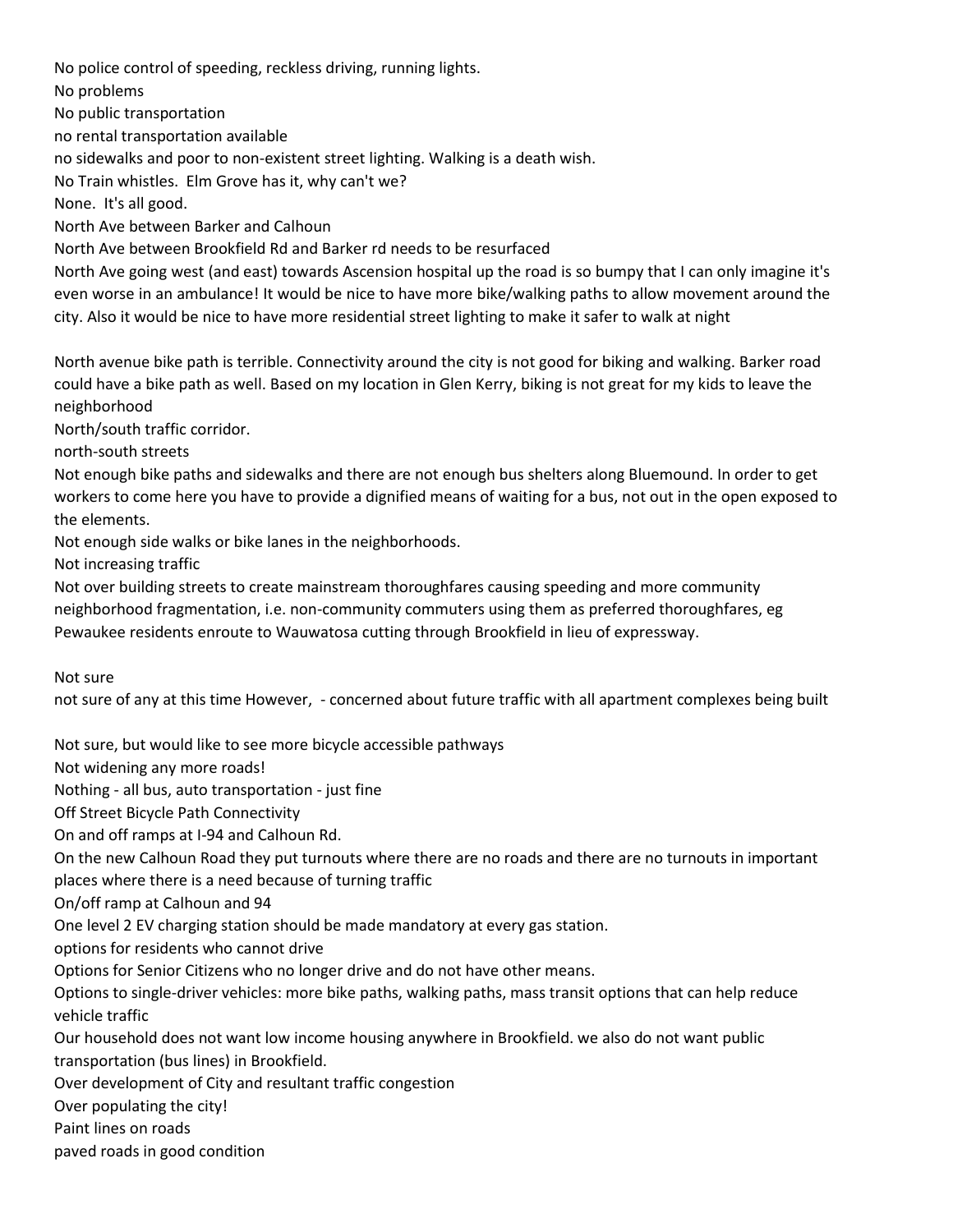pedestrian and bicycle access Pedestrian and bike friendly streets pedestrian and bike lanes People doing u turns People driving too fast on Capitol Dr. People probably need better public transit opportunities to get to jobs in outlying areas. I do appreciate that a bus is available to downtown Milwaukee - I commuted on it every day a few years ago

People running red lights and excessive speed (at least 10 miles over the limit ) people running Stop signs everywhere. Norhardt and Gebhardt near the school is terrible. These are adults, not kids. Bartlett Manor they actually accelerate out of the subdivision onto Barker without pause.

People speed and run through Red light's.

Pilgrim Parkway being 2 lanes around Pilgrim Park Middle School. There is always so much traffic at pick up and drop off time. It's frustrating that there is only a single lane in this area.

Pilgrim rd congestion

Pilgrim Road congestion

Pilgrim road congestion and subdivision road repair

Pilgrim Road from Blue Mound to Capitol. Too congested. Needs to be divided four-lane roadway, similar to the new Calhoun Road project.

Pilgrim road is needs to be expanded. I recognize this might not be a city issue but it is becoming a problem for everyone who uses that road. Also, my children go to Dixon and we live South of Brookfield East. I would love to send him on his bike however crossing Pilgrim is a nightmare and there are only sidewalks on the West side of the street.

Pilgrim road; horrible backups due to trains with no alternate routes; additionally not enough lights near schools

### Planned growth that keeps up with infrastructure

Please stop developing wetlands. There's enough mini malls that can be redeveloped

Please stop overdeveloping and widening roads, taking down trees and robbing the city of suburban looking roads. We don't need 4 lane highways.

Please STOP paving over Brookfield, We didn't need another highway on Calhoun. Please preserve trees vs. cutting them down for housing development & calling them parks. We need more greenspace. Covid really revealed this. Brookfield is a great place but is turning into a Good Hope Road. I am a biker and can no longer find a safe route to get to Pewaukee from Burleigh Rd. I've almost been hit twice now since Callhoun has so many unwarranted turn arounds. The wetlands that they took out are a travesty. Please preserve them . Brookfield is no longer the beautiful tree lined town we moved into a decade ago.

# Plowing side roads during the winter

### poor condition of roads

Poor placement of islands on Calhoun Road. My street comes out onto Calhoun and I can no longer turn left out of my subdivision since the new road construction. I have to turn right go up and around the island to go south on Calhoun. Every serviceman that comes to my home complains about the island blocking my street (Goetz Drive) and that they have to make a U-turn with their trucks to access Goetz Drive from Calhoun. Calhoun is like a racetrack now that it is 4 lanes. The road is nice but inconvenient with the placement of islands in front of streets (stupid decision). It is more of a hazard that I have to make a U-turn every day when I leave for work than the left turn I used to make to go south onto Calhoun. All my neighbors feel the same.

Poor prior planning for traffic flow during major construction projects poor road conditions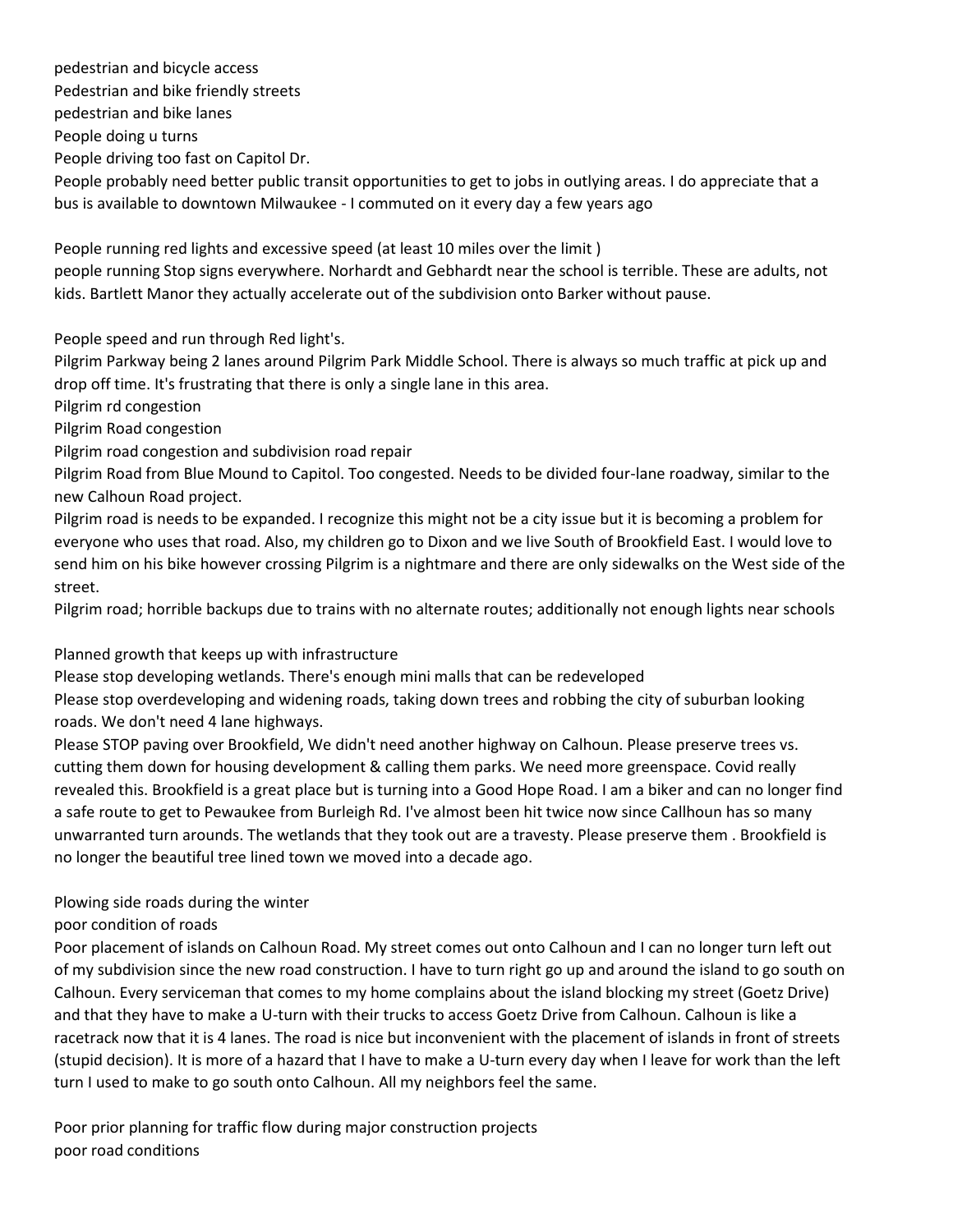poorly maintained roadways Pot holes Pot-hole repair Pothole repairs I suppose. I feel the public transportation question above is leading to something -- perhaps unnecessary public transportation options in Brookfield. We are a suburb -- no need for trolleys and trains. I see bus routes which seem useful for some who bus in for work; that seems adequate. potholes Potholes based on cheap road construction potholes on major roads Potholes on many roads not repaired on time. Some streets need traffic light to reduce risk - near Burleigh elementary on pilgrim road Potholes on residential streets. potholes. road repair Prioritizing interstate access. There's currently no access from North Ave (not Brookfield's issue), but there's no Calhoun ramp and there's construction at Moorland. private/public vehicular traffic Proactive Road maintenance Probably maintenance of our streets Project coordination Promote bicycle and foot traffic Protection from weather for public transportation ( bus) users provide more options for non-auto transportation Provide safe, adequate bike travel on streets and adequate sidewalks for pedestrians. Provide some road engineering assistance to HOAs with private roadways. providing access from downtown to brookfield providing safe intersections, possibly controlled with signals, as traffic flow seems to be increasing in this city Provision of overflow parking (with shuttles) for big events such as parades, fireworks, etc. so that it would be more convenient to attend these. Public access beyond 124th Street for City of Milwaukee residents Public bus routes Public bus routes, safe walking on Pilgrim, Public buses Public transit / bike path along Lisbon public transport Public transport has never been a priority. Increase options into Milwaukee, please! public transport to downtown MKE public transportation Public Transportation Accessibility Public transportation connection to Milwaukee. Mandated bike lane on new road construction. public transportation for much needed workers Public transportation for seniors, safe pedestrian crossings Public transportation for those who don't have a car (outside workers, elderly who don't drive, etc.) Public transportation for workers to commute to jobs in Brookfield. Public transportation inside the city. Public transportation like rapid transit to Downtown Milwaukee other than bus. Public Transportation Options

Poor Road Maintenance.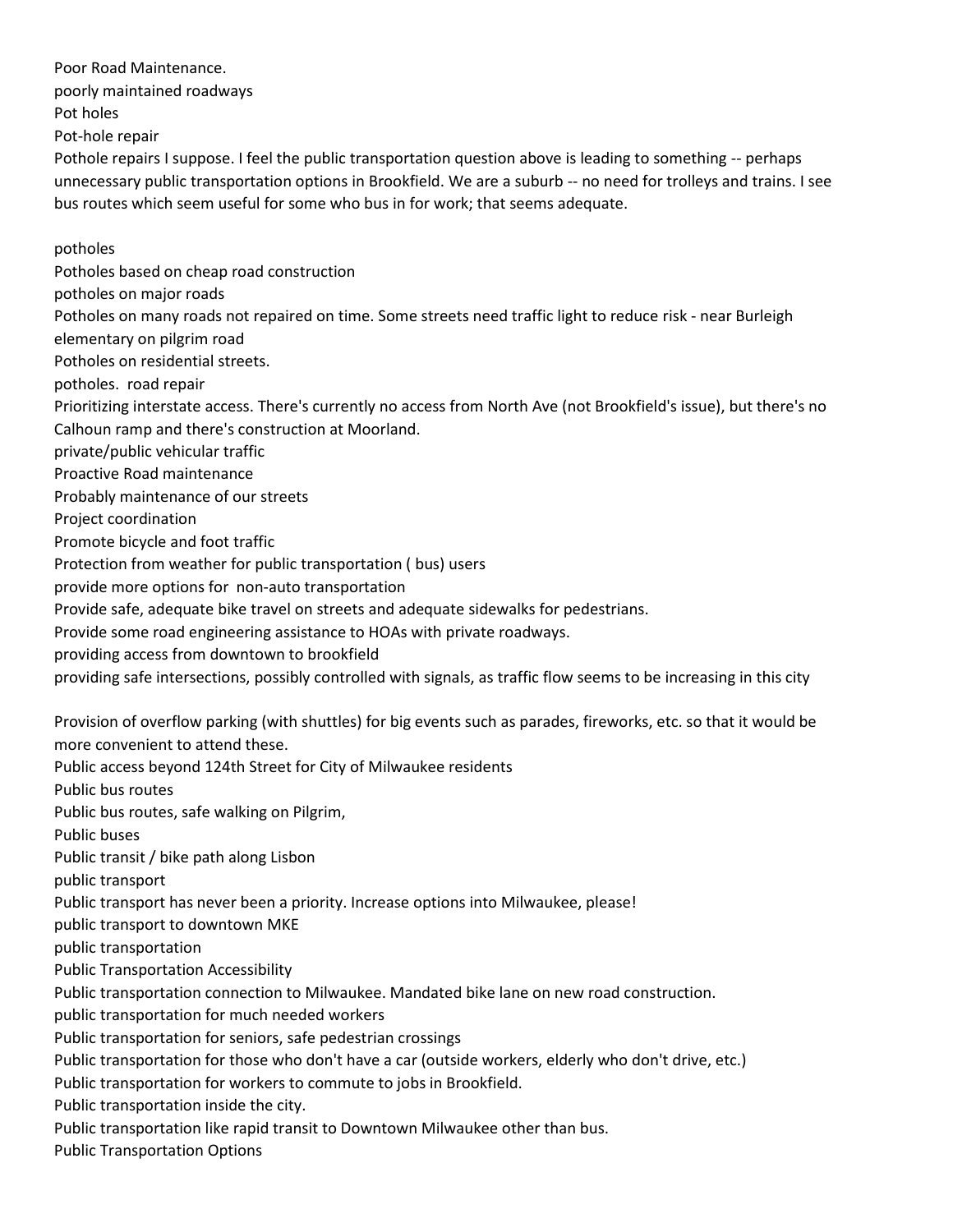public transportation options from MKE to Brookfield Public transportation outside the Bluemound Road corridor public transportation. There is essentially none. quality of residential streets - even at the risk of higher taxes quality of road surfaces! quality of roads Quality of roads and bike paths Quality of roads/traffic. quality roads Quality roads and good traffic flow. Quiet the trains, please! Quit destroying streets like Calhoun Road between Capitol and North Ave. Stop light on calhoun and Burleigh is a joke. Should of put in round about. Didn't need concrete sidewalks. Black top paved path for walkers and bokes would of been better abd lot less destruction of landscaping and lost land from homes Quit using Calhoun, North etc. (i.e. brand new divided 4 lane roads) as speed traps. 40 mph or 45 mph appears to be safe? Quite building such huge roads, taking out trees and wetlands. Rail service to Milwaukee, Chicago, and Madison. Railroad crossing congestion Railroad crossings Railroad crossings block auto traffic too often. Railroad crossings on north south roads really delay traffic. There's no way to get around it. RE: Street maintenance, I know some are probably the responsibilty of the County, but potholes are horrible the last couple of years Really wish there were left turn bays in Brookfield. Constant U-turns are not safe. Recent rebuild of Calhoun...very poor, bumpy surface. We must do better or we will waste \$ on maint. Reckless and aggressive driving Reckless driving / red light and speed violations Redevelopment of commercial properties reduce road congestion Reduce speed on major roads. Such as Capitol dr and Bluemound Reduce speeds of neighborhood roads. Far too high of speed on side streets considering there are no sidewalks. Might be time to add some stop signs at intersections! Reduce traffic bottlenecks. Adjust traffic lights on Bluemound so that, when you drive the speedlimit, you minimize red lights. Reduce traffic congestion on Mooreland Rd. Calhoun Rd I-94 Interchange. Reducing traffic congestion refinsh the roads regular maintenance of the existing roads regulate inter sections on main cross roads within subdivisions...... Relief of Brookfield as a thru-way for people traveling between Milwaukee and outlying areas (Greenfield Ave., Bluemound Road, Capitol Drive, Calhoun Road, Moorland/Pilgrim Road) Re-marking the lanes/symbols on all city streets, intersections and parking areas under city control/obligation- earlier (seasonally)---for senior drivers. remove roundabouts Remover train horns. Embarrassing that it is taking so long.

Repair and resurfacing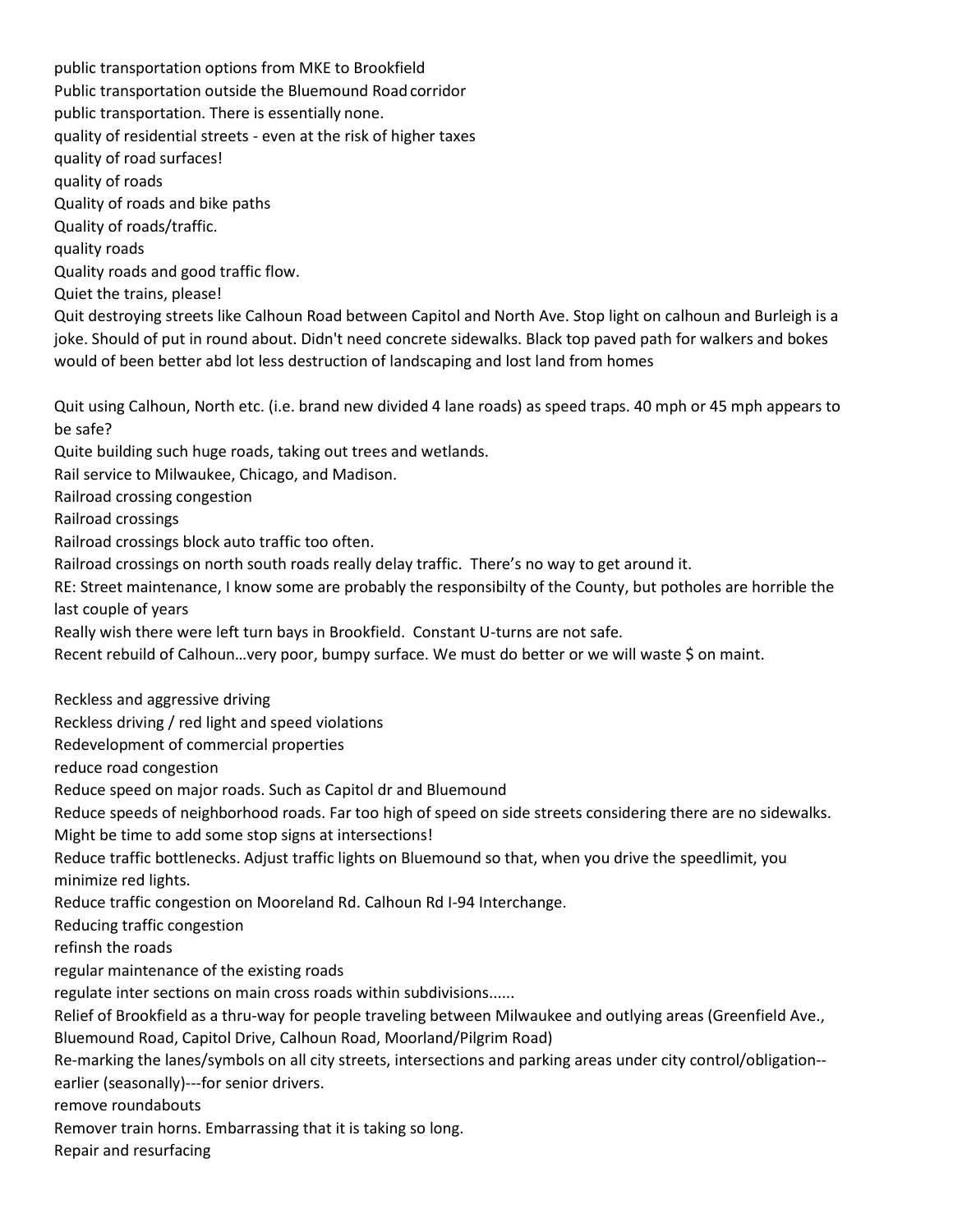repair of neighborhood streets that are crumbling Repair of roads Repair potholes repair streets and keep trucks off streets. repair the roads Repairing our crumbling neighborhood roads. They are embarrassing. Repairing roads. Traffic congestion on certain roads. Repairing the roads repaving my Imperial Estates neighborhood street. It had heavy equipment on it last summer to install new water mains and tore them up worst than they were. Now there's big cracks and damage from that. Also, the lack of pouring tar in the joints has caused a rough roads in our subdivison. Why aren't you taking care of my street that I pay you to do? Repaving subdivision roads Residential neighborhoods do not have sidewalks or adequate street lighting. This is a huge safety hazard for pedestrians at night. Resist the temptation to offer public mass transit. Leave it to cars & bikes, and don't waste taxmpayer money on mass transit. resurface Sunnyslope RD Resurfacing and expansion of roads resurfacing streets River Road bike and walk safety River Road bike/walk path/less flooding. Become more bike friendly overall. Road and curb repair Road and traffic signal maintenance Road condition road conditions road conditions and maintenance (potholes, etc.). traffic patterns are a close second priority, because many streets get backed up during rush hours because of high-use streets with only single lanes (and lack turn lanes). Road conditions and multiple construction projects going on at the same time. Very frustrating for drivers when multiple main roads are closed at the same time. And then add trains on top of that added traffic on open roads Road conditions, neighborhood plowing in winter, deteriorating pavement on major roads (Springdale, North Ave by the Hospital etc) Road conditions. Too many roads (124th st for example) are concrete roads with cracks making them loud for the properties along the road and uncomfortable to drive. Road conditions: North btwn Calhoun and Barker, Pomona and 124th. road congestion road congestion at times Road congestion. Calhoun is much better now!! road maintainence Road maintenance Road maintenance and efficient traffic lights throughout the city. road maintenance and improvement Road maintenance and major repair. Main roads are fair overall. Too many areas with poor road conditions -

rough pavement, poorly patched potholes, etc..

road maintenance and repair

Road Maintenance and Repair are needed. The roads have a lot of pot holes.

Road maintenance and repair.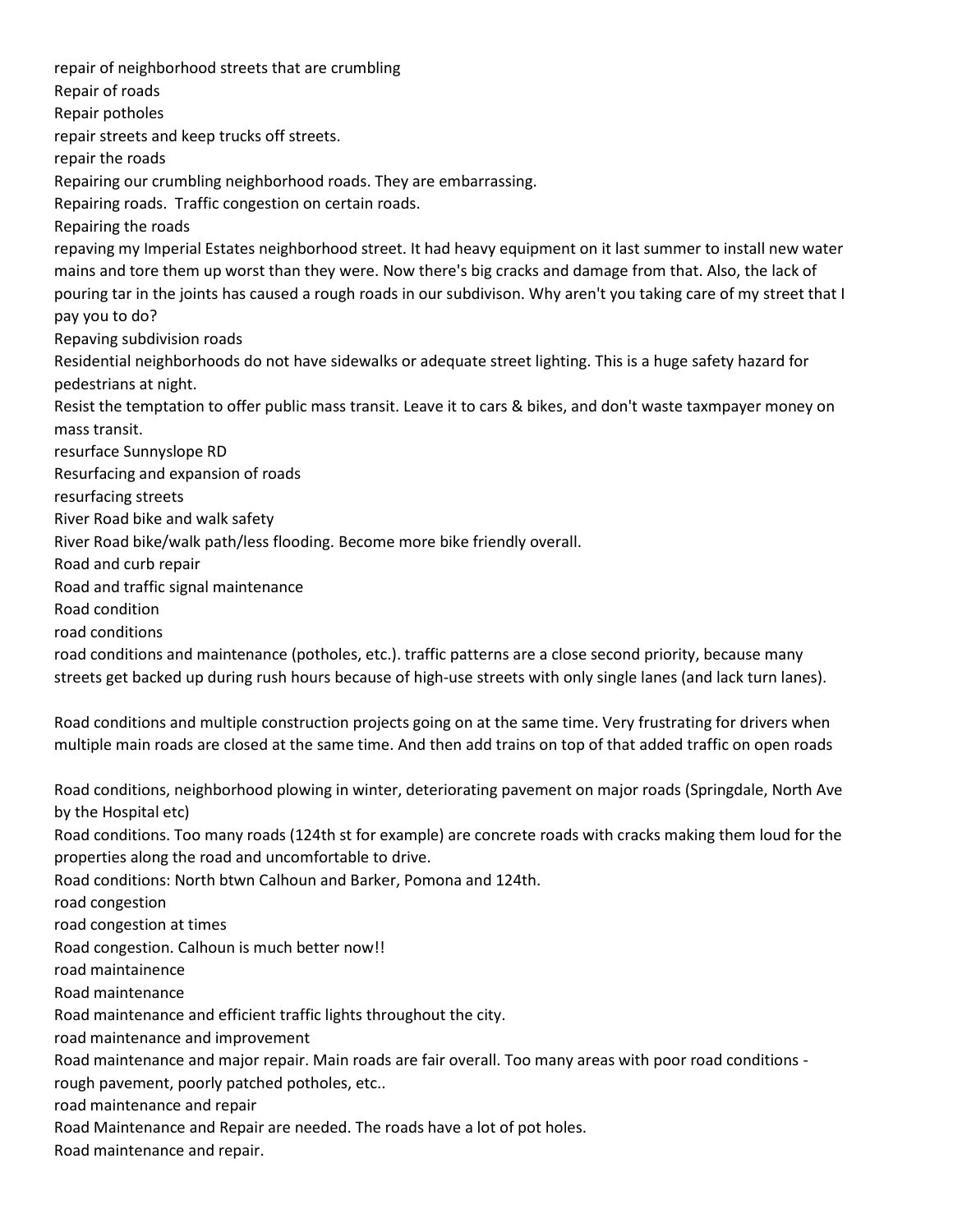Road maintenance and snow removal Road maintenance and street appearances. Boulevards and walkways. Road maintenance becuz it's never finish road maintenance, especially for cars Road maintenance. I don't care about public transportation or bike paths. Road maintenance. More rotarys or roundabouts. Road Maintenance/Repair road maintenance: potholes, broken curbs, new asphalt, especially neighborhoods. Snow removal is good.

Road quality Road repair road repair & replacement Road repair and controling speed Road repair and improvements Road repair and limiting public transportation Road repair of high traffic secondary roads such as Sunny Slope Rd road repair! Road repair, pot hole filling, otherwise pretty good Road repair. road repairs Road replacement. Repairing potholes with manually placed blacktop is a waste of time and money.

road resurfacing Road surface quality Road surfacing/expansion road upkeep roads roads and bridges repair Roads crumbling/ chunks of road falling down hill (Tremont) Roads in good repair rods in need of repair Rough roads Rough roads and pot holes round abouts, traffic lights, street maintenance, senior or disabled transportation Safe bicycle travel routes safe bike trails and pathways for pedestrians and wheels Safe biking & walking trails safe driving Safe foot traffic and bike lanes/trails Safe Green Space connection Safe pedestrian and bicycle paths. Safe pedestrian and bicycle transportation Safe right or left turns when encouw for traffic safe roads Safe roads and railroad crossings Safe walking and biking paths around the city. Would love to see more freeway flyer options to get from goerke's to downtown. Safe, accessible transportation for the elderly and for non-drivers Safe, wide, and connected walk & bike paths to make residents less dependent on cars.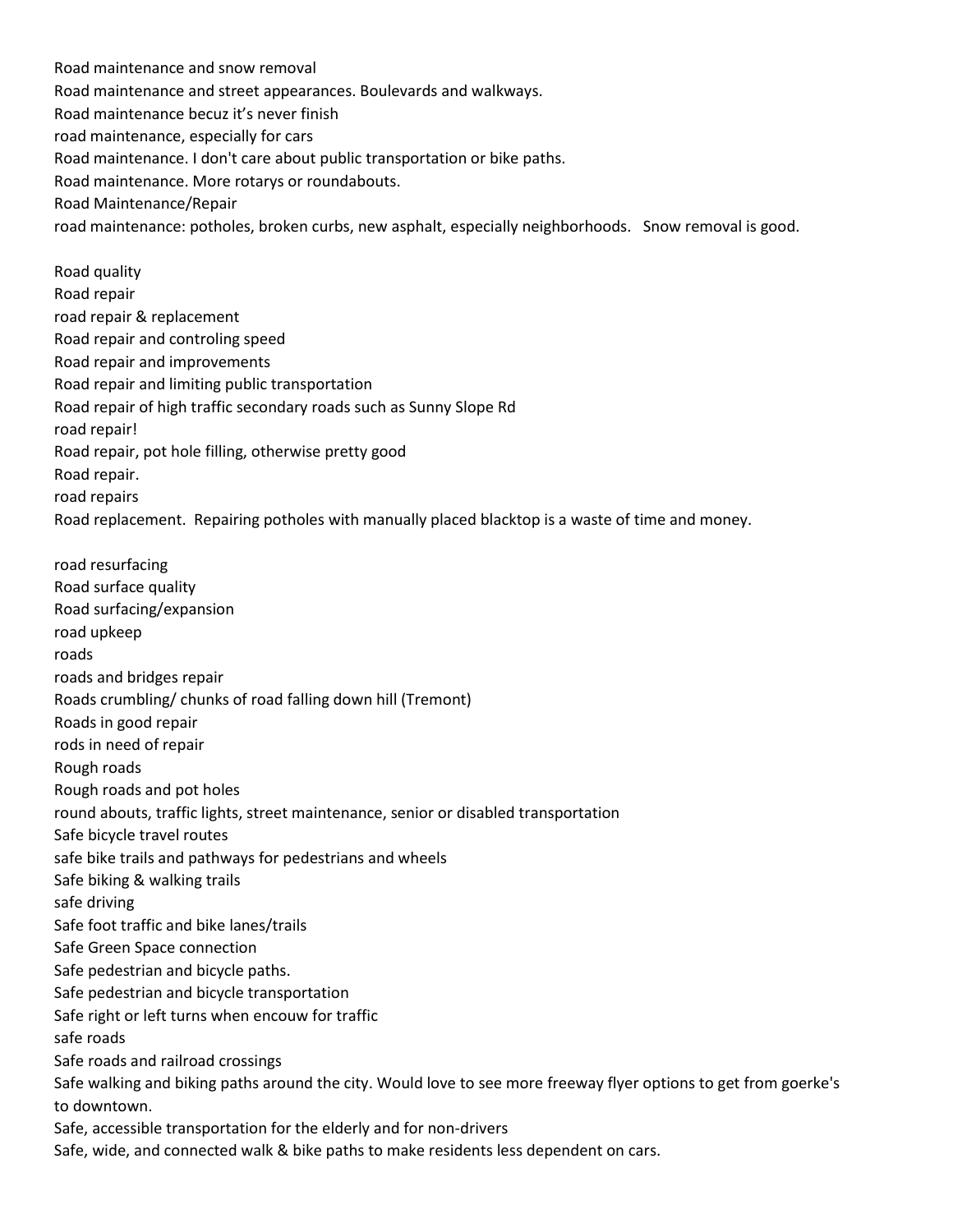Safer crossings in front of schools. Safer intersections safer pedestrian/bike accommodations repaired streets (pot holes, etc) Safer ways to travel versus car. Nice to have sidewalks on Capitol to get to store but doesn't really feel all that safe due to speed limit and no protection between pedestrian and cars. Safety Safety for walkers, joggers and bikers. I cannot tell you the number of times I have almost been hit by a car while in cross walks or seen others almost being hit. Especially in the traffic circle on North Avenue and the 4 way stop on Brookfield Rd. Drivers pay no attention to yield to pedestrian signs or to stop signs. Safety in out neighborhood . People speeding Safety of pedestrians and cyclists. Vehicles DO NOT stop for pedestrians in crosswalks. safety or separate pathways for pedestrians and bicycles Safety- Police Safety. People who break the laws on the road, should be dealt with. I think the police do an excellent job. safter and better maintained pedestrian/bike trails linking residential areas to commercial areas School buses School traffic congestion relief See more walking/bike paths. Senior ( non driving ) Senior taxi. Safe bicycle paths. Walking trails. senior transportation Service employees, such as restaurant workers, being able to get to jobs. Services for seniors Should consider a stop sign or a roundabout at the junction of Gebhardt Rd and Barker Rd. should have 'no left turn 3pm-3:30pm' signs at the high schools . Not suggesting the law is enforced, just think the signs would help the flow. Sidewalk access on Capitol Sidewalk maintenance on Greenfield Ave, etc snow removal Sidewalks Sidewalks and bike friendly streets Sidewalks and bike lanes Sidewalks and streetlights in neighborhoods sidewalks and/or streetlights for safe walking/ biking in the winter Sidewalks in neighborhoods sidewalks in neighborhoods. It is very dangerous to walk in the roads with the way people drive in a 25 MPH zone. Maybe more police patrols to combat speeding in residential neighborhoods Sidewalks on main arteries Sidewalks would be nice. Sidewalks, walking and bike paths. sidewalks/ walking paths for kids to ride bikes Sidewalks/trails Since a car is required to live here, maintain infrastructure. single lane roads in Brookfield need to at least be doubled, i.e Pilgrim road. in this single lane areas, traffic is horrendous due to morning school drop off and pickups. Slow traffic light on imperial drive and capital. Slowing traffic speeds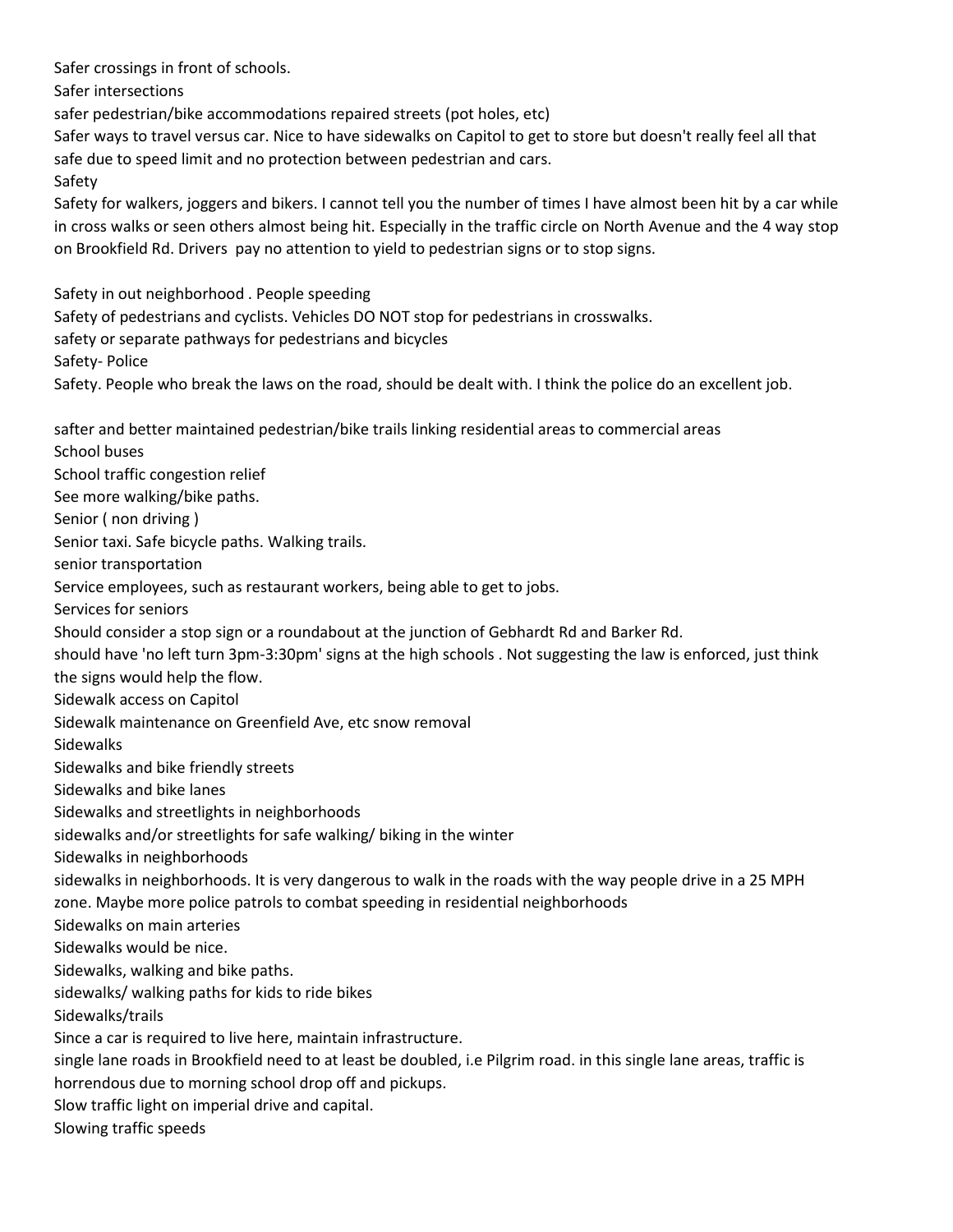Smooth roads, when repaving roads, neighborhood streets high quality work. Our new street began falling apart, potholes after just one winter.

Smoother roads and fewer bumps, please.

snow removal

snowplowing

So glad that more bike trails and sidewalks were added. Especially around school areas

Some intersections and roads are a mess and long backups during rush hour and schools getting out. Lights are timed wrong

Some of the roads are aging and not in the best of shape

some roads like ELM GROVE RD & PILGRIM RD should be changed to 35mi not 25mi.

Some traffic lights don't seem to be programed properly and have increase wait time.

Some very busy streets seem to lack crosswalks and walkers take risks. Please review locations and needs.

South Moreland Road between Watertown Plank and Greenfield Road.

Specifically Speeding on Calhoun and North Avenue and just speeding in general.

Speed control in neighborhood streets

Speed control on Calhoun Road.

Speed enforcement bad drivers running stop signs. inattentive drivers cars parked on roads

speed limit enforcement on arterial and local streets

Speed limits enforcement

Speed limits not being adhered to on most city streets.

speedig in suburbs

speeding

Speeding and reckless driving

Speeding and reckless driving on Capitol drive.

Speeding and tailgating, particularly on Capitol Drive and on Calhoun Rd.

Speeding enforcement on streets booth major streets and residential streets

Speeding in residential areas

speeding in the residential neighborhoods where people walk

speeding on Calhoun Rd. between North Ave. and Capitol Dr at all times of day and night

stability in services

stop expanding roads and start building safe bike trails and paths for our kids. Slow down traffic everywhere, especially in neighborhoods

stop expanding roads to more than two lanes. there is no need and it just increases traffic

Stop light timing at arterial intersections

Stop lights stay red to long causing people to run red lights- very annoying siting at a red light with 15 other cars waiting while the road is empty.

stop multi unit housing developments causing traffic congestion

Stop obsessing about widening roads. First Pilgrim, and now North Ave expansion was horrendous. We don't need another Capitol Drive running through our neighborhood. We used to see trees lining Calhoun, now we can see Capitol Drive from North Ave. Please stop

Stop putting sidewalks in. If a walk path is needed, put a asphalt path on one side of the road. (See Pilgrim north of Capitol). If people wanted concrete everywhere, they would live in a city.

Stop the train horns from 10pm-4am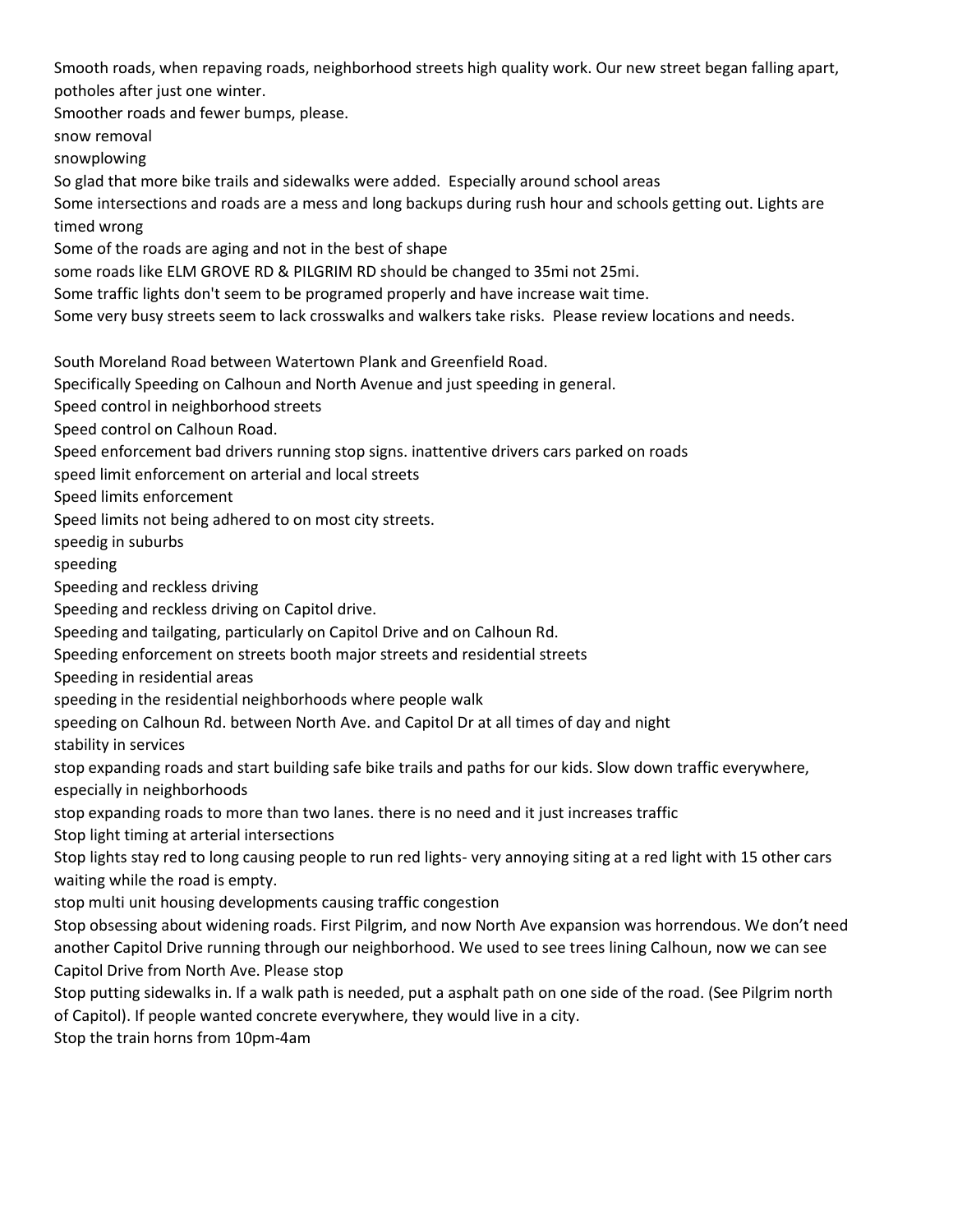Stop widening all of the roads We should strive to be more like an Elm Grove not a city where people can just speed through. There are way too many stop lights on Bluemound can barely go anywhere. The train noise do to train traffic is a problem we should have quiet zones no whistles at our Crossings. I feel badly for all of the workers who take the bus and there are no bus shelters have you ever seen them waiting out there in the snow rain excetera those poor people. We need to be taking care of the workers that come into our city.

Stop[ reckless driving e.g. speeding up to make yellow light which turns red when gone through; going 10 miles over the speed limit. This may not be top priority but bothers me.

Street and median maintenance and repair. Keep the medians cut and looking nice in summer months

Street congestion

Street lines are illegible during rain storms, Need reflective paint.

street maintenance

Street Maintenance & bike paths

Street maintenance & repair

street maintenance , repair and snow removal

Street maintenance and beautification of medians.

Street maintenance and better sidewalk/trail options since neighborhoods don't have sidewalks

Street maintenance and repair

Street maintenance and speed of those projects ( too long)

Street maintenance delays and the obstacle that it creates. Oncoming drivers fly around these areas and that is just another hazard we all don't need.

Street maintenance on main traffic roads more important than public transportation.

Street maintenance--a lot of streets in very poor shape in subdivisions

Street repair

Street repair (NOT public transportation)

Street repair and maintenance

Street repair and repaving.

Street repair and resurfacing badly needed in many areas.

street repair badly needed especially in subdivision

street repair, although a big big win getting Calhoun not only repaired but widened.

Street repairs

Street repairs, specifically filling potholes and addressing sunken manhole covers.

street/road repair/maintenance and better the control of traffic lights

streets - hard to keep up with the weather

Streets aren't plowed well in winter. There should be enforcement of walking/biking cross walk - by Brookfield academy or going to Foxbrook cars NEVER stop when trying to cross the street. There NEEDS better enforcement in these types of cross walks.

streets in good condition

Stricter enforcement of posted speed limits

sunnyslope is pretty congested south of bluemound

Support for electric vehicles - eg charging stations (public, private & residential). This could be in the form of subsidy, public install & ownership, or other solutions.

Support for Elmbrook senior taxi

Support neighborhood. single family, owner occupied housing.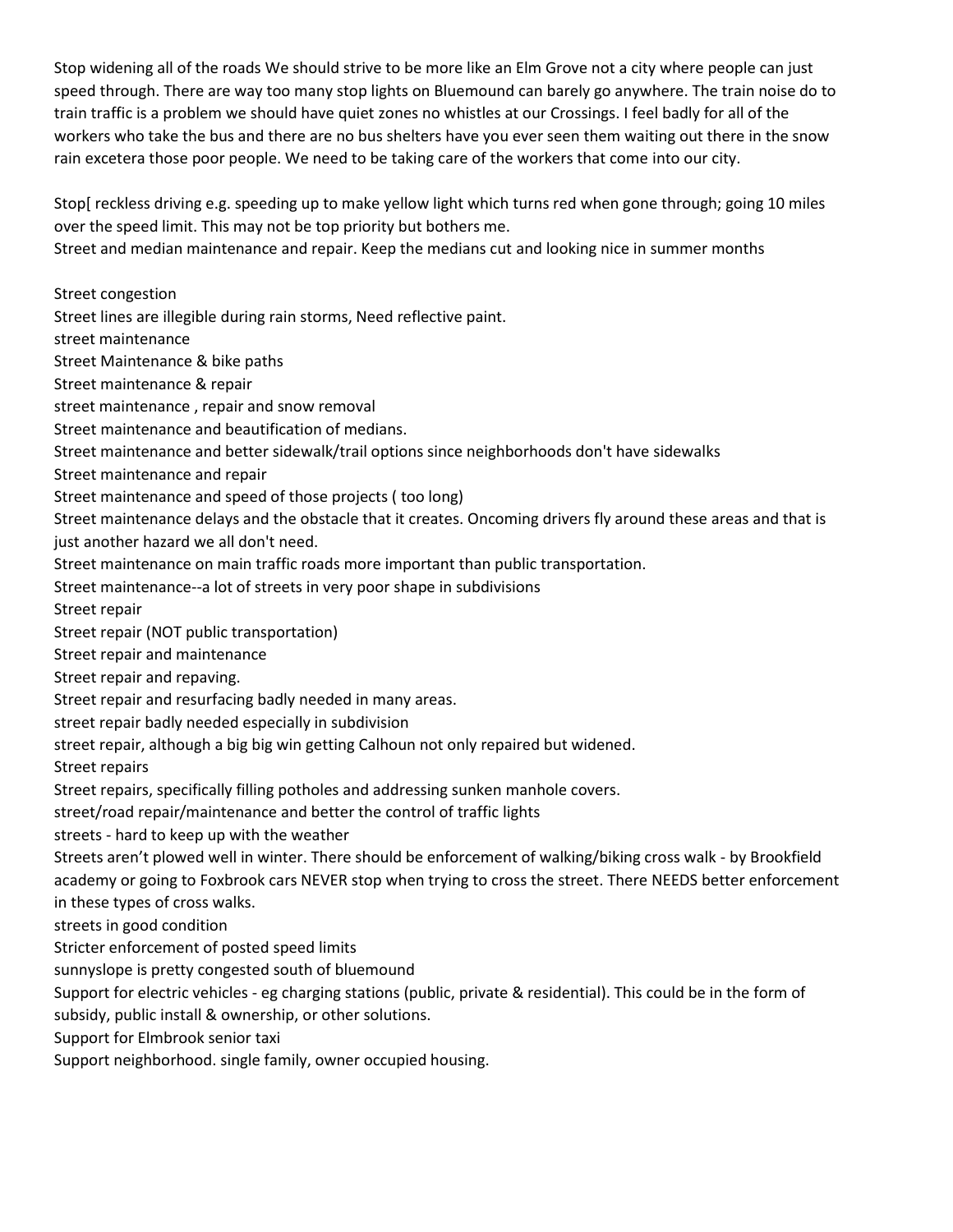T he intersection on 124th, Lisbon Rd and just North of Capitol is TERRIBLE! People running the light and blocking the traffic/residents going Eastbound off of Lisbon. Usually go down 133rd to get onto Capitol because of the congestion. Now adding ANOTHER Milwaukee Tool bldg, Starbucks and Taco Bell, didn't help matters. ALSO, Lisbon Rd (which is a hwy is terribly broken up). The County DOT needs to fix the shoulders. We've lived here 24 yrs and never have seen any repair on this road. Constantly "breaking off" the edges and landing on our properties, getting picked up and damaging our lawn equipment. Please have the DOT FIX asap! Continued speeding as well of heavy trucks, when they know no law enforcement is around to catch them. Dangerous for the little ones that live across the street and elders in the community. :(

taxes

Taxi service for seniors

test

the 2 land roads ( greenfield, calhoun, so on ) now have become raceways of 50 to 55mph

The buses are supported by taxpayers, they ride almost empty over 75% of the time. Why don't you let everyone ride free or very reduced fare, to get more cars off the streets. The whole state should do this. As long as they are travelling a route, provide full use of the bus.

The City of Brookfield needs to make sure the keep of with road repair. It is getting costly each year and need to make sure there is enough funds. It does make it difficult for funding options due to City of Brookfield is part of the Milwaukee Urbanized Area which means most of the Federal funds go to the City of Milwaukee. I would like to see more trails throughout the City but they are expensive to build and maintain.

The City should continue to make use of roundabouts instead of 4-way stops and/or stoplights. The ones that have been put in place, for example, on North Avenue at Brookfield Rd and Barker Rd, have greatly reduced congestion. It was very disappointing to see a stop light at Calhoun and Burleigh after the widening of Calhoun. We would have been much better off with a roundabout.

The city's inability to provide clean, ice-free sidewalks during the winter months. This is not the fault of the city's workers but the fault of the walk-cleaning schedule the Common Council has authorized.

The highest priority transportation issue for the City is to sever the Milwaukee County bus line -- GOL (HF) Goldline -- that runs to Brookfield Square along West Bluemound Rd. The less of a physical connection there is to Milwaukee County and the City of Milwaukee, the better. Both are proverbial "free for all."

The highway proximity without a noise/vision wall.

The lack of speed limit enforcement on Wisconsin Avenue. Ignoring the law requiring front license plates. Ignoring window tinting laws. Ignoring loud vehicles, especially motor cycles.

The loud, frequent train whistles heard throughout some of our best parks, paths, downtown area, and neighborhoods.

The most important transportation issue is to keep the traffic flow safe. The Calhoun and North Avenue projects are both clear and flow smoothly, hopefully taking pressure off Bluemound and Capitol while providing easy access to the city hall area of Brookfield.

The need to have a multi-year plan for addressing road improvements and the following of the plan The new Expo center and the potential drag on taxpayers

the pavement on Calhoun from North to Gebhardt. After repavement, there were cuts made and repaired. Resulting in a very bumpy ride. Love the new wider stretch of Calhoun from North Ave to Capitol

The poor condition of West North Ave. west of Calhoun Road to North Barker Road.

The residential areas need more speed control stop signs. I have called city hall for the last 10 years about our intersection for example and nothing has been done despite multiple dangerous accidents due to speeders on Nassau Dr.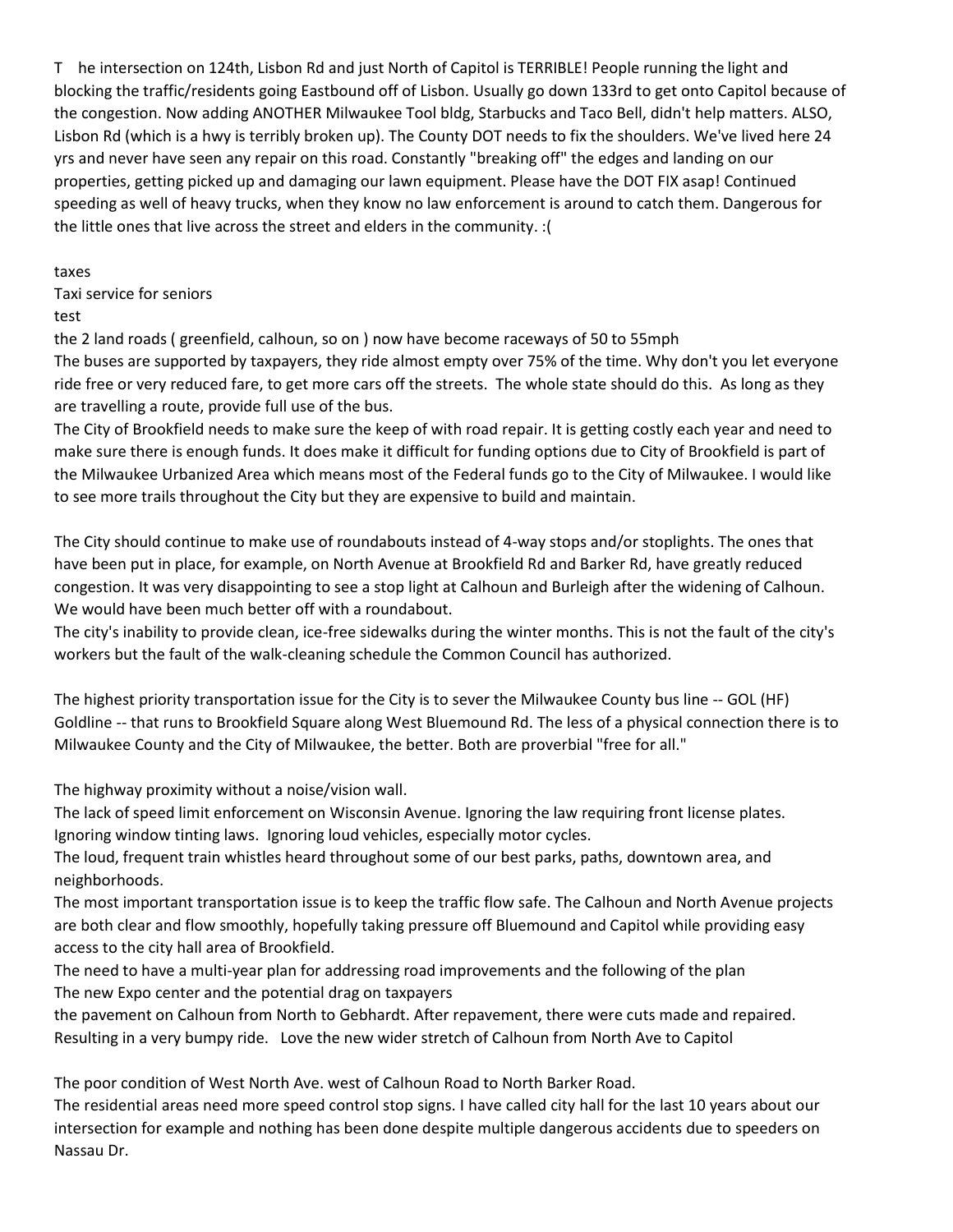The roads are very bumpy on side streets and in residential areas.

The round abouts are an eyesore with basically weeds growing and untended which lead to blind spots. Not only are they unsightly as the weather is warm but a hazzard to driving.

The sidewalks and pedestrian ways are poorly maintained. For example, this is a spot in front of bmo bank, on the sidewalk, that is continually slick. The sidewalks on north avenue are horribly maintained. And pedestrian safety is obviously a joke when trying to cross anywhere on a main street. The lights are never reinforced and my children have come close to being hit numerous times.

The street conditions should be improved.

The street in front of my house was resurfaced a few years ago and now when it rains hard the water in the culvert overflows and goes over my driveway approach. This should be changed.

The streets in my neighborhood haven't been resurfaced in the 15 years I've lived here. We get a large number of Heavy duty trucks that cut through the neighborhood. I'd like there to be weight limits on heavy work vehicles. I'd also like to say the city does a great job of snow removal and preparation for ice and snow.

The streets look horrible in the summer! Weeds out of every crack in the road. Brookfield used to be well groomed and maintained.

The train crossing Brookfield, barker rd etc. during normal traffics let alone rush hour that is a traffic nightmare!

the trains at Pilgrim and North Ave.

There are often congestion issues which are worsened by road maintenance. I am not sure how to improve the situation.

There is a lack of safe pedestrian and bicycle options. I would not feel safe allowing my kids to ride outside of our neighborhood. I really wish there were more pedestrian options, as well as trails through/to all parks.

There is a lack of walkways and bike paths. Many areas of Brookfield do not have sidewalks and one must walk on the street. And in winter they do not shovel causing icy and dangerous situations.

There is no public transportation, I don't know if residents care about that. There is not a sidewalk on Pilgrim from Burleigh to Capital which has limited our ability to use bikes to get around. I think that is my highest priority.

There needs to be more sidewalks that are well maintained during the whole year. Most of the city doesn't have sidewalks where people can safely walk.

timing of lights at intersection of Blue Mound and Brookfield rd. Terrible for cars on Brookfield rd.

Timing of lights in high traffic area, some are very good, others could be re-visited. Side roads - Springdale Rd and railroad crossings could be updated like north ave and Calhoun rd. More bike paths for citizens to not have to walk/bike on main roads. Barker Ave.

timing of traffic lights along Bluemound Rd.-use "smart" sensors to lessen wait times

Timing stop lights better. I think that if people knew that if they drove the speed limit they would get a green light. Right now, if a person drives the speed limit they hit lots of red light, so people speed unnecessarily.

To be more environmentally friendly we could have small buses on the busy NS and EW routes with small park and rides

To ease traffic congestion at various key intersections.

To expand on the current transportation system that are in place.

To keep any bus line from entering the city or village of Brookfield. Besides perhaps the ones in place on Bluemound and or 124th St

to much traffic

Too many new roads contributing to traffic congestion

too many stop lights where there could be roundabouts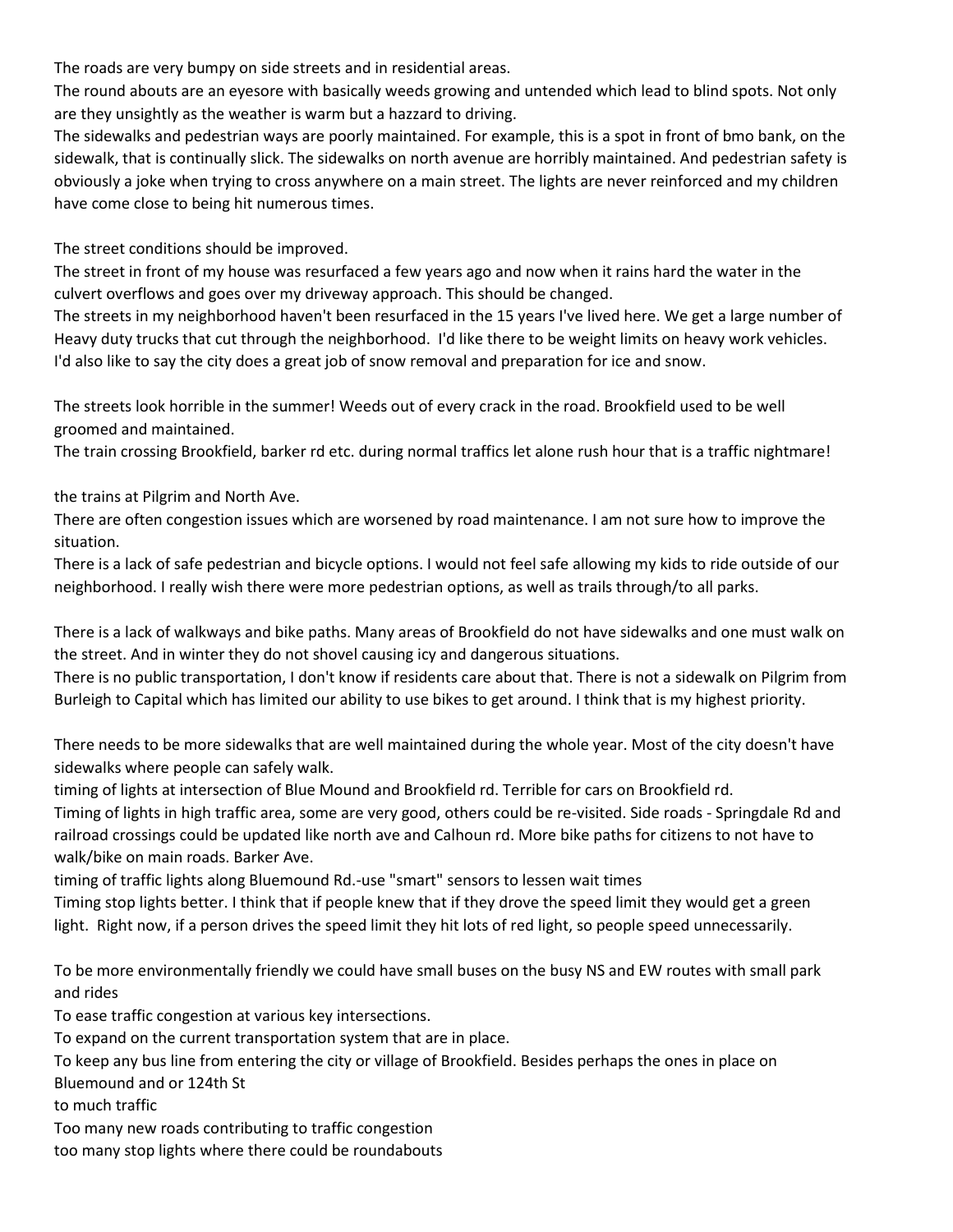Too many traffic lights causing congestion. For example, you do not need a traffic light on Wisconsin and Calhoun as it backs up traffic Too many vehicles because Ponto has sold every piece of open land available. Too many homes means too many cars; which leads to too many problems. too much business development leading to too much traffic congestion Too much congestion Too much traffic around schools before and after. Can't get unto main roads at that time. Too much traffic on Brookfield Road south of Lisbon. Streets in Imperial Estates in poor condition **Traffic** Traffic back up due to trains at rush hour Traffic congestion Traffic congestion at railroad crossings: Pilgrim and North especially Traffic congestion especially Bluemound Rd Traffic congestion is due to OVERBUILT streets and VERY POOR traffic light control and lack of attempt to be efficient in their control, Traffic congestion on major roads (Bluemound, Capital, Pilgrim roads) are terrible! North Avenue issues have finally been resolved. Traffic congestion on Moorland and Bluemound traffic congestion on roads Traffic congestion, especially at what used to be Rush Hour times. traffic congestion, especially on north-south roads Traffic congestion, more options for seniors who don't wish to drive traffic congestion, specifically on Pilgrim north of North Avenue traffic congestion. Almost impossible to go anywhere at 5pm Traffic Control and good roads traffic control in contested areas traffic flow Traffic Flow and excessive speeds Traffic flow on major roads Traffic flow. Some overcrowded intersections Traffic for reconstruction of roads traffic light timing / more left turn arrows/lanes. Traffic lights at key intersections seem to be short. Sometimes only 4 or 5 vehicles can make it through the light. Like Calhoun & Bluemound. Traffic lights that work properly. Traffic lights, i think there should be one on Pilgrim & Capitol West bound going from 190 on to Pilgrim Traffic on Blue Mound Traffic on Bluemound & on Calhoun People think they are an extension of the Interstate. Traffic on Bluemound rd. Is awful. The traffic lights need better timing.

Traffic on Brookfield Road from North to Capitol is terrible. With increasing businesses, 2 schools with buses and parents picking up, and a frequent train, it is too much for that old stretch of road to handle. When a car tries to turn left on River Road suddenly, cars get unexpectedly stopped on the tracks.

Traffic on main arteries...Bluemound, Capital, Lily, etc. Traffic on North Ave - construction. Traffic patterns and traffic flow Traffic safety and investment in e-charging stations for vehicles. Traffic signal timing, closing too many complimentary roads at the same time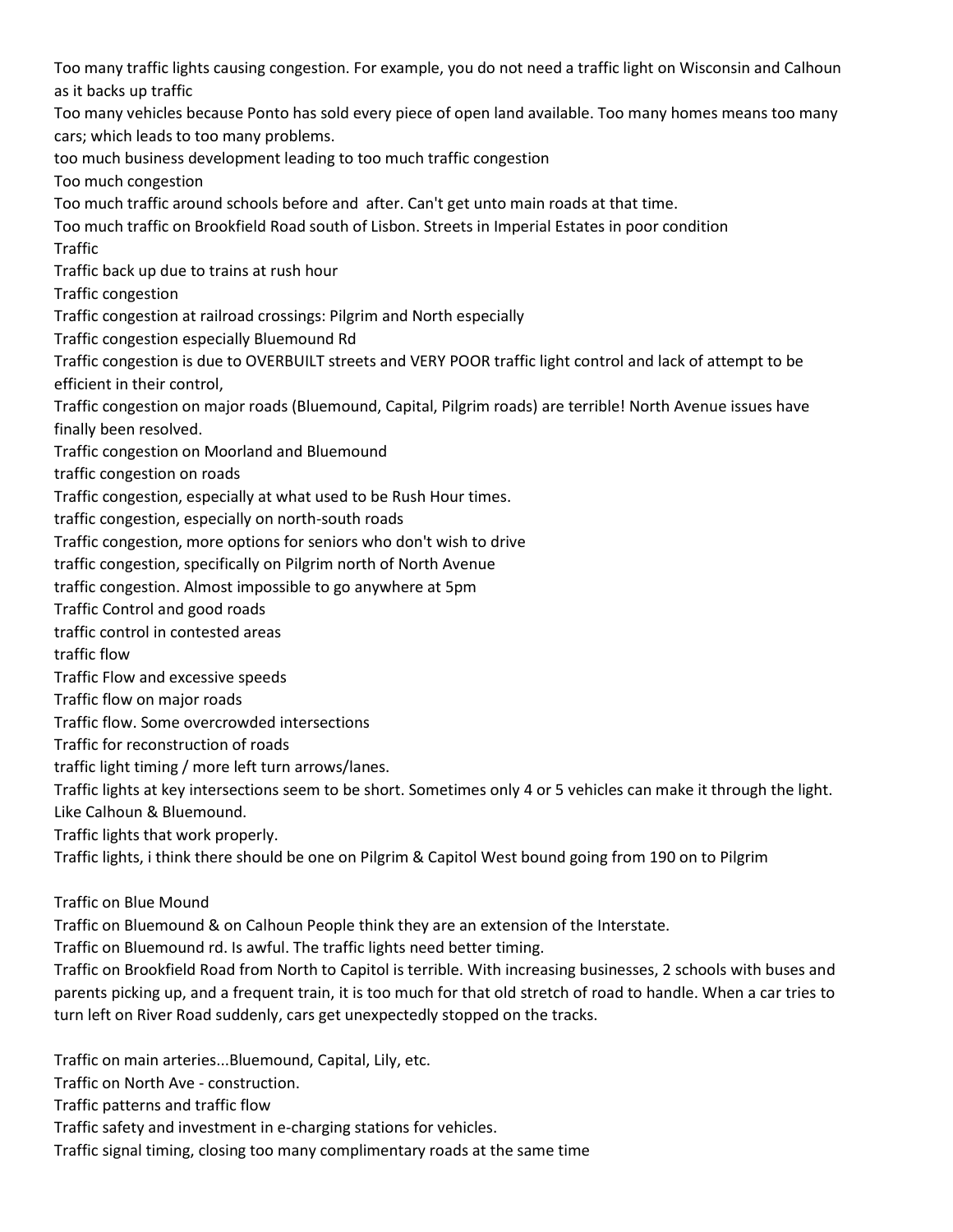traffic volume and lack of repair and construction coordination Traffic. Train congestion eliminate high traffic timeframes for road closures for train Train crossings occur often, some are long and slow trains. This causes major backups and congestion, especially during rush hours.The traffic lights around these train crossings make it difficult to clear the traffic due to lack of designated left turns etc. Train delays and bike paths Training and oversight (e.g., quality of street repairs especially those done by private contractors, salt piles on street, making sure street repair debris is cleaned up, communication between street repairs and other projects on the same street, and more. Trains Trains running during rush hour traffic. Trains should be on a schedule transport options for the elderly, bus line transportation for the elderly and differently able Transportation isn't my highest priority issue Transportation of school children **Trolley** trying to keep up with road repair Two things. Get Wisconsin To Pilgrim. that is huge and Get Pilgrim Widening from Moorland to Menomonee falls from the county Unable to comment unenforced speed limits Unknown Unruly drivers on Bluemound updating old roads including paving neighborhood streets upgrade all train crossings so trains no longer need to use horns in the city. Upkeep of the pathways for runners/walkers and keeping the streets looking up to the quality of our community (the entrance in on Moorland from the highway was looking terrible, so I'm glad you are fixing it) vehicle congestion Walkability (sidewalks) Walking paths walking, biking locally

Walkways and side of pavement paths (bicycles).

Walkways, safe bike routes,

Ways for service employees to get to jobs when they can't afford to live here, especially when the city only wants EXPENSIVE new homes..

We are getting too many semi's on Lilly Rd between Capitol Dr. & Hampton. Thought it was no trucking there.

We are looking forward to the Fox River Trail to be completed!

We are very dependent upon the automobile. Not sure much can be done. I'm an advocate for fast rail from St. Louis-Chicago-Milwaukee-Brookfield-Madison-Minneapolis.

We don't need public transportation, we are not Milwaukee!!! Nor do we want to be!!!!

We like to bicycle for both recreation and for some small errands. A lot has been improved and we'd like that to continue as it makes sense.

We need aggressive speed control measures. Speed trailers, patrol cars that actually issue tickets when people are speeding.

we need better access and trails for bikes.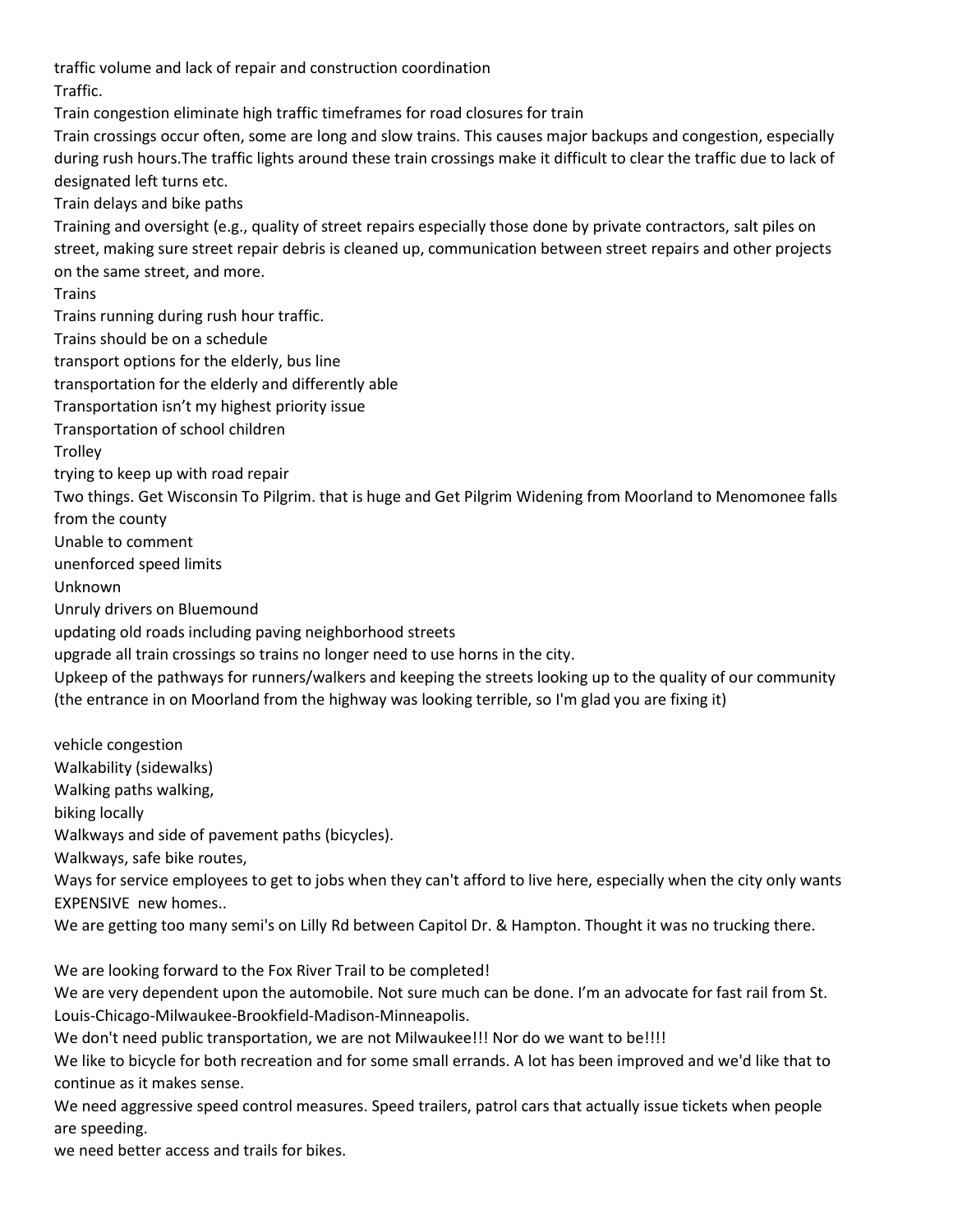We need more development in downtown Brookfield and road resurfacing needs to be done to help keep property values up. Lastly, the empty stores need either taken down or arrangements for new stores to move in.

We need to make Brookfield more walkable and bike-friendly. This encourages physical activity and health. This would also reduce air pollution if people had options that let them drive less.

We should control the flow and manage the volume of traffic thru Brookfield. Studies consistently show that adding more lanes does not reduce congestion - instead traffic flows to where there is capacity.

Well kept roads. Well maintained roads well maintained roads and streets Well maintained roads/streets conductive for business, and plans to allow for expansion of traffic in future years.

Well maintained streets

What is available for non-computer using citizens.

When you put sidewalks in, they should only go in where necessary and then be contiguous, which in many cases they are not now.

While improvements have certainly been made, I believe a higher focus on visibility and safety for bicycle and foot traffic should be considered.

While improving, many of our major road lack sidewalks or bike lanes for safe non-motorized traffic While it's great to have successful businesses on Brookfield Road, the congestion has become a big concern where Brookfield Road intersects Hoffman Avenue, River Road, the railroad tracks and Vino Cappuccino's parking lot/apartment driveway. The parking spaces on the West side of Brookfield Road to the North of River Road have created a blind spot for cars turning either North or South off of River Road. The parking spaces available on either side of Hoffman Avenue just East of Brookfield Road have narrowed Hoffman Avenue to one lane which has become problematic for turning off of Brookfield Road onto Hoffman Avenue when a car is on Hoffman Avenue attempting to turn onto Brookfield Road. Then when you add delivery trucks parking on either the East side of Brookfield Road or the South side of Hoffman Road, which regularly happens, it is often impossible to get through if cars are parked on the North side of Hoffman Avenue. The one lane becomes a "none" lane! And the traffic backups from when a train stops traffic completely seem to have become increasingly significant. Drivers regularly break the 25mph speed limit on this stretch of Brookfield Road and the crosswalk signs are either laying down or off to the side somewhere out of sight. This poses a danger to the many pedestrians frequenting the businesses in the area and those like myself who live in the area and cross Brookfield Road daily while taking walks. Surely some things can be done to address this issue sooner rather than later! Perhaps permanent flashing pedestrian signage. Perhaps four way stop signs on Brookfield Road and River Road. I'm certainly not a city engineer nor a traffic planner and therefore do not know the best solution to this problem. But I do believe that action needs to be taken in some way to alleviate this potentially dangerous situation.

Why do you keep widening the roads ? Its just inviting more traffic. Take Elm Grove as an example, not nearly amount of traffic there now vs Brookfield. The archaic land use planning academics in the 1970's and 80's usually said widening did not increase traffic. That was not accurate education for whomever is planning the widening of roads in Brookfield.

Widen and maintain roadways.

Widening some roads and extending paths - very good progress in recent years

Wider range of the public transportation

Will need to keep widening main roads if more apartments & businesses build here winter road conditions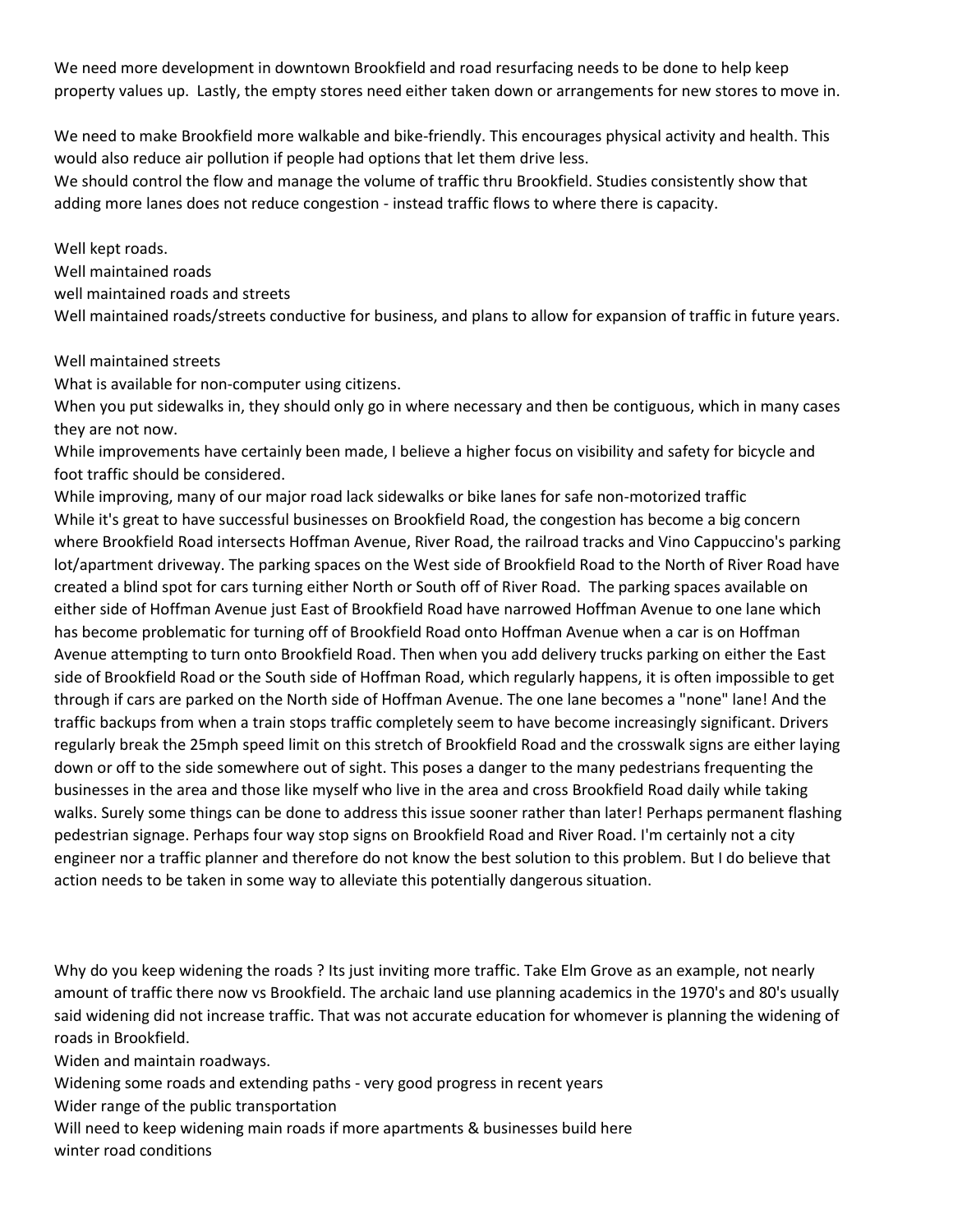With the new development near the corners not to create more congestion. Glad everything is being torn down, just hope thought has been put into on volume of cars. I suppose that's more on town of Brookfield than city of.

Worker transportation to job sites

Would like to get rid of red arrow turn signals. Inefficient. Just sit there when no other traffic. Yellow flashing is sufficient.

Would like to see more bike paths and bike lanes, especially on higher trafficked roads (Springdale, RIver Rd). Would love to see the bike path completed

wrong way drivers in parking lots, speeding in parking lots

You fixed North Ave and Calhoun... cant think of any other roads that need attention

You need to put in turn signal for the traffic lights on the corner of Calhoun Rd. and Gebhardt Rd. When you are dropping your child off at Brookfield Central, and you are trying to turn left on Gebhardt Rd. on to Calhoun Rd. you could be sitting there for 10-15 minutes because there is turn signal so only 1 car might be able to go at a time.

your mom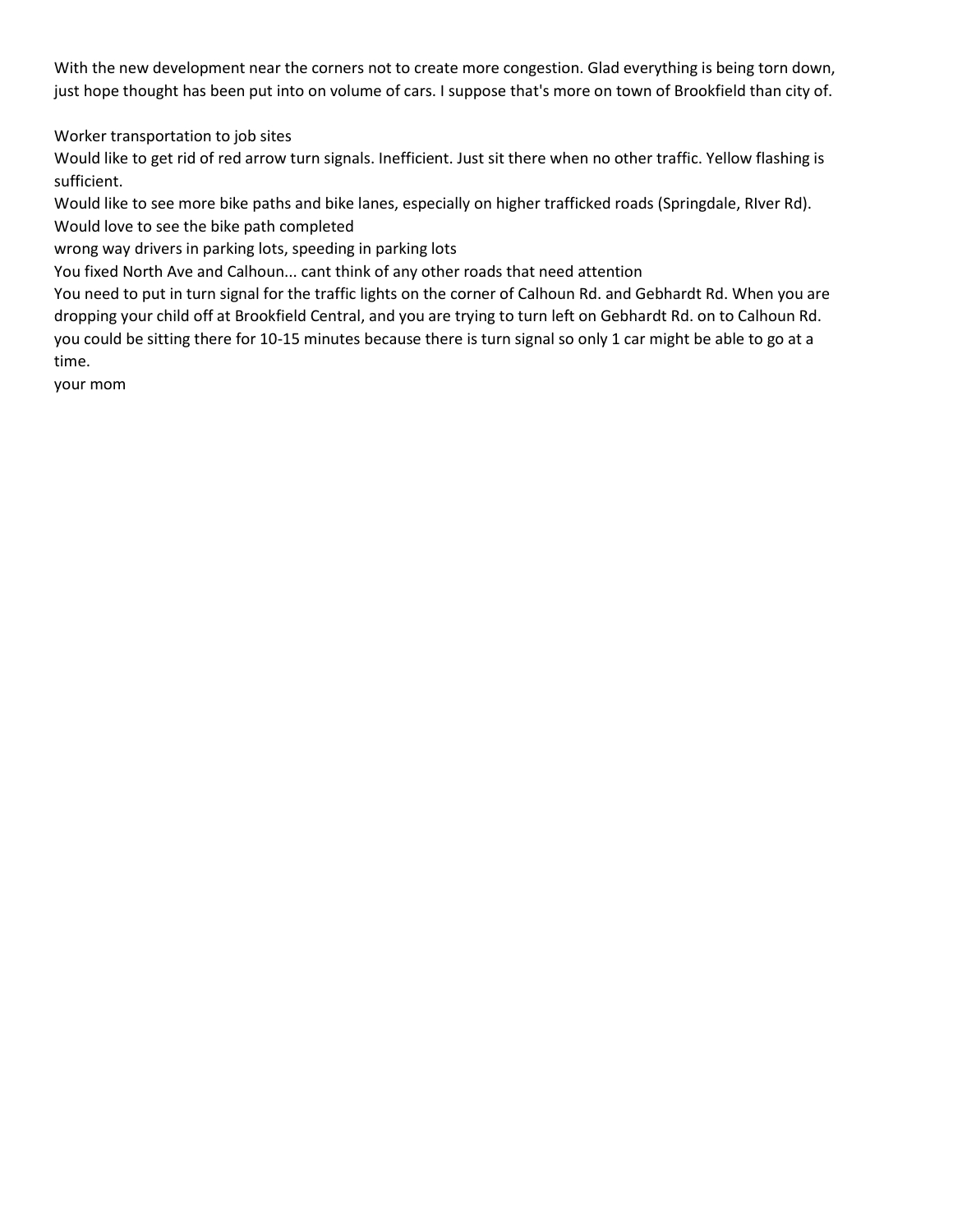#### Most important issues facing the City

- continued redevelopment of commercial areas into spaces that promote growth of business and attendance of residents - continued revamping of infrastructure for ease of movement for residents throughout the city

- How to keep citizen safe in my neighborhood close to brookfield square. - Could we partner to create a beer garden that has been so useful to other areas, see elm grove

- No new development in the city which reduces forest land, preserves, prairie or wetlands. A lot of us moved to Brookfield years ago because of the natural feel – so we could enjoy nature and wildlife while also living near major services and having excellent schools. A healthy eco system depends on keeping many "wild" areas in our city. NO MORE! i.e. Bradon Preserve should not be developed further. - Restore our Tree City USA status – Implement a major tree planting initiative of native trees and implement approvals/permits before residents remove trees on their properties. - Ban pesticide applications on city/park land. No reason to damage the ecosystem, expose people and pets to cancer causing chemicals and pollute our water ways. Replace/reduce nonnative/resource-consuming grass areas with no-mow solutions and native plants like violets. - Beautify public spaces by adding native plants, pollinator and rain gardens.

- Property taxes continue to be on the rise! Poorly managed. - Way too many miscellaneous rules being put in place controlling what people can do. Way too many restrictions. Brookfield becoming a city run by leftist.

!. Right wing radicalism affecting the education system. 2. Maintaining a cost effective goverment #23 Find ways to reduce cost. That's what you are hired to do. Lead or get out of the way.

(1) Develop the empty lots and storefronts on Bluemound Road. (2) Improve the parks / playgrounds, along with safe walking paths.

(1) Long-term viability of Brookfield Square mall as it is (legacy mall/1970s design) - would like to see updates/redevelopment along the lines of The Corners of Brookfield. (2) Demographic changes - aging of population, fewer school-age children in U.S. - how will Brookfield anticipate these shifts and adapt services & housing/business development priorities. I'd rather see clear-eyed decision making over wishful thinking that somehow Brookfield is immune or will overcome these (national) headwinds

(1) Need to find tenants for all of the empty businesses (2) Keep the police department at its current high level

(1) Too much generic developments. City needs to fill open storefronts before adding more regardless of tax benefit. (2) City needs to retain its country roots; more greenspace, less over development.

(1) Traffic congestion (2) Maintaining the high ratings for Elmbrook Schools. My children have/still attend there, and standards are dropping.

. Keep police service high as CRIME moves West Stop the increase of RENTAL housing, promote single ownership

?

.

1 - Families desperately want to move to Brookfield- however we do not provide enough services for our families once they are residents. We desperately need to revitalize our parks and playground facilities (look to Sussex). The city playgrounds we have visited are outdated and not handicap accessible. There are not enough options for all ages or a wide enough range of Rec options for kids (look to Wauwatosa). 2 a The lack of social media or a city wide calendar of events makes it very difficult to feel like a member of the Brookfield Community. Again, Sussex and Wauwatosa have a strong social media presents and promote community events taking place often. It is easy to go online and find ways to be a part of the community. Brookfield needs to promote themselves online - on social media.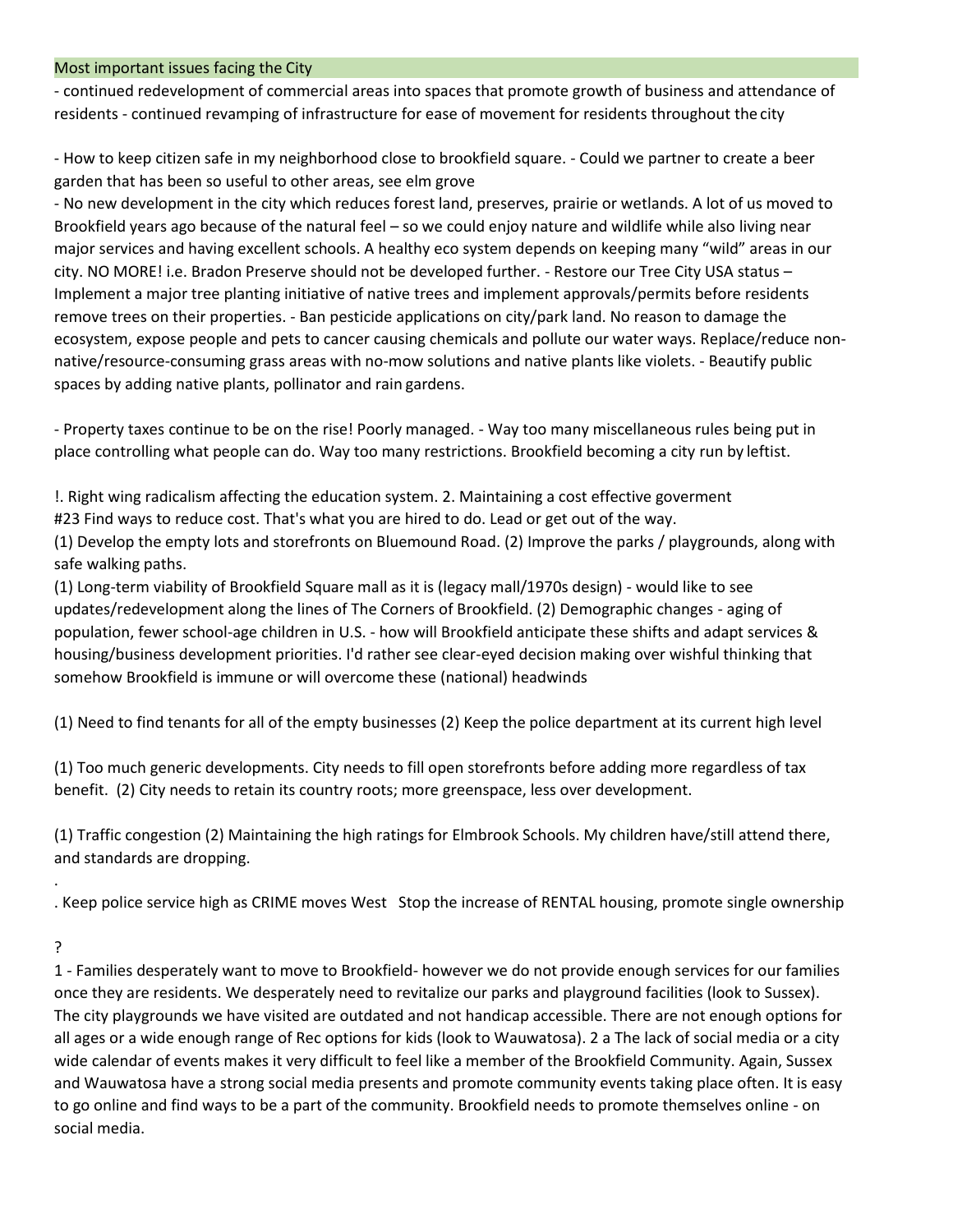1 - Getting too large - too congested - would prefer the maintain community at the amount of development there is now and sustain it at no additional cost to residents. 2 - Safety - keep low cost options for retail (like Walmart) away from the city

1 - Improved Parks & Rec maintenance, accessibility & options: specifically, (1.) more program options for youth & adults <55 (why is pickleball currently 80% of the adult rec program?!). (2.) port-a-potties at city parks. (3.) a splash pad for young children during the summer. (4.) improvements/modernization and more operating hours at the Wiberg Aquatic Center. 2 - Support for Elmbrook district educators. I'm concerned about the long-term implications of having a divisive, partisan-motivated School Board, and recent School Board members' combative election campaigns saturated with misinformation. Teachers are the core of the district and we need to support, compensate, and rally behind them to keep Elmbrook SD at its high standing. This includes adopting the proposed equity principles for EBSD and implementing more based off the feedback of non-white EBSD students & alumni. 3 - I'd like to see Mayor Ponto adopt the 2021 proposed Black History Month proclamation in 2023. This was a dark spot on his record for supporting Brookfield residents. 4 - Preservation of Brookfield's nature & Tree City status. Creative ideas to maintain more mature trees on public & private property and reduction in tree removals.

1 - We need to stop cramming every green space with additional housing. 2 - Address the issue of all the empty commercial space in the city.

1 Decrease in Schools test scores and decreasing excellence in education 2 maintain or decrease property taxes

1) Additional attractions in the Village Area for City Residents 2) Continue strong presence of Regional commercial businesses and redevelopment along Bluemound Corridor

1) An updated playground is much needed in Brookfield. Other surrounding areas have destination playgrounds that are handicap accessible (village park sussex, new berlin, oconomowoc, franklin, etc) 2) I don't personally plan to purchase a home but I think inventory of homes is a problem for others in the city and other surrounding communities. A good problem to have because Brookfield is a very desirable place to live.

1) Attracting and keeping businesses in the area 2) Roads/bridges/sewer need to keep pace with increased number of people using those services

1) Brookfield is over-developing open and natural areas. We need to preserve and create natural areas 2) the City of Brookfield needs to start working on reducing negative impacts on the environment. It needs to encourage and support alternative sources of energy, reduce traffic and support green spaces.

1) Clean/safe drinking water. Having the radiation warnings sent multiple times years ago for potential water contamination was disconcerting and was shocking in a place like Brookfield. All steps need to be maintained to have basic safe drinking water. 2) A safe walkway/bikeway from Elmbrook Hospital to Barker Road is long overdue. I see so many kids and families biking on that road going to Fox Brook Park. I really hope we are proactive in making his safer instead of waiting for an accident to occur to prompt addressing it. 3) Brookfield will always be 2nd fiddle to Elm Grove until it gets some semblance of a quaint downtown that people actually want to go to.

1) Decline of the Elmbrook School District - WI Hills Middle School does not properly prepare students for high school - there are extremely poor instruction options for high level math learners. 2) City's Planning and Economic Development leadership needs to think more outside of the box and have more vision to create development and redevelopment that will add to the vibrancy of the community.

1) excessive focus on commercial development. 2) lack of awareness of "community"

1) Improve public interaction with police 2) increase racial diversity

1) Keeping and ensuring a high quality of life in Brookfield, keeping property values up. 2) Keeping Brookfield a place people want to live and keeping property values up.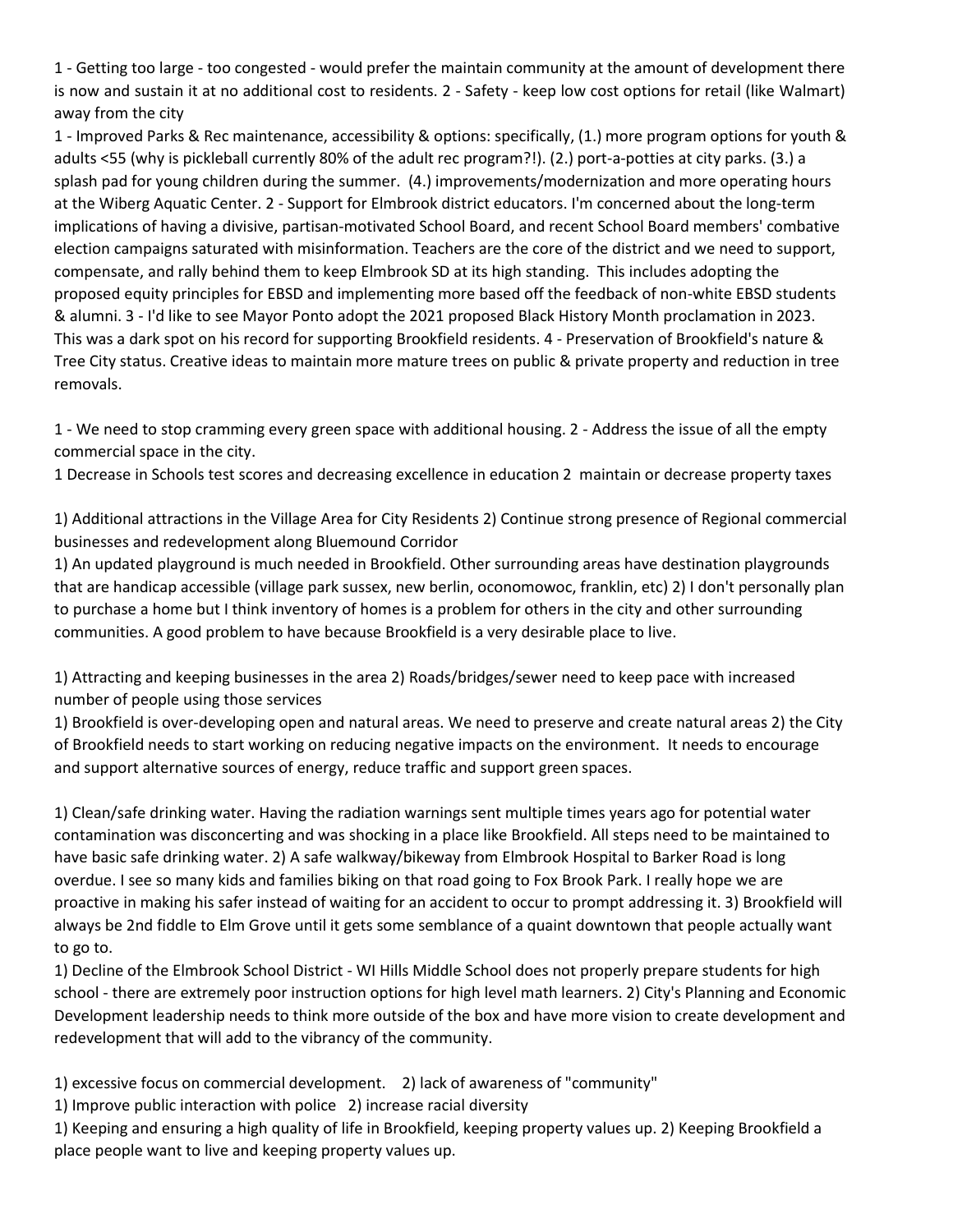1) Keeping community safe, free from major crime. 2) Improve itself as welcoming community to all people and continue improvements to with education and training of professional police force growing with a more welcoming environment.

1) Maintain family environment (parks, walkways, 2 lane roads, low speed limits, festivals, low crime, good schools based on merit). 2) strategically raise tax base with commercial business (new and existing) while increasing residential home values.

1) Maintaining services while keeping taxes low. 2) Maintaining our School District (and hence our community) as a destination district (community) in light of Republican efforts to give tax dollars to all WI residents to attend any private school they wish to attend, and the proliferation of new private schools awaiting those tax dollars.

1) Maintaining top rated schools 2) Updating outdated playgrounds/parks (recommend accessible playground like neighboring communities)

1) maintaining/improving schools 2) filling up vacant business for revenue and for aesthetics

1) Making the city a welcoming and safe place for all people - including immigrants, people of color, the LGBT community, and a variety of income levels 2) updating our Parks especially the playground equipment around the city for the young families of Brookfield

1) Not progressive, 2) Needs more places to walk to and gather.

1) Please do NOT add multi-family housing, as this would greatly depreciate the value of our homes 2) Do not add public transportation

1) Police are quick to respond but not community minded. 1) When I was assault they wouldn't give me a copy of the police report (had to get a lawyer as the victim) ; 2) Out right lied to me; 2) They tried to trick my Daughter to consenting to a search of her car; 3) They appear to spend the majority of time in unmarked cars catching speeders etc. I want Police who believe their job is to facilitate the smooth running of the community and not believe their primary role is enforcement. Note I am 60 and have no record, never been charged etc. but will never trust a Brookfield police officer again. I shouldn't feel that way!

1) Political partisanship, even on the school board. 2) Lack of general diversity. 3) Lack of entry-level housing.

1) preventing crime from creeping out from Milwaukee 2) residential overdevelopment

1) redevelopment of the brookfield square Boston Store property; 2) effective management of multi-family residential projects

1) Reducing congestion (traffic and building) in already crowded areas (i.e., Goerke's Corners). 2) Ensuring future water availability and safety.

1) Slowing traffic down; too many speeders and traffic violations. 2) Supporting small businesses and development for tax base.

1) stability of the Elmbrook school district and maintain high standards 2) limited sidewalks and trails can make for unsafe travels for pedestrians, particularly at dawn/dusk hours.

1) The city government should prioritize ending the train whistle. It decreases the quality of life of those residing around it. The village of Elm Grove has eradicated the train whistle. It's time Brookfield does the same. 2) Brookfield needs to identify and plan for the decline of brick and motar retail shops. Retail will probably never disappear, but it may continue to decline. Brookfield has so much retail that this poses a high risk for the community. We need to think about reinventing ourselves.

1) the deterioration of Elmbrook Schools 2) wise redevelopment / development

1) the lack of sidewalks and streetlights, 2) the general lack of diversity in the community, as with most of the Milwaukee suburbs being the effects of white flight.

1) Traffic safety - urban highways (Capital, Blu Md, Moorland, etc) Rising crime - car theft, home burglary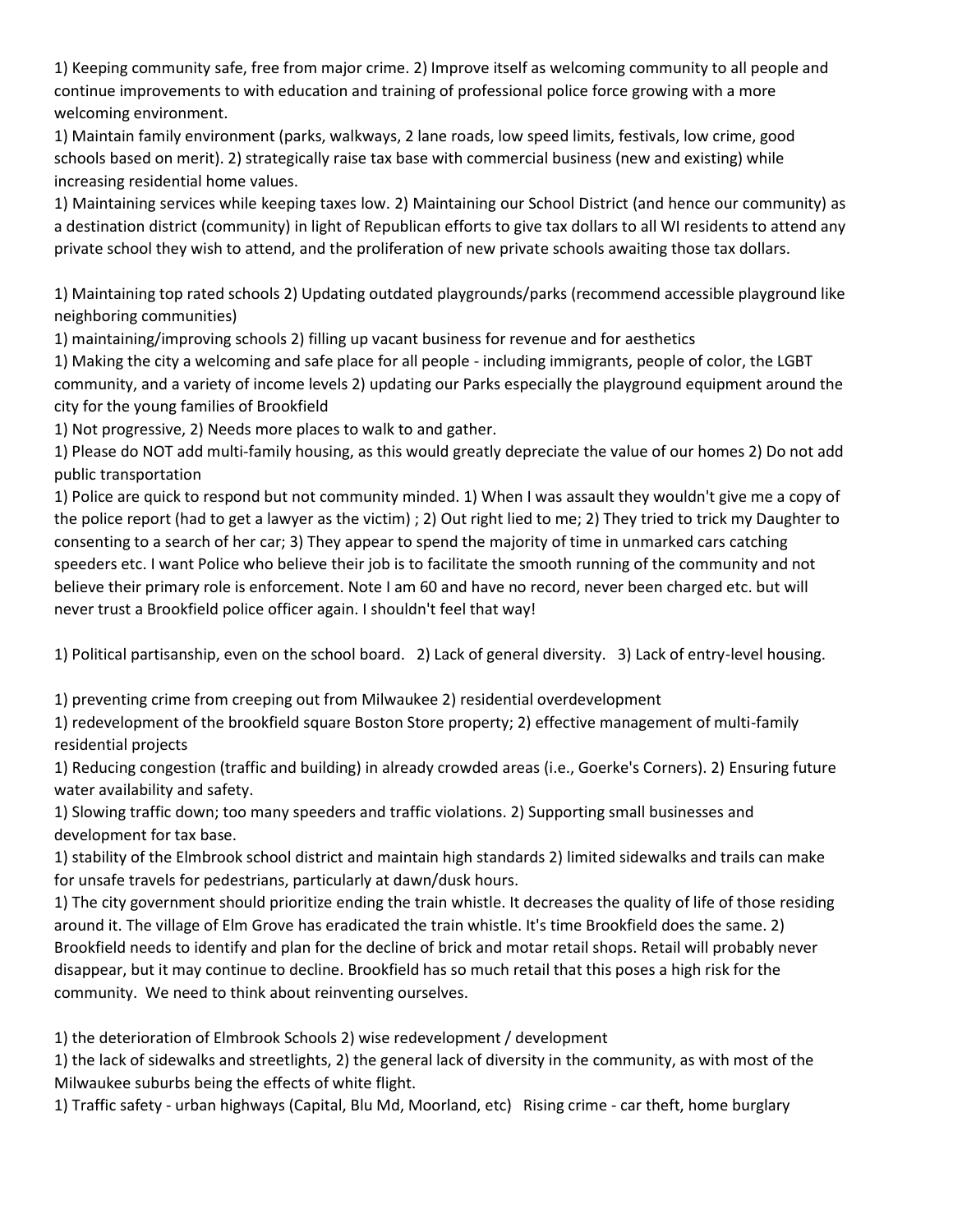1)More community building opportunities (events, beer gardens, etc) 2)Fix roads and infrastructure in disrepair Extra Credit) Add some damn trees to Calhoun and North

1)The city should pick up leaves in the Fall so I don't have to burn them, adding to air pollution; I don't have any way to transport leaves to the dump. 2) Neighbors that live on corners should keep their shrubs/trees trimmed so they don't hang out over the road blocking view of oncoming traffic. 3) One more thing: I'm getting tired of looking at neighbors yards that look like a dump and run down.

1, Too many people who don't live in the city of Brookfield or a neighbor community coming to Brookfield with intent to commit crime, mostly retail theft. 2. Light and noise pollution has now infiltrated the interior residential neighborhoods away from Bluemound Rd, Capital Dr and Calhoun Rd etc. Every other house now has all these LED Daylight rated bulbs on their house which are way too bright, light up other peoples properties plus shine into their neighbors windows. Not only are these ugly and too bright but diminish the the darkness of the night sky to be seen. These should be treated just like any commercial property that would be required to have down lighting with the correct Kelvin color temperature.

1. A divided community, particularly with our schools . The introduction of inappropriate and sexually explicit content, equity rather than equality, falling academic achievement, terrible and non-existent special education programs and a distrust of school district personnel and board members. 2. Increased criminal activity by people residing outside of our community.

1. Controlled growth for infrastructure 2. Speed limit adherence

1. Cultivating an Elmbrook school curriculum/experience to better prepare students for the world outside of Brookfield.

1. Education focused on increasing test scores and learning. 2. Better traffic congestion solutions (i.e. Barker Rd.)

1. I am happy that walking trails are being built in parks and alongside our main roads. I would like to see more pedestrian friendly places in Brookfield. 2. Our schools have always been excellent and keeping that excellence is very important.

1. Municipal Broadband. The city should invest in it and it would beat the very poor options we currently have. 2. Yard Waste Pickup

1. Perception that it does not have diversity or small businesses. 2. Creation of a "Main Street Brookfield" that appeals to young families & baby boomers

1. Spillover of crime/blight from Milwaukee County. 2. Clean up area around 124th and Capitol.

1. The ncreasing rate of crime reaching inside Brookfield city limits. It's not the safe haven it was 20 years ago. And it's getting steadily worse. Increase police patrols through every neighborhood.. That would domore good for the community than parking and watching for speeders. Brookfield is at a tipping point. The amount of vacant retail space - especially on Bluemound Road - is very concerning. The north side of the mall looks abandoned (which it pretty much is.) It's easy to say "this is part of a national trend". But, it doesn't seem to be an issue along I-94 in Lake Country (and other nearby communities). For whatever reasons, retailers have decided Brookfield is no longer the best location for their businesses. If unchecked, this will lead to more and more vacant space - which will drag the whole community down quickly and raise every resident's property taxes. It's fine to support new hotels and office space. But, if RESIDENTS don't have places to shop and dine out, you're missing a major reason why people choose to live here.

1. The quality of education must not be overshadowed or diluted by focusing on the demands of various factions. Do not water down education!! 2. Please, no low income housing !!! Fear of the spread of crime is my reason.

1. The turnover of retail businesses and restaurants. (Keeping buildings occupied.)

1. To avoid over regulation of homeowners 2. Improve Elmbrook Schools: they seem to be slipping in academic performance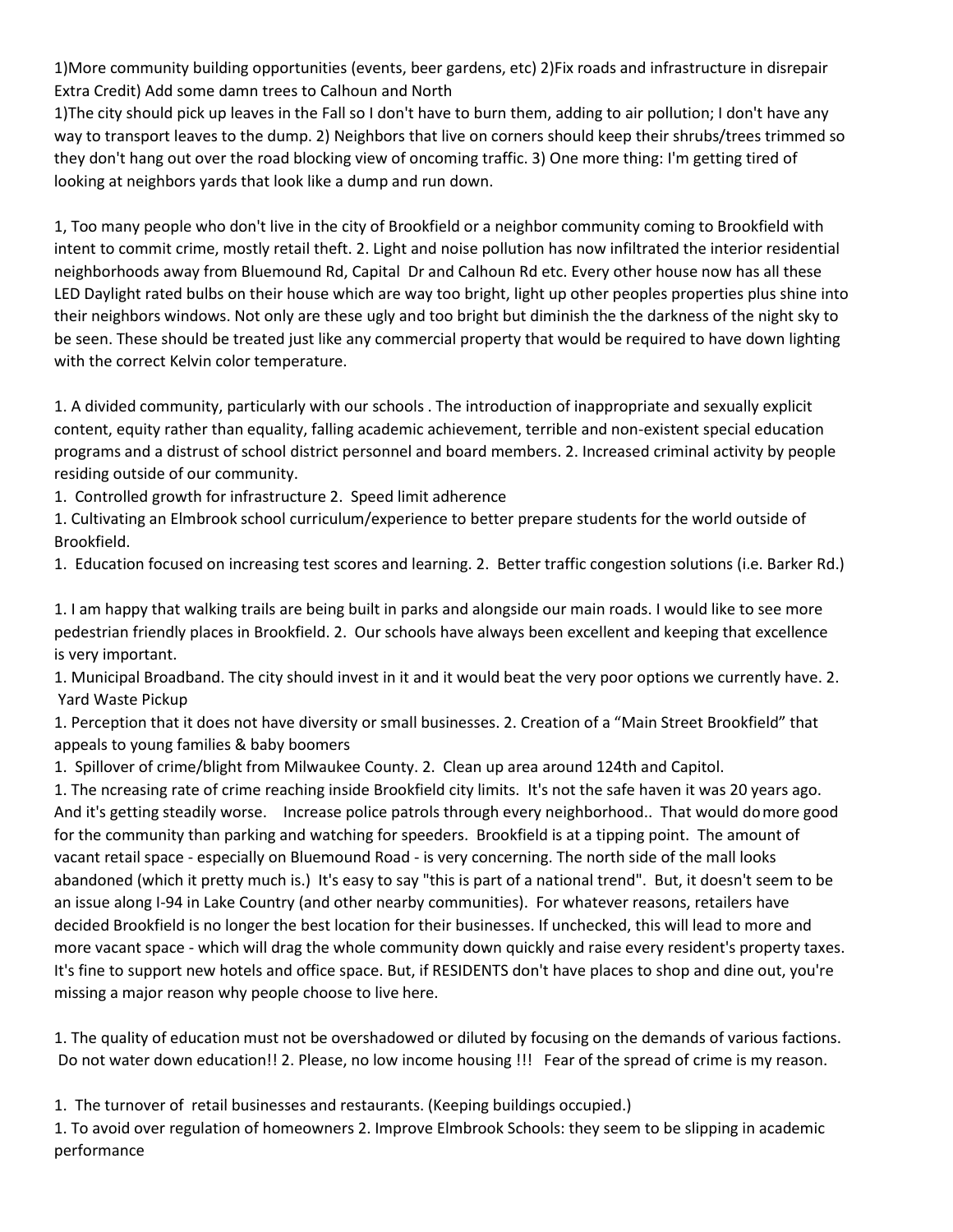1. As the city ages highway and walking path maintenance needs to be generously funded. Curbs and road surfaces in neighborhoods are deteriorating. Walking paths are also deteriorating. This is all evidence of an underfunded highway department. 2. Retail - Brookfield Square is part of a renaissance; attention needs to continue - creative ideas, help promote the changes. Old Brookfield, a diamond in the rough, but little progress. The dance studio is evidence of a failed venture - it should be a restaurant. Other retail businesses generally detract from any possible "charm". The new coffee place is a move in the right direction - a 10 year plan for Old Brookfield is needed.

1. Avoid going woke. 2. Avoid complacency when it comes to the academic standards attainted by our schools. We are slipping. Our competition is China.

1. BAN LEAF BURNING entirely! My neighbors burn leaves so I have to close my windows and not go outside because of all the polluting smoke. This is also BAD for the ENVIRONMENT! Brookfield is a nice place to live but ruins the quality of life with this old ordinance. 2. Create a no Train Horn ordinance like Elm Grove. With all the new train crossings, there's no longer a need to them especially between 10:00pm and 8:00am.

1. Be careful not to build too many apartments -- transitory parents and kids don't add to the quality of the schools (parents have no incentive to volunteer) 2. Maintain housing values and don't offer low-income housing. That can lead to crime in the area. Maintain the look of the community as a city in the country.

1. Becoming apathetic 2. Making/keeping it attractive to a broad demographic base

1. Better enforcement of speed limits. 2.Better oversight of the school board by the common council. The biggest spender of our taxes is allowed to operate as an island unto its own and reports to no one in the city government. Aldermen should be more attentive to concerns their voters have about the direction the school board goes on some issues (a case in point is the recent outrage over the introduction of CRT)There should be council member sitting in on school board meeting and vice versa on council meetings.

1. Blocking the encroachment of Milwaukee crime. 2. Stable property tax assessments.

1. Considerations to the diversity of our community and the care provided (services, support, and advocacy) for those communities. 2. Aligning goals for our school system putting the students at the center with their needs being met, not the schools image being the center or priority.

1. Continuing to support public employees, keeping Brookfield positive. 2. Enhancing retail environment with locally owned businesses.

1. Crime 2. To many apartment buildings. if a person does not own the property, the property value will decrease over time.

1. Crime encroachment from Milwaukee 2. Train whistles

1. Crime spilling over from Milwaukee 2. Increasing commercial tax base to keep property taxes low for citizens of the city

1. Economic re-development of Brookfield Square & other retail areas. 2. Reconstruction and maintenance of ALL roads. North Ave and Calhoun re-builds were well done.

1. ELECTION INTEGRITY

1. Eliminate Critical Race Theory from Public school curriculum. 2. Increased Road maintenance.

1. Ensure great teachers for public education, preK-12. Pay them and the staff a decent salary. 2. Enforce burning laws.

1. Ensuring quality schools and managing the perception. Our schools and students are amazing. I believe we could do a greater job of marketing them each. 2. Managing the tax base growth / real estate, especially commercial. This seems to be going rather well, but it would be great to see a 3-7 year strategy based on current conditions.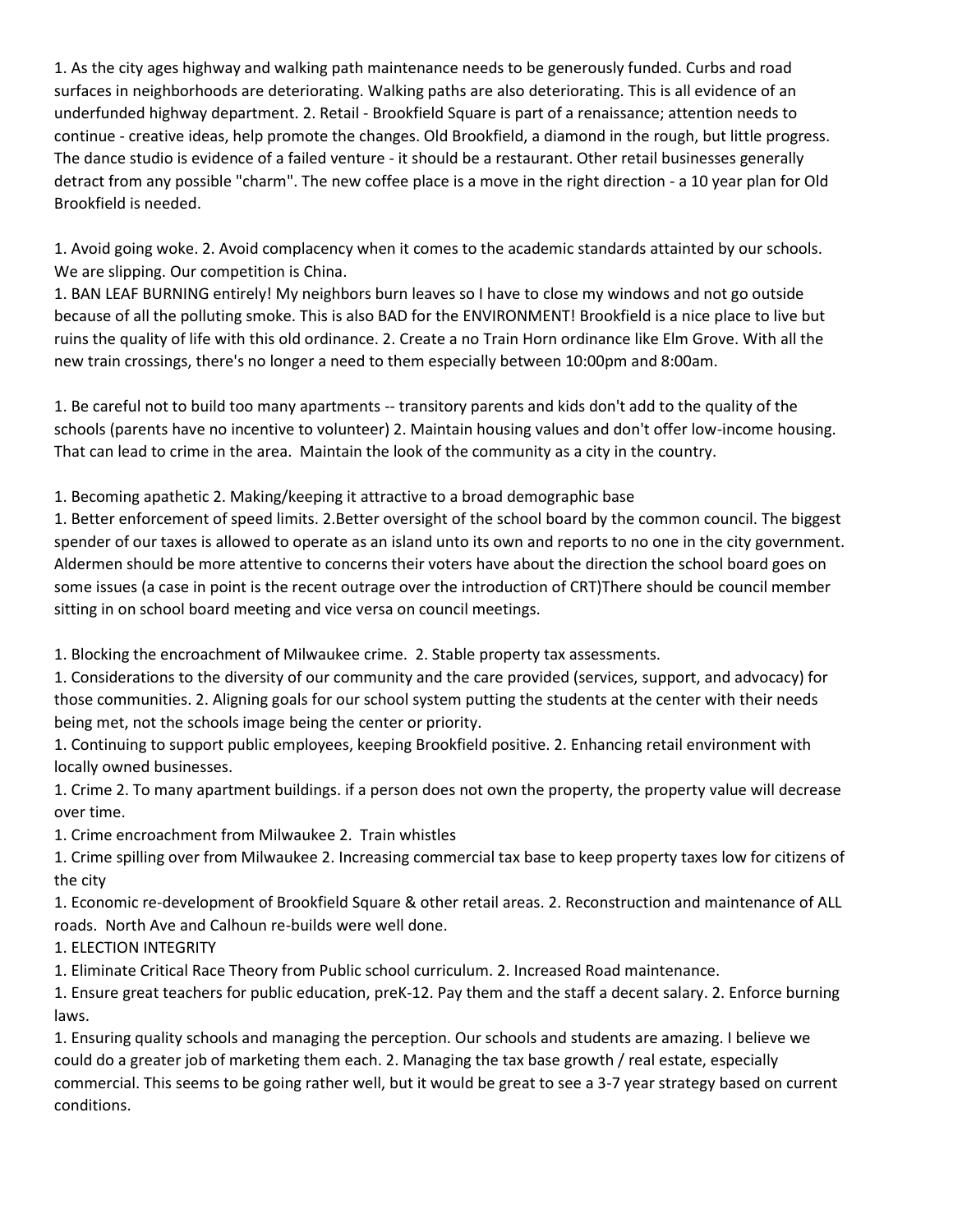1. Ensuring that Milwaukee County and City of Milwaukee juvenile delinquents, felons, career criminals, traffic violators, and their associates (friends and family) do not come or move into the City. Milwaukee County and the City of Milwaukee no longer hold these people accountable. Activists and local politicians in are encouraging these people to go out into the suburbs. They trying to diffuse problems in Milwaukee by shifting accountability on a macro-level to other municipalities and counties (North, South, East, and West). Be aware, be very aware...

1. Filling vacant commercial property and limiting construction of strip malls. 2. Limiting useless roundabouts.

1. High taxes - Brookfield used to be 3rd from the bottom in lowest tax rates in the state, now right in the middle 2. Too "citified" - too much high density housing - used to have a much "quainter" feel and aesthetics

1. Hostile takeover attempts of the school board by the far right 2. Promote and develop Brookfield to be a desirable place to live to attract young families to combat an aging population (e.g. open a Public Market like Mequon did, develop art installations in medians, paint murals, recruit Milwaukee restaurants popular with younger demos, e.g. Allie Boy's Bagelry to open in Brookfield, expand Outdoor Farmer's Market to include more vendors and food trucks, host more outdoor family movie nights in summer, continue to improve historic Brookfield on Brookfield Rd., replace playground woodchips with solid rubber surfaces)

1. Increased crime rate and reckless driving. 2. Tax base - empty retail establishments.

1. Increasing diversity and not being afraid of it. 2. Bringing cool, unique, exciting businesses

1. Keep crime rate low 2. Keep retail areas vacancies low

1. Keep taxes reasonable 2. Do not allow housing that will turn into low income housing after no one chooses to pay high ridiculous rent

1. Keeping it a very safe place. 2. Finding tenants for commercial properties that are vacant or removing the building from the site. ie. the old motel on Barker Rd. and Bluemound Rd.

1. Keeping liberal democrat insanity out of the educations system. 2. Keeping CRT AND SEXIFICATION OF CHILDREN OUT of the government schools.

1. Keeping the excellent school system from going further to the left. 2. Keeping property taxes low.

1. Lack of diversity and inclusion, and the progressive thought that goes with those concepts. 2. Lack of affordable housing; too many "luxury" apartments being constructed in already crowded parts of town.

1. Lack of diversity. 2. Polarization of Brookfield Residents/ Unresponsiveness from City Hall to alternate (progressive) points of view.

1. Lack of Mass Transit for working commuters. 2. The encroachment of property crime and assault spilling from adjacent communities.

1. Land usage: Supporting more milwaukee/Wisconsin based businesses (i.e. restaurants, coffee shops, etc vs putting in chains) in a more walkable manner 2. Maintaining our high regard for education and prestigious school district and overall safety of the city.

1. Loafers and criminals from outside Brookfield victimizing residents. We're seeing prostitutes and beggars at the intersection of Moorland and Bluemond on a regular basis. Brookfield must take a zero-tolerance attitude against these things IMMEDIATELY! 2. Focus on road maintenance and single family housing and less on apartment construction, so that our community remains cohesive. Less focus on "social programs" of dubious value.

1. maintain public safety due to increasing crime, motor veh thefts, reckless driving 2. make brookfield more accessible to "mom & pop" businesses, like the struggling Village area and the new coffee shop. Brookfield development seems to cater to "big box" chains.

1. Maintain safety for retailers, residents and visitors. 2. Maintain/restore education quality.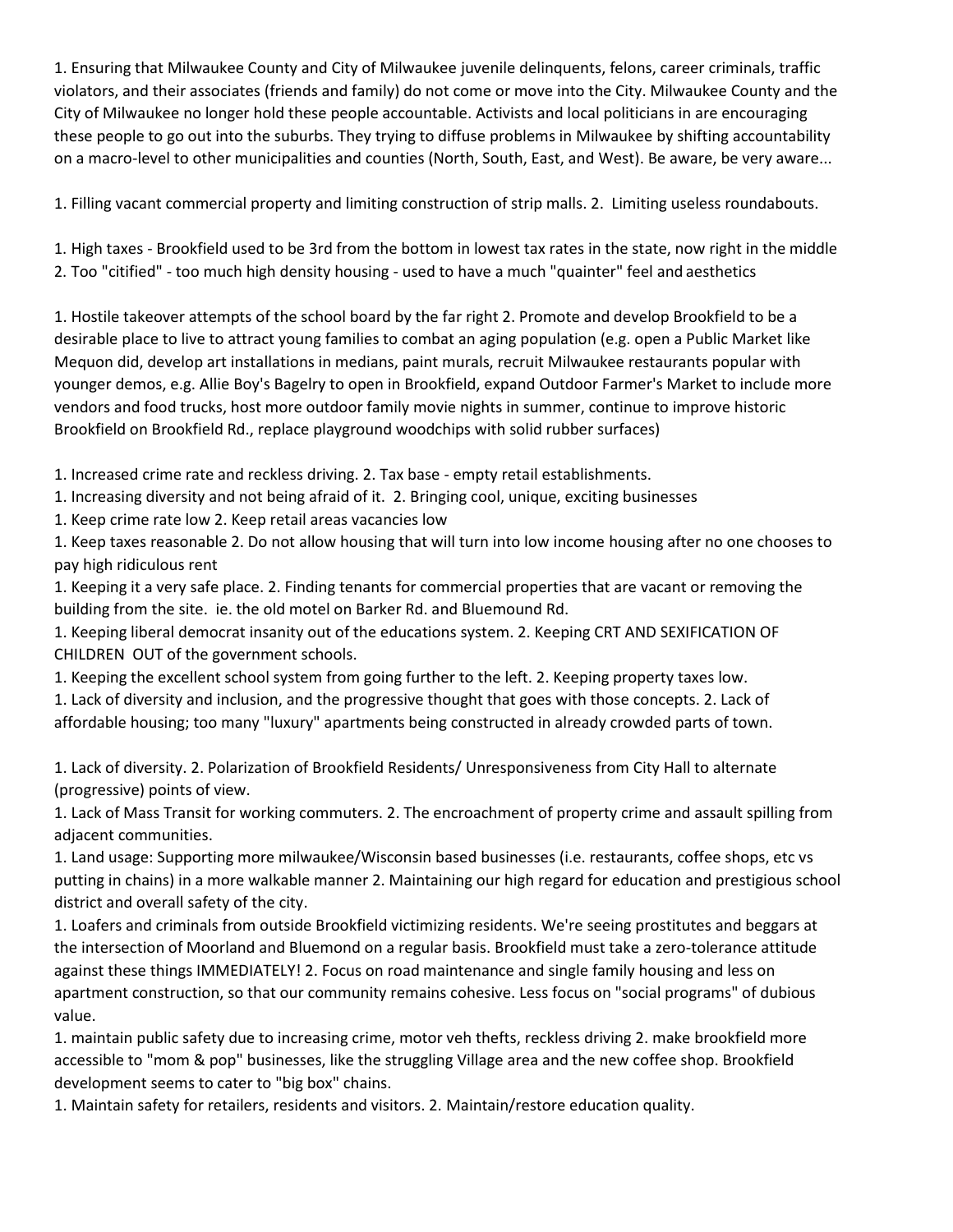1. Maintaining good public schools - most recent school board election showed a chasm between different groups within the school system, which was worrisome as a soon-to-be first time parent in the public schools. 2.Empty commercial buildings (specifically thinking of those along Bluemound) 3. Parks - our neighborhood parks and playground equipment are very outdated compared to other communities. They are fairly well maintained though.

1. Make it safer for kids to walk and bike through Brookfield. Iincrease sidewalks. Safer crossings at schools. 2. Increase park district offerings and facilities. Better dance offerings/facilities. More youth summer swim/soccer/ninja classes - classes book up within an hour of registration. There is a huge need from the community for parks & rec offerings that is not being adequately met.

1. More local restaurants/bars 2. Bike paths/sidewalks

1. No community involvement - other communities are having monthly events where people can gather. For instance, Oconomowoc has "events on the green" during the spring-fall where they have bands, local food vendors, community organizations/businesses. We have to drive 30 minutes away from Brookfield to find a "community" feeling. Why aren't there more community events where we can gather?

1. Over development. Too many businesses and homes being built on every open land available. 2. No dump to drop garbage/household items without having to drive out to Muskego and pay a fee.

1. Over zealous police officers enforcing the perception that people of color are only allowed as far a Brookfield Square. 2. The city seems to favor developers and business interests over the home owners. We should not continue to add apartment buildings which increases the needs for additional schools which drives the property taxes. Many apt buildings are presented as being for high end senior living but doesnt stay that way once they open.

1. Overall need for belt-tightening in the face of inflation 2. Resting on our laurels instead of carpe diem; the world is changing and we should stay ahead of the curve (Retail in decline everywhere - our Bluemound Road needs to reinvent).

1. Police Protection in the Community and fine excessive speeders! 2. For the City Officials to listen closely to the neighborhood residents when changing property zones for unwanted commercial use.

1. Poor leadership from the Mayor and team (especially long term staff). Only plan seems to be adding and squeezing in new, marginal, businesses. No accountability because there isn't any media coverage of the suburbs. 2. Improving our infrastructure. Neighborhood road repair, ways to slow down traffic (speed humps, intersection plantings), and water system improvements.

1. Preparing for climate change weather issues 2. Keeping public school standards high

1. Protecting our eastern border. 2. Maintaining property values.

1. Redevelop Bluemound Ave area so it is aesthetically pleasing (no ugly high-rise, glass office buildings, or dumpy buildings, clean up litter/dumpy parking lots); create green spaces along avenue; create safer walking/biking paths along Bluemound -- bring back a more residential "feel". 2.Keep "woke" teaching out of schools.

1. redevelop the old business areas in a way that will increase and support the tax base 2. develop all business areas in a way that does not use our city/tax funds.

1. School system - align values and policies with Elmbrook teachers and young parents rather than entire voter base. Recent school board election is very concerning and will not continue to attract young families to Brookfield. 2. Improvements to parks - we do not have any stand-out accessible parks with new playground, acccessibility features, splash pad, etc. Competing communities like Sussex, New Berlin, Franklin, Oconomowoc all offer these types of parks to attract young families. Pewaukee is in progress building.

1. Short term gain vs long term prosperity. There are too many big national corporations coming in. 2. Every square inch of land is being developed and over developed. Brooks and Fields (our name) mean water issues (flooding etc). Green space and water drainage critical.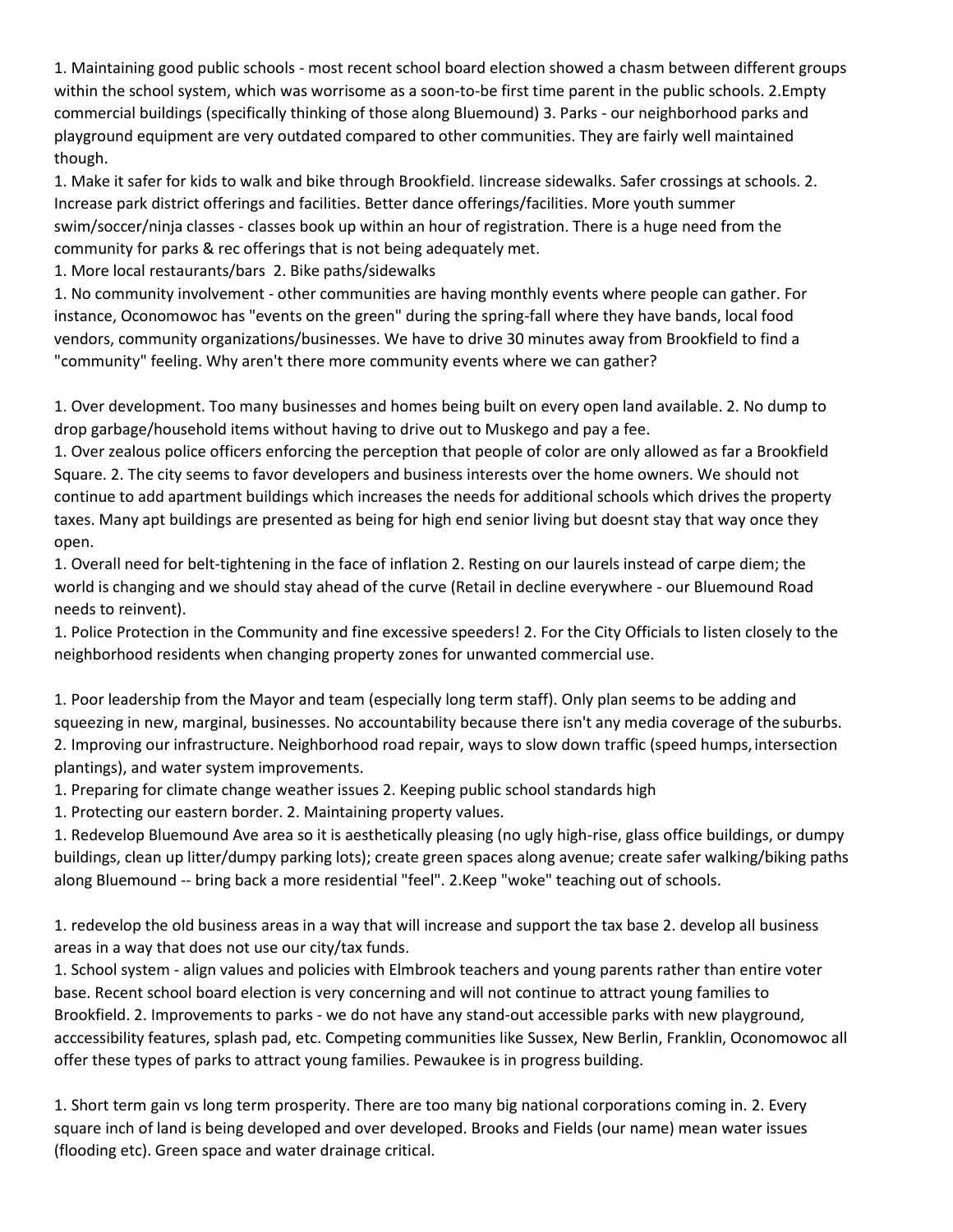1. The apparent influx of indoctrination in the Elmbrook school district. (Please teach our children how to think, not what to think) 2. Outside entities slowly entering and establishing root and changing the fairly historically conservative nature of Brookfield.

1. The city and Elmbrook School District are not addressing the issues of equity and race. Brookfield is racially diverse yet there is a very vocal contingent who is rallying against equity initiatives and education, and those of racial minority are being treated horribly because the city leaders and school board will not stand up to this vocal contingent. 2. We have school board members with a public history of divisive behavior and I fear the inpact this is having on our schools and the quality of education. We have had a negative experience with district attitudes towards covid mitigation, unfounded accusations against school libraries, and LGBT inclusion.

1. Too many apartments / rental units being constructed in the city, which in turn is leading to increased traffic and negatively impacting the "aesthetics" and "family feel" of the city. Also, what is the relationship with the Town of Brookfield? They appear to be out of control - evidence the squeezing in of a new apartment complex behind Kopps on Brookfield Road - an eyesore. Their poor planning has a direct impact on the city. 2. Bluemound Road continues to be very unattractive. Why can't you require the strip mall owners to at least plant trees or flowers to beautify their space? We are still dealing with poor planning from prior years, but it would at least help.

1. Too many large apartment/condo buildings. 2. Water quality (taste and high mineral content)

1. Too much commercial development 2. Too much commercial development

1. too much new construction and vacant buildings not being utilized 2. Elmbrook schools need to improve or we will lose quality families to private schools.

1. traffic congestion due to building/road constructions, road repairs, increase in both traffic lights andpopulation 2. Safety in the community

1.) Crime and criminal activity spilling over from the 124th street border area. 2.) Keeping property taxes stable

1.) avoid politics to infiltrate our school system. Understanding that we are a conservative city with Christian values and that certain topics must be allowed to be taught only by parents at the elementary age. 2.) Keep a proper balance between over commercialization and residential. A delicate balance between having what the citizens need with a small town feel. On this topic I think we have a beautiful old downtown district on Brookfield road and we should promote a look and feel of a downtown Cedarburg. Definitely need less chain restaurants in the city as well, think a downtown Tosa vibe.

1.Do not over-run residential life with commercial life. 2.Maintain strong sense of community through schools and neighborhoods.

1.Maintain high quality services and grow the tax base to support this goal without significantly increasing property taxes 2. Improve the walkability of the city; expand and connect trails

1.maintaining an adequate tax base without over-emphasizing commercial property expansion.

1.Stop the apartment building encouraging transitory residents 2.Stop tearing up our neighborhoods for bigger roads. Quality yes, not wider to allow higher speeds

1.The new garbage service (GFL) is not doing a great job. I liked Waste Management much better. 2. Speeding down North Avenue.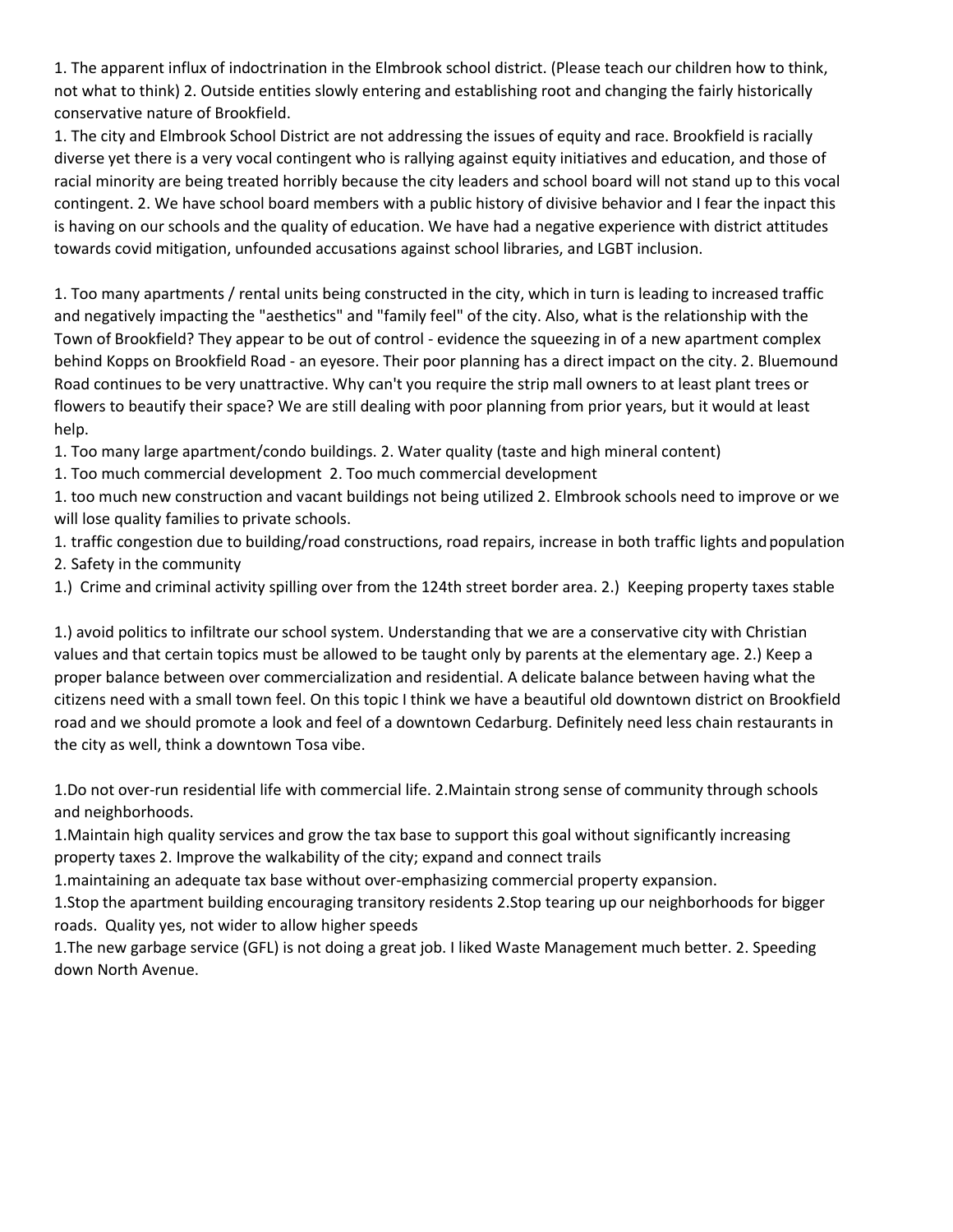1.too many strip malls, too much traffic, poor commercial building design restrictions - cheap lookingcommercial buildings and strip malls, building new buildings (cheap looking) while for rent signs abound on already existing commercial buildings. TOO MANY CHEAP COMMERCIAL SIGNS IN FRONT OF BUILDINGS AND LARGEPOLITICAL SIGNS ON PRIVATE PROPERTY AND THEIR CHAIN LINK FENCES 2. If the public schools are so good then why are huge private schools like Brookfield Academy preferred? What are they offering that your public school system is not? Are you spending too much of the budget on sports? 3.Brookfield as a whole has become too reactionary and fearful. "We don't want Critical Race Theory because we don't want our children to feel guilty for being white." That's not what CRT was about. It was about HISTORY and not pretending HISTORY did not happen or affect (and still affects) most aspects of life in our country. CRT was a university course, not something actually taught in public schools. The public schools were trying to acknowledge, present and model respect for all people until the loud mouthed anti CRT used it as a political platform to misinform and terrorize anyone who disagreed with them.. "We don't want our children exposed to gender or sex ed. because it violates our religious views." Keep your religious views out of public schools or teach the views of all religions. No one is trying to turn your child into a something they are not. They were trying to teach acceptance of self and others.

1-Green space used for business 2-maintenance of pedestrian crosswalks

1-needs more LOCAL businesses that we can walk to, restaurants, small groceries, - 2-need more casual gathering places such as coffee shops

1-Schools-school board candidates are supposed to be non-partisan. 2-Public transportation.

1-Sense of community. Need strong public gathering places with easy access to parking that offer activities for all ages. 2- Continue the strong education system where parents voices are heard

1st: People running red lights; 2nd: business development

2. Fill empty and underutilized office buildings. 1. Rehabilitate Brookfield Square into a vibrant ShoppingMall.

A big thing for me is Pickleball. I have to go to New Berlin as a nonresident to play three times a week.

A bloated failed government led by a mayor that is comfortable with the status quo. Roads that are in terrible condition especially for the volume of traffic.

A great place to live vs. a great place to visit and do business are not always compatible ideas. Promoting Brookfield as a destination for shopping and eating out doesn't sit right with me (I have seen brochures to that effect). Brookfield's cultural and life-enhancing roots are deep and need to be supported and developed just as much as what brings people here once in awhile for superficial activities.

a lack of a true downtown, the city should pick up leaves in the fall @ residents homes/push leaves into street & have pick up like other communities

A mayor who needs to be replaced better garbage p/u

a) too much emphasis on bring business and commerce to the city; we don't want any ore b) traffic congestion caused by non-Brookfield traffic

A. Safe streets for all users B. Encourage small businesses

Acceptance and promotion of diversity Maintaining and expanding green space

Acceptance of everyone

Advise about not to throw liters on the street or ground also for young students

Affordability for seniors Cycling trails and dedicated lanes - it's dangerous riding a Bicycle in Brookfield

Affordable housing

affordable housing keeping crime low Affordable housing and quality of education for children. Affordable housing and transportation alternatives.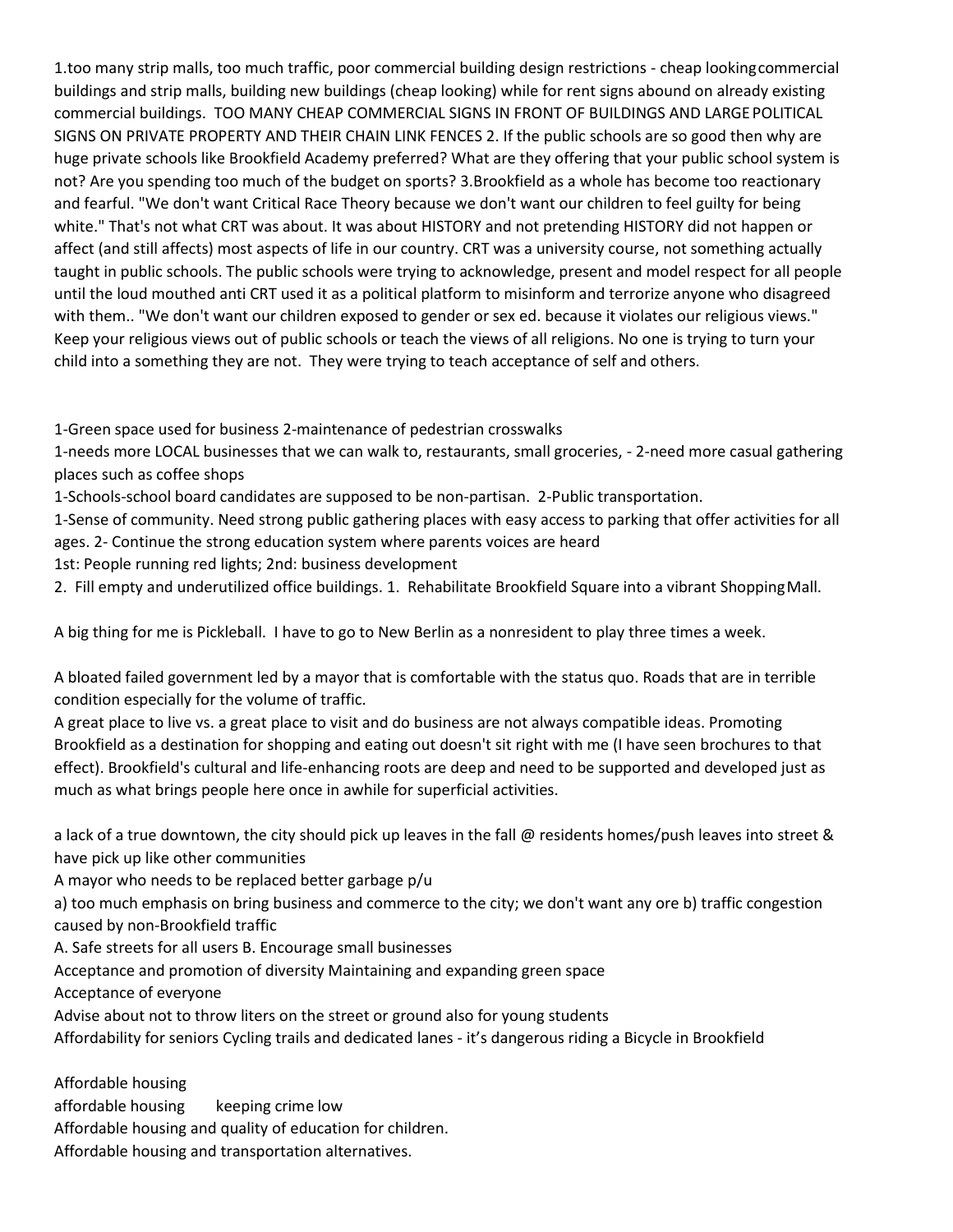Affordable housing for first time buyers Inclusion and accessibility improvements

Affordable housing for older adults downsizing from family homes. Most condos are more expensive than the homes many people are living in. Continued low property taxes.

Affordable housing for seniors that want to continue living in Brookfield after moving out of their homes.

affordable housing for seniors; work to assure crime does not spread into our community Affordable housing, Brookfield is very quickly becoming unavailable to young adults. Increasing walkability and safe bike paths.

Affordable housing; over building

affordable senior housing such as condos under \$400,000 that are good quality with park nearby

affordable senior transportation

Aggressive driving No Pickleball Courts unlike all surrounding communities!!!!!

Aging population, lack of affordable housing. The basic services e.g. fire fighting, sewer, police, parks are very good.

ALL OK

All the empty space on Bluemound. More businesses needed, not any more banks and hotels. We need shopping, restaurants, businesses to bring people to town

Allow burning any day when brush is dry or city collection.

As a 50+ year resident who was raised here, keep the conservative values the city was founded on and do not be influenced by minority opinions seeking to change the values of the city. The burning ban is too extreme and was passed during the pandemic when no one could vet this out publically. Not being able to burn in the summer is too extreme. A reduced number of days or curb-side pick-up would be a better solution. Not everyone can afford to buy a trailer or have a vehicle to tow yard waste.

As I said earlier, redevelopment is key. Secondly, a tie between maintaining the school system & adding to the amount of affordable housing.

As much as I hate road construction I feel like there are still plenty of roads that should be repaved/repaired instead of more widening of ones. I would like to see maybe a few more officers out at night especially around Ruby Isle. Some of us can't get to the grocery store until later and it honestly makes me so nervous having to walk out to my car at night, even when I do part under a light and if I have my daughter too.

Attracting young workers. Maintaining quality single family home neighborhoods.

Attracting young, long-staying families, especially against North Shore communities. Political barriers that shouldn't exist at the local government level.

attracting, retaining, and paying teachers and first responders adequately well as providing adequate funding for them to do their jobs.

auto speeding

balance of services to taxation,

Balancing multi-unit housing growth with green space and potential for traffic congestion. Making sure affordable housing options are available. Current developers charge ridiculous rents and how are people who provide daily services expected to live in the community.

balancing taxes and services Not overdeveloping: keep the country so we stay 'the city in the country'

Balancing upkeep of school district and infrastructure with keeping the tax base low. Good schools and low taxes are what make Brookfield attractive to families.

Barker Rd. Improvement.

Be more environmentally friendly in everything we do. Show to other communities and to our population how important it is to fight climate change. Manage traffic better, especially on capitol - 124 th st area and on bluemound road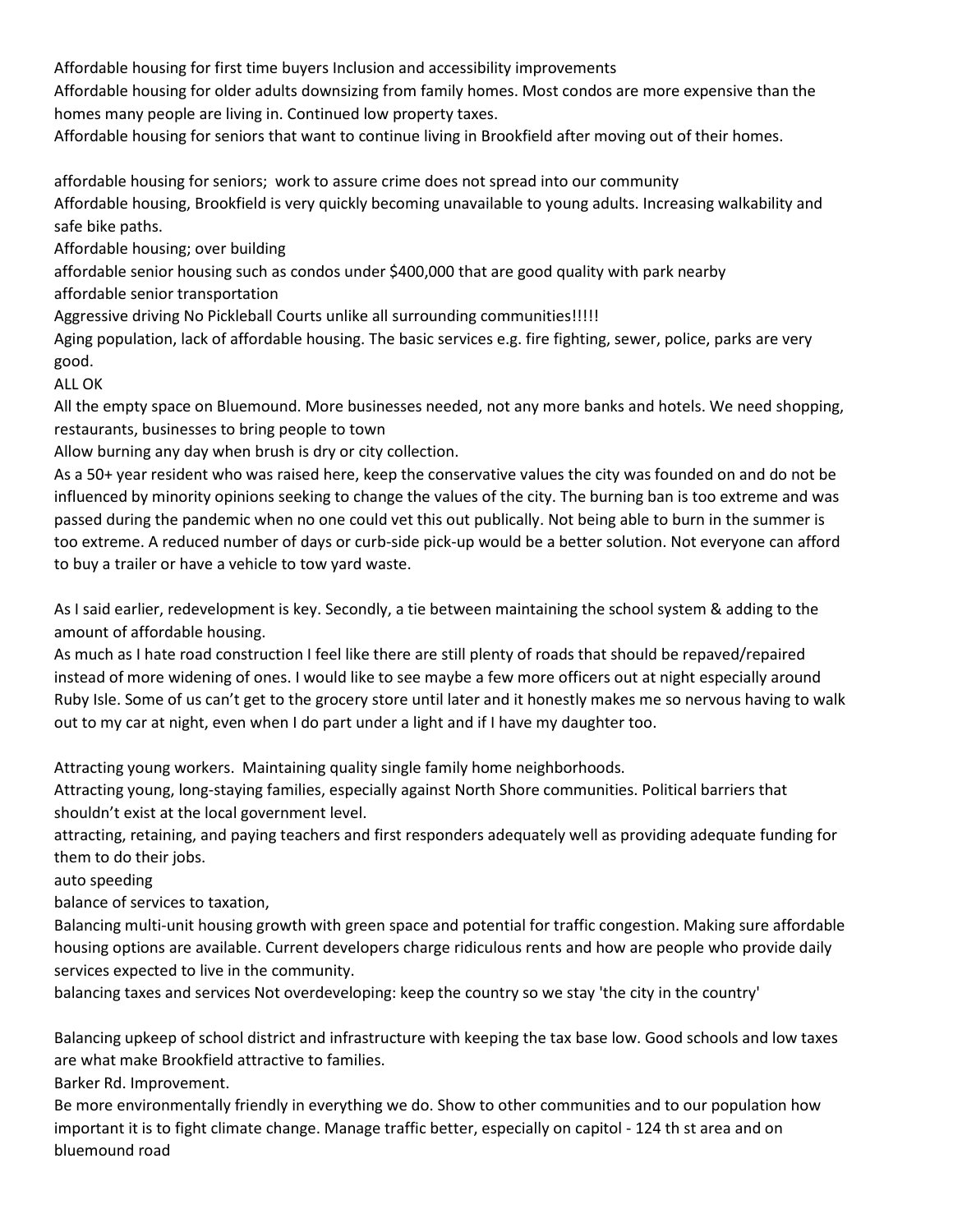Be more like CO in embracing lifestyle enhancements: Open Spaces, trails, educational opportunities, arts, etc.

Because of its overall popularity, corporate, retail, and residential growth can become difficult to manage with huge amounts of traffic especially at certain intersections (Barker and Bluemound) and the tendency of motorists to speed in many areas of the city and town.

-Becoming more like Schaumburg and less of a small community like Elm Grove -High turn over rate in the Police Department

becoming overbuilt with assoc congestion noise and light lack of a master plan for walking and children, all based on the auto

Becoming too urban rather than a restful, quiet suburb.

Being able to trust our elections process. Was not happy we went to the digital ballots this last Presidential election.

Being business friendly... the city has a reputation as being not business friendly. Too much slow, bureaucratic red tape

Being more inclusive. Some dialogue and comments at schools board and city board meetings are discouraging. With little diversity in the community, racist and hateful speech sometimes seems to go unchecked.

### Being next to Tosa LOL

Better connected biking & walking trails Mitigate traffic congestion

Better enforcement of speed limits on Calhoun Road! 35 mph zone and people currently driving 15 to 20 miles over (consistently). Better night lighting at entrances to various streets on Calhoun!

Better library programs Park and Rec programs for adults, adult center antiquated with programs limited, not current and not led by qualified individuals

better lighting on streets

Better lit night time walking areas / sidewalks / more businesses to contribute to the tax base.

Better nightlife to support young adults and bring back the old Brookfield Days to Wirth Park and include sport tournaments to support it, such as little league, tennis etc.

big empty buildings and affordable housing

Bike Lanes, Parks & Rec upkeep and staffing

Bike routes, Green space

Bluemound traffic light inefficiency, train horns at night.

Bluemound traffic, allowing pickle ball court courts in residential neighborhoods

Both education focused: 1. Curriculum needs to be more STEM and skilled trades focused. 2. What is being taught to our children (Real life classes that translate to usable skills and knowledge outside of the classroom. I.e. finances, investing, entrepreneurship, DIY, etc. )

Bring in quaint, small businesses to eliminate the big box feel and stop bringing in doctors offices where those small businesses could go (I.e, ruby isle area). Beautify Calhoun rd green space and Capitol drive. Basically, outside of the school system, brookfield does not have a community feel with quaint places to meet up with friends and neighbors.

Bringing in low income housing.

Bringing in new business to replace the ones that left…..Boston Store, Steinmart, Sears, Bakers Square. Keeping the community safe.

Brookfield doesn't have its own identity. It used to feel a little separated and quaint.

Brookfield has become part of Milwaukee with all the new attractions and as a result crime has increased the perception is Brookfield is not as safe and perception is reality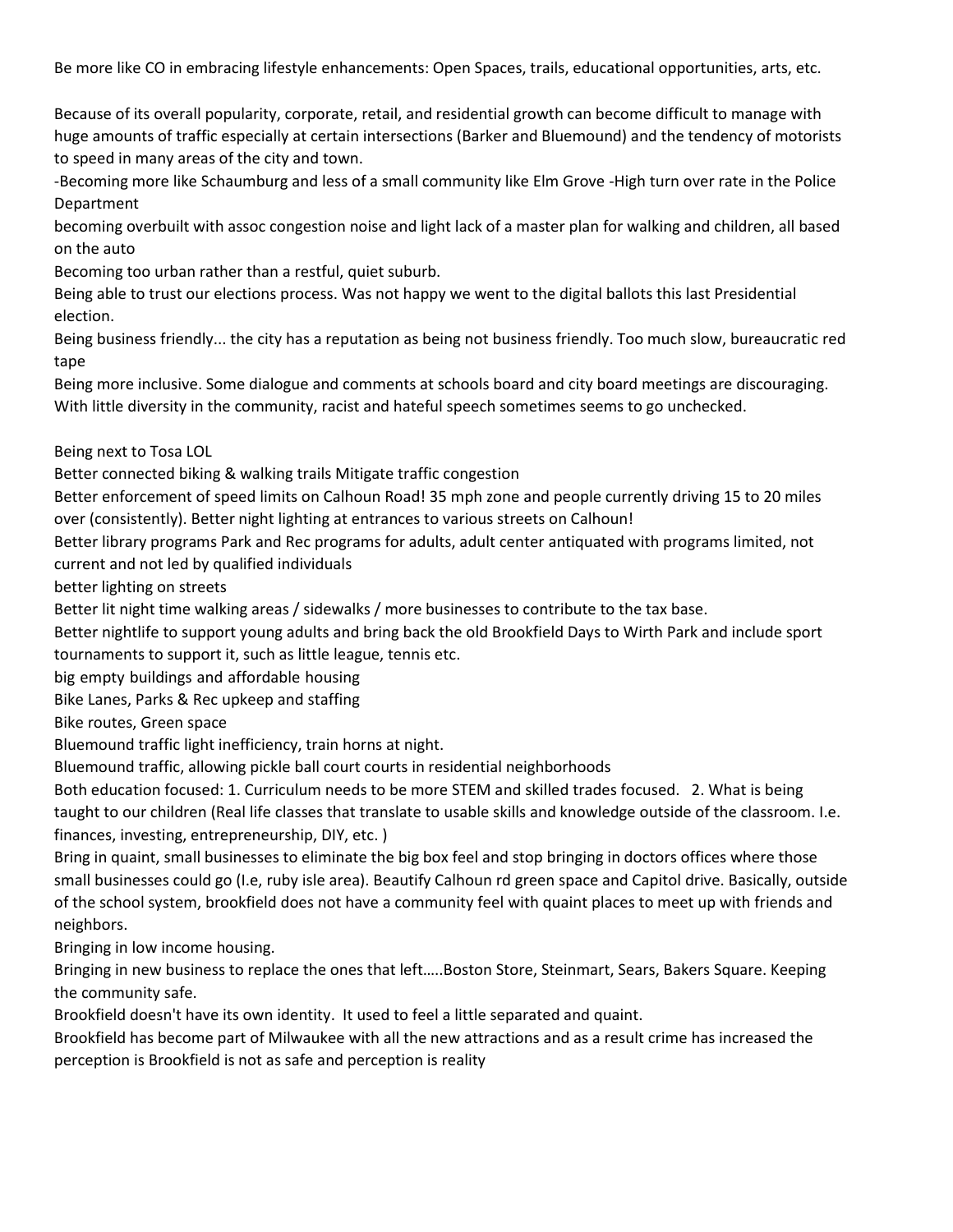Brookfield has gotten more dangerous and less family friendly. There seems to be a hyper-focus on building apartments, and roads and not maintaining the park like atmosphere and family friendly nature that used to make this place great. Sidewalks, aesthetics, safety are being neglected for bigger roads, more shopping/business centers and some really stupid, not family friend regulations. We need to refocus and sidewalks, beauty, safety for bikers and pedestrians, family focus and less building/roads for the sake or more, more, more. Please also remember there are homeschooling families in Brookfield who would take advantage of safe, quality daytime programs. These families are usually larger and actually get there kids outside and use the sidewalks, etc.

Brookfield has no individual identity. It's stuck between lake country and downtown/Tosa. It's a great place to raise children, but it's boring, so most people leave the area for culture and entertainment. We need to encourage music venues, mom & pop businesses, and create a destination for people to enjoy. Starting with the Brookfield Village would be great, the entire strip is ripe for restaurants and interesting business, but the current tenants don't drive excitement from the community.

Brookfield is falling behind it's neighbors in being a progressive and premier suburb. 1 - Modern communication from the city is virtually non-existent, please have better outreach and an online presence. 2 - Adapting to the changing populace.

Brookfield is great with the schools and the parks. Roads are a close 3rd

Brookfield is not a place to go out and do things. People live here, but there is no entertainment to draw people in. Also, the public image has gone down due to the crazy people at board meetings.

Brookfield is sorely lacking in catering to families with young children and adults who are not senior citizens. There are no park and rec offerings, or minimal offerings, for children ages 2-4. Most programs start at K5. Many of the library's adult book clubs, if not, occur during the work day. A lot of the park and rec programs assume non working adults as well and occur during the typically workday. The parks are in dire need of upgrades to their playground equipment. Neighboring cities/towns have much nicer playgrounds. We need more than the excellent school system to draw in and keep families with young children. We find ourselves going outside of Brookfield for park and rec opportunities and playgrounds.

Brookfield is turning into a concrete city. It was once beautiful, tree lined, wetlands. Now the wetlands have been destroyed for housing & roads, like Calhoun. Traffic isnt as bad as many people are working from home, Please stop paving over Brookfield, We used to LOVE living here, our neighbors & we are all looking to leave in the next few years.

Brookfield needs more diversity. Companies are buying single family homes to rent, taking the opportunity of home ownership away from people who will add value to the property

Brookfield needs to remain competitive with surrounding cities with unique businesses and restaurants and strive to enhance the areas of the city where there are abandoned businesses and vacant buildings/ sadly parts of our city (Capitol Dr) looks like a very poor town with lack of business and unappealing landscape. encourage and attract new businesses that make our citizens to shop and eat local!

Brookfield should be promoting native plants and No Mow May plus other natural options for lawns. Brookfield should have a fun beer garden in one of our Parks, the way they do in Wauwatosa at Hoyt Park. Also the various beer gardens at Milwaukee Parks, such as Estabrook and Humboldt Park. Wirth Park would be a good candidate.

Brookfield Square and maintaining a high quality education system.

Brookfield Square development

Brookfield Square redevelopment Maintaining high quality schools

Brookfield Square redevelopment, more restaurant options along the Bluemound corridor

Brookfield Square redevelopment. Housing diversification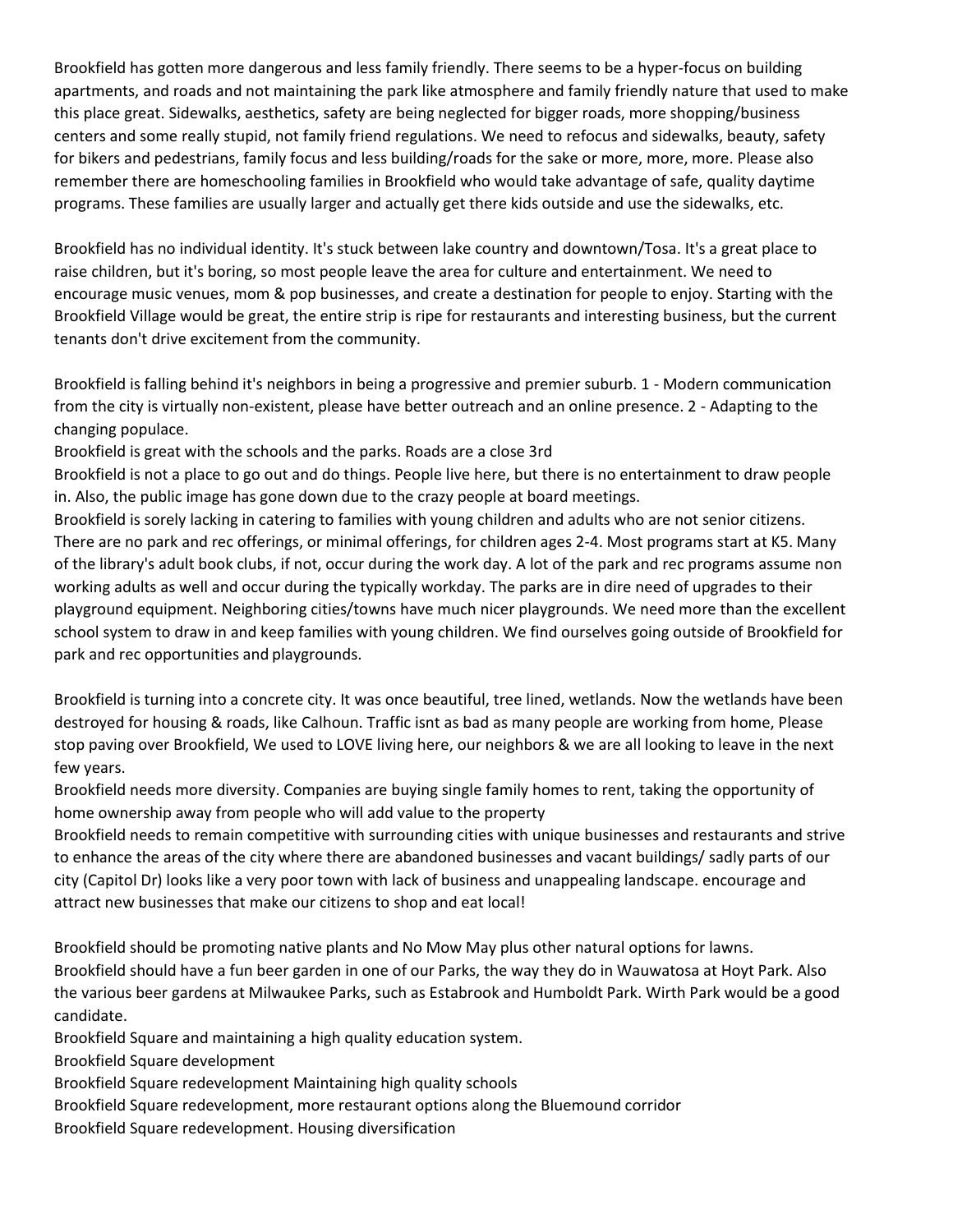Brookfield would be rated much higher if backyard chickens were allowed like every other surrounding town and every other up and coming and thriving town, such as Madison, New Berlin, Waukesha, Pewaukee, etc. Allowing chickens is the new thing and people love sustainable living. I can guarantee that Brookfield would become a more sought after place to live if people were allowed chickens in their backyard. Brookfield is behind the times unfortunately, and will never be considered and up and coming and trendy city because of this one dumb rule to not allow chicken keeping.

budget aka property taxes and safety

budget, services

Building community flow, not just drive to a structured building but participation of activities that people can also walk through, watch, Keeping school ratings high to encourage people to raise children here

business development

Business growth Image/standing in the state

business moving out of the mall and strip malls along Bluemound emptying. Plus areas that recently built are still not at full capacity

Business tax support. Senior housing.

Businesses all "chains" or the same as everywhere else. Few unique restaurants/stores to make Brookfield a destination (vs village of tosa). Brookfield thought of as full of old people. (senior citizens).

By far, the greatest issue is the threat to Elmbrook Schools by the recent politicization of curriculum and school board elections. New board member Kathy Lim is publicly divisive and inflammatory. Books are being banned from school libraries, and re-elected member Linda Boucher voted against remodeling the Brookfield Elementary library because our libraries are being attacked. I have spoken to teachers in our district who are quitting or retiring earlier than planned because they feel unsupported and fear being attacked over accidentally saying something "wrong" in their classroom. I know of staff that decided not to apply for jobs in our district for the same reasons. I know of parents who are moving their families out of the district because they feel Elmbrook is bending to the will of the intolerant and ignorant. We're losing good staff and young families, and our community and our property suffers if the schools suffer. I moved my family here specifically to enroll my kids in Elmbrook schools, and it's distressing what is happening and to see that hardly anyone in Brookfield, especially those who aren't parents, knows what's going on.

camelot park and the surrounding neigborhood near the pond is horribly unkept. tree limbs down, pond scum throughout by summer , months, it impacts property values. There is no grass, only weeds and rarely mowed. This used to be a beautiful area but the city has dropped the ball in its parks, camelot in particular.I have before and after pictures and it is really upsetting.

Can't think of any.

Carefully, manage development both business and residential. Probably the next is future crime(shoplifting, burglary and other)

Check out Batavia, Illinois. It keeps its parks updated and has a lot of fun activities to do to bring in a variety of ages. Amazing town w lots of biking trails and great shops. We moved from there to here and it has been disappointing. Not very family friendly.

City building inspectors are not consistent nor willing to listen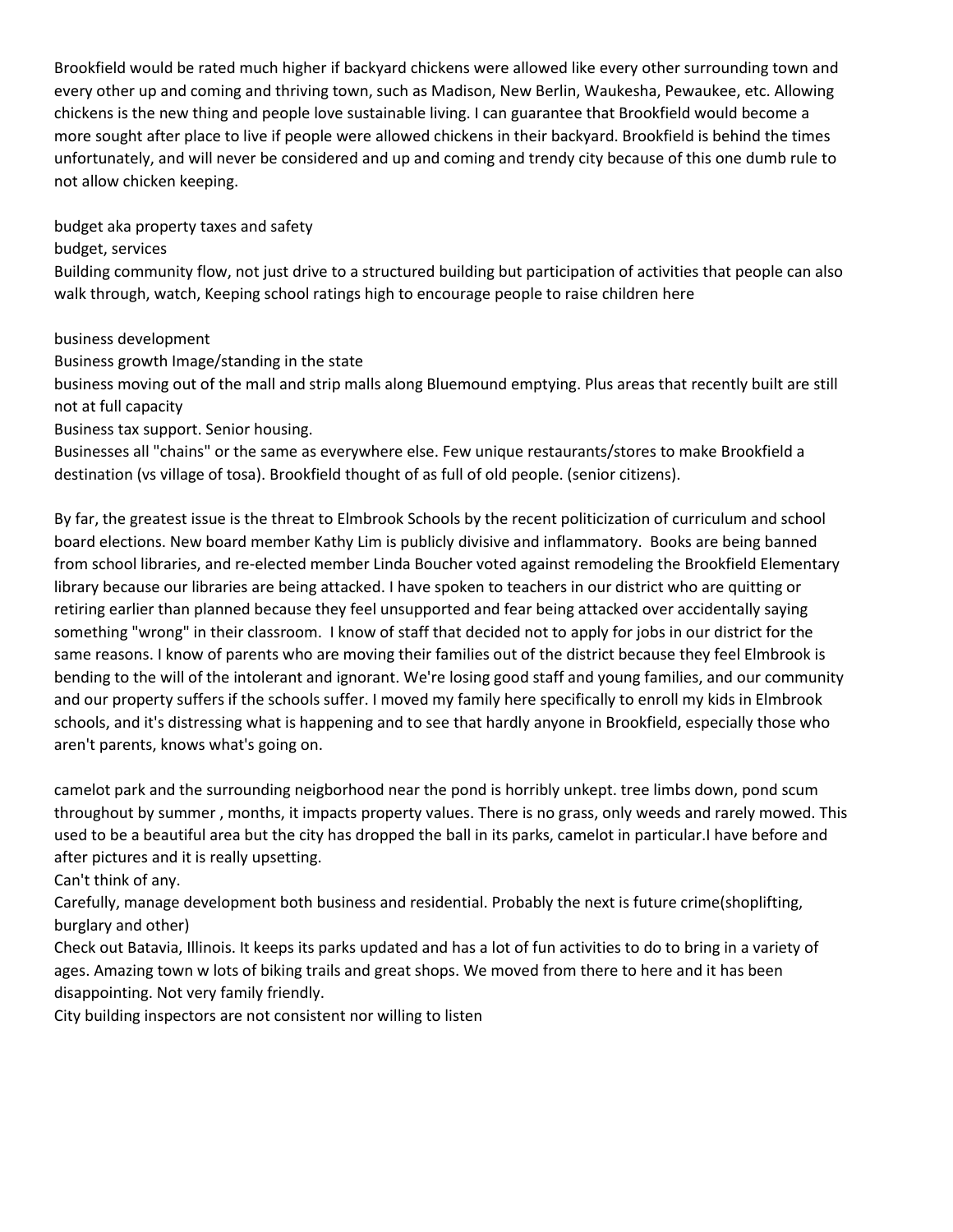City employees (except fire) need to be stakeholders in the community that pays their wages instead of driving by eyesores, road repair issues, signage disrepair and repeated repeated, repeated, dog walking violators in the community parks. Start enforcing the rules clearly stated in the park signage, or simply remove the signs. Park closure times are not enforced by law enforcement. If they cannot, take down that signage. I would like to see a survey showing how many of the city of Brookfield employees live in this community. I'd estimate 10% or less. Also As if this writing I am still waiting for a reply from my alderman regarding a voicemail I left him on January 10, 2022 at 1:15pm. After living over 40 years in Brookfield, it's a shame I cannot get a reply for my inquiry. Maybe the golden rule should be posted at the city hall, which I cringe at even walking into to pay my taxes or vote due to the attitudes of the put out employees there. That's a shame.

city has become too congested, loss of woods and natural spaces have had detrimental effects on wildlife which has forced coyotes in particular into our neighborhoods and they have lost their fear of humans. Brookfield used to feel like a country/park like suberb. It feels overly congested now.

City needs to attract businesses (which it has done well with the development of The Corners, Brookfield Square redevelopment) so it doesn't become a "pass through" city

### city water expansion

Clean up the Brookfield Square area. I have never seen so much garbage outside the mall and along the roadway entering the mall off of Bluemound Road. There is an area of grass and trees where garbage is caught in the bushes near the Firestone store. This reflects badly for the City of Brookfield.

clean water, air quality

Climate change Green space management

combating the liberal lies in the school system. Not develoing any more wetlands.

Commercial and residential zoning plans, and costly city projects at the expense of citizens.

Commercial Development Traffic Management and street maintenance

Commercial development, proper school curriculum with traditional values

Commercial Redevelopment Keep Taxes low

Community safety and creating a sense of community.

complacency of some city employees and programs. In very general terms: City of Brookfield functions beautifully and is well managed but that is NOT a universal endorsement of all city services and programs.

complete city water connections !

Complete the redevelopment of Brookfield Square (North end). "Pause" the multi family/apartment developments.

concern of an increase in crime in the area Overcrowding and Traffic

Concern with new city clerk and elections Schools need to be controlled by people not teachers union

Concerned about schools policy on diversity and treatment of teachers, lack of public transportation Conserve wetlands from development. Do we really need more TIF development?

Contain crime. And water supply

containing city expenses, Maintaining high quality police and fire depts

Continually improving school system//maintaining strong fiscal base in city government and departments

continue business development and roadway maintenance

Continue safety and goo schools

continue to have affordable housing, low taxes

continue to keep Elmbrook School District a district that excels. Focus on mentorship programs for all high school students for at least junior and senior years.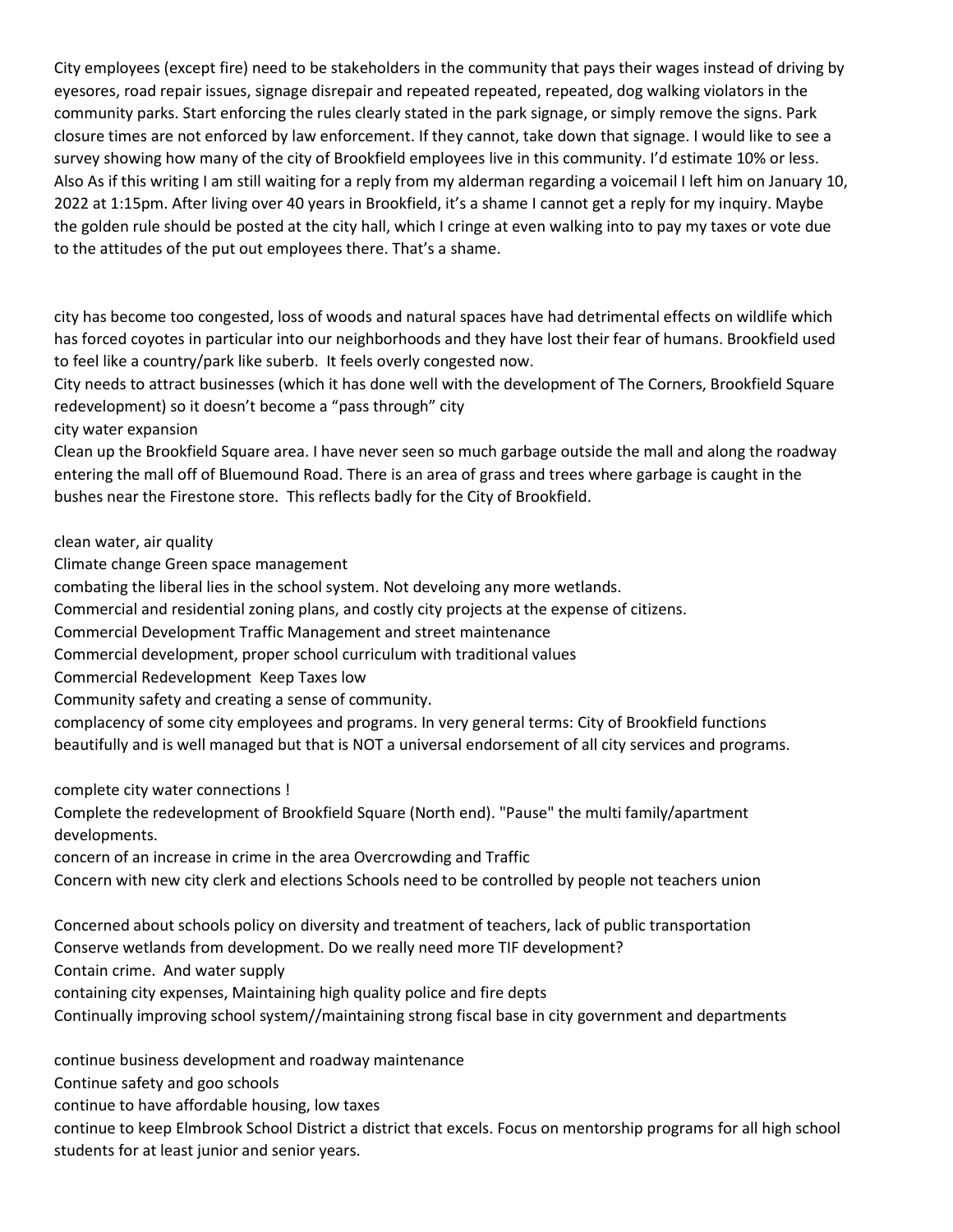Continue to provide opportunities for distressed commercial property redevelopment. Continue to make Elmbrook schools top tier establishments. Consider more residential opportunities via developments at Brookfield Square and other condo type residences, and open single family opportunities in areas currently considered environmentally sensitive.

Continue to support our police and fire departments in their effort to keep our citizens and businesses safe. Keep Brookfield clean and green. More trees, less asphalt!

continue to support the economic structure of the government to support all services and preserve the level and quality of life currently provided.

continue unique development; maintain culture

Continued development to keep residential taxes very competitive. Keep quality schools.

Continued growth while maintaining the quality of life.

continued improvements in older properties

Continued law enforcement presence to keep neighborhoods, especially on the east side of Brookfield, safe. Paint bike path crossings where trails cross city streets to let drivers know that there is a cross walk ahead of stop signs.

Continued safety due to creeping crime from Milwaukee. Traffic flow management

Continued safety. Need to keep property crime in check. Increase policing.

continued support of great schools affordable housing for seniors and workers

Continuing a safe environment. Enhance safe bike routes

Continuing efficient government governance and services. Maintaining public safety.

Continuing to improve Elmbrook School facilities and attract a well rounded faculty. Encouraging development of local entertainment and restaurants.

Continuing to improve the racial and ethnic diversity. Providing a well balanced education Continuing to keep crime low and continuing to provide an environment where all kinds of businesses can thrive.

Continuing to maintain business/tax base Continuing to upgrade roadways/main thoroughfares continuing to provide superior services to our community while managing expectations around property tax increases. Ensuring our Democracy, choice and listening to include all perspectives Continuous improvement of infrastructure (roads, etc.) Maintaining the high-quality educational system

control of traffic in business vs. residental areas - minimize the impact on residents maintaining a neighborhood/safe environment Control spending Controlling crime, economic development Controlling property taxes and maintaining the current level of services based on the sources of revenue. Cost and accessibility of real estate. Maintaining parks and roads. Coyotes and turkeys in neighborhoods are a problem. Speeding in the neighborhoods is a problem. Creeping of crime from City of Milwaukee. Being sucked into a woke mentality. Crime Crime Aging population crime continuous improvement of city service to it's residences

crime maintaining an affordable community

crime traffic

Crime & public security

Crime (cannot emphasize this enough on the city's east side - some places in the city are safer than others) and rising taxes.

Crime and careless driving.

Crime and Drugs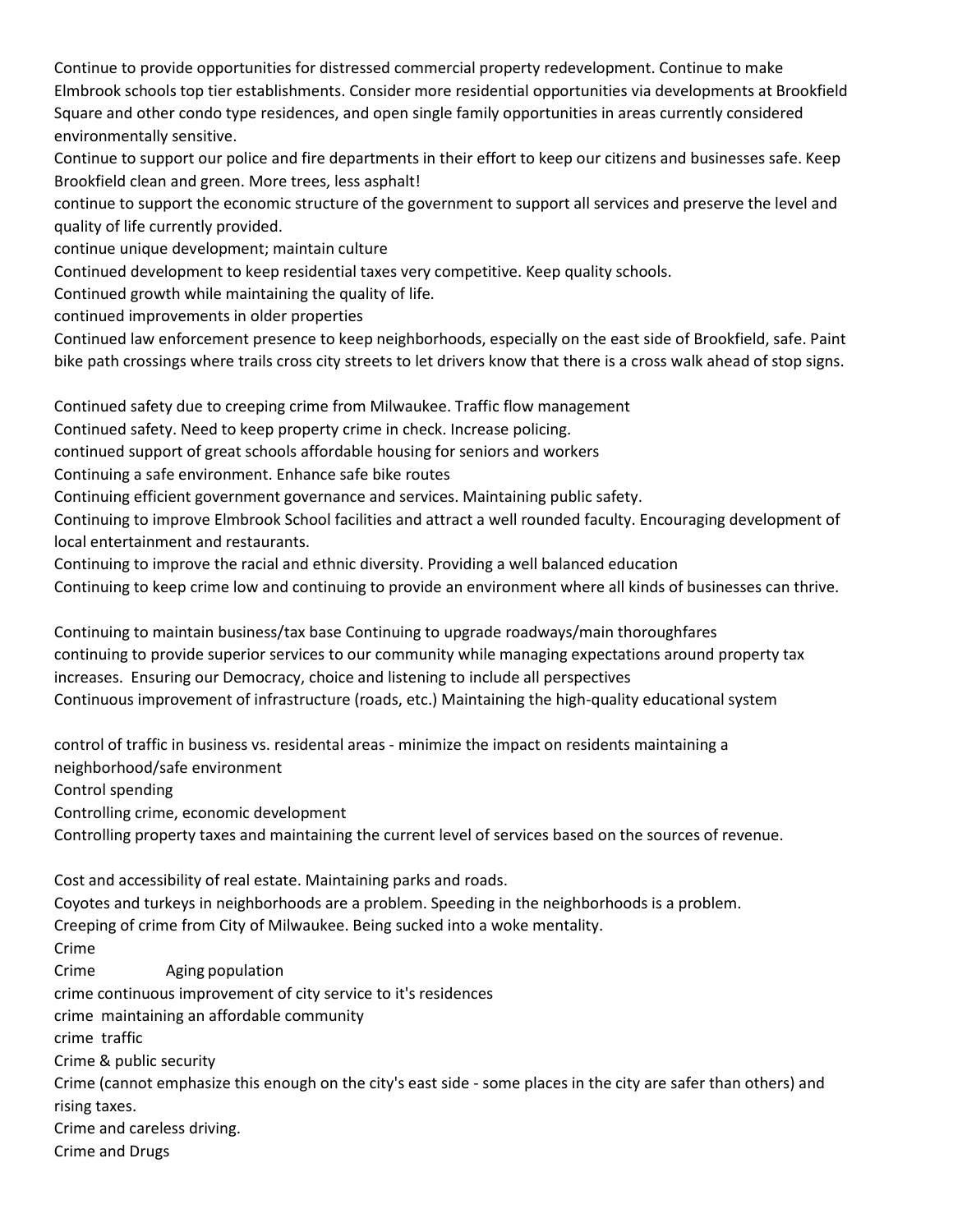Crime and drugs coming from MKE county, transient population moving into Brookfield, and changing way of life to be more like MKE and Tosa.

Crime and empty storefronts Crime and hate. Crime and High Taxes Crime and people begging fo money on the street corners crime and road maintenance Crime and safety issues having to do with reckless doing (running red lights and speed of more than 10 miles over the limit) crime and schools Crime and the lack of reporting to the community, that Dan Ertl has made keeping occupancy in business areas difficult due to onerous rules for building appearance, plantings and that causes rent to be high. Sendik's Towne Plaza is a perfect example with the convoluted parking and traffic patterns and empty shops. His plans make rents too high for occupancy. We didn't elect this guy. crime and traffic Crime and transportation options Crime around bluemound and capitol drive areas Crime at malls and shopping areas Empty businesses as a result of covid Crime at night Crime coming in from Milwaukee Protecting elm brook schools status as one of the top systems in state Crime from Milwaukee creeping into our neighborhoods. Multi family housing Crime from Milwaukee leaking into Brookfield Crime HoneyBees crime i guess Crime in commercial areas, traffic

Crime in the 124th and Capitol Dr area

Crime in the area and walking/biking safety in neighborhoods/speeders

Crime in the area of 124th and Capitol Drive. Speeding and dangerous driving on major streets.

Crime infiltrating from surrounding communities Condition of subdivision roads

Crime is # 1. Keep getting new and diverse restaurants

Crime migrating from Milwaukee

Crime migrating west from Milw Co to Brookfield Traffic enforcement for speeding and reckless driving

crime near shopping areas and reckless driving on main roads crime prevention maintain residential beauty Crime prevention Low taxes Crime prevention and keeping the focus of Elmbrook schools on quality education and not leftist politics

crime prevention and traffic enforcement Crime prevention, traffic control from other areas to allow safety for bike riders and pedestrians crime spreading into community crime tax increases Crime, safety Crime, train noise crime,speeding Crime. Crime. Quality of Elmbrook Schools crime. stop it all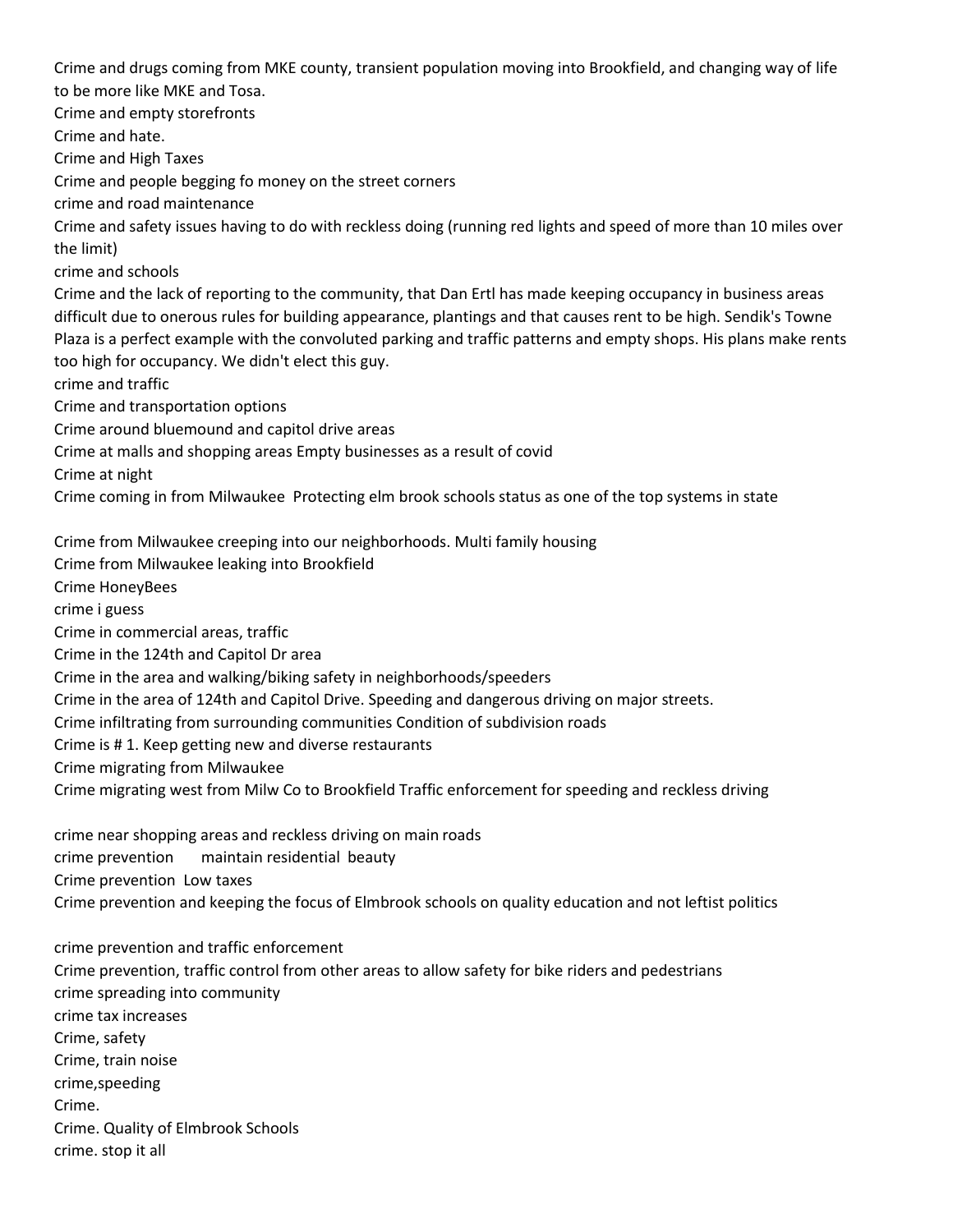Criminals from other municipalities. Fostering high quality schools.

crt in schools and high property taxes,

Dangerous traffic intersections. Please improve the parks! Especially Kinsey. That park has gone down hill a lot in the last 5-8 years. Severely overgrown around the pond rendering it unusable during the summer. Kids used to be able to catch frogs and fish, but now the unsightly and tall weeds make it difficult.

Days long power outages/aging electrical grid and preserving/protecting wildlife

decline in Acension's administration ability to attract needed specialty services for backup ? safe to go Elmbrook? any stats? Do improved roads and housing options create more influx of less industriousindividuals than former residents

Declining Elmbrook School system. Starting to lose it's reputation for being a top rated school. Too much "woke" stuff going on.

Decrease in urbanization of community. Removal of social teachings & CRT and back to focus on education.

decreasing traffic congestion maintaining or improving the public schools

Deer population is too high. Many poeple would like to have flowers and thier property to look nice in the summer and the deer eat almost all of the flowering plantings. I personally spray and do what I can; however, the deer population is too high.

Density of housing allowed now is too dense and the lack of open spaces

Density of multi dwelling building in the city is becoming excessive.

Deteriorating quality of education

Development of business opportunities to maintain a good tax base; congestion on some roads.

development of parks and bike paths/trails elmbrook school enhancements

Devloping town of brookfield area Increase commercial business to pay taxes

Disposal of yard waste should be added to regular pickup .

Diverse housing and attracting a diverse community

Diversity Open-mindiness

diversity of population and providing transportation to everyone

diversity, noise (traffic, trains, construction).

Do not get influenced by outside groups promoting programs and practices that are more social causes than actual issues that impact the citizens

Do something about the shopping area around 124th & Capital Dr. It is a disgrace to the City of Brookfield. It is generally a pig sty.

Does not appear to be ANY emphasis on improving efficiencies in city admin, the mayor crows about how taxes have only marginally increased. What has he and the admin done to avoid ANY tax increases?

Don't become Wauwatosa with higher crime and dysfunction.

Don't get too congested. Keep up the landscape on the roadways.

Don't know

Don't over populate or overbuild

don't be satisfied, continue to look forward

Dont infringe on current residential property owners. Safer connections to green ways.

don't overdevelop!

Driving lanes at rush hour weekdays. Keeping crime rates low.

Drop in traffic control, far mare dangerous to drive due to lack of enforcement. Construction obstacles are an ongoing, hazardous situation as the repairs take far too long and thus produce the danger.

drugs too much development, losing green space

Economic issue - ie. impact of inflation. Expanding business development to increase tax revenue.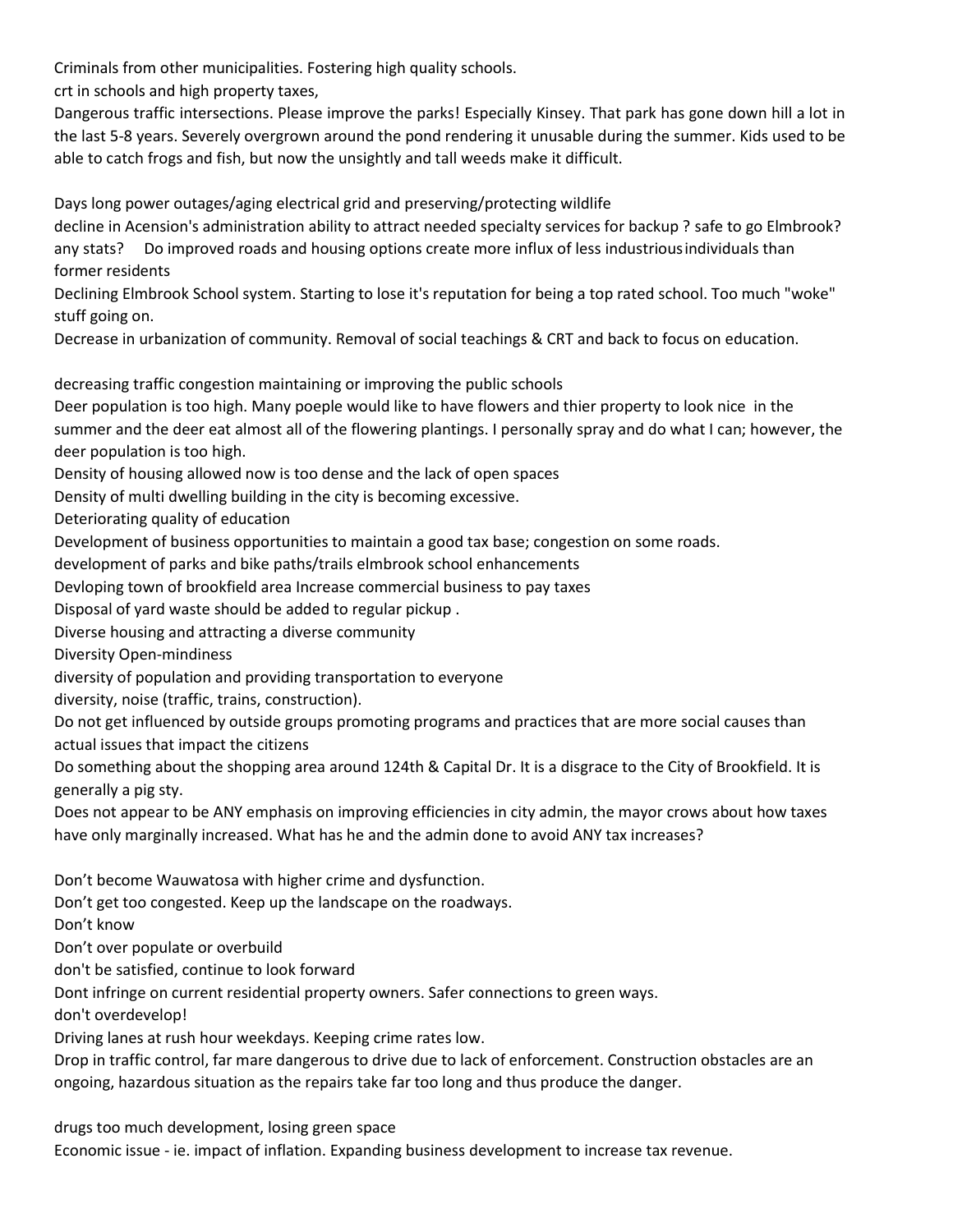economic stagflation , declining education due to school board implementing crt etc

economy

Econonic Development opportunities - with the changing landscape of Brookfield Square and Bluemound Road. Public Safety - walkable places and reduction in car thefts.

Education & Safety

Education & Taxes

Education and business development

Education and Property taxes

education and quality services

Education and taxes

Education excellence and Education Excellence in Elmbrook schools

Education focused on Math, Science, and English Crime encroaching from neighboring cities

Education for schools, Safety in neighborhoods

Education, safety

Elected leaders who bow to the demands of their political parties in deciding critical issues and Brookfield is not a good environment for older adults based on "Aging in place" criteria.

Elimination of voter fraud. No more stolen elections. Let's not panic over COVID. It is a virus, get over it. No more mandates.

Elm Brook School District Taxes

Elmbrook School District movement towards CRT and the sexualization of students by teachers and the curriculum. It is evil. I am a graduate of BCHS and am shocked parents allow this and have permitted it. The schools and their reputations are most concerning for me. Also, the apartment building spring up are too many and is changing the nature of Brookfield. One apartment building of single people can negate an entire neighborhood of single family homes when comes to voting. I strongly disagree with this direction. Stop the development encouraged by progressives as the goal is the weakening of the suburbs as a voting block that values family life.

Elmbrook School system allowing CRT and similar programs that do not belong in our schools. Teach Reading, Writing and Arithmetic and how to be a good citizen.

Elmbrook Schools and empty stores and restaurants everywhere

Elmbrook Schools Having leaders who DO not just delegate. I have not idea what our Mayor has done for the past 2 terms?

Elmbrook Schools- Need to go back to traditional learning. Traffic on roads like Pilgrim Rd. (North/South) main roads

Empty retail space due to high rent Green space being used for development

Empty storefronts and office spaces Keeping schools the best in the state

Encouraging green practices and sustainability

Encouraging new people to run for office and term limits for aldermen

encroaching crime and misconduct

Encroaching crime from other communities/police presence; maintaining quality and transparency of education

encroachment of crime; reckless driving on east-west roads, especially

End the train horns! It appears through both mayoral campaigns literature that we can end this but we simply haven't. That is absurd.

energy efficiency/environmentally friendly options for residents and community at large.

Energy efficient construction. Maintaining quality of schools

Enforcing city codes. Residents are not upkeeping yards and building tacky sheds etc.

Enhancing education developing a variety of businesses.

Enough housing for our kids to live near here. Anything for teens and tweens to do that doesn't cost money. There is literally nowhere for them to go.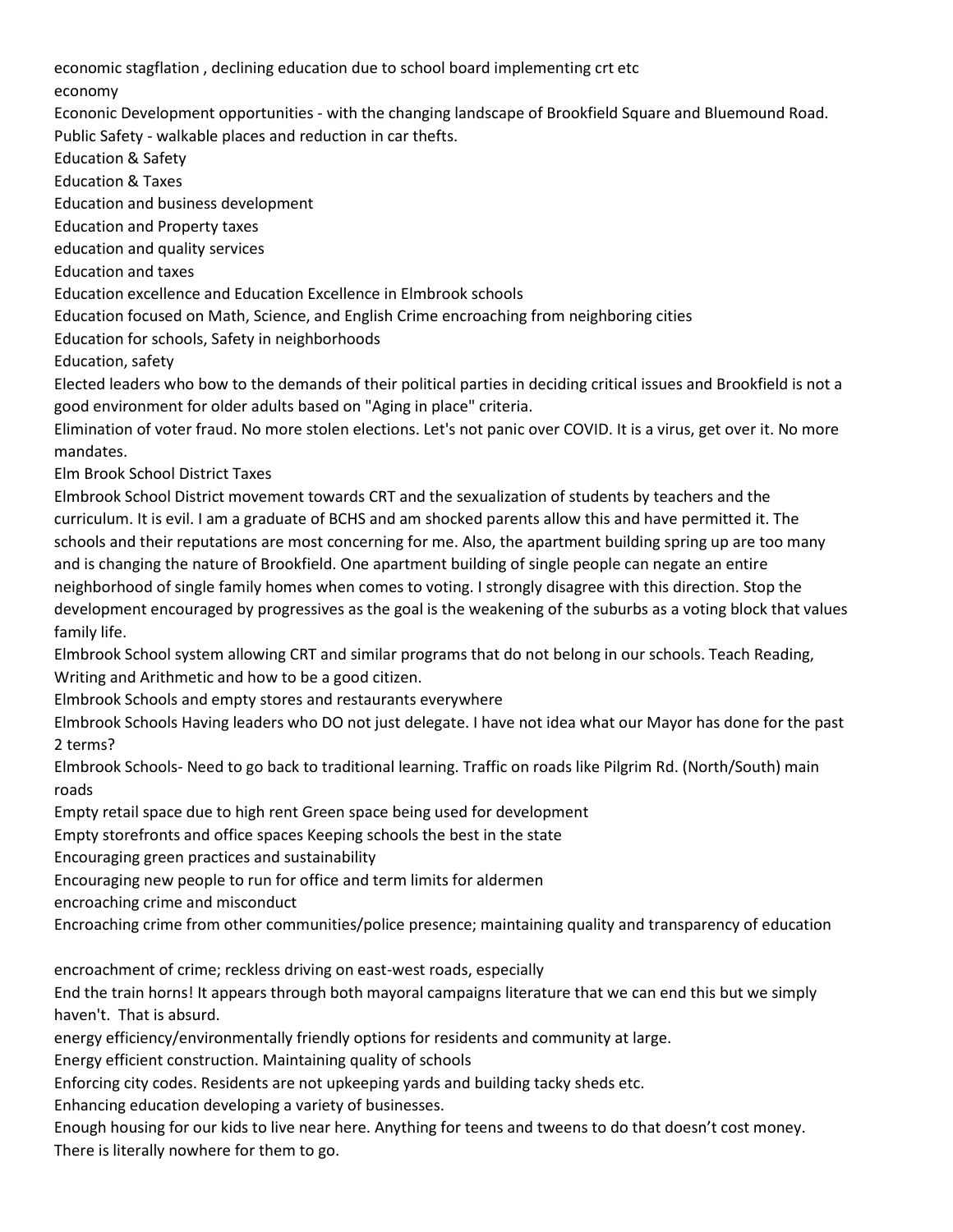Ensuring enhanced security can follow city's growth; ensuring the quality of school district doesn't come down over the years

Ensuring the education and services provided in the school district remain the highest priority. Reducing the amount of homes purchased for rental purposes rather than for single families.

Environment, education

environmental - eliminate burning

Environmental Issues, green space is disappearing. The rural, city feel is disappearing; Brookfield is becoming just another urban suburb. Property owners should be allow to place a fence in their entire backyard for pets to exercise and enjoy fresh air. A couple of daily walks in not enough. Electric fences and stakes cause medical issues in pets.

Excellence in education without CRT. Keeping crime rate low

Excessive commercial development with the resulting high traffic volume.

Expanding city services to include yard waste. Faster access to city water's supply and making it affordable for residents who need to hook up to it.

Extreme conservatives affecting the school district

Extreme politics and lack of diversity.

fair and equitable residential property assessments

Far too many empty stores, strip malls, and restaurant locations vacant. Brookfield Square is terrible. More thought and consideration needs to be given to these empty store and restaurant fronts. You drive up and down Bluemound and the vacancies are not a sign of a thriving community or a sign that businesses want to open shops in Brookfield. Brookfield does not attract the right businesses that last.

Filling employment vacancies. Most medians on Greenfield Ave. are solid dandalions,

Filling empty business spaces with long term businesses. Too much empty retail and business office locations. Developing high income senior independent living opportunities. Developments for homeowners of Still Point caliber to down size with quality expected.

Filling empty businesses as soon as possible. Maintaining all current services without large property tax increases.

filling vacant businesses with things other than whirly ball and the like.

Filling vacant retail spaces and keeping roads maintained

Filling vacant retail/office space, main roads-condition, school district has become a joke- in disbelief what has happened in the last 10 years.

Financial integrity, remove waste in administration and other processes.

Finding businesses for the vacant strip malls and improving the railroad tracks

Finding, hiring, and keeping workers, and providing transportation to get them to and from their jobs. Easier and faster access to the freeway system, as in more on and off ramps, as in Calhoun Road, and Brookfield Road.

First make sure that the City of Brookfield maintains a high level of safety for all residents and businesses. Second, the City of Brookfield needs to think out of the box and figure out a way to make the community stand out compared to oither communities. Make sure people and businesses really want to move here.

First, affordable housing for lower income people (the "essential workers") and seniors. Second, striking the right balance between commercial development and becoming overbuilt with no green space or plaza space. It would be fantastic to have a pedestrian-friendly plaza space somewhere along Bluemound Road with shops along the perimeter but open areas in the middle where you could stroll with children and rest without traffic on all sides. Right now, you either have to go to a park or go to a commercial area. There isn't anywhere I can think of that gracefully combines both.

First, keeping the city services at or better than they are now. Secondly, repairing current tennis courts and building pickle ball courts for everyone's use.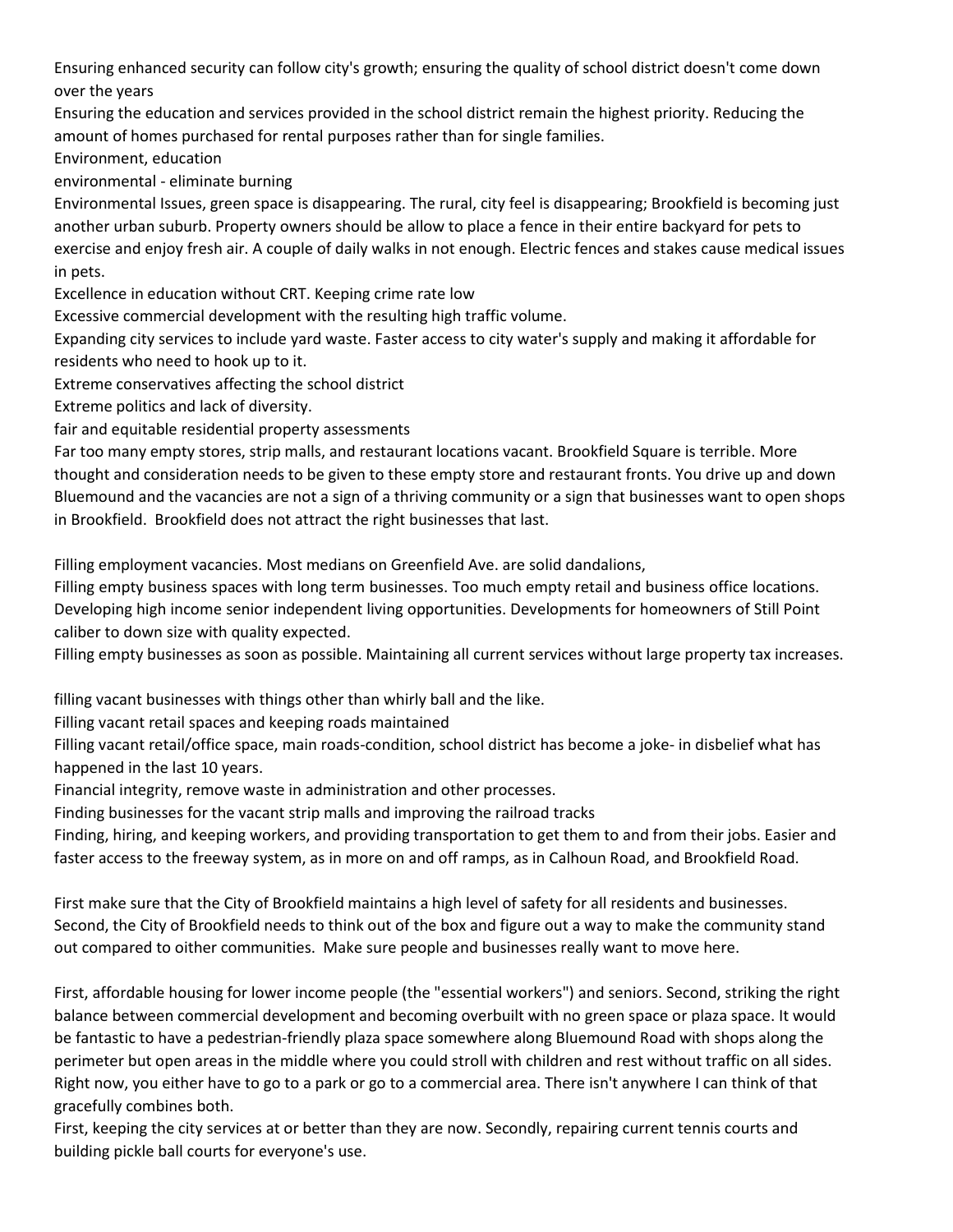Fix the roads. Fix the roads. Subdivisions. They are awful.

Fix the ugly drainage ditches on North Ave. Bury a pipe in the middle for the water and plant trees down the middle. Then you won't have weeds or extra mosquitoes since the water can't drain. Keep the borders safe from riots, etc.

Fixing our **Fixing our** up streets you put in incorrectly

Flooding

Focus on Public Schools. Funding improved / new public parks - would be amazing to have something like "The Village Park" in Sussex.

For me, I'd like to see more patrol on Greenfield Ave. too many speeders and racers off the stoplights..

For me, the limited burning rules is very negative. I don't have a vehicle to haul yard waste to dump AND only able to burn certain months of year means pile up of waste in my yard.

For the amount of taxes, we should have leaf brush pick up. There should be NO restrictions on vehicle types kept at OUR property. Did you get that? Our property, not yours. So try to be less restrictive to those who pay for our community.

For the kinds of businesses, median income and overall demographic the roads are not the best. Granted WI has bad roads period I have seen nicer, smoother roads in more rural areas. Just to name a few: Springdale, Moorland (mall), parts of Capitol on East side, Gebhart, parts of Calhoun Etc.

fringe/extreme political elements

from what I here... your schools are failing.

Gaining and keeping businesses Step up traffic control, use of turn signals, speeding, obey traffic control lights!

Gender identity/CRT teaching in schools should be eliminated and offer a larger variety of courses in schools, especially for special education students.

Get more businesses in Brookfield Square Keep property taxes as is

Getting better biking infrastructure --- paths, bike lanes (not simply by taking away shoulders), connectors to neighboring communities on bike paths, bike racks. Widening Fiebrantz Dr between Capitol and Burleigh.

Getting businesses in the vacant strip mall stores.

Getting businesses in vacant store fronts (the mall and blue mound), making sure taxes do not increase (especially with the new bike trail- who is paying for it? Or other developments such as at corner of blue mound and barker)

Getting too crowded with restaurants and condos.

give tax breaks to bring businesses back to the empty storefronts, get back to basics in education teaching to think not what to think-parents back in charge not bureaucrats

Good economic development to keep our tax base stable but please NO MORE Hooter Restaurant type businesses! Continuation of our excellent school system.

Good schools and affordable housing

Good schools Good schools

Green space development; affordable housing

Grow the tax base without negitive impacts interate the community without negitive impacts maintain high level of quality of life

Growing elder population.and their basic needs, like shelter, food anighd mm

Growing the Commercial Tax Base

Growth and providing the infrastructure to support it - water, sewer, schools, roads

Growth of retail along Bluemound Rd Becoming too commercial

Growth while maintaining a suburban feel Enhancing city and regional public transportation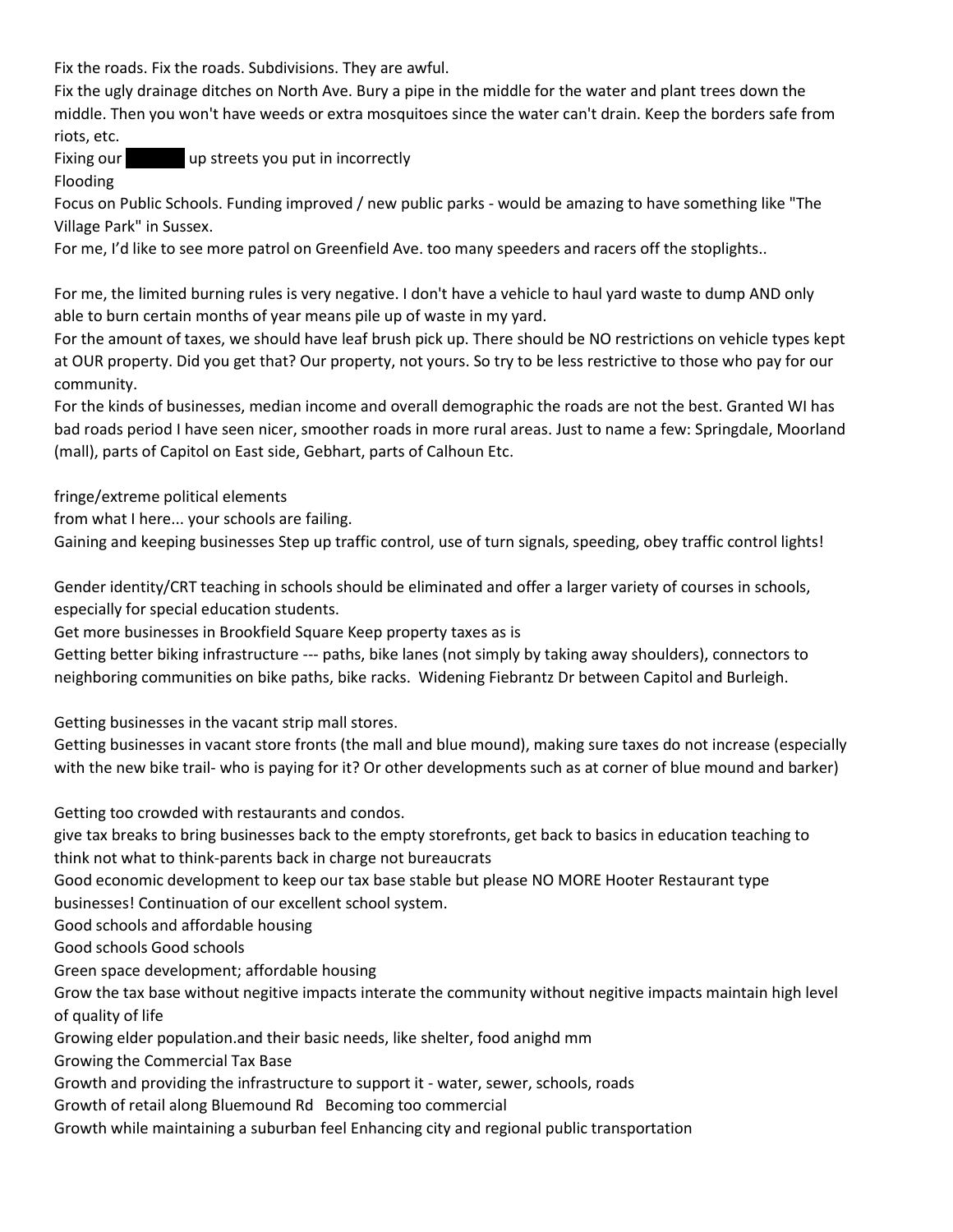Handling traffic in the city as it grows both commercial business and housing. 2/) more and better biking options!

heavy traffic patterns while north-south streets are redone high taxes and crime High Property Taxes / Crime High property taxes Too much spending High real estate taxes! Little improvement from year to year! High taxes High taxes and Traffic High taxes, frequent power outages. High taxes, maintaining hight quality of education Hire more police officers, control traffic congestion Homeowner maintenance of houses has declined and no one in the city seems to care. We have a number of homes that look run down or even abandoned and they are actually occupied. Dead trees, fallen branches, and one house started getting a paint job two years ago and is still only partly completed. It looks terrible. I could go on with quite a few more examples. Aren't there city ordinances about maintaining your property? Flippers in our neighborhood don't even get building permits when they do their work. Are they even getting real electricians and plumbers to do the work? Second, when our neighborhood streets were repaved a few years ago

the contractor did a very poor job of replacing dirt and replanting grass. The street itself is now about 6 inches narrower and the mail truck needs to drive on the grass to deliver mail. I brought this to the attention of our aldermen and the city street department. I did not even get a response to my letters and nothing was done about the issues. This needs to improve before the city gets a dilapidated reputation.

Homeowners should not be picking up the tab for business property that has been abandoned. We need businesses in the empty mall area of Bluemound Road and security if if that's what it takes to keep buildings filled. House building should maintain the 1/2 acre standard and fences should not be placed beyond the back yard of the home.

Honest school board maintaining the city's safety along its borders

honest,responsible government open, responsible schools

Hopefully not becoming an extension of Milwaukee. Brookfield needs to keep some of its history. Keep open land for wildlife.

Horrible city planning. Brookfield Square area is bad! Whoever thought it was a good idea to allow chain after chain to be added to a dilapidated mall is crazy! Does nothing to boost the identity of Brookfield unless you are a big fan of Outback Restaurant Group. The Corners was a good project. The Brookfield Square area should have looked to redevelop more in line with that or a Disney Springs type feel. Shoring up access to one point with no access from Moorland for better security since this is one of the most. trafficked(drugs, grooming etc) areas. Less public transit, no subsidized /low income housing. Too many new activist type people wanting to cause issues in the city gov and our schools. Brookfield needs to maintain a strong non-woke stance or it is going to go downhill quickly. Elementary and Middle Schools are a bit of a mess. High Schools are good but not necessarily moving in the right direction.

Housing costs Higher costs due to inflation

Housing for seniors More safe bike paths

Housing that supports all workers in Brookfield. Avoiding partisan political agendas.

how division in ideals is mitigated - can Brookfield appreciate diversity in a way that appreciates it, makes room for it and carefully grows with it

I am a new resident.

I am concerned about the number of new apartment buildings and condos in Brookfield. Are we growing too fast and bringing in people who do not value the community that we now have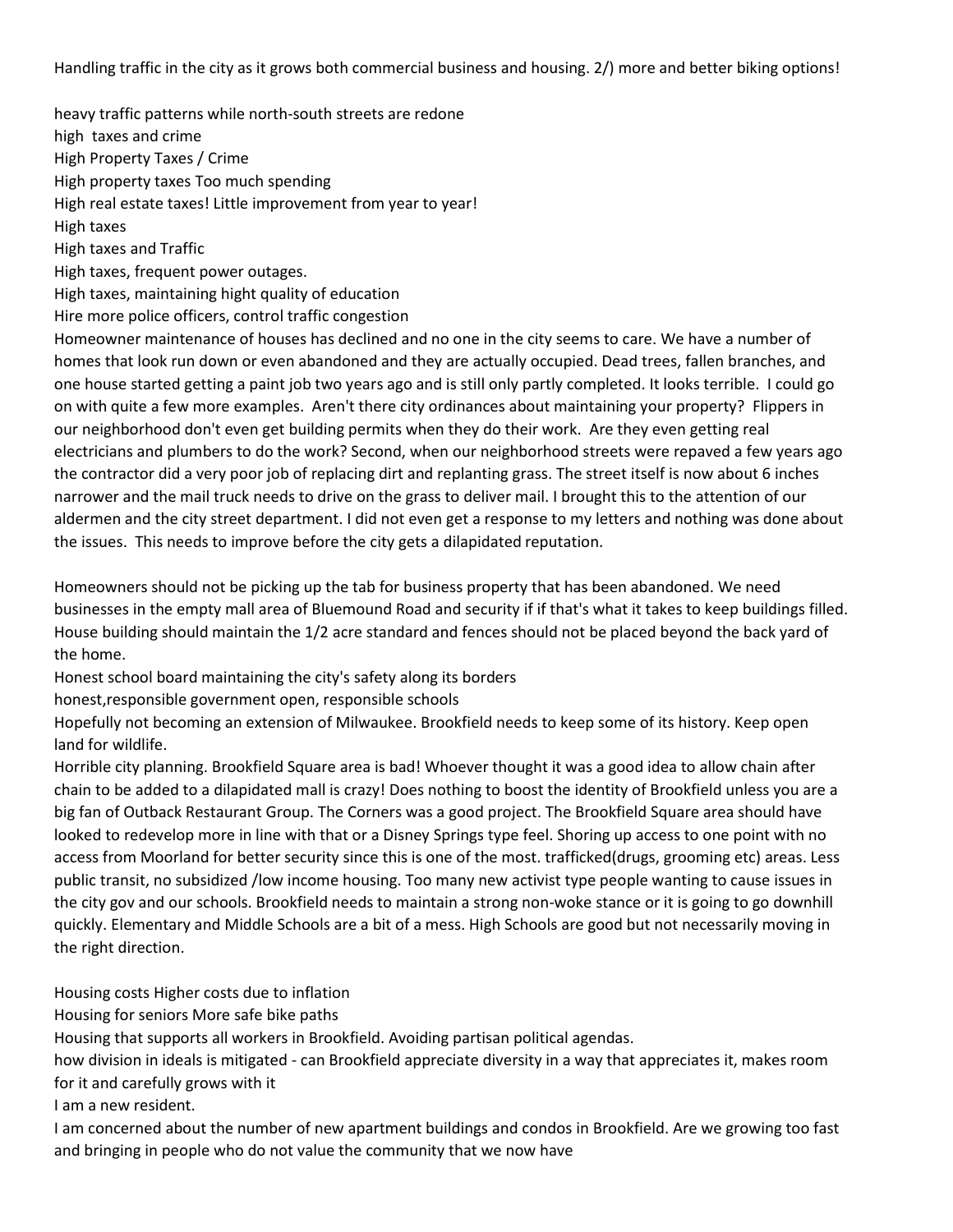I am concerned with the elmbrook school board newly elected candidate - Lim. I do not want fear or lies being used against our school district. As a district, we are doing excellent and we need to remind the community that this is true. I realize the school board is separate, but hoping community leaders will support the District Superintendent to ensure staff and students are supported. Please!

I am very concerned that so many homes are being sold to investors and then rented out. There is a bigger turnover with these renters and they do not maintain the properties as well as owners do. I do not feel as safe as I used to as a result. There does not seem to be the same sense of community there was before.

# I can't think of any.

I dislike people can burn their yard waste as I have asthma and will have to go inside my home and shut windows on those days. The lots in my neighborhood are too small to allow this all summer long in my opinion and no one follows the rules anyway. Create more walkable food and entertainment areas if possible.

I don't want to see Brookfield turned into Wauwatosa. We want to be a suburban residential community-without A LOT of apartments and high density housing. We need dedicated Pickleball courts. We are way behind other communities.

I don't know

I don't know, we haven't lived in Brookfield long enough

I feel that racial inequality is high. Most of the people I see stopped by the police are Black.

I feel the way that the city of Brookfield is not supporting the the quality of the Brookfield Square, shameful. It looks like 20% of the stores are open. I would rather go there than to Mayfair where it is very unsafe. I also feel that the city of Brookfield needs to step up there treatment of pedestrians and bicyclist. Very limited sidewalks. Hardly any of those pathways are shoveled in winter and many have to walk on the street where it is very dangerous.

I grew up in Brookfield and went to the same schools that my kids will go to. The school systems are fantastic but in general, Brookfield caters mostly to the people who helped build it into a great neighborhood and it does not cater to the young parents and families who want The ability to bike and walk to places. The Village needs an overhaul with grants to help but businesses that can be successful there. The farmers market should be moved to Mitchell park, give families a reason to stay at the farmers market. A parking lot is not a great place for families to hang out with their kids. COVID made Shorewood move its farmers market to Estabrook park and it is the best farmers market in the area. My family will drive there and spend the day vs drive to BCHS to hang out in a parking lot for an hour. Brookfield has lost all of its charm because it's focal point has been Bluemound road for the last 30 years. Other municipalities are focusing on outdoor small concert venues to gather. The villages beer garden is on gravel??? Draw people to parks, we have a ton of them.

I really don't know. It's pretty nice here. All I can think is that I could do with a bit less fireworks from the high school (East) and elsewhere. My dog hates them, and they're a waste of money, in my opinion.

I think it is important for the Elmbrook School District to maintain its position as a high quality education system serving all abilities. Secondly, making Brookfield a destination rather than just a community would help bring in people to our community. Increasing bike and pedestrians safety and access would draw recreational use by residents and non residents.

I think it would be cool to see more renewable energy incentives for either business or personal and mandate that renewable energy should be highly considered or required when building new structures. I would also like to see more bicycle lanes on roads and/or bicycle/foot paths.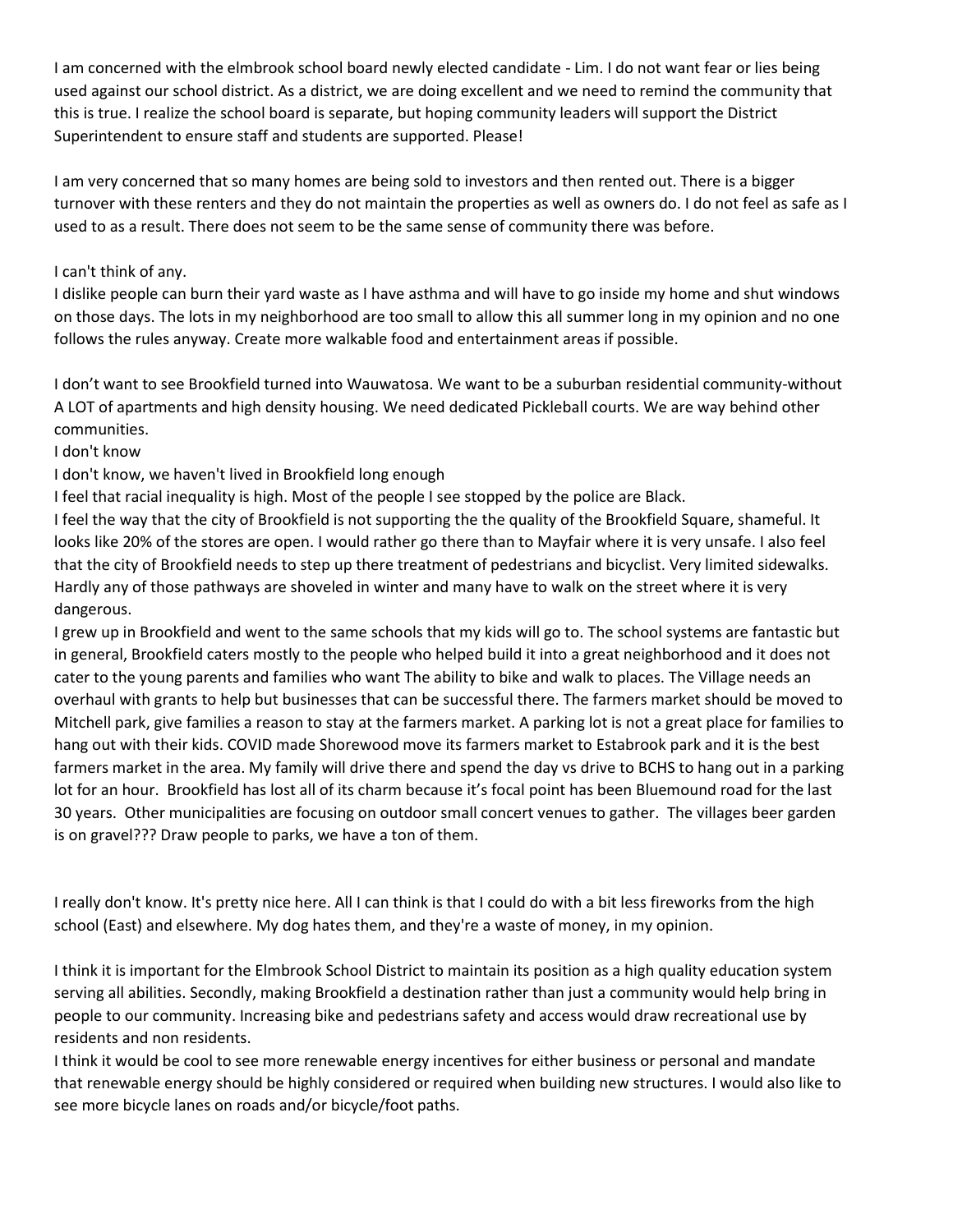I think keeping crime down and the community safe is becoming an increasing challenge. We also would love to see a city service of leaf pickup to minimize burning and also traffic and road hazards that result from people needing to frequently take yard waste to the dump due to our large lots and mature trees.

I think the tax base we have has been growing which has helped seniors to live in their home because it stays affordable. Appreciate the many choices for dining, shopping and the Wilson Center.

I wanted to say the alderpeople hardly ever talk with us. There should be an email regularly...NEVER...do I get one...WHY? very little imput from citizens in our city...

I would have to say. To stay strong in not allowing low-income housing and or government assisted programs. Keeping the city and village safe from criminal activity.

I would like to see more small business owners in the restaurant industry - too many chains. Keep us safe.

I would like to see the roads improved in the area.

I would love to see more biking lanes on, not just within neighborhoods, but on more of the mainstream roads.

I'd like to see more community support for the Elmbrook School district and overhaul/improvement of park's equipment and Rec offerings.

I've heard that Brookfield has requirements for specific aesthetics of business. It's my understanding that the Milwaukee Tool building was limited in height to 4 stories and that places like Hooters restaurant needed to mute the tones on their signage. If these things are true, it unnecessarily stifles businesses, members of our community. I've also heard that businesses were limited in their building along Capitol. I would love for our community to encourage businesses to grow and stay here, not by giving them tax brakes and money but by encouraging them to do their thing without getting in the way. I think we should give members of our community, businesses and individuals, the freedom to do what best helps them thrive and worry less about the aesthetics of it.

I'd really like to see the youth rec program run a little better. Develop a ref/umpire program where we pay and train to a basic level of competence. What I've seen over the years in terms of incompetence is embarrassing for a community with our tax base..refs that don't know the basic rules, don't care or show attitude/contempt towards coaches, aren't even watching the play, or don't even understand how to position themselves to call a play. (This isn't every ref, but to a lot of us parents/coaches, it's exceedingly common and a clear reflection of not putting any \$ or importance towards it. It's been a constant issue for years. If you're not going to train them, then put it on the coaches and save the money you pay them - at least we know what we're doing.)

I'm haven't been happy with the chief of police and the administrators of the schools I'm not in-tune to what issues are facing the City of Brookfield. Therefore, I have no opinion. Image and taxes

Imagining and developing itself for younger generations of parents and children. Hanging our hat on being Brookfield isn't working anymore. Other neighboring communities have much more to offer families and are cheaper to live in and this notion is catching on. Being fiscally responsible is great but our schools are suffering. We need another elementary school. STOP shuffling these kids around and just build one. Again, we need to expand and see ourselves beyond the golden ages. Families are more diverse and growing in our community. Support that. Other districts are catching up.

# implement \ fast track the silent zones for railroad crossings

Improve bike/walk options, especially on River Road. Improve the businesses in the village area on Brookfield Road. Also, open the bathrooms in Wirth Park in the spring and decrease the repetitive train horn-once is enough.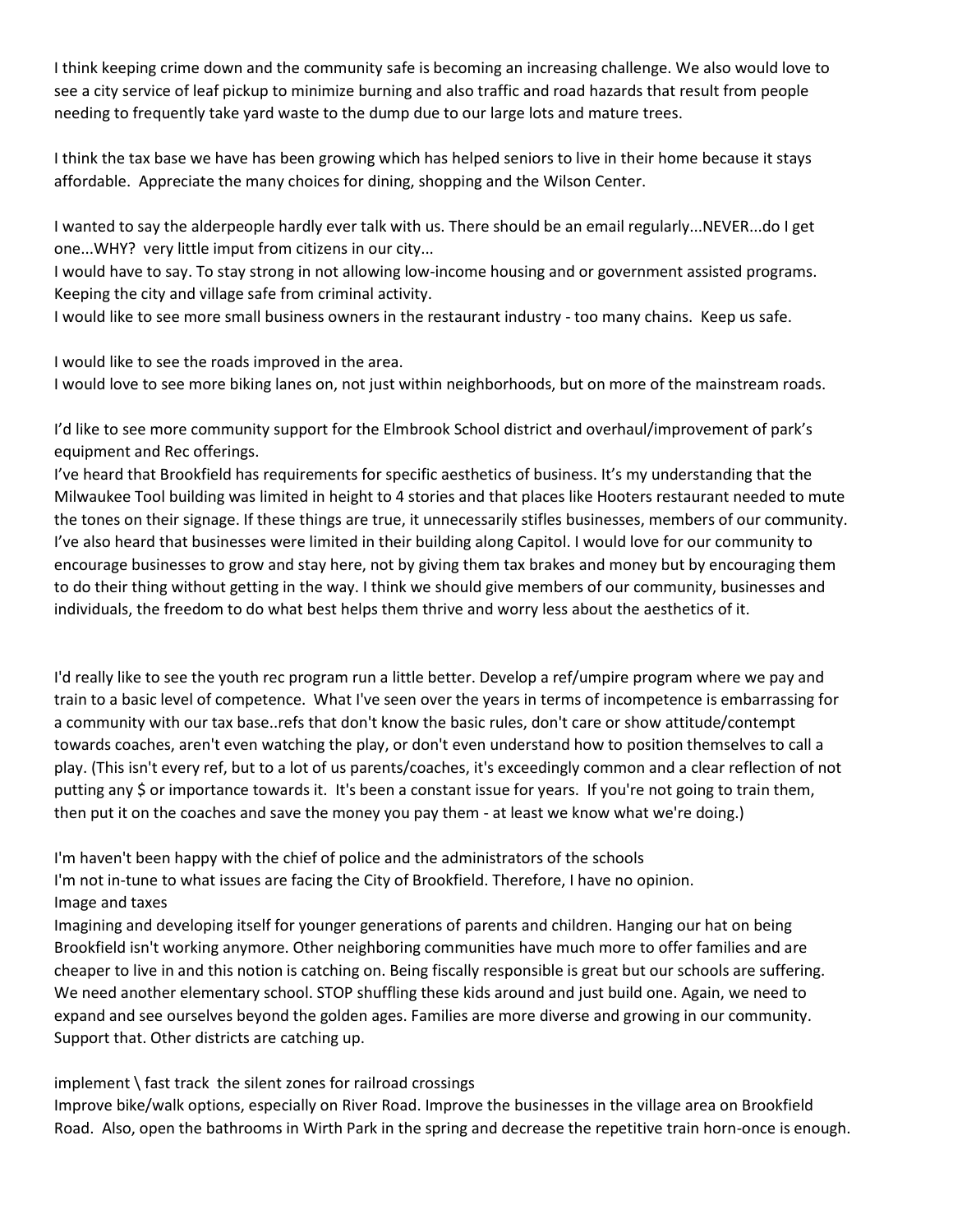Improve Code Enforcements ability to do job...Manning and funds. Give them time and support to deal with big problem properties. Some examples of problem properties...run down property on 127th Street, 150th Street, and abandoned old church on Brookfield Road. May need to changes city code or dedicate more resources to clean up properties.

Improve education. Encourage students to eveluate both sides of issues and decide which they believe is correct. No indoctrination. Retain Christian and other religious traditions. Teach civics and traditional history.

Improve green spaces and presence of local businesses. That brings a true energy to the city.

Improve infrastructure even more, curb down the housing boom

Improve neighborhood streets Safety issues

Improve parks (specifically wirth park) and continued tax reductions

improve schools, improve the greenway and park system and increase paths that connect to each other

improve senior center with different activities, encourage membership stop building banks improvement of roads and streets - repair pot holes and indentations ( Brookfield road -bottom of hill toward Blue Mound

Improving parks, outdoor activities, community family activities, biking lanes

Improving public transportation options to allow the city to be accessed and enjoyed by those who don't own or operate a personal motor vehicle.

Improving road/street conditions which are in disrepair

Improving roads and attracting new businesses, business investment (what to do with north end of Brookfield Square Mall!).

Improving the dead mall that is Brookfield Square. Maintaining Brookfield as a safe place to live and work.

Improving the Schools Increasing Diversity

Improving traffic on Pilgrim Rd. Encouraging Business Development

Improving walkability and bike ability around town from ALL neighborhoods. Adding value to the Rec department and making the library more family friendly and updated with best practices.

improving walkability/bikeability of the city how to deal with yard waste (can no longer burn, no pickup - in older homes with mature trees, waste is too big to haul to dump)

Improving/maintaining the quality of its schools and of the community itself (property values, safety). We need to avoid the violence and danger that is plaguing Milwaukee just a few miles down the road.

In my neighborhood some new neighbors have let their properties deteriorate noticeably. Cars are parked on front lawns, trees fallen during storms are still lying across lawns, half painted houses two years and counting, junk (used tires piled in front of garage door, old cars parked in side yard, cars in driveways that are up on blocks for 5 + years...these things need some attention from people who enforce city standards....this has gotten worse. Houses being flipped - are all the permits pulled? Are inspectors checking rigorously?

Inclusivity.Kindness.

Increase affordable housing of all types Upgrade 124th/Capitol Drive area to attract better retailers and businesses

Increase bike & walking paths in the city. Increase affordable housing

Increase diversity

Increase housing availability / options for lower income residents. Improve road maintenance

Increase in crime & development of businesses in already existing retail areas/shopping areas such as B. Square, Bluemound and Capitol Drive

Increase in crime and a need for a leaf burning alternative

increase in crime on Eastern border appeal of public schools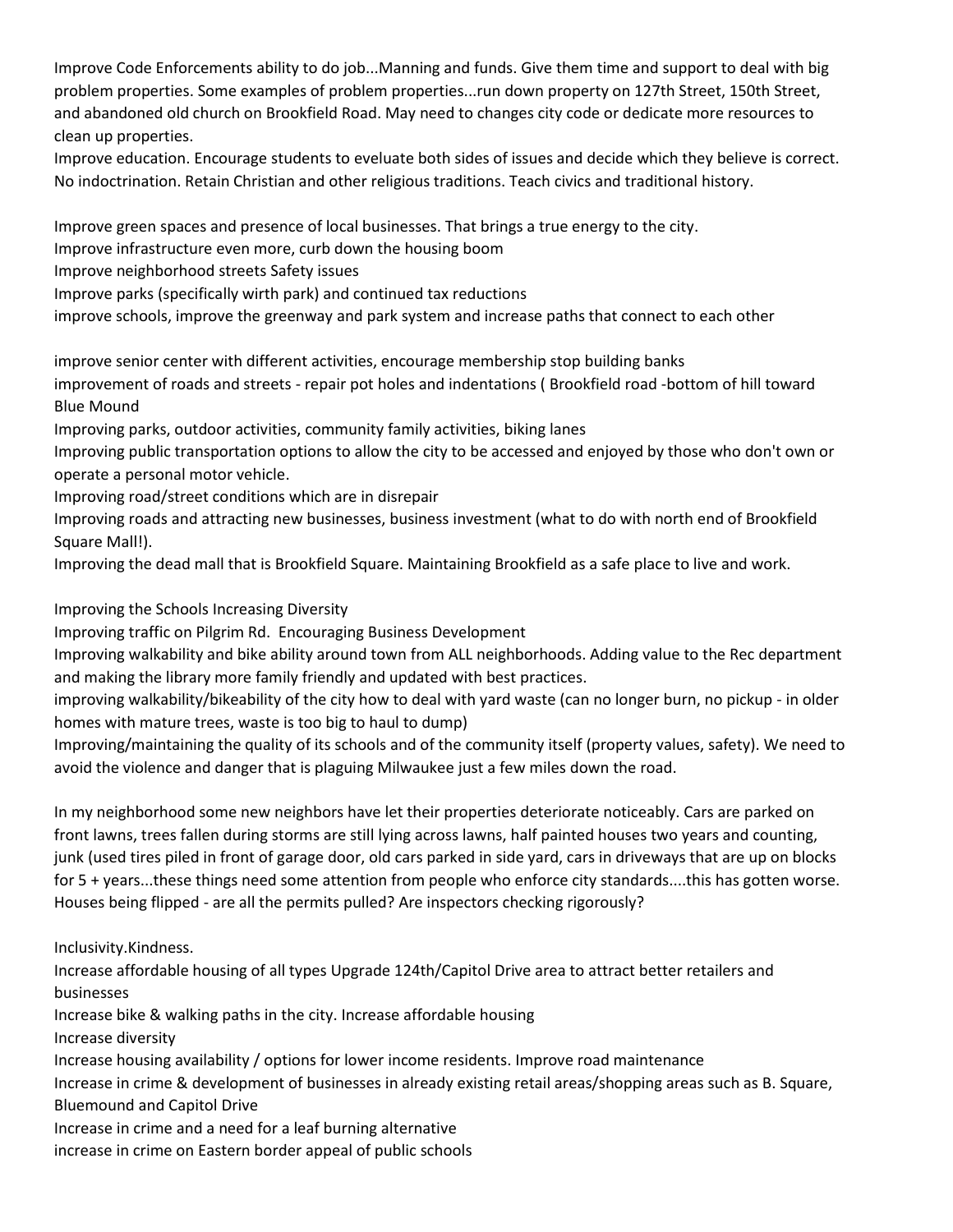increase in crime; car jackings, retail theft traffic flow and street disrepair Increase in housing. Widening the roads. I am against both. increase sidewalk for bike and walk increased crime and revitalizing Brookfield Square Increased Crime and sidewalks on Pilgrim road Increased crime in the community and possibility of woke ideology in the schools Increased traffic and continuation of street repair. increased traffic on all major roads along wrth increased speeding . The traffic situation has gotten worse over the last year, even Capitol Drive. Increased white collar employment opportunities Improved rating & ranking of Elmbrook school district

increasing crime, road conditions, unsightly medians on North Avenue since expansion, too crowded now, many vacant buildings

Increasing home prices

Increasing housing access and increasing transportation access to increase diversity opportunities.

Increasing population density, blighted/vacant retail/restaurants

increasing quality of services - recycling has gotten worse with the new compnay taking less Inclusion and diversity

Increasing traffic levels; keeping City of Milwaukee crime out of Brookfield. Indifference of mayor and staff to residents needs. When I call to speak with city engineers there is no response.

Inflation Dead trees everywhere

Influx of crime from Milwaukee

Integration Affordable Housing options

integrity, morality, spending tax payer money efficiently, what is being taught in our schools is very concerning. never thought it would happen here.

Investing in schools. Attracting good teachers. Maintaining a good park system.

It is very important to maintain the high level of schooling in Brookfield. Brookfield is missing out on the opportunity to draw more young adults because of a lack of an area where Bars and restaurants are in close proximity, similar to the Village of Tosa.

It needs to have more walkable areas where businesses can be accessed on foot.

It sure, as I just moved here 6 months ago. My priorities would be maintaining excellent schools and promoting accessibility through off street bike/pedestrian routes.

It was fine before road widening. Please stop. Also, skateboard park next to Wirth Park trail was a huge mistake. Detracts from the solitude of the park. Could have put it somewhere else

It would be great to finish the bike trails on the greenway system. So thankful that sidewalks and more bikeways have been added especially around school areas to help with children walking.

It's uncomfortable being a Democrat/liberal in Brookfield. Additionally, there is so much Gerrymandering in the state, we don't feel represented.

It's getting over populated. Need to enforce speeding limits.

Jobs and business growth.

Just finishing the road projects...they are never ending. Staying ahead of crime trends

K-12 Education Inclusion of all by all

keep BF from becoming a freeway for those traveling west through BF. encourage more local restaurants spread out throughout the city.

Keep Brookfield free from draconian lockdowns and mask mandates.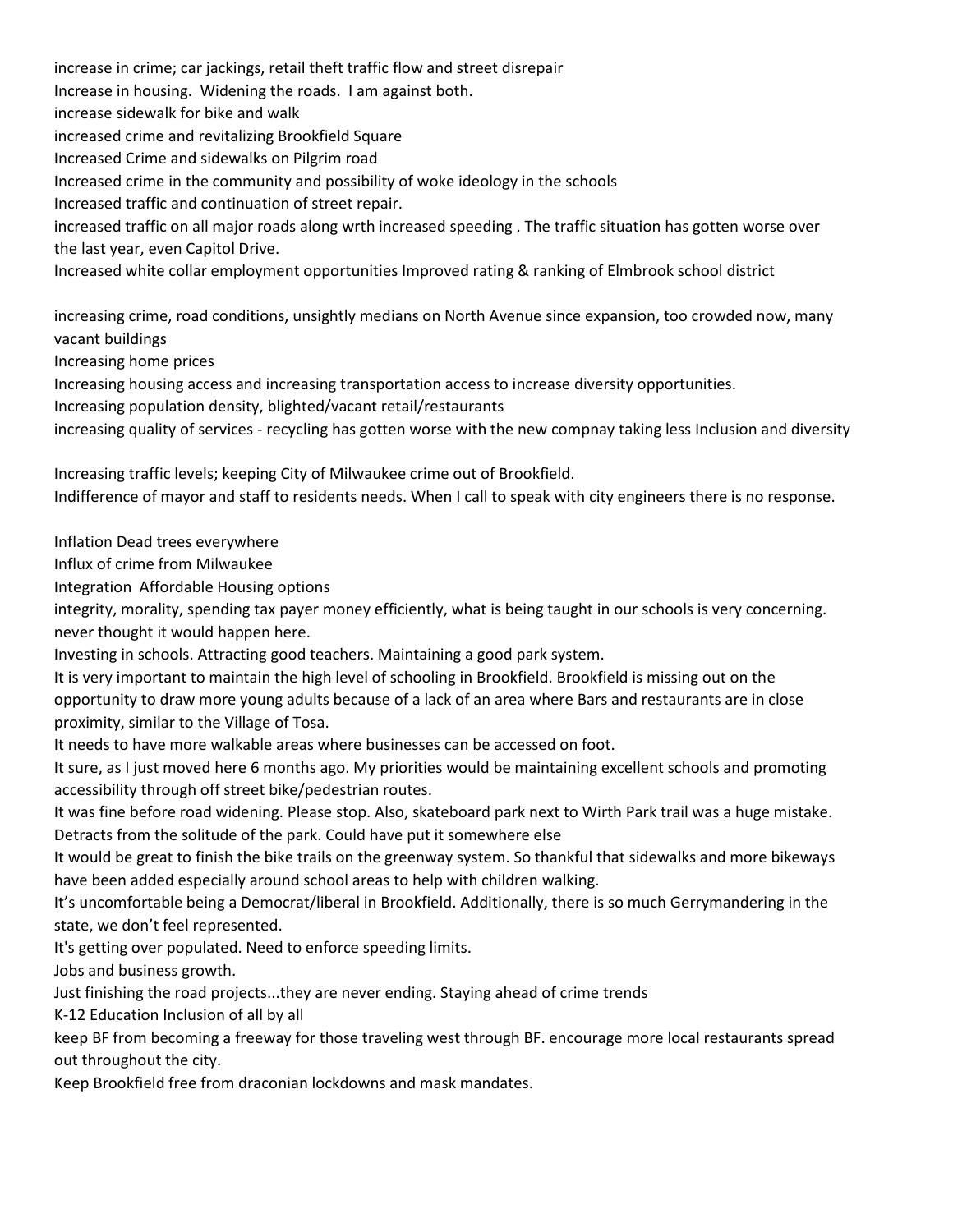Keep crime down: seems like car break-ins and other like activity are rising in and around our area. Our neighborhoods and the appeal as folks buy/sell homes: Brookfield needs to keep home values high by enforcing whatever rules/regulations they can to not allow homes to become run-down and uncared for.

Keep Elmbrook schools excellent through strenuous curriculum. Make sure local politicians focus on local issues only, not national issues.

Keep Elmbrook Schools strong, this is key to success of Brookfield, housing prices, etc. People want to live where schools are strong

Keep more open/green space. There doesn't have to be buildings/businesses etc. on every open space. I'd very much like to see us return to a more rural look, feel and lifestyle.

Keep our city safe from crime and keep the park/lawn areas looking nice. Our area has deer hunting and they tore up the park grass. It looks terrible. They barely mow the lawns lately and lots of dandelions.

Keep our taxes low and for our schools not to teach CRT & LGBTQ beliefs.

Keep out low income housing. No multi housing allowed.

keep tax rates low keep politics out of the schools

Keep taxes as low as possible Maintain integrity of schools

Keep taxes in line

Keep taxes low improve the schools

Keep Taxes low and improve youth sports fields

Keep taxes low. Keep separation between car traffic and walkers/bikers.

Keep taxes low. Keep Brookfield safe.

Keep taxes reasonable, enhance senior services to keep seniors here, and provide great police and fire protection.

Keep the Elmbrook school district at #1. Keep the safety and quality of life in Brookfield high.

Keep the park system thriving and complete bike trails. Keep the identity of the city by not allowing too much development.

Keep the schools focused on strong basics. Have a council that says yes to citizens requests unless there is a compelling reason to say no,

Keep the schools great

Keep the taxes stable and provide a great community.

Keep up street repairs and insure it is a safe place to live

Keep up the good work

Keep us safe.

Keep[ng taxes down and maintaning a safe and clean environment.

Keeping children safe in schools while COVID remains

Keeping ALL areas in the city well cared for and updated. Keeping Brookfield a safe community.

Keeping and maintaining adequate green space for residents. Too much construction.

keeping and sustaining what we have. Keeping and improving our schools

keeping border with wauwatosa safe, getting the bike trails done

Keeping Brookfield a safe place to live, especially the east side of Brookfield.

Keeping brookfield safe from crime- and keeping taxes low.

Keeping business vacancy on Bluemound to a minimum Keeping the city a safe place to live

keeping businesses coming into the area; keeping housing affordable

Keeping crime away from the eastern city limits. A good job is done but always very important to stay up on.

The other would be having a city dump to get rid of larger amounts of construction material. Could be placed at the recycle center which is a great place to get rid of debris and use recycled items

Keeping crime from increasing in our area. Dangerous drivers in our area on the major roads.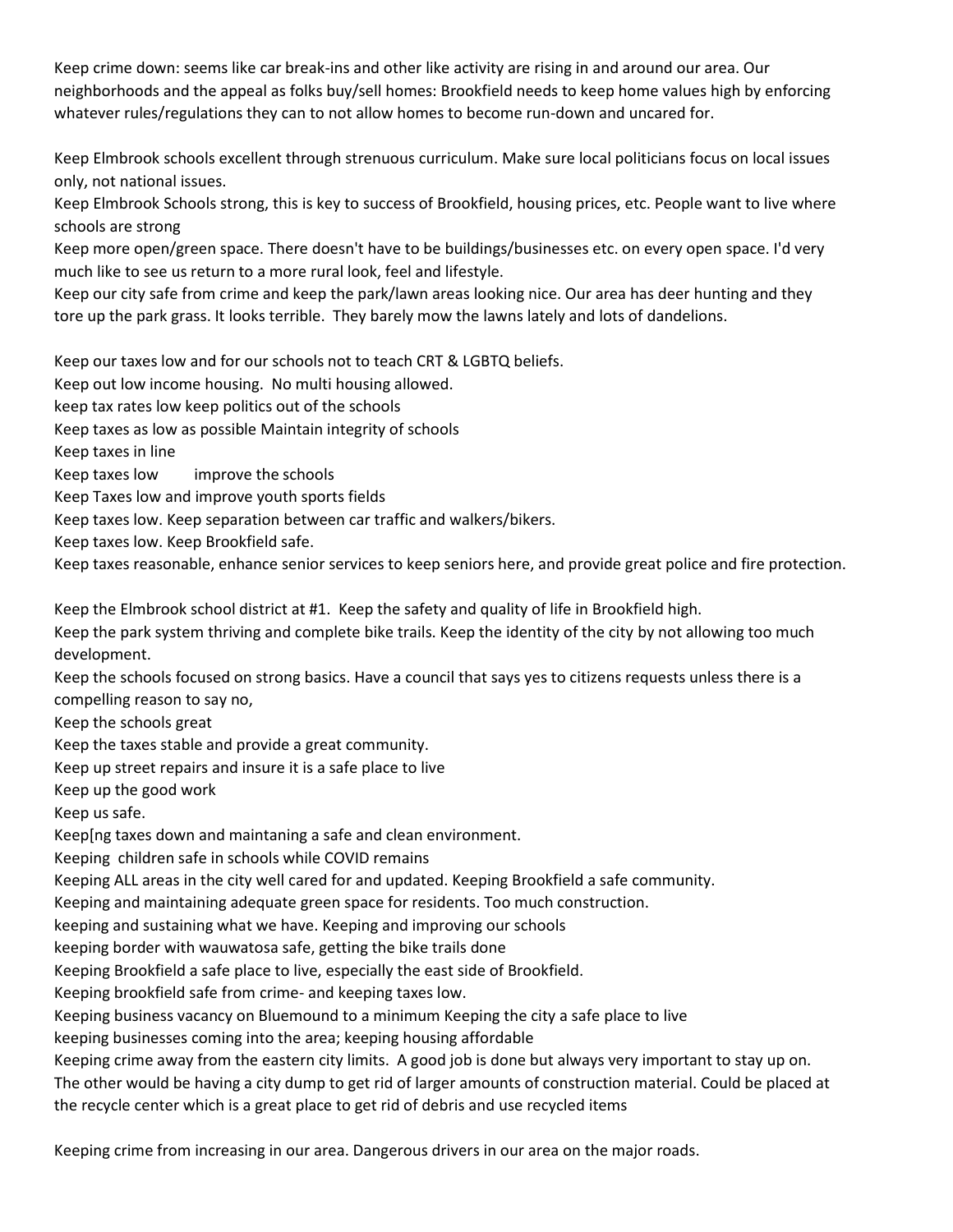keeping crime low in shopping areas keeping crime low, maintaining individual freedoms Keeping crime low. Keeping taxes reasonable. Keeping crime out! Continuing high quality education. keeping crime rates low, long term residential stability - more homes less apartments. keeping crime/car theft/shoplifting down. Protecting green spaces/parks/wet lands so we don't get over cluttered/crowded with apartments/ strip malls etc. Keeping disagreements civil and fact-based, affordable housing Keeping education strong Broad tax base Keeping elmbrook school system at the top in educated children and continuing and improving the services offered by the city. Keeping homes and taxes affordable Keeping it affordable for all individuals/families Maintaining the school district's level of education, while also improving the curriculum to reflect a more diverse worldview. As a lifelong resident who attended Elmbrook school district their whole life and is now raising a family in the same area, I would like my children to be taught more than whitewashed culture. Keeping it safe and providing a variety of things to bring the community together Keeping Milwaukee's crime from spreading to Brookfield and holding the line on property taxes. Keeping our deveopment commercially growing and maintaing parks and green spaces Keeping our schools excellent, some of the extremist parent that attend school board meetings are of great concern. Mark Hanson STAYS! Keeping Sharon Lynne available to the schools without them taking advantage of the performing school groups Keeping our schools of the highest quality and controlling taxes. Keeping our schools strong and helping business grow here Keeping people healthy Support CDC recommendations Keeping property taxes affordable for people on fixed incomes. Keeping property taxes from rising too much. Pay our police force well. Keeping property taxes in good balance Keeping Property Taxes low Keeping property taxes low & keeping and expanding services for senior citizens Keeping property taxes low. Keeping residents and their property safe. Keeping schools and services high quality to attract home buyers. Keeping taxes attractive to new home buyers. Keeping schools at a high level and maintaining great parks. Keeping schools focused on a good education. Keeping taxes low while maintaining services, prioritization of resources Keeping Schools focused on traditional teaching and history. We continue to fall behind China with our education

of children. Some of our walking paths need repair or replacement. Keeping somewhat of a small town feel. Keeping it safe from crime.

Keeping tax rates reasonable while maintaining service levels. Safe place; low crime levels.

Keeping taxes at a fair level. Keeping the community safe from Milwaukee's expansion of serious criminal activity.

keeping taxes in check , keep city safe from crime.

Keeping taxes low. Maintaining conservative leadership on all levels.

Keeping the balance between business and residential areas working to remove or replace closed businesses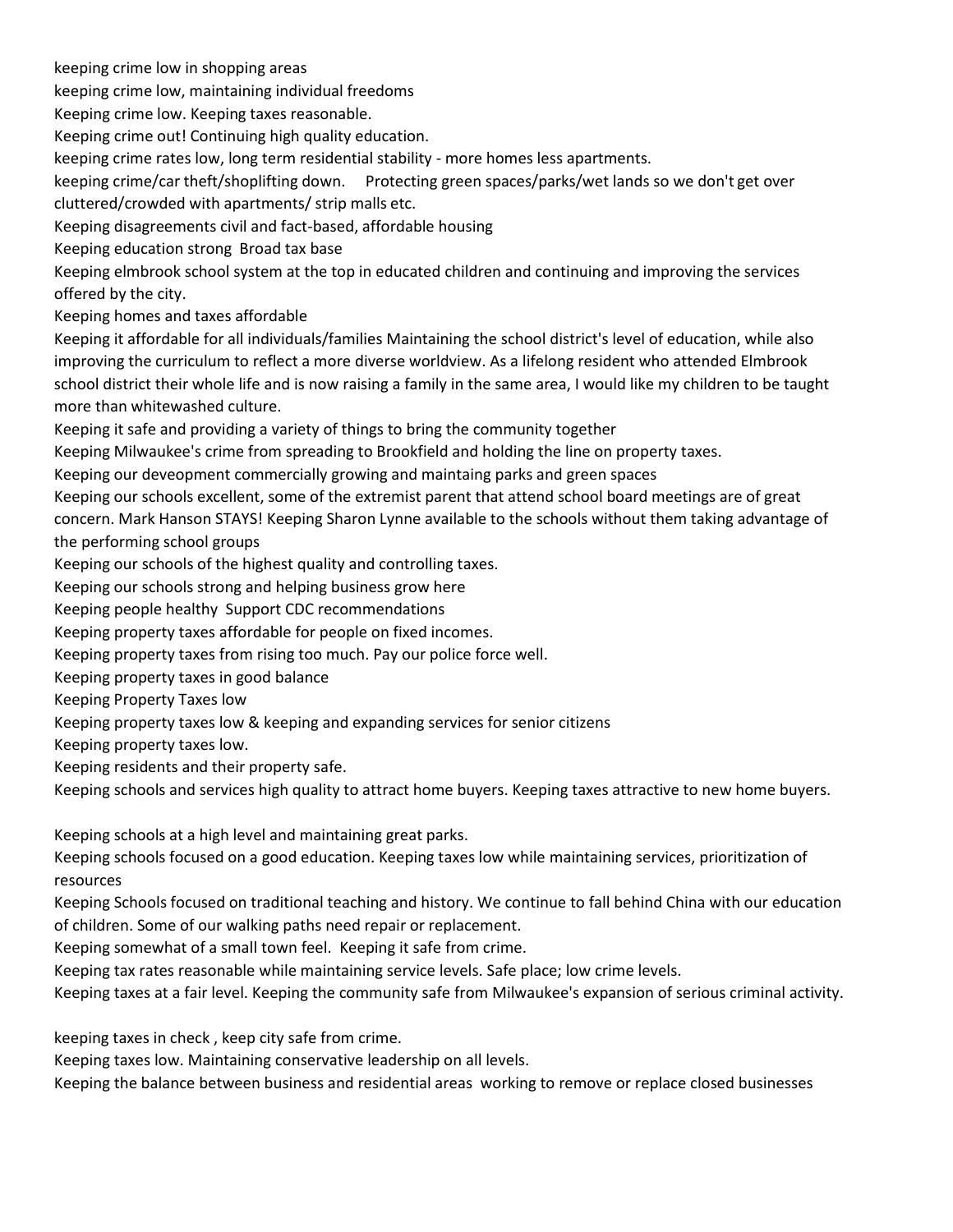Keeping the city safe and thriving. And, maintaining the high quality of services it is able to provide -well maintained roads, excellent snow removal and maintenance,great garbage removal services and an OUTSTANDING library!.

Keeping the community free of the garbage ideology exiting failed areas of Milwaukee/Wauwatosa and maintaining safety in the community.

Keeping the community safe. Keeping our school systems conservative.

Keeping the Elmbrook School District #1 Keeping our community safe.

Keeping the good people working for the city. And traffic control.

Keeping the older adults safe

Keeping the schools strong Keeping property taxes reasonable

Keeping the spread of crime from Milwaukee area from coming here. Keeping 'woke' leftist ideology out of public schools

Keeping up the good work done so far overall & maintaining our excellent track record on public safety.

keeping up to speed with the migration of crime into our city Crime migrating from Milwaukee, cars & homes being broke into

Keeping urban crime from spreading into Brookfield. Elmbrook schools indoctrinating our children to woke values and teaching children about gender fluidity. that is a discussion for parents to have with their children.

Keeping WOKE ideology from infiltrating Elmbrook Schools. Controlling costs to stabilize property taxes.

Lack of a sense of community. Lack of cultural diversity.

Lack of affordable lots/places to build - everything seems to be \$550K or higher. unsure of others - mostly a tie for all

Lack of artistic venues Loss of rural elements

Lack of businesses in the downtown area on Brookfield road. The tiny tots park at wirth park-for a community with primarily families and such a great school system, a free splash pad and updated playground like that of Sussex would be a huge improvement to the community.

Lack of communication - the city website is not an example of good communication. City departments don't know what's going on in other departments. Inefficiency leading to waste of taxpayer dollars (e.g., paving a street and then digging up portions of it soon afterwards for utilities).

Lack of CPAT test requirement for City of Brookfield FireFighters. ONLY Department in Wisconsin who does NOT require it. It shows too. Failed to order new fire trucks to arrive in a timely manner. The maintenance issues are out of control. Standardization for the Fire Department has gone out the window due to poor leadership prior to the current Chief.

lack of creative uses of empty business structures not being able to think out of the box, too conservative

Lack of cultural and racial diversity. Lack of reasonably priced quality day care options. Overall, very happy with Brookfield.

Lack of cultural diversity (perhaps due to overt racism seen in our community) and the high cost of housing that prevents older adults from finding housing. We would love to have our parents move into the area, but rent is so much higher than in other neighboring communities.

Lack of cultural diversity. Political extremism.

Lack of dining options Brookfield Square mall is a disaster

lack of diversity (or segregation), and increase in development within Brookfield (becoming more urban than suburban)

lack of diversity and hostility surrounding school board issues

lack of diversity and inclusion rising cost of living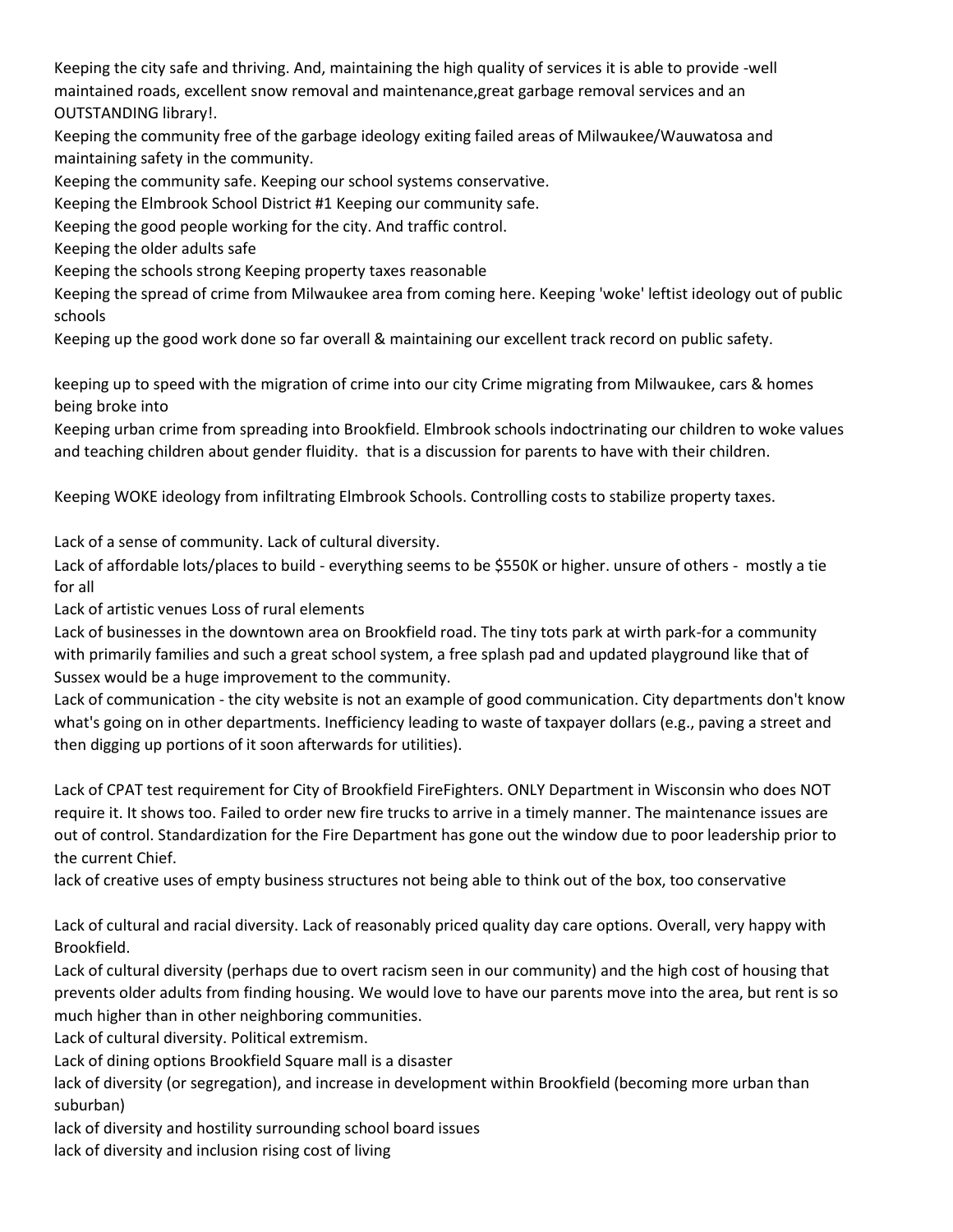Lack of diversity in almost every respect. Rapidly changing retail landscape. Lack of diversity Lack of a walkable downtown. Lack of diversity Lack of affordable housing lack of diversity lack of transportation lack of diversity many areas do not have street lights, makes for unsafe walking at night Lack of Diversity. Stupid Conservative mindset. Lack of diversity. Lack of alternatives to car travel. Lack of housing turnover to younger population; Business growth Lack of interesting, independent restaurants and bland/cheap look to new developments. Lack of lighting and sidewalks on neighborhood streets. It is dangerous to walk at night. Lack of low cost senior housing, few downsize options Lack of municipal fiber internet. Poor placement of fire stations. Lack of pride in homes in our neighborhood. Very few updated take place. I am bothered by the amount of cars, trailors and garbage that I see in driveways and along houses. Also poorly managed landscape. Lack of resilience to and preparedness for disasters, natural and man made. Bring more manufacturers into the area, not just businesses. Lack of street lights is dangerous for pedestrians, bikers, cars, and neighbors. Lack of leaf pick up encourages leaf burning and other environmentally unsafe practices Lack of street lights. It is very dark when you drive on roads other than major street.

Less parental control of education. More political diversity.

Let's leverage all this business development to reduce property taxes for residents to a meaningful level! The Corners, The Corridor, Brookfield Square Mall, new hotels ... turn that into tax payer savings!

Leveraging curently commercial buildings that are vacant, improv/expand trail system

Liberal movement in school system. Increase crime on east side

Limit height of new commercial buildings, typically less than 5 floors high to be consistent with current buildings. Roads around Bluemound Corners area, with all the new construction planned Barker Road is undersized. Seems too many people either don't know about the new yard burn times or are ignoring it.

local transportation needed affordable housing

Local transportation. Alderman communication.

Look for waste in the budget and then only spend what you have money for

Looking ahead to a more senior population and their needs / support for families with seniors in the home

Losing the small town neighborhood environment. Too many condos/apartments and commercial development increases traffic and causes congestion. Too much widening of thruway roads and intersections. Process of assessing for improvements (i.e., city water - Pay by foot) needs to be addressed to be equitable between neighbors. Not just: "thats the way we always have done it".

Loss of the country feel due to loss of so many trees. Continued building leading to loss of green space

loud trains turn the train tracks into rails to trails project more events at Wirth Park, concerts, food trucks, beer gardens. More things for young families.

Low crime and affordable housing options (including fare tax rate)

low income housing, affordable housing

Low taxes Preserving conservatories

low taxes water quality

low taxes, green space

LOWER TAXES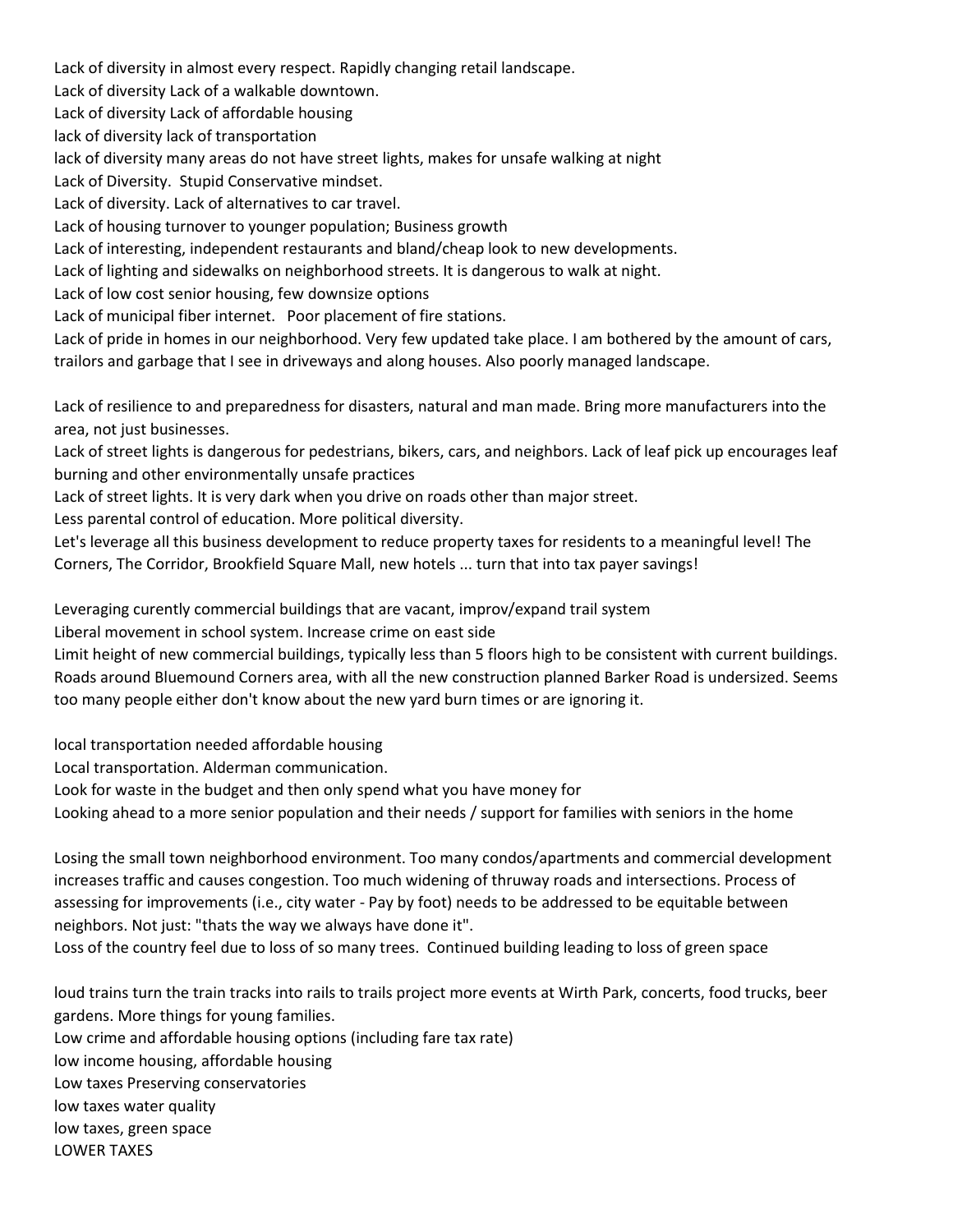lower taxes, better road repairs, less TIF districts, more businesses paying taxes, lower taxes, keep government from impeding on what i do with my property Lowering property taxes Lowering retail vacancies and keeping streets/walkways safe for all users. Maintain and lower property tax.. keep our city safe and manicured. Maintain a safe place for families. Maintain our education system. Maintain a suburban, family oriented community that encourages quality education results. Maintain excellent public schools Provide more walking paths Maintain high performance school system. Even though my kids are no longer in the Elmbrook school system, it is vital our schools are top performers. If the schools begin to fail, the community will follow suit. The school system is what attracted me to move to this community 20+ years ago. Maintain low levels of crime Maintaining strong schools maintain property tax for services provided North and south streets need to have rr tracks elevated or under the or streets for smoother traffic flow. maintain property values maintain safety Maintain property values. Manage the through traffic and local driver behavior. Maintain public schools for all and avoid upheaval of the School Board maintain quality education and safety Maintain QUALITY education Business Corridor adjacent to Bluemound RD. Maintain quality of life in all neighborhoods in Brookfield Maintain quality of schools. Improve traffic flow. Maintain quality protective services: Police and Fire. Right mix of development to increase tax base and lower

property taxes.

Maintain reasonable taxes and services.

Maintain respect for wetlands. Improve bike / walking trails - We have areas of the walking trail that are dangerously close to the roadway, or constantly under water - forcing foot traffic onto thd adjacent road surface.

Maintain saftey, Hold tjhe line on Taxes, buy lspending within the budget.

Maintain school standards by looking after teachers. Lunatic fringe on school board is an issue. If teachers leave, schools suffer, property values suffer. We MUST improve safety of major road crossings for pedestrians/bikes. Brookfield Sq. could be completely revitalized with a bridge. North Ave is now less safe for pedestrians with 4 lanes. Separate accommodation for people over cars. We can do so much better, and improvements will pay for themselves as Brookfield becomes more desirable as an active community.

Maintain slow, controlled growth. Strategic development addtions while maintaining the natural beauty and space of the area. Keep it more spread out than Milwaukee/Wauwatosa have become. Wish we could have kept the trees on North Ave, for instance. That was an aesthetic downgrade, although I am thankful we kept the green divide between east and westbound traffic.

MAINTAIN STRONG POLICE DEPARTMENT KEEP TAXES STABLE

Maintain tax base. Expand tax base

Maintain the balance of Brookfield charm with commercialization. Too much commercialization the last few years resulting in congestion and noise. Bringing back the focus of core education (reading, writing, math, science) to Elmbrook schools. The last several years the school district has focused too much on appeasing trendy social "issues" and has become way too political. The schools are no where close to the quality of actual 2ducation I received growing up in the district. We also need other educational opportunities in the city if the public school continue to veer off track. Brookfield academy is not affordable for most in the city. Something with that caliber of education at an affordable rate is needed.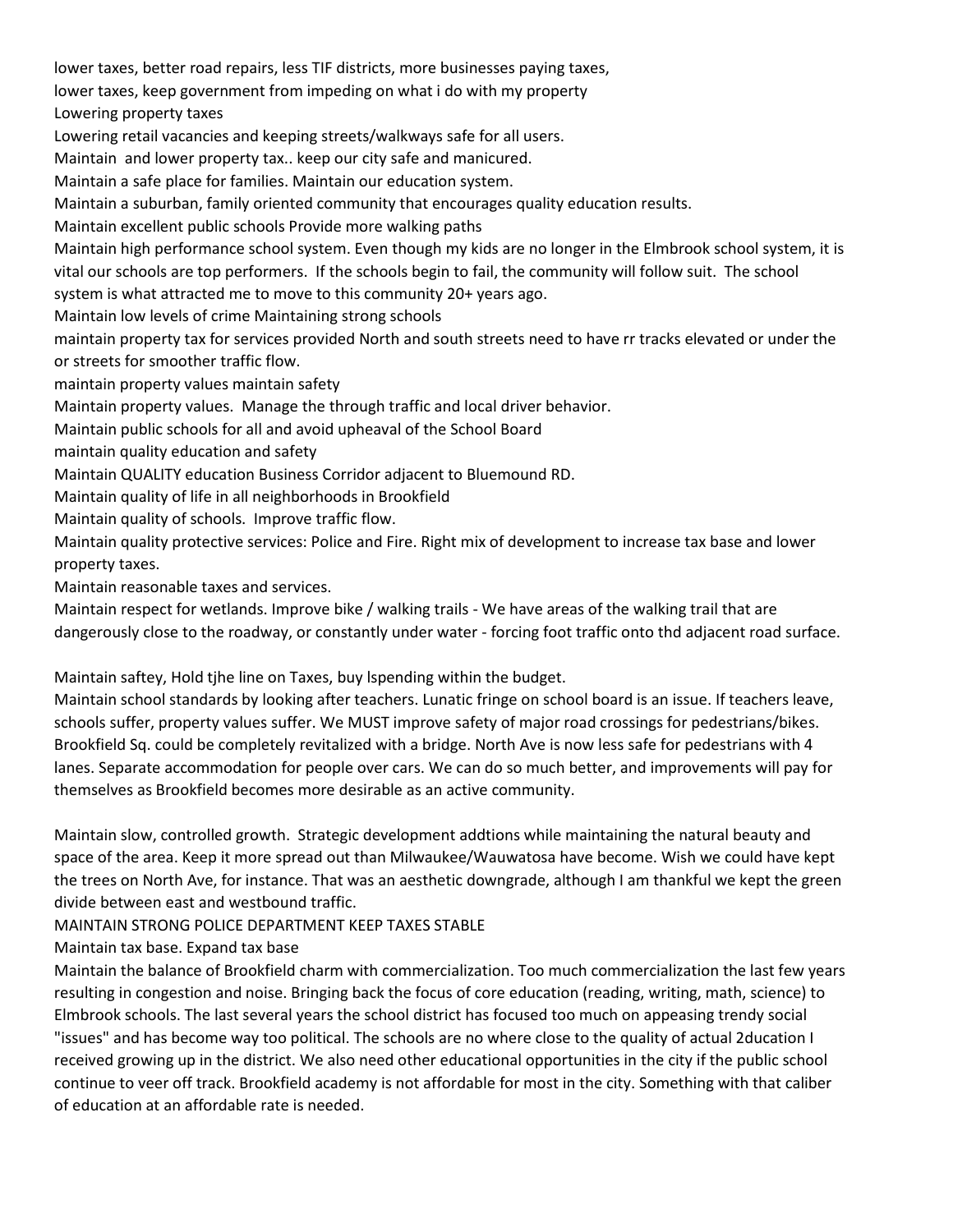Maintain the public school system to avoid the "creep" of curriculum items into the classroom that should not be part of mainstream learning. Indoctrination of students should not be part of education. The city should not pursue an increase in the local sales tax. in my opinion cities have not shown they are responsible stewards of an additional revenue source. The city should first concentrate on reducing costs of government. As with most companies in the private sector, the city has costs that can be reduced before increasing revenue.

Maintain the quality of life and not let outside influences push us to be more like Milwaukee or Wauwatosa.

Maintain the roads and repair the walking paths along with the sidewalks.

Maintain the tax base - maintain the roads

maintain vigilant law enforcement maintain high level of city services

maintaining a balance of business and residential needs while keeping the tax base better than surrounding areas

Maintaining a balanced school board and curriculum. Supporting small & medium business' and business opportunities.

maintaining a crime free community ensuring that property owners are free to use as they see fit (within reason)

Maintaining a government/school board that understands demographics are changing within the city and younger families are not interested in policy/curriculum being dictated by the past. Adoption of more green practices to bring Brookfield closer to a zero carbon impact community.

Maintaining a low level of crime and keeping our home values strong

maintaining a neighborhood feel while expanding access (traffic) maintaining a safe environment as the access to the city expands and permits more movement/activities that may be unwanted.

Maintaining a quality public school system. A fair and small "d" democratic city council.

maintaining a quality school district improvement of public spaces

Maintaining a relatively even property tax level.

maintaining a safe community - best school district

Maintaining a safe community and improving foot & bike accommodations. Residential road traffic/speeding is out of control. Improved Improved presence of police patrol within the residential areas would be helpful.

Maintaining a safe community and population density.

Maintaining a safe community and utilizing empty office space/buildings instead of building new work/home space.

Maintaining a safe community with excellent infrastructure. Protect and increase green space.

Maintaining a safe environment for all due to the rise in crime in surrounding areas and manage costs to keep property taxes reasonable.

Maintaining a tax base so Brookfield is an affordable community to live. Stop developing strip malls. There are too many that are vacant.

Maintaining a tax base Traffic control

Maintaining amount of taxes with least possible annual tax increases and better yet, reductions in the amount of taxes while maintaining streets and roads and reducing the fleet of city owned cars (mileage?), city conference center, the city library in a digital age, and a sharper pencil for cutting expenses in the current economic downturn.

Maintaining and even improving Elmbrook Schools as our #1 asset and continuing to provide tax relief to attract more businesses to the area

Maintaining commercial tax base Need additional I94 interchange

Maintaining competitive school district Renovating the area along Bluemound road to be more useful to the community and more aesthetically pleasing

Maintaining enough quality police presence. Keeping residents tax rate low.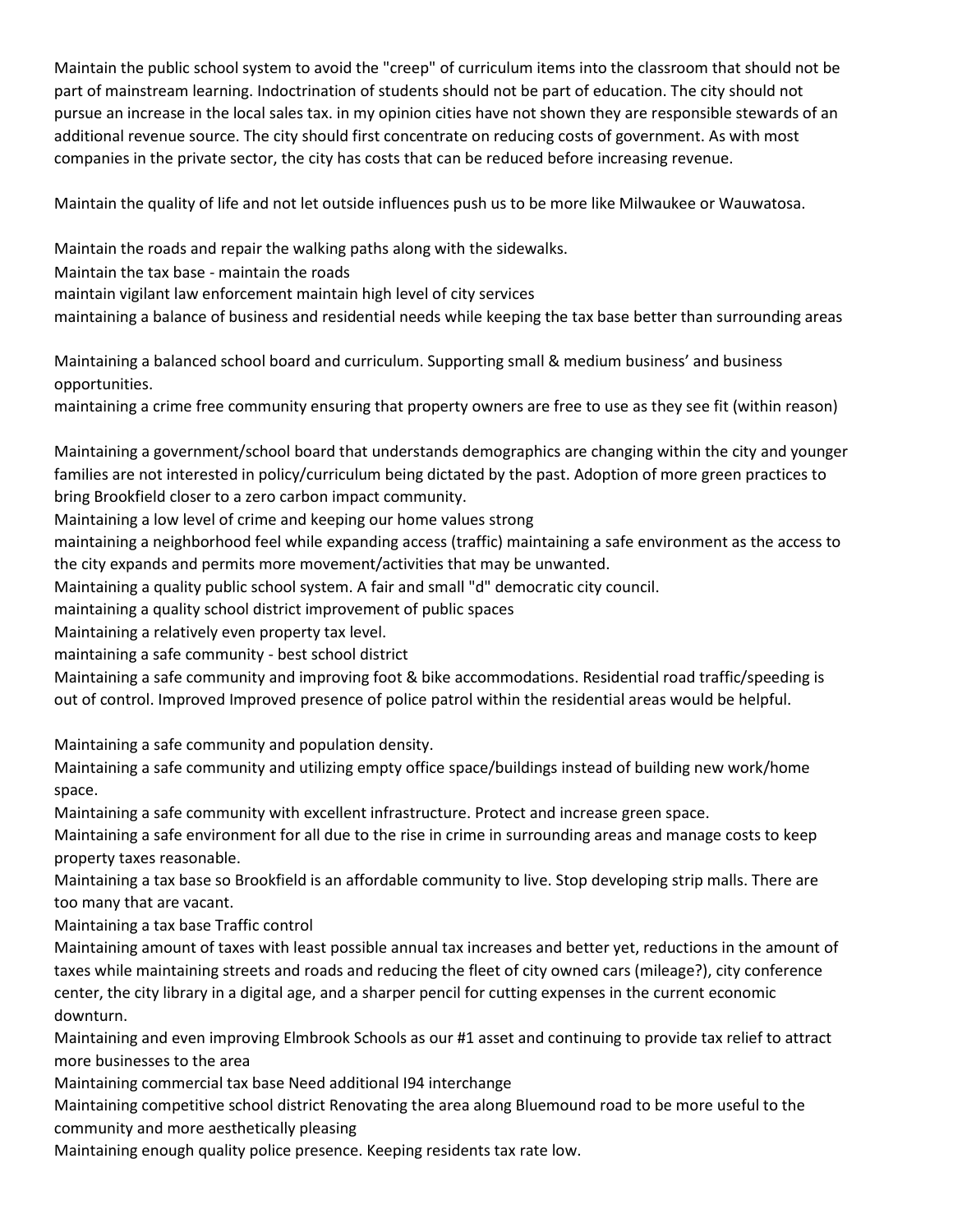Maintaining excellent schools and public safety. Maintaining good schools and the library Maintaining green space & stop the over-development of areas. Keep Brookfield as an upper end suburb

Maintaining high level education and keeping public transportation to a minimum in the city Maintaining high level of services Maintaining high level of. service without unreasonably raising taxes. Attracting service based businesses.

maintaining high quality schools, keeping the community safe Maintaining high quality services given State mandated budget restrictions. Balanced growth and redevelopment for commercial/residential to maintain a healthy ratio (30/70?) maintaining high standards for education and continued crime prevention Maintaining home values, keeping CRT out of schools Maintaining our roads and other assets as well as improve customer service from staff. Maintaining our safety Maintaining our schools Maintaining Public Safety and Keeping taxes in check maintaining public safety and law enforcement maintenance, expansion, and security of Greenway Maintaining quality neighborhoods and schools Safe walking/biking areas (i.e. along Lilly from Burleigh to North Maintaining quality of education and schools, managing financials to avoid increases in property taxes maintaining quality of life Maintaining quality of life without getting too expensive. Keeping sense of community and friendliness. Maintaining quality of schools and education Commercial development post-COVID Maintaining quality of schools, making community welcoming to all Maintaining quality of the Elmbrook Public schools Supporting an aging population Maintaining quality public schools without opinions entering the classroom and maintaining a safe City which means support for the police. maintaining quality school system continue business development maintaining quality services amidst chamging demographics; environmental issues Maintaining quality services at a reasonable cost. Keeping crime rate low. maintaining reasonable property taxes Maintaining Roads and Bridges Hiking and Biking Safety maintaining safe neighborhoods and reasonable real estate tax rates maintaining safety in neighborhoods, shopping areas and in parks maintaining schools and expanding/redeveloping businesses areas, like the mall Maintaining services and keeping taxes in check maintaining speed limits more lighting on streets Maintaining stable tax base and encouraging diversity

Maintaining strong schools Maintaining safety in our neighborhoods Maintaining superior school system Supporting and building small and locally owned businesses & restaurants

maintaining taxes at a near level rate. Second, keeping roads in good shape Maintaining the high expectations community members have of the superior services from all city departments

Maintaining the quality and safety of the City are significant factors for the City of Brookfield. maintaining the safety of the City of Brookfield for its residents and visitors; improving the water supply.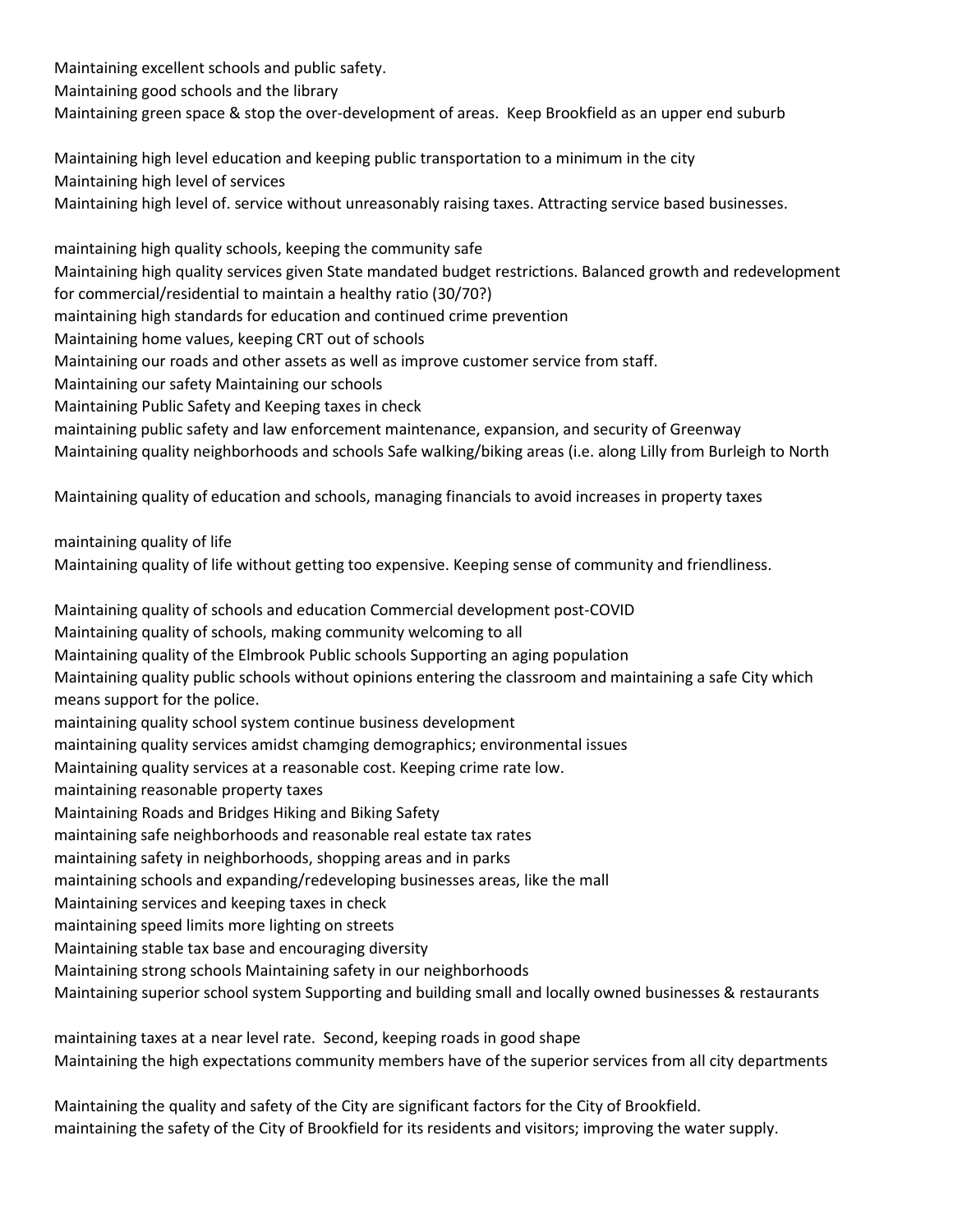Maintaining the standard of living, building businesses back up following the pandemic maintaining/improving older subdivision sewer system, keeping and enticing new business to Brookfield

Maintaining/improving quality of the schools. Making Brookfield an attractive place to live for people of all ages.

Maintenance of cost effective city services and housing values

Maintenance of green spaces and avoiding over-industrialization. Do we really need one more building crammed into the Brookfield Square parking lot?

Maintenance of quality of life. Continuing high quality municipal services.

Maintenance of streets. Too many empty business buildings.

Maintenance or improve quality of life and education system.

Making a large city feel smaller/ability to get to know other residents, and possibly reinvigorate Brookfield Square

Making sure that infrastructure is keeping up with development Managing the costs in the current environment

Managing cost to access city water from your home. Expertise and cooperation of city employees with home building & maintenance related inquiries and permits.

managing development, increase of property taxes and need for high quality services

Managing new housing and supporting the infrastructure associated with it. Maintaining current buildings i.e. library

Managing the aging population and the turnover of population moving forward. It increasingly seems like the loud voices are older, less in touch with needs of the future residents

Many vacant buildings around Brookfield.

Metered growth, keeping green spaces

migration from Milwaukee, Wauwatosa quality of residential streets

misinformation/disinformation that sway choices/decision making based on opinions vs actual facts balancing growth and progress with environmental impact/maintaining green space and wildlife areas

Modernize and update parks. Missed opportunity at Tot Lot- add new \*safer\* equipment, community splash pad, etc. Safer sidewalks on busy roads.

More and better activities for seniors

More condos; maintain excellence in schools by sticking to traditional curriculum

More green space planned for future. Keep city beautiful by having no garbage cans out front all week and no more sheds and lean tos!

MORE GREENSPACE (why mow all areas of the parks?) More bike trails. REQUIRE PLANTING TREES, to make up for all the trees removed because of development.

More housing for families who are not rich, but middle class - NOT more \$1,000,000+ houses.

more lighting on roads especially Calhoun between North and Capitol, very dark

More locally run restaurants. No more chain food. Protecting schools ability to teach about Black History and LTGB issues. Stop the Trumpster!

more places for teenagers to hang out so they dont get bored and get in trouble by doing things they shouldn't be because there is nothing for them to do in brookfield

More safe bike and walking paths More parks or green spaces

More sidewalks and off-street multi use paths

More street lights

More vision for senior friendly housing

mosquito control brookfield square

mosquito problem and road structure/quality.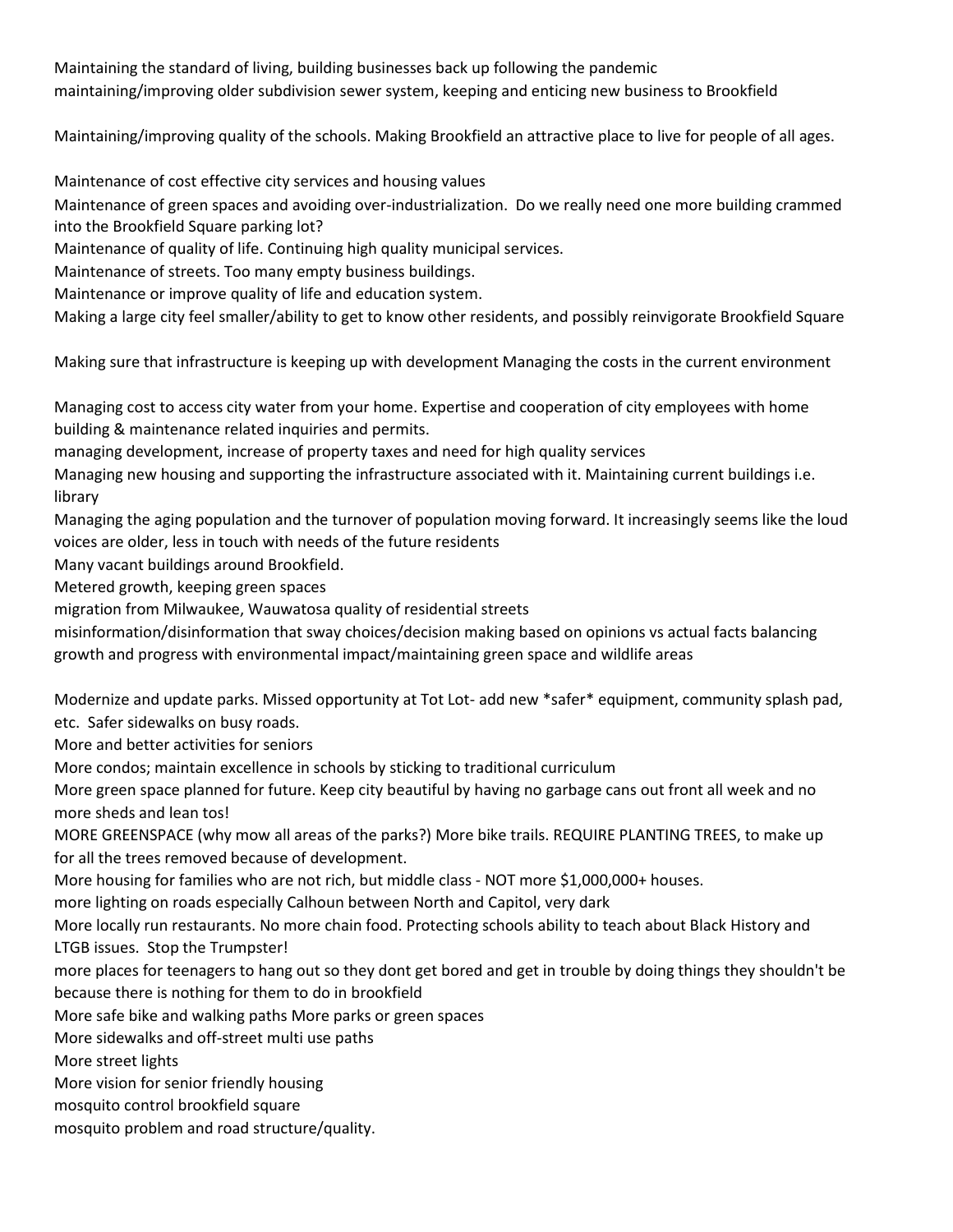multitude of stores and business closed, empty buildings, yet we still build more new ones. Traffic from all the new ventures - especially on Bluemound Road

My only complaint about Brookfield is our lack in environmental practices and not taking a lead regionally in this area. We have the wealth and the means to do these practices: banning plastic bags and straws, no mow May to protect honeybees, absolutely no more building strip malls, banks and car dealerships on wetlands, wooded areas, open fields. Wetlands are needed to avoid flooding and to cleanse our water. Use the vacant tending strip malls for erecting lower cost housing and for elderly apartments. Our vacant, unbuilt land should be planted as woods or prairies or just let it be. Schoolchildren need to be a part of this effort as well.

My wife and I walk daily. We dont feel safe in our neighborhood because of aggressive barking dogs coming out of yards. VERY SCARY

My wife wants chickens. And let me burn yard waste more often/when I want N/A

na

Need a differentiating factor to draw residents together. Ideally would develop the downtown area on Brookfield road with shops, restaurants, etc. communities of our size inside and outside of Wisconsin have this.

need a downtown, hometown feel. it's mostly just big box shopping more affordable housing

Need a more vibrant culture, local food an entertainment for young adults and families

Need a Target, Olive Garden, or Trader Joe's at Sendik Mall More community neighborhoods with pools, tennis courts

Need better street and road construction methods. Cheap is not always the best construction. Need alderpersons who listen to everyone. Private non-profit should pay user fees.

Need for affordable housing

Need for lower cost housing/promoting fairness to all citizens

need homes for senior citizens that are not only affodable for the wealthy control of dog population.... allowed to run in parks that are not dog parks. No longer allow so many bonfires can't enjoy the evening as smoke is wafting in the house...must close windows on a perfect summer night,

need left turn bays and pilgrim road expanded.

Need LOCAL businesses not chains especially in the village area. Look at Waunakee or Oconomowoc. We need that. We need young adults and kids and such do everything here....not other communities. Getting Wisconsin to connect to pilgrim and pushing county to widen pilgrim

Need more accommodation to energy efficiency in city and all buildings. Encourage energy efficient city vehicles.

Need more connected bike and walking paths. Especially by Rolling Meadows Park.

Need more paths and sidewalks

Need more street lights.

Need more wild/green space. Less light pollution.

Need to add walkways on many streets speed limit control watch to ensure drivers are following the speed limit rules

Need to control the types of housing available to ensure everything stays safe.

Need to keep up the quality of education in ou schools. Also need more attractive green spaces.

Needs a new library for more space, more materials, more meeting rooms for more community input. More nonvehicle people roads.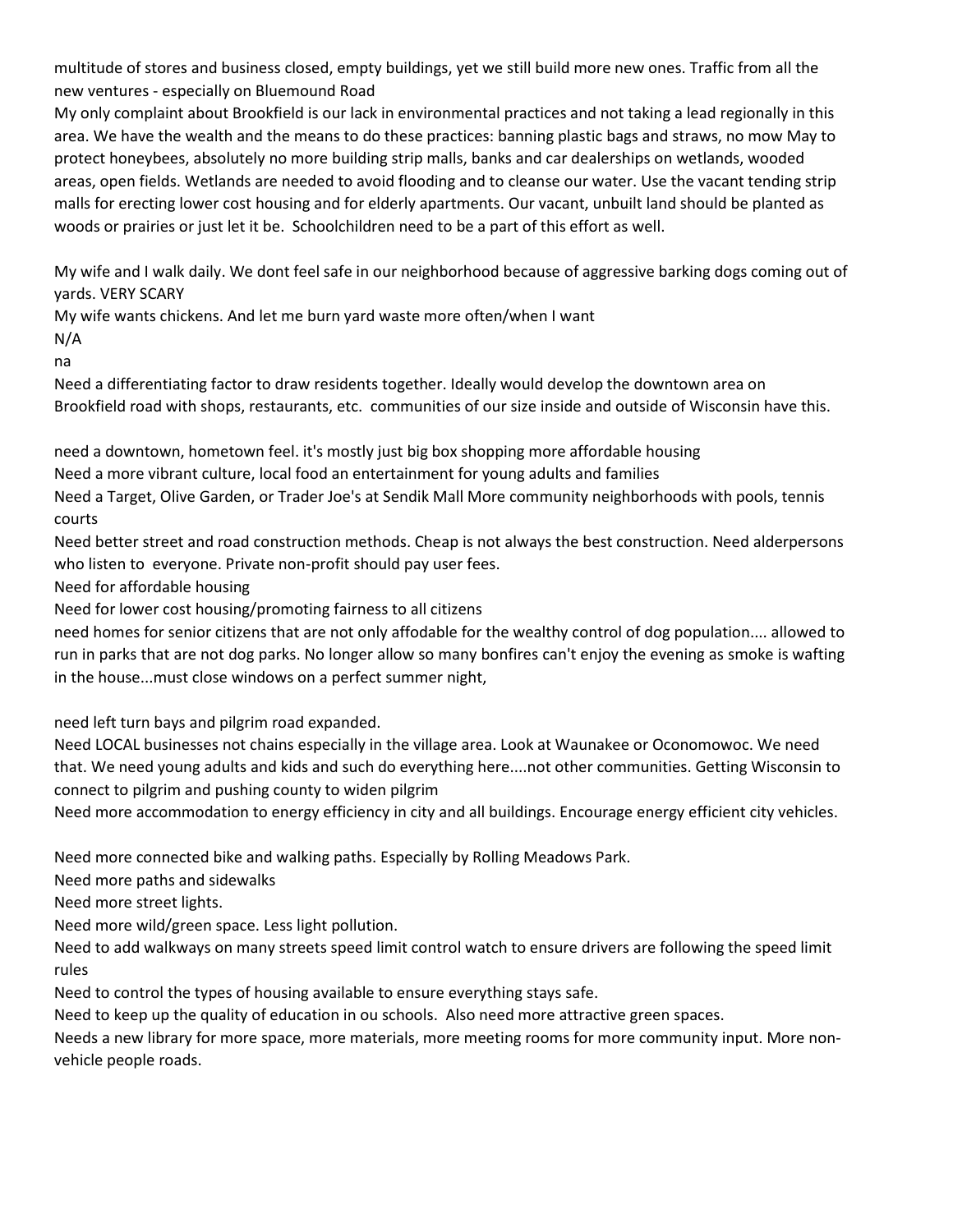Needs development of unique businesses and social places to attract young adults- there are minimal places for young adults (20's -40 year olds to hang out. A couple blocks of businesses, where can walk between would be great! -Brookfield needs something unique to attract people here...it has the feel of many other suburbs in the midwest.Minimal 'Wow or Fun! 'factor. It has great schools, clean and safe though which are all good.

# Neighborhood Safety - Education

New expo center tax shortcomings

New housing is limited. Need to keep new families willing to buy existing older homes versus going to neighboring cities that are expanding with newer homes. This is done by continuing to improve the school district so that it stands out as the best and providing a safe city. Secondary is then providing places for families to eat and recreational facilities. My family has enjoyed developments like the corners where we can go and eat.

New rental prices are extremely high. The school district is being dragged into politics way too often and it only ends up harming the kids' education.

Newer city attorney is bad and some small neighborhoods should be exempt from expensive city water installation.

NEwer suburbs are offering newer amenities. Brookfield is NOT easy to have kids or adults to safely travel neighborhood to neighborhood. Better connections need to be made. A LOT of vacant and run down business on Bluemound. unattractive. glad to see that Motel 6 finally going down after an unacceptable amount of time!

No attraxtive downtown area to shop and eat No areas to walk to social event / restaurants etc No comment

No more apartment our low cost housing. Enforcement of the city ordinances,such as garbage cans exposed to public view, fencing going up,stop burning of leaves and twigs since we have a recycle area.

# no more high density housing

No trail system for recreational biking, no bike lanes on major roads (very disappointing that it was taken from Calhoun), little opportunity for locally owned businesses, road repair in the older neighborhoods is nonexistent. We have to include these opportunities, as other communities are, to thrive

Noise Barriers on I-94 + No air breaks after Mooreland Rd. Support for police and fire departments. k Not a supporter of high-density housing, not a supporter of expanding Barker Road.

Not allowing people with larger lot sizes, such as 2 acres or more to have the freedom to do things on their yard that are allotted to those with 3 acres, such as chickens.

Not attending to the education of the next generation to the extent needed to complete globally

Not Diverse, Does not embrace other cultures, city staff and workers are not diverse,

Not enough green space. With so much building the water run-off is a problem for my area.

Not enough residential condominium properties Too many vacant stores on Bluemound Avenue Not enough senior housing

Not forcing me to hook up to city well water when I have a perfect good well accessing the same water.

Not going overboard with development and continuing to create green space and trails. Not putting enough funds into the waste water treatment plant. Not raising taxes while making needed improvements. More creativity with approaches to problem solving.

Not really sure. Grew up here and just moved back. Vacant businesses are noticeable and should be an important issue.

not succumb to mask and vaccine mandates keeping citizens safe at public parades Not sure.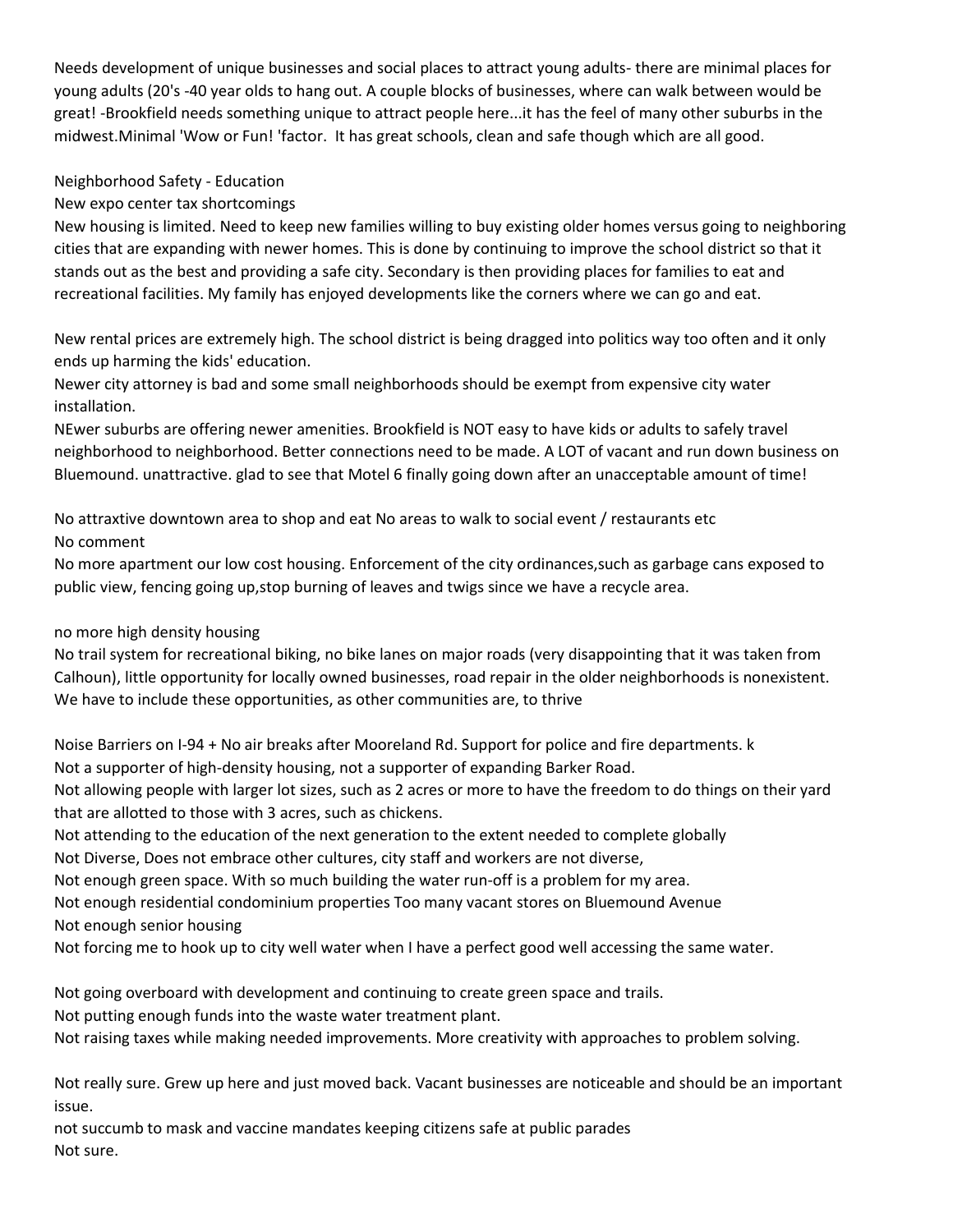Not to overdevelop apartment communities; focus on single family housing. Make more walkable and bike friendly. Manage budget conservatively.

Not turning into, Wauwatosa- keep out the crime - #1 priority, increase safety. Do not over extend multifamily building.

Nothing comes to mind. I am not up to date on serious issues in Brookfield, Maybe Brookfield Square is having problems competing with The Corners, long term? I do not use either much.

Nothing earth shattering, but I don't understand why the landscaping in medians is not maintained.

Notice that Capital drive has had more speeding and destruction of the fence of Wisconsin Memorial and that Metro Market has more cars abandon in the lot. We need to let people know Brookfield wants a safe city for all. Thanks for the great community that you provide for all residents.

old community road, many road need rebuild.

ongoing security (support for police and other emergency responders) and protecting public schools from CRT and DIE (so-called diversity, inclusion, and equity) issues.

optimum use of Brookfield Square vacant spaces and careful development along Blue Mound Road Orderly growth and keeping infrastructure updated

Other school district rankings are getting better and the Brookfield is not the only one with great schools. Make it the best again.

Our community lacks consistent events and places to gather as a community and be inclusive, such as a town center or beer garden that have been developed successfully in other communities. The village area is lovely, but far too small to scale. It appears that the Brookfield Square property has the potential to be redeveloped into a town center, but lacks clear vision or momentum. Also, if Brookfield Square does redevelop into a town center, the community would befit greatly from safe options to walk and bike to/from the town center- such as a pedestrian/bike bridge over Bluemound Rd.

Our public school district needs to retain teachers and support staff to maintain a respectable reputation. Safety in our community is also important.

Our school board is an embarrassment to our community and actively hurting our kids. This has me wondering if this is where we should be raising our family. I'd really appreciate (and pay for) yard waste pick up. I can't believe that this is not something that we have.

Our tax dollars are going to the school district to facilitate future criminals and failures. They should focus less on being socio-politically correct and replacing parents in the child-parent relationship, and more on requiring parents to be involved and do their job as parents, and making sure these children are actually learning. Tailoring education plans to meet each individual student is setting them up for failure as adults when they enter the working world and have no tailored work experience and environment available. I am one of many who pulled my children from the public schools due to poor education quality, infringing on parental rights, socio-political influence, and poor accountability.

Second issue, Stop developing more commercial

property when we have commercial property rotting empty leaving an eye sore. People want to come to Brookfield to get AWAY from urban life and urban eyesores of empty buildings. Stop adding more! We have beautiful resources available and instead of creating spaces to enjoy them more, we see nothing but more commercial developments. Case in point, there is a new development coming to the eastern side of Capitol and Calhoun, why? There's plenty of space in the Pick n Save lot next to it and the strip mall west of that on Capitol.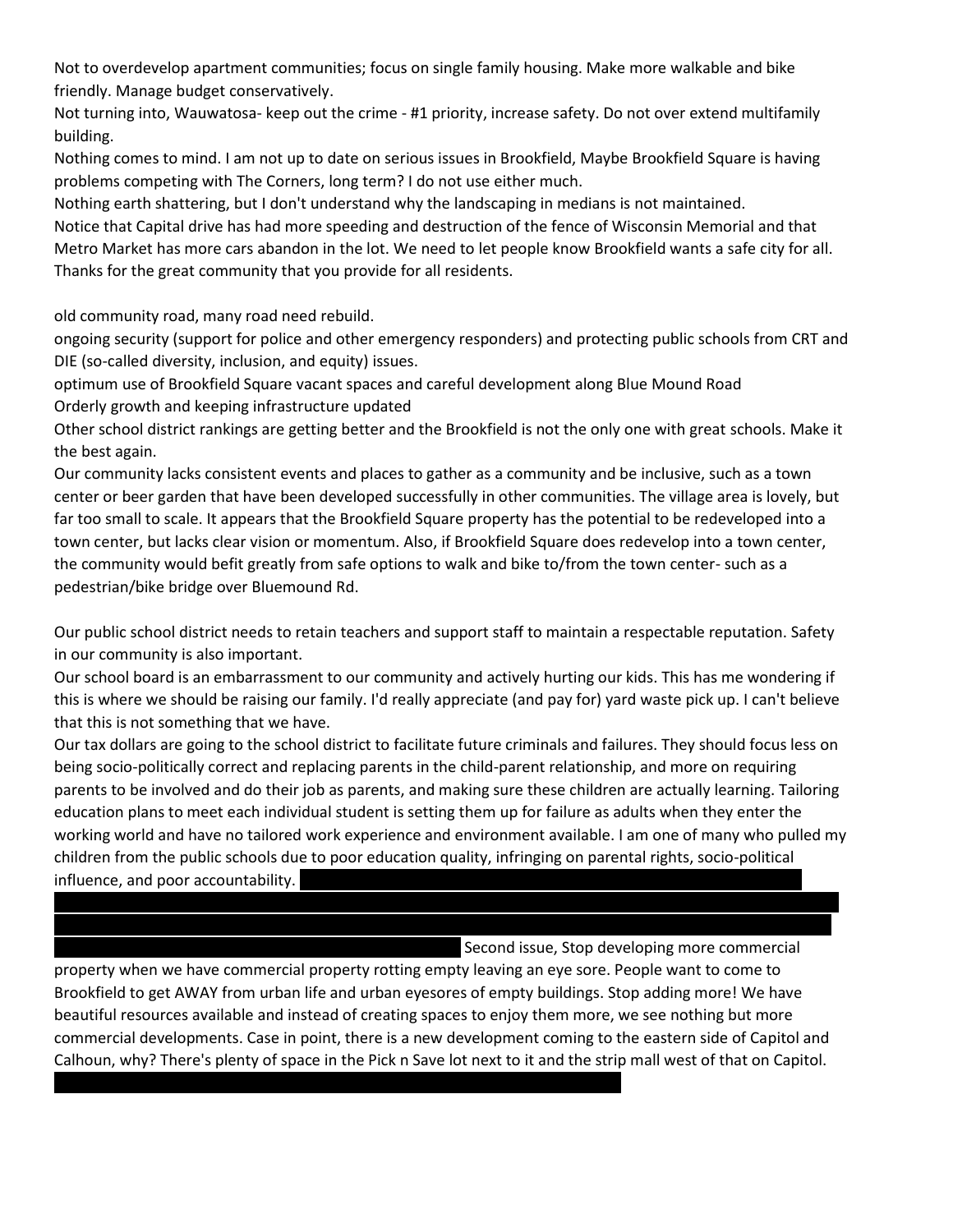OVER DEVELOPMENT and SAFETY. Over development leads to: increased traffic congestion, increased crime, increased deer herd size with associated increased deer damage and increased health risks from deer ticks. SAFETY: Crime has increased across the US recently. This dramatically impacts day quality of life and financial stability. We must support all our Emergency Responders especially our Police. Violators must be charged and held accountable.

Over development of green space for low value commercial use, businesses that appeal more to non-residents (for example, at Calhoun and Greenfield; Five Below; Old Navy)

Over development of green spaces and control of speeders on roads.

Over development too many apartments/traffice is unsustainable

Over expansion - crime

Over regulation of burning. Too many permit requirements.

Overbuilding of Brookfield. The city has allowed the building of houses on a peat bog. Now they want to build on property donated to the city that was supposed to be kept as a conservatory. These actions will ruin Brookfield. Furthermore, there are way to many businesses in Brookfield. It ruins the rural ambiance.

Over-crowding of roads and and more senior taxis needed as the population ages and wants to be able to stay in their homes.

Overdevelopment due to the requirement by state law to develop and redevelop to assess new taxes (state interference in general) and maintaining high educational outcomes and freedom/job satisfaction for educators (extremist interference in curriculum and book offerings) in Elmbrook Schools.

overdevelopment- losing every inch of green space only to have said building sit vacant after a year of operation

Overdevelopment of land, housing, business, and district's educational system

Overdevelopment of previous green space. We need to fill using l the empty business spaces or replace them on the same sites before developing new land. Also, there are too many new apartment buildings, which are creating traffic problems. The city is starting to look like a mass of concrete, instead of the beautiful area we moved into over 30 years ago, There are less and less places for wildlife, which is very sad. The wildlife is an attraction here!! Also, the additional development at the top of the superfund site addition to the Shire area will be a problem for wildlife as well as residents. It is way too close to the site, which still produces off-gassing.

Overdevelopment. Crazy people running for public office.

Overgrowth, quality of school

overpopulation of the area; traffic congestion

Park and Rec infrastructure needs to be updated. Updated electrical,plumbing,HVAC, etc. The age of the brick and mortar is showing and cannot be ignored. Wirth Park is an absolute gem in this City; improvements musr be addressed! Traffic congestion on Pilgrim Road is getting worse and worse. Widening Pilgrim Road from Blue Mound to Capitol should have been addressed 20 years ago.

Park maintenance, garbage pickup

Paved roads on Moorland Rd. east of Brookfield Square More accomodations for restaurants i.e better taxes and parking

Pedestrian and bike trails Maintain being a safe place to live

People are speeding up and down are street and have a yard full of 45 foot trailers and 7 big truck's in the driveway.

People driving too fast and not obeying traffic lights and stop signs. Tax increases for people on a fixed income.

People texting, and driving too fast!

Pick up leaves or extend months we can burn in. safety in parks Please allow fencing of property. Safety at night.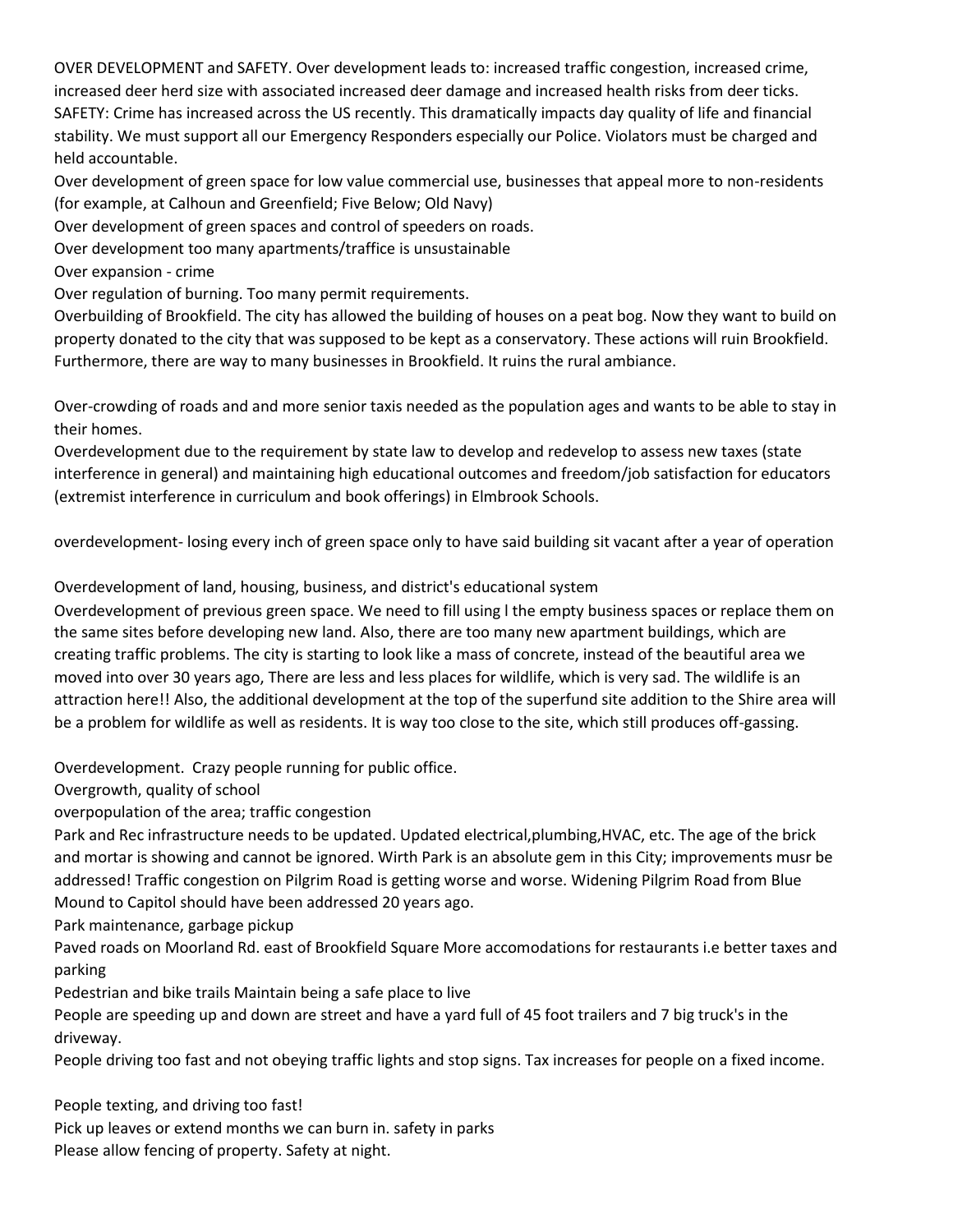Please don't widen anymore streets. I was so disappointed in the North Ave and Calhoun road expansion. The amount of trees cut down to make way for the expansion was shocking. Need to work on aesthetics.

Please find new water source ( Lake Michigan) to replace current ground water.

Please maintain Quality of education & keep crime rates as low as possible.

Please silence the Train horns.

Please stop making all of our streets look the same by widening them. Character of Brookfield is being ruined for no good reason. Would love to have leaf collection--we are not a rural community anymore.

Political disinformation and distrust in the judicial system driven by people like Gableman here in Brookfield.

Ponto needs to resign; along with his cronies. He's a public drain on the city. He's been in city gov't too long and doesn't care about Brookfield.

Poor schools

Population density. Too many apartments and condos. This should be a community of homes. Redevelopment of the Bluemound Corridor. If apartments need to be somewhere, they should be there and cater to elderly individuals. And remember that every apartment complex starts off as a "premiere destination" until the developer sells it and it falls into disrepair. I'm not interested in living in New Berlin, where they are overrun with apartment housing.

Population growth. Taxes going up.

Potential deterioration in the schools and migration of tax base to warmer climates.

Power outages and lack of burning. The four wettest months of the year we are allowed to burn. This is a hardship.

preserving natural areas and expanding parks keeping sufficient funds for required services and enrichment

Prevent outsiders protesting in our city. Especially East part of Brookfield. Keep crime down. Prevent sprawl (condense commercial development). Improve electronics recycling - frequency, options.

Preventing "woke" ideology from infecting our school system. Ensure our elected officials a truly representing the wants and needs of our community.

Preventing Air BNB-type rentals in neighborhoods, which could result in "party houses". Also, absentee landlords acquiring large numbers of single family homes for rentals.

Preventing an increase of crime

Preventing crime spread from Wauwatosa. Not raising property taxes.

Preventing the far right from taking over local government and our schools (I am a former Republican). I was very relieved that Mayor Ponto won re-election, but very discouraged by the Elmbrook School Board election results. Keeping diversity of housing, businesses, restaurants, shopping.

Prevention of crime (being close to Milwaukee) and traffic. Some signals for turn lanes need to be addressed.

Price of multiple family housing is way too high. Empty stores Private property rights Maintenance of a self sufficient, close community Promote DIVERSITY of the community!! Celebrate the various ethnic/religious backgrounds PUBLICALLY

Promote the redevelopment of commercial property to ensure a viable long-term attractive tax base for low/reasonable residential tax rates. Maintaining high standards of safety throughout the community for both safety reasons and so that the community maintains a strong positive reputation/image and remains attractive for commercial and residential investment.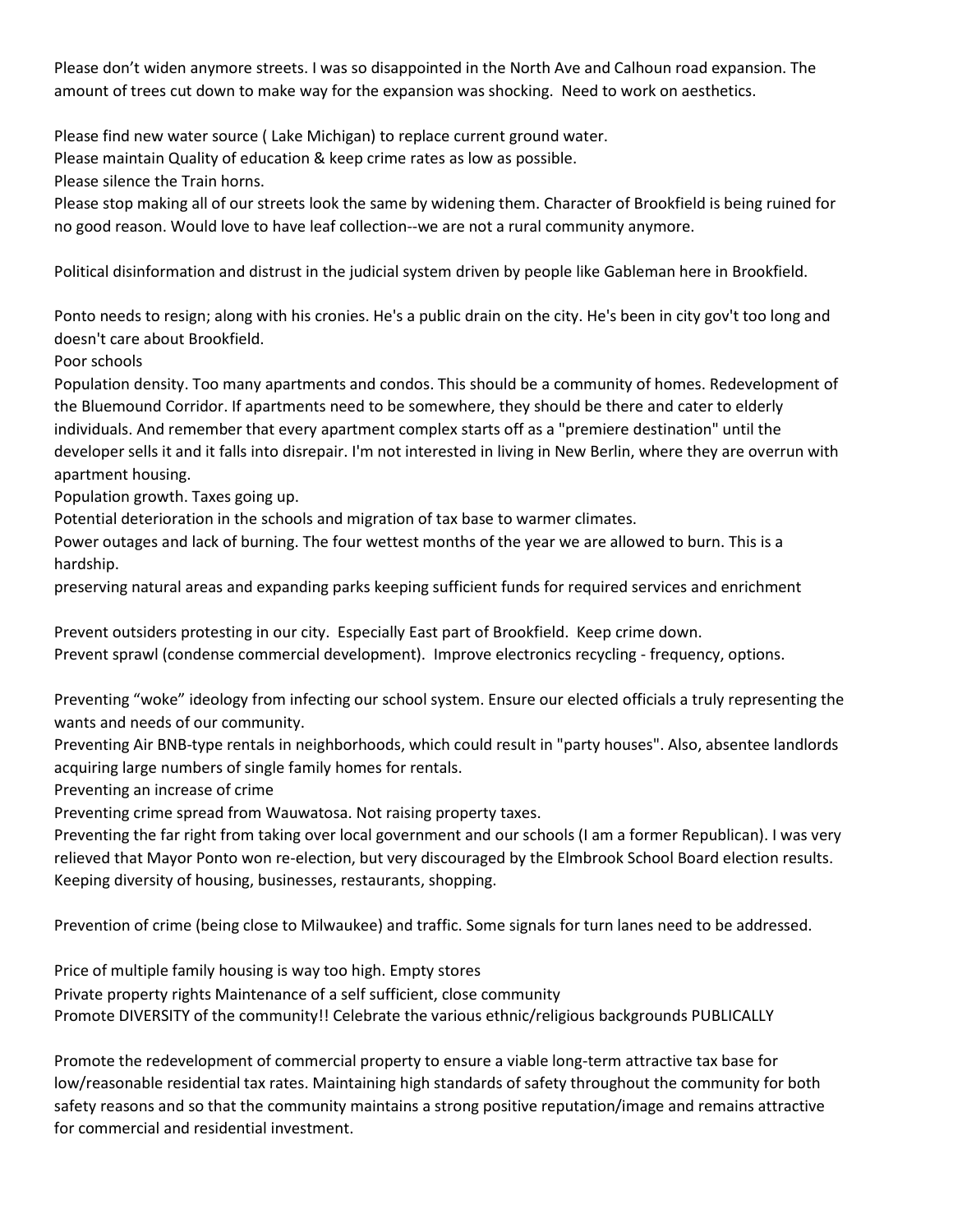Promoting small business growth and maintaining safety and cleanliness on Brookfield's border with Wauwatosa

Promoting strong educational systems and promoting diversity

Promotion of the LGBTQ community in Elm Brook Public school system has become a big distraction in children's education. The culture is now toxic for the kids since they are too young to understand the complexity of the subject. Just like the schools aren't forcing religion on the children, schools should not be forcing LGBTQ ideoloty on them. These topics need to be handled at home. Equality, respect and 0 tolerance for bullying of all kinds should be taught as the foundation of the culture. Congested traffic on single-lane roads needs to be addressed. Access to high way need to be improved.

Proper road repair. Listening to residents. Maintenance of current facilities proper use of tax dollars to improve the lives of the residents. Providing more parks in community areas

Property taxes - will they increase with new assessments? Fire, Medical Emergency, Police security safety, strong education - without crt like influences

property taxes too high multi unit housing causing traffic congestion

property taxes, and loss of green space

Property taxes. Garbage colly

Property values and strong school system

protecting property rights from city overreach and controlling problematic overdevelopment

Protection and fair property taxes for individual properties.

Protection/Security of citizens - police/fire/emergency - keeping fully staffed. and traffic - keeping the traffic moving, not a lot of congestion. Making turning lanes into neighborhoods to stop the backup, updating the railroad crossings. all while keeping the budget balanced.

Provide a safe and inclusive environment for learning. Provide access and opportunities for lower income earners to succeed.

provide a safe place to live and attract business

Provide affordable housing options.

Providing housing options for allege groups. Brookfield Square, Reuse of older properties, improvement in the eastside manufacturing, help with the Old Town area, cooperative efforts with the school district

Providing safer walking options (i.e walking bridge), and keeping green space. There have been a lot of new builds going up and we are losing our greenspaces and wetlands. This needs to stop so we can continue to have the beautiful setting that makes Brookfield so attractive. It would also be nice to see more businesses move into Brookfield Square. The Corners is a great gathering/retail space and I feel that Brookfield Square could do so much better

Providing safety without becoming overly intrusive and controlling

public safety stopping leaf burning

Public safety & racism issues.

Public safety i.e. stopping crime from infiltrating from east (Car jacking at Piggy Wiggy). Maintaining the character of Brookfield, no more apartment buildings and enforcement of building and property codes,

PUBLIC SAFETY MAINTENANCE OF THE HIGH LEVEL OF SERVICES

Public safety, and urban congestion

Public School resource limitation.

public transportation better recycling for batteries,electronics

Public transportation and education

public transportation and maintaining safety

Public transportation and public housing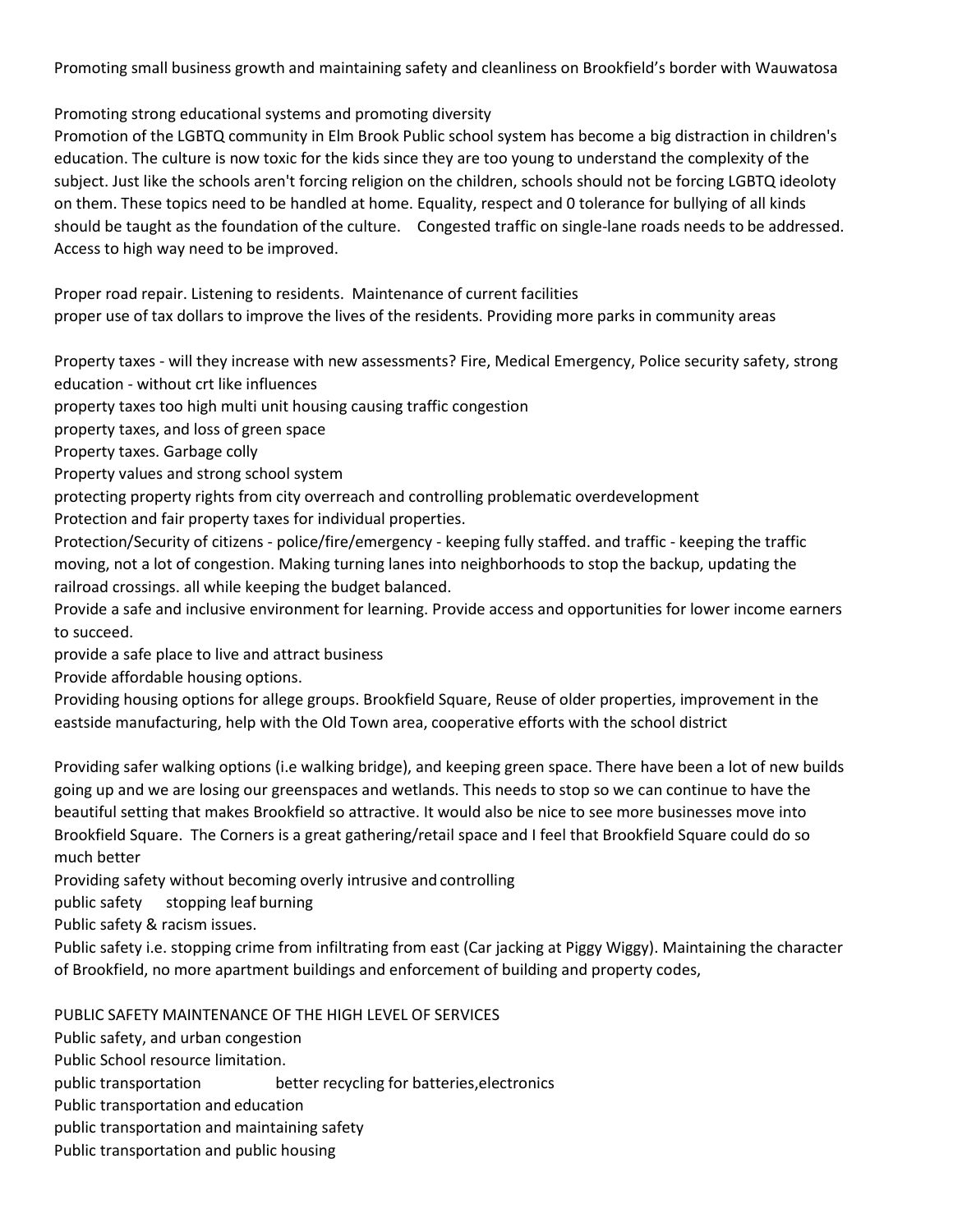public transportation, upgrade McCoy Field Putting an outdoor roller hockey and ice hockey rink in at Wirth Park. quality of education.......enforcement of traffic conditions Quality of life, helping law enforcement quality of public education and maintenance of roads Quality of public education completion of Greenway trail QUALITY OF SCHOOLS Quality public school education and bike-friendly streets. Racial diversity Racial profiling by police dept. is still common occurrence. Crime is on the rise all over so keeping an eye on that is important. Racial profiling in the City by the PD needs to stop. Need to do something about the old Motel 6 building on the corner of Bluemound and Barker -- it's been falling apart for years and I know it was recently sold, but demolition needs to be accelerated because it's a literal eyesore at this point. Racism in the city by the police and we need more jobs in the area that are highly paid. Railroad crossings needed over or under passes. Lighted pickleball courts railroad whistle noise - too loud and not requied at night RE Taxes for seniors; commercial development reasonable taxes traffic flow remaining safe quality of schools effective services Reckless driving / speeding along entire stretch of capitol drive Crime recreational walkways/bike ways Recruitment efforts to engage strong potential candidates for elected officials in upcoming aldermanic / mayoral races. Secondly, what to do with Bluemound corridor - empty retail space. Redevelopment in areas of the City: Brookfield Square. The Town has found ways to do so but not the City.

Redevelopment of abandoned commercial spaces and get local businesses to open up like restaurants or coffee shops that aren't chains. Keeping students safe at schools based on medical facts vs political views.

Redevelopment of aging retail facilities (mall). Politization of school board.

Redevelopment of Brookfield Square

Redevelopment of Brookfield Square and increased walkability. Maintaining excellent school system.

Redevelopment of Capital Drive and Brookfield Road Sendik's commercial development...clean it up and get it filled up!!!!!!!!!!!!!!!!!!!!!!!!!!!!!!!!!!!!!!

Redevelopment of commercial and retail loss Investment in general infrastructure, which is an all level govt issue

redevelopment of commercial property and maintaining sidewalks and pathways in parks Redevelopment of commercial space that is vacant or underutilized because the demand for office and retail has gone down. Increased housing options.

redevelopment of the 124th street corridor maintaining the vibrancy of the mall area on Mooreland redevelopment of the brookfield square mall and more diversified housing options Redevelopment with unique retail/restaurants where businesses have closed - NOT chain restaurants.

reduce property tax and reduce property tax REDUCE TAXES Reduce Taxes More lower cost homes ..under \$200k reduce the amount of high density housing/ less urbanization and more suburbanization, more walking paths and the preservation of our natural areas

Reduce traffic congestion, better options for walking and biking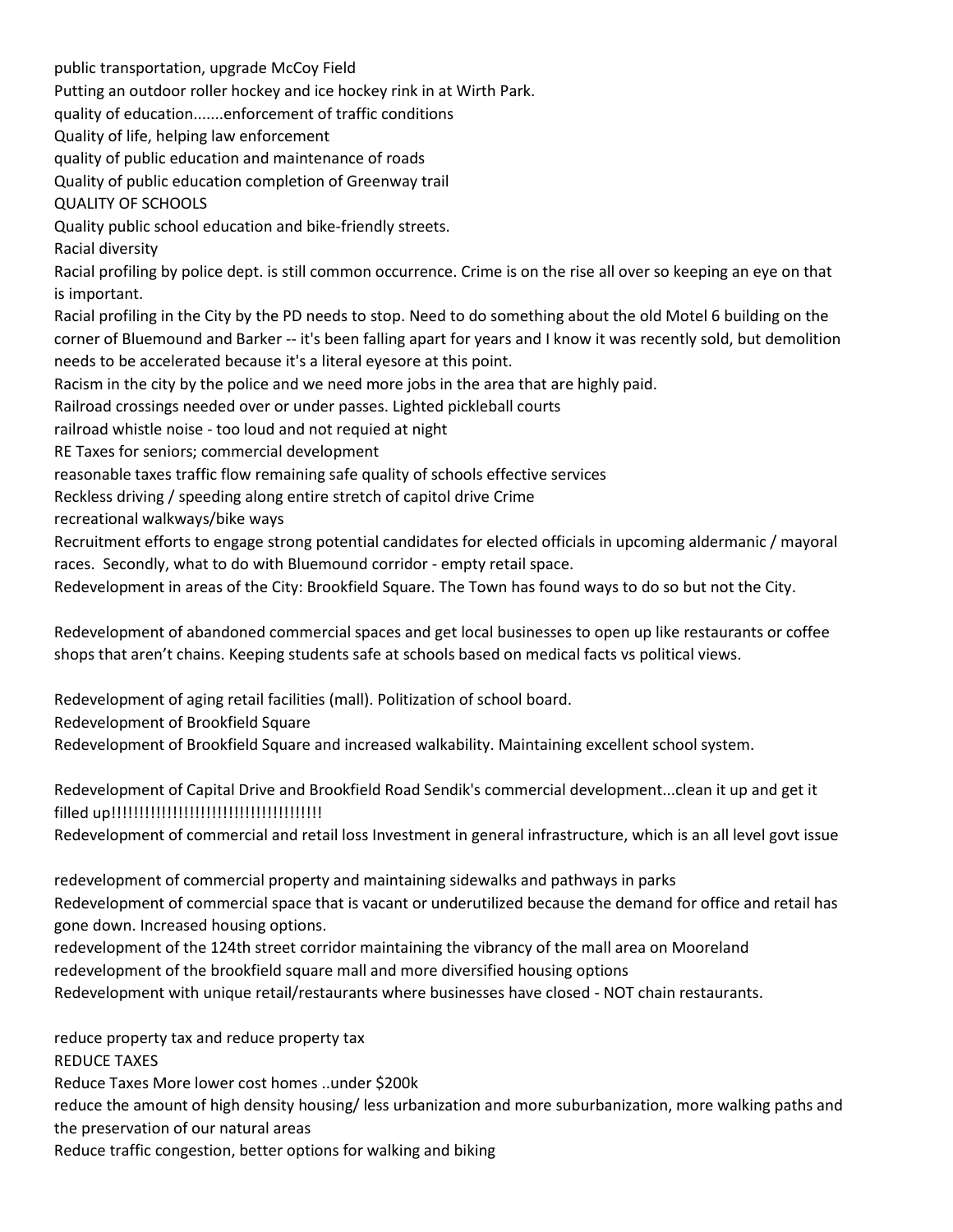Reduced Taxes for Seniors, More open days at dump

Refocus education onto academics

Refraining from over-development, especially around the Bluemound corridor and improving traffic flow during rush hours at critical intersections, e.g. Capital Drive and Brookfield Road

Regreening the community where large road projects have removed thousands of trees. Engaging in practices that keep the environment as a forethought.

Rehabilitating Brookfield Square Mall and crime and disorder around the 124th street corridor (Capitol to North Ave.)

Remaining a conservative city. No 5G towers near homes or schools.

Remaining a safe place to live, work, and play. Continue services while keeping taxes in check.

Removing all the dead trees and fixing all the potholes and broken pavement.

Repai the side streets

Repair of Local roads in the residential neighborhood, Improve quality of water... cannot drink without using RO,

Bring high tech companies to create high skilled jobs, mosquito abatement

Repair overpass beams on Capitol Dr and Pilgrim Rd

Repair roads. Keep taxes down.

Repairing damages from snow plows and routing traffic better when construction going on especially on Lilly road.

Replacing businesses that have left with quality replacements Upscale senior living options

repurposing/revitalizing Brookfield Square progress on Greenway system has been very slow

Restoring Elmbrook Schools to Academic Excellence Controlled Development of Housing Options and Commercial Growth

Restoring the school district to match its reputation that drew many families here. Improve the accessibility of the community to pedestrian and bicycle traffic, to make it a better place to remain active and connected.

retail blight and poor roads

Retaining a suburban rather than an urban feel. In a time of inflation it is important to maintain public services and facilities than create new expenses .

Reviving the Brookfield Square area, traffic flow/train horns

ridiculous high taxes to over-paid teachers!!!

Road access in/out of various neighborhoods to main streets; especially during construction or repair. Lack of streetlights in some areas.

Road and sidewalk maintenance in winter.

Road conditions and asking residents for their inputs on infrastructures such as water main expansion

Road conditions and Health care system.

Road conditions, high traffic city streets need repaving. Swerving to avoid bumps and potholes noes not make for a safe community.

Road congestion and distracted driving.

Road construction but don't know if it is a city or county problem. Biking and walking areas that allow city wide access.

Road Repair , After the city water mandate in 2016 ,the roads have been severely damaged. Very disappointing due to the financial obligation 106 homeowners were handed. Assessment home values all increased, due to now having city water?The roads were in excellent shape for there age until the massive equipment literally destroyed the roads in our neighborhood

road repair schools

Road repairs in neighborhoods, lived here over 30 years, no repairs have ever been made to streets, I feel very unsafe walking the neighborhood in the streets due to numerous potholes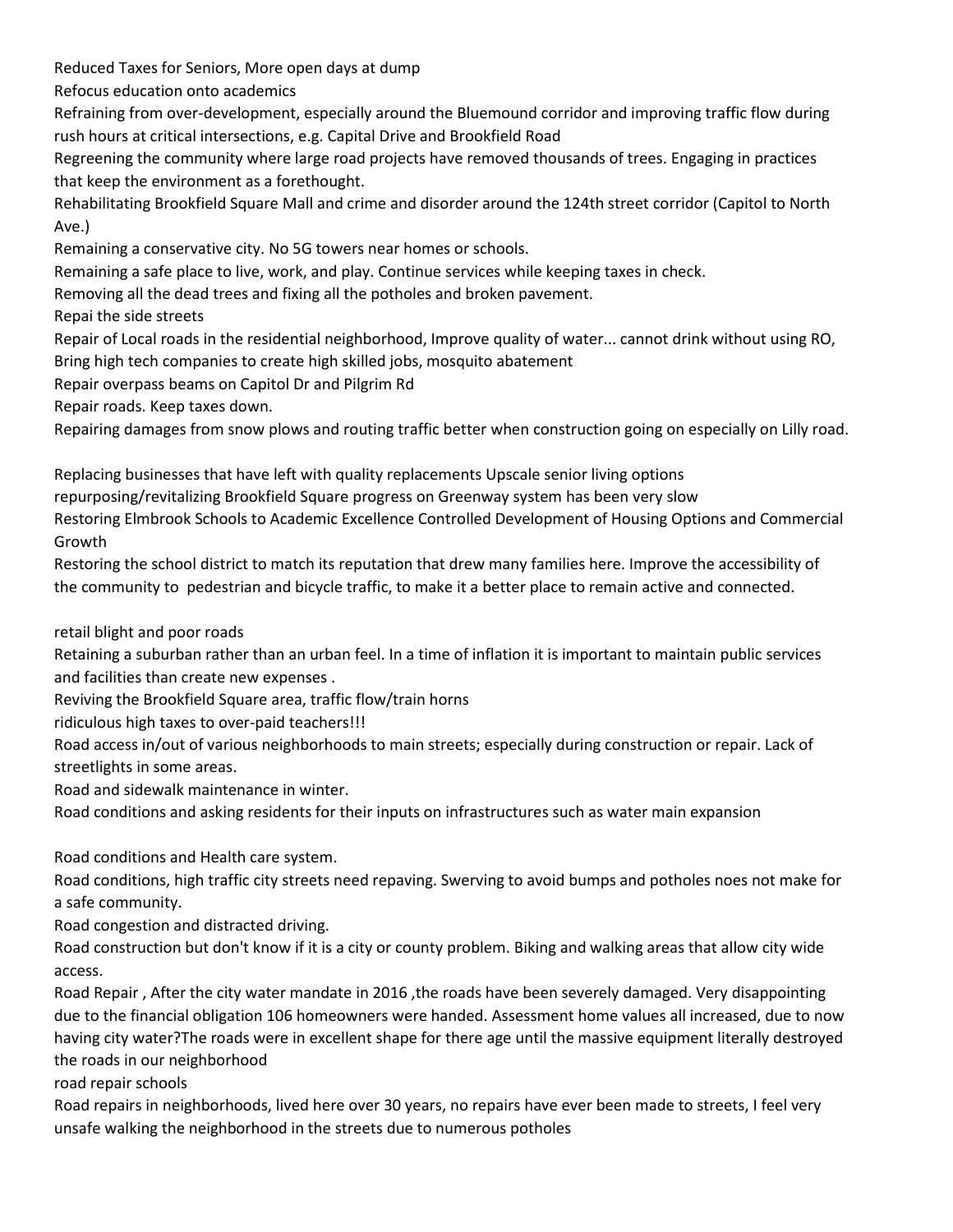Roads are deteriorating faster than they are being fixed; New roads improvements such as Calhoun between North and Capitol is now a speedway -- and quite ugly. The city missed a chance to make it aestically attractive. And a third: there is no one designing the city for aestetics: Example: The development south of Bluemound with the six story block glass building is ridiculous. It's an eyesore.

roads, safety Safe communities and great schools safe place to live opportunities Safe roadways and handling the I94 noise stop I94 trucks from engine breaking and provide noise control Safe walkways on Barker esp access to Brook Park. Maintaining excellent schools, increased street lighting, more events (concerts) at Sharon Lynn Wilson Safety Safety - education methods in schools Safety - Milwaukee crime moving west Tax Base - make better decisions to retain businesses Safety - schools must teach truth not opinions of teachers safety -- traffic safety (keep milwaukee crime out), prevent school district from slipping further in quality

Safety and business viability

safety and coyote population out of control

Safety and education

Safety and Education.

safety and good schools

safety and growth

Safety and high quality school district

safety and low taxes

Safety and security ... I see a lot of criminals in and around our city many of them speeding and smoking weed

safety and taxes

Safety at night. Maintaining a tax base that seniors can afford, allowing seniors on fixed incomes to stay in the community.

Safety both day and night, and quality of schools to hold future property values.

Safety Fair tax rate

safety for all residents and maintaining high quality schools

Safety for citizens and gov.efficiency.

safety from burglary, thefts etc wild life population is over limits for area

Safety from criminal activity environmental protection (waterways, water quality, natural preserves)

safety in city forming neighborhood groups Safety maintain high quality of life Safety of its citizens, and moderate taxes safety of neighborhoods and quality of schools Safety of residents and personal property, and maintaining strong public education. Safety of the community. Quality of education. Safety on eastern city border. Maintaining quality of education. Safety roads Safety School Board Accountability safety services for seniors Safety taxes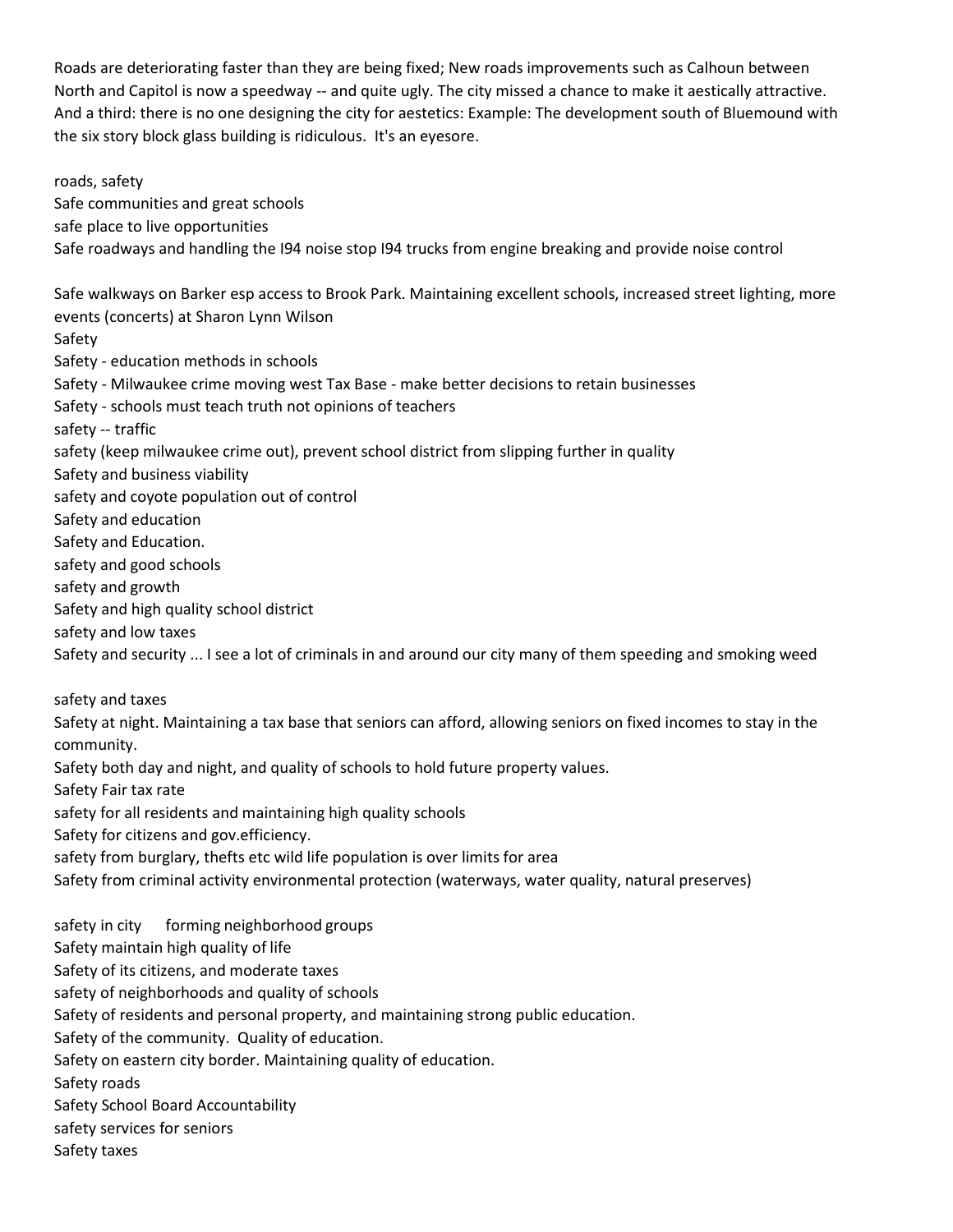safety, low taxes Safety, holding tax base Safety, keeping left wingers out of govt. safety, keeping up roads Safety, tax's, roads Safety. Vacant stores in strip malls. Safety. Aesthetic Safety. continued growth Safety and attracting quality businesses. Safety. Please do not allow criminals to infiltrate this city. Safety/ strong support of police and firefighters. Salvation of Brkfld Square & similar retail segments in the city- as a taxing base; requiring Wis/Energy to upgrade power-outages prevention and quicker repairs in storm-damage events that endanger citizen during power equipment failures. Scheduled yard waste pick-up. Streetlights/sidewalks in neighborhoods School Board issues and commercial development School district divides and level of crazy has been hard to handle. We need a lot more public health and wellness and a lot less "masks = satan" School district MUST remain a top priority. We need to get community together on the same page to address issues. Transportation is an issue for elderly and disabled. Help support Elmbrook taxi because it's the only option! School district response to parents Maintaining safety and infrastructure school performance. Property tax School quality Attract new business school quality, services offered School standards reduced, School district admin needs to improve. closure of lot of businesses in mall and outside. School system going unchecked. 7 straight years of declining scores. Not allowing full transparency to school board meetings when we have all the technology available to do so. School traditional training and values Police respect schools Schools - academic quality, parental involvement and curriculum transparency Schools Safety Schools & schools Schools and Crime Schools and new business opportunities Schools and police Schools and rising crime / drugs in surrounding communities schools and safety schools and senior living Schools and water Schools gave gotten way too political. Politics do NOT belong in the classroom. Adults, commhnitg leaders, believing that their way us the only way. Becoming a prejudice community. Very dissappoinring!

Schools that teach things that are important for young people to succeed in the world today , such as the 3-R's and learning how to problem solve. I think the school district should stay away from teaching CRT and Gender identification to grade school students or highly explicit sex ED. Again, schools are here to teach the things that make students succeed. Thank you. schools turning to crt

schools, transportation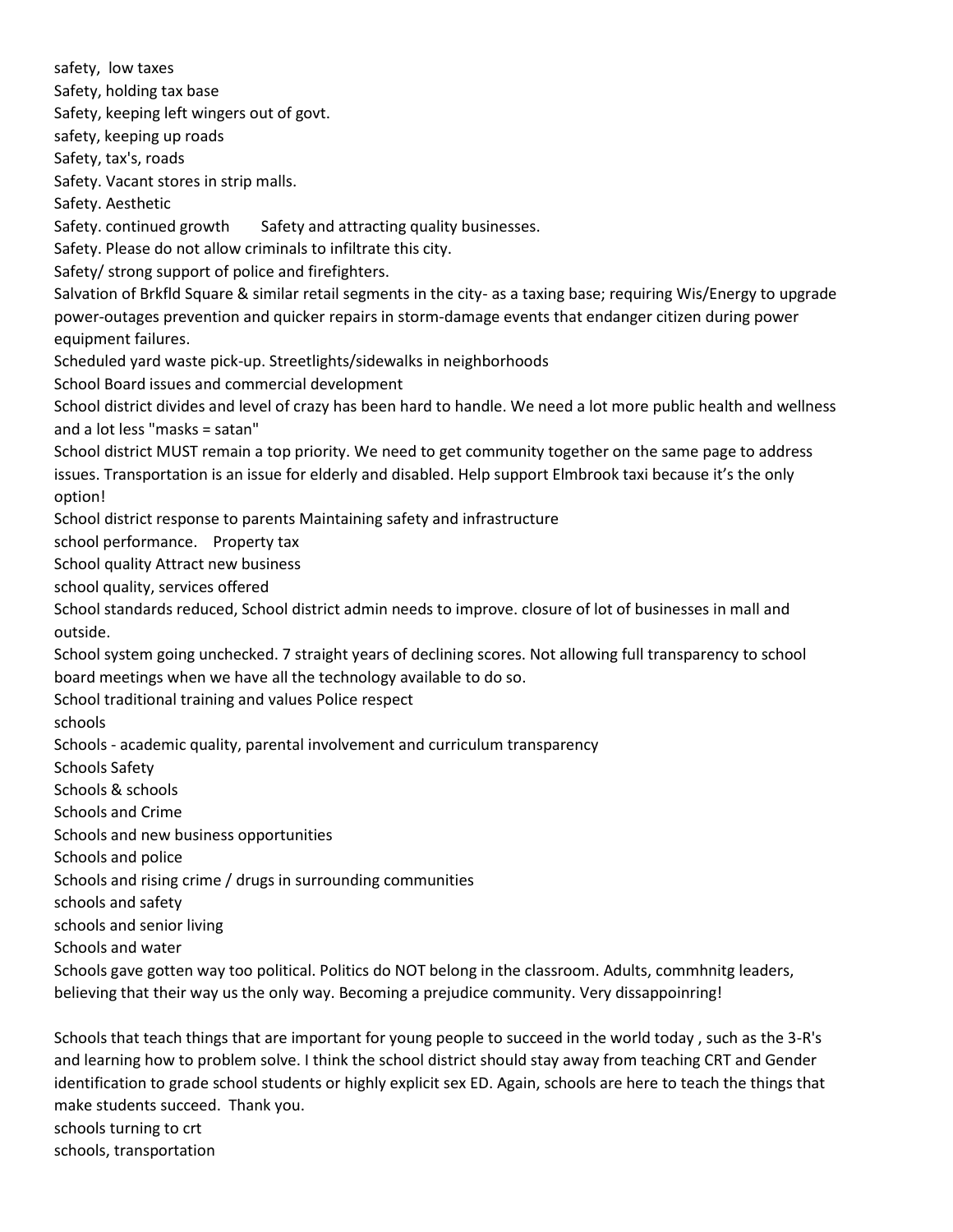schools. crime and safety A Brookfield PD website should offer information on specific crimes and cautionary tips

Schools-teachers very under paid. As a senior pick up yard waist. If I fill bag it's to heavy to load or dump.

### Senior housing

Seniors are treated poorly. Banquet tables in art room need to be taken down and most participants are about 75- 80+ yrs. of age. Have caused injuries in doing this. Seniors have pd. taxes for many more years than younger citizens and need more help and activities. Several meetings with Mayor Ponto regarding this and he does nothing. Did not vote for him because ofthis

Should have term limits for mayor, alderperson and school board members.

Sidewalks and senior activities

Significant decline in Elmbrook Schools (particularly with both consistent decline in test scores and frequently making the news for negative reasons); personally feel and consistently hear many others complain about overconstruction of property both in terms of any vacant areas (including directly next to/within residential) being zoned business, and number of homes being crammed into new developments. Brookfield no longer stands out and is being seen as just another overdeveloped suburb. Both concern us in regards to being able to maintain housing value.

Slow down developments on Capitol Drive Police speed limits more and give out tickets, especially side streets where speed limit is 25 and cars go 45+ with children on the street.

Smarter road enhancements, improved city visual environment (how ugly is North Ave?!), creating perception that Brookfield is a dynamic and preferred place to work and live ... and making the perception a reality. (sorry more than 2)

snow removal from walking/bike paths, currently 2-3" left on paths. Cities budget increases every year.

### Some increase in crime

Speeding and reckless driving is a huge issue. I have nearly been hit multiple times from people not paying attention and speeding on 25mph subdivisions. I will not allow my son to ride his bike or walk on the subdivision roads alone. I have complained multiple times about the speed on Lisbon road, Calhoun, and capitol drive. It seems that 10 to 15 over is the new normal. Police told me its too hard to enforce. City building inspections are terrible. They are not responsive. Do not close out permits in a timely manner,

speeding especially now on Calhoun Road

Speeding in residential areas

Speeding in residential neighborhoods Speeding in residential neighborhoods

Speeding on 25 mph streets. Traffic congestion/safety. The on/off ramp south on Moreland requires vehicles to crisscross, and I'm surprised there aren't more accidents there. No construction has been started, and that road has been insane the past month.

Speeding on main roads like Capitol and Bluemound. Safety of residences and customers in the 124th and Capitol area.

Speeding/Reckless driving - particularly with many new drivers who did not have to take a driver's test during Covid Street cleaning/potholes/re-painting of road lines

Speeding/traffic violations in the city Significant expansion of permits required/micromanagement by city for residents

Speeding/wreckless driving (lack of law enforcement) and road conditions. The street ways from 124th to Pilgrim Rd, both between Capitol Dr and Lisbon Rd are getting much worse in both accounts. Bluemound Rd is a nightmare to drive down. We try to avoid as much as possible. Please do not let Capitol Dr nor Lisbon get that bad with businesses. Again, the speeding/wreckless driving and road conditions should be the top two issues. Thanks! Cindy & Ben

spillover crime from Milwaukee and liberal agendas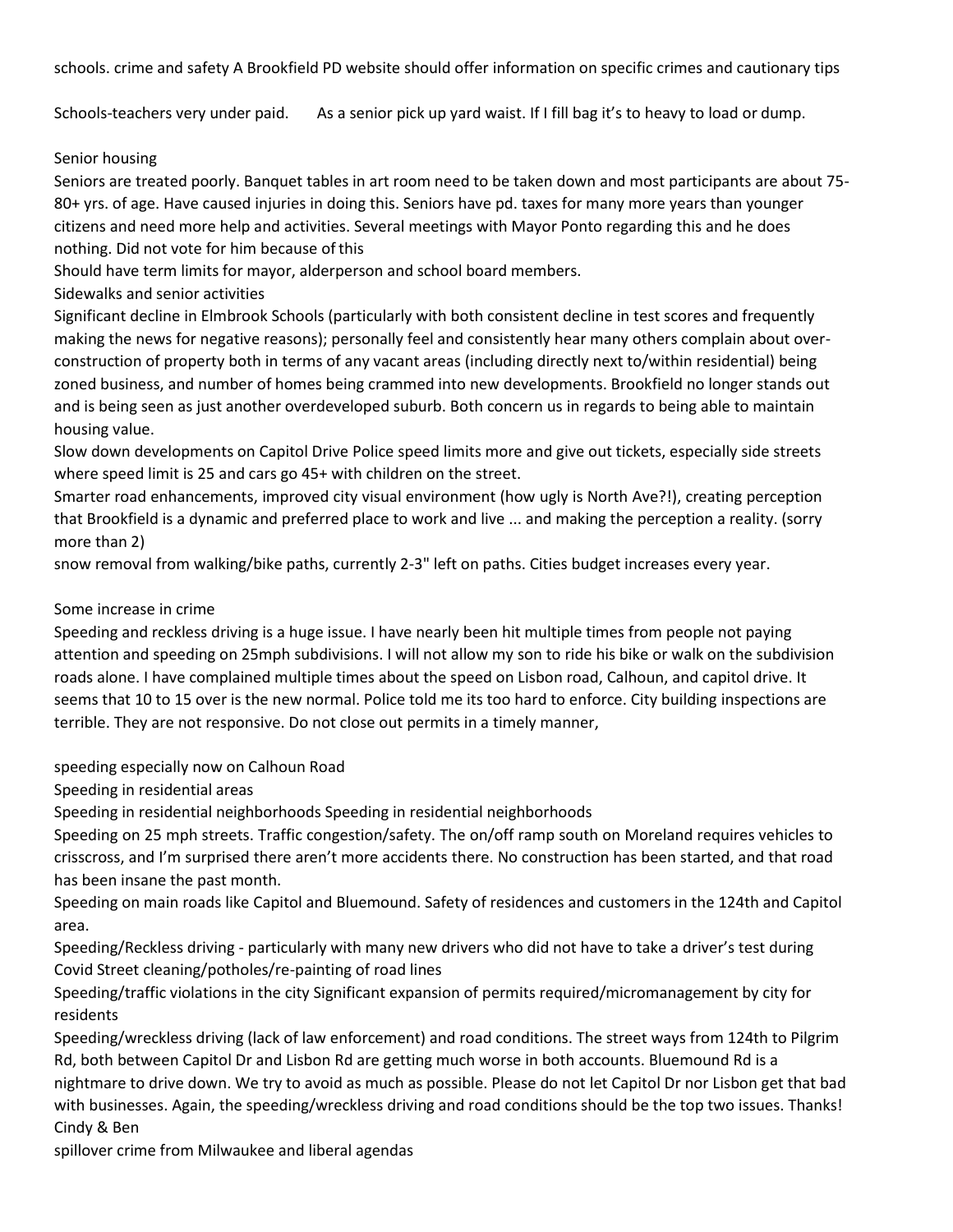spillover crime from Milwaukee Co

Stabilize the tax base to keep taxes in check. Minimize apartment development/multi-family development

Stay ahead of the growing crime situation in this country

Stay away from multi-family housing development Promote single family housing in Brookfield

Staying suburban as opposed to becoming an urban community. Increase the tax base, but through residential taxes.

Stop back yard leaf burning. The smell is terrible in the Fall!

Stop building businesses where residential homes are and listen to your citizens when we have concerns! Make things safer by increasing crosswalks and catching people who speed on our roads.

Stop building new retail stores and strip malls.

Stop buildings of all kinds, get new leadership and ideas

Stop crime coming in at the city border. Stop leftist and extreme liberal ideas from affecting government and schools.

Stop developing new commercial properties (such as on wetlands) and focus on keeping the existing in use (there are a lot of empty commercial buildings).

Stop electing political ideologues to School Board. Elmbrook schools are fine -- and outstanding. Fear mongering is disgusting.

Stop engine braking on EB 94 down Sunnyslope hill' Enforcing the ban.

Stop leaf burning to improve air quality. Keep developing business areas for tax growth.

Stop planting sod along roads and plant something that encourages bees, butterflies and birds and doesn't require continual mowing and chemicals.

stop road expansion. Its expensive and not needed. Restore the parks by improving the wild areas Stop the building of businesses, hotels, etc. Too much congestion. Also more involvement of police officers for serious issues—speeding, drugs etc not just for a prank like toilet papering!!!!

STOP THE BURNING! ACADEMICS. NO "CRT", NO WOKE!

STOP trying to make Brookfield like Milwaukee. Brookfield is desired as a suburban/ rural community NOT an urban try to be. So stop pushing apartments and urban development. Stop the TIFs. Consider our tax burden INCLUDING Elmbrook when considering promoting apartments (the assessed value of apartments do not cover the associated Elmbrook school attendees.. so there is no reason to push them on the community)

Stop use of pesticides and herbicides by everyone. Over mowing. Lack of concern for Nature and constantly thinking of Growth and money. Everything is asphalt, cement and glass. It gets worse with every generation, because that is what they are taught. Money is all that matters. Ponto has done more to defoliate Brookfeld than Bloomber, although she really tried.

Stores that have gone out of business, empty buildings. High quality of education and high property values.

Street lights in neighborhoods. I can't walk at night (especially in the winter) without them.

street maintenance

Street maintenance and repair

Street maintenance. City wide tree health and maintenance.

Street repair/replacement and maintaining a safe community.

Street Safety in subdivisions without designated sidewalks (lack of stop signs), and affordable gyms (the 2 closest gyms to us closed from too high of lease to customer ratio, but I like affordable, smaller gyms. Specific: Anytime Fitness and Spenga)

streets schools

Strip malls with empty stores and only chain business

support of law enforcement quality of education-no Critical Race Theory- transparency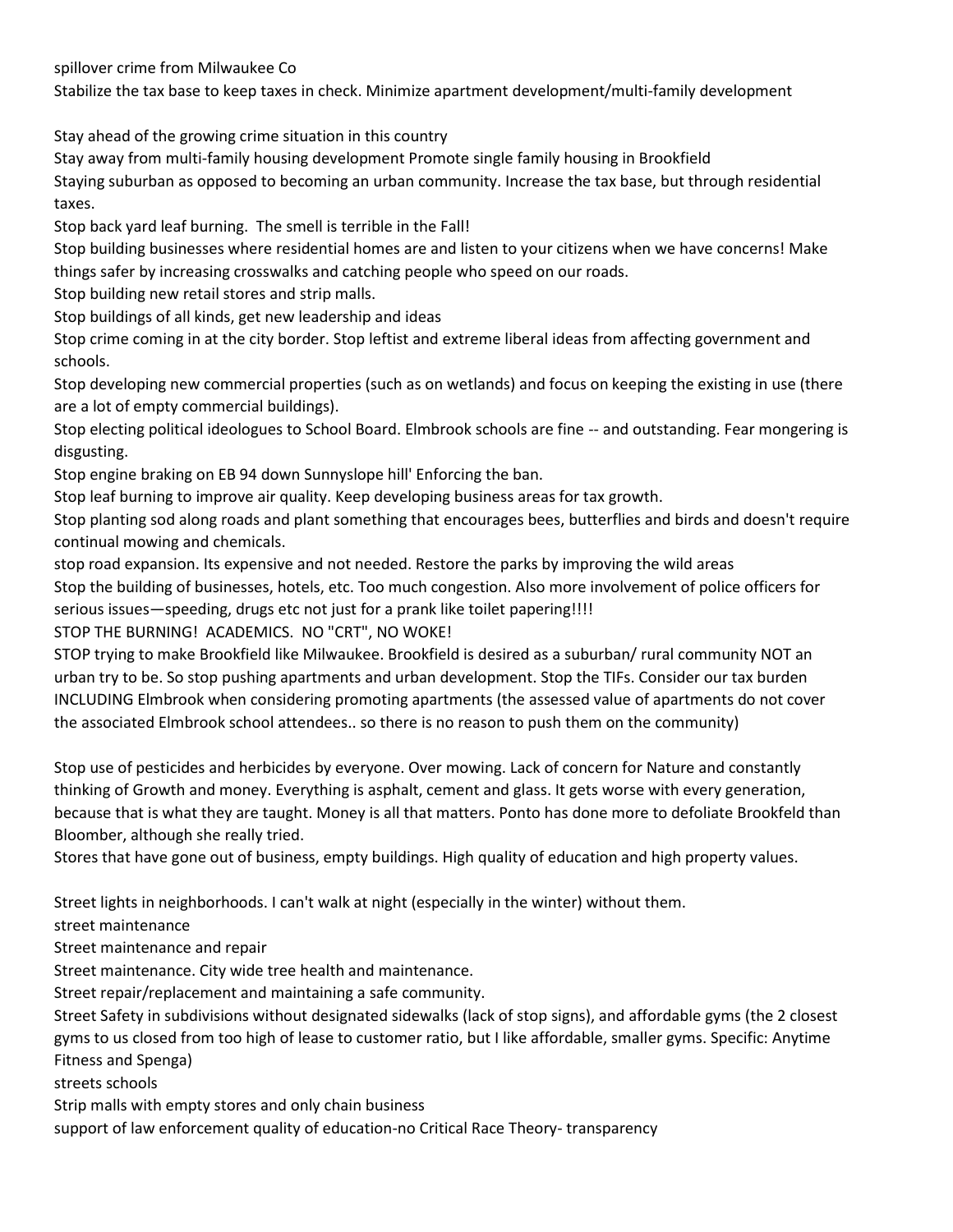Support of public schools by electing school board members who actually believe in public education, not charter schools and vouchers.

Support of the police I do not agree with the new burning rules. If they stay there needs to be better options for disposal for people that don't have means of transporting the materials.

Support School System Expand Bike Walk

Support the opportunity for small businesses and less pricey housing - more affordable housing needed in Brookfield so a variety of people can live in the community (diversity is important).

Supporting and promoting businesses and business growth.

Taking care of maintenance in a TIMELY manner. Water spigots at dog park generally don't get turned on until July. (Haven't checked this year.)

tap water quality must be pristine - access to recycling center very limited hours for yard waste disposal

taxes

taxes retain its current quality of living

taxes and education

taxes and lack of diversity

Taxes and road maintenance

taxes and safe city

Taxes and safety

Taxes and safety.

taxes and schools

Taxes and services

Taxes and sfety

taxes and space, getting to built up in Brookfield

Taxes and traffic on Pilgrim Road

Taxes are a bit high for those without children in school. Reforesting, the tree canopy is shrinking which will make this a hotter place to live and reduce quality of life for all.

Taxes are too high! I have No interest in supporting low income housing.

Taxes are too high, Too much Government Waste

TAXES DRIVE UP GARBAGE PICKUP

taxes improved biking lanes

taxes, maintaining high quality education

Taxes, road maintenance

Taxes. Bike lanes

Taxes. And the school district going woke. Declining academics. The inclusion of the ICS (i.e. CRT) in the Elmbrook school district.

Taxes. Safe place to live

Teaching CRT in schools, Stop! Vote harvesting an dumping!

test

The amount of not nice people coming into the community from Milwaukee. Yard cleanup and garbage pickup is consistently getting more restricting.

The attempt to interfere with the School district by people who are pushing the woke liberal agenda. Keeping Property taxes as low as possible.

The building of apartments has to stop! They are a drain on city services and the school district. After 10-20 years, they will not be "high-end," and the city will turn to low-income, government subsidies to fill them. That will bring down the quality of life for the whole community.

The city appears to focus more on attacking businesses rather than focusing on the current population of the citizens, green space, and air and noice polution.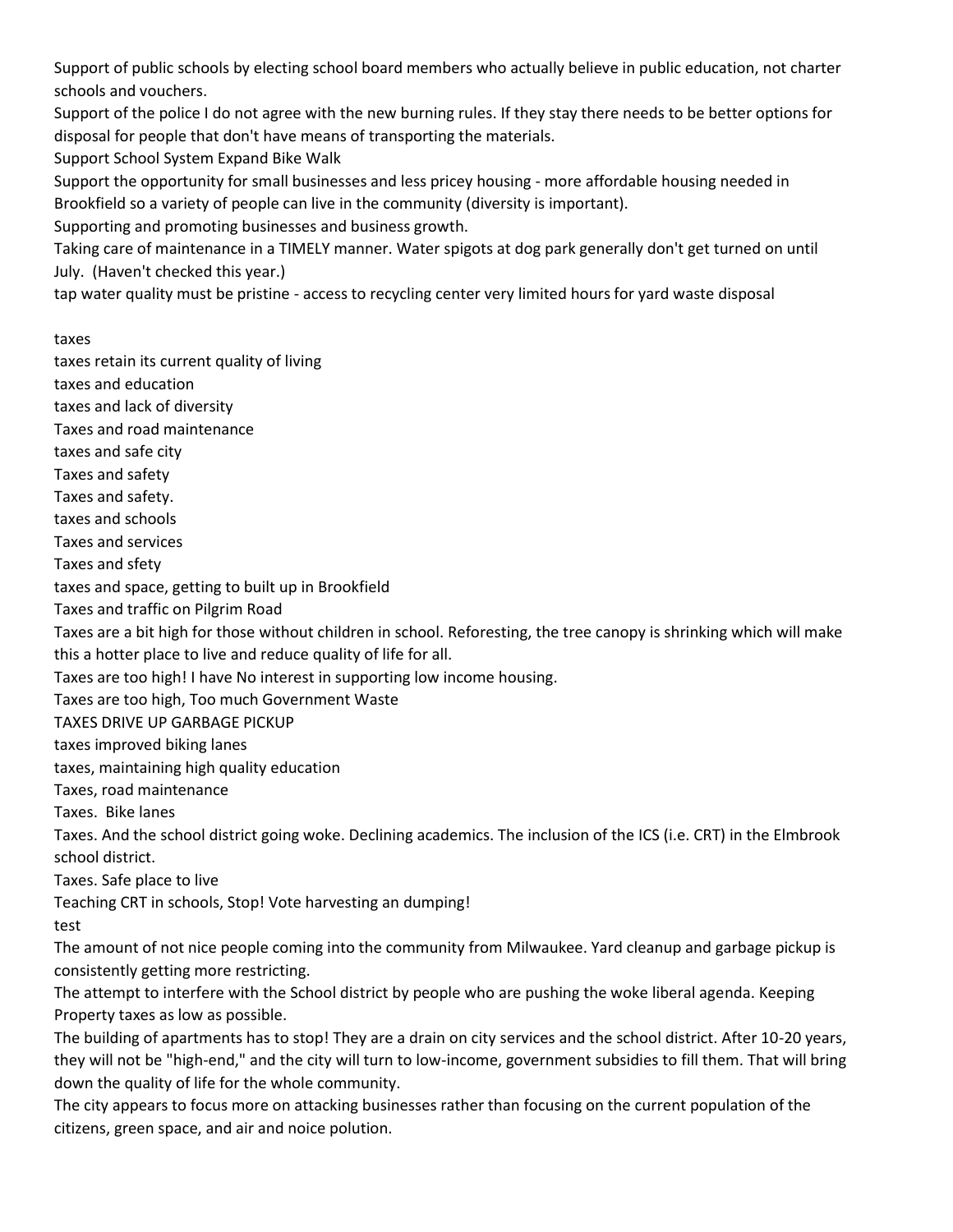The city does need to figure out how to redevelop commercia areas that were emptied out due to economic impact of Covid

The city leaders make decisions that affect everyone in the city but they do not do a good job of communicating the why behind those decisions and as a result there is an appearance of arrogance on the part of the leaders. This is particularly true of Dan Ertl and decisions he has forced on the community.

# The city needs to be more bike friendly

The city of Brookfield does not have a personality, or anything unique about it. It is full of chain restaurants and businesses, and has very few unique and locally owned establishments. The city is great for families because of the school district, but has little to offer to draw people in to feel connected and build true community. The city has no unity or welcoming feel.

The closing of resturants, and the closing of many busineses at Brookfield square.

The crime and atmosphere of 124th street, mostly between Capitol and North Ave. The school district has gone down hill, we have removed our children from public school.

The development of every inch of property/green space is unnecessary. There's current commercial property in my neighborhood that's vacant. No need to develop more. For example, the VK property on Calhoun and Capitol Dr. has many empty apartments(?) that have never been occupied. Also, several residential properties in my neighborhood aren't maintained appropriately (lawns overgrown with plants/weeds, exterior building maintenance in poor repair, large business type equipment parked on side street in residential neighborhood)

The downtown area needs to be dramatically redeveloped. More mixed use buildings that keep with the historic aesthetic. The train horns need to be stopped. Wauwatosa is a no horn area, Brookfield needs to be too. The horns constantly wake my family up and we are over a 1/4 of a mile away. Brookfield Elementary needs to be more walking and bike friendly. There are many family's that cross Brookfield Road to get to the school and it is very unsafe. There is almost nothing to slow traffic and there are no crossing guards.

The drive to increase tax base is way too strong while improving the overall quality of life has suffered. High density housing and a hodge podge approach to retail development is unfortunate.

The Elmbrook School system and CTR sexual provocative books. Get back to learning basics so our failing numbers improve.

The emphasis on expansion over fixing existing issues. We do not need more large business being built when we can't fill the ones that we already have. It is pointless to draw in "big business" when we don't have the means to support the economy/business as it stands. The corners was built and Brookfield Square died. The the police are frequently at the hotel and conference center. There is constantly trash flying all over the city....it seems worse with the new trash company. Why spend money on drawing in big business and building new constructions when we have so much vacancy and can't even figure out how to keep the city clean?

The extensive building of apartment complexes - increasing the amount of people in a small area. Concerns with increased traffic, overuse of park systems, over burdening school district, taxing our Fire & Police Departments. Brookfield was considered a suburb and not a metropolitan area. We should have housing for all but why is there an extreme focused on apartment complexes. Is Brookfield moving away from being a suburb and trying to compete with Milwaukee? Concerned with goals behind this transition - appears developers are taking over running Brookfield?

# The future of Brookfield Square

The highway encroachment into neighborhoods near I94. There needs to be a sound /visual barrier. The upkeep of neighborhood parks.

The hodgepodge approach to business development along Bluemound Road. The elimination of curbside yard waste pickup.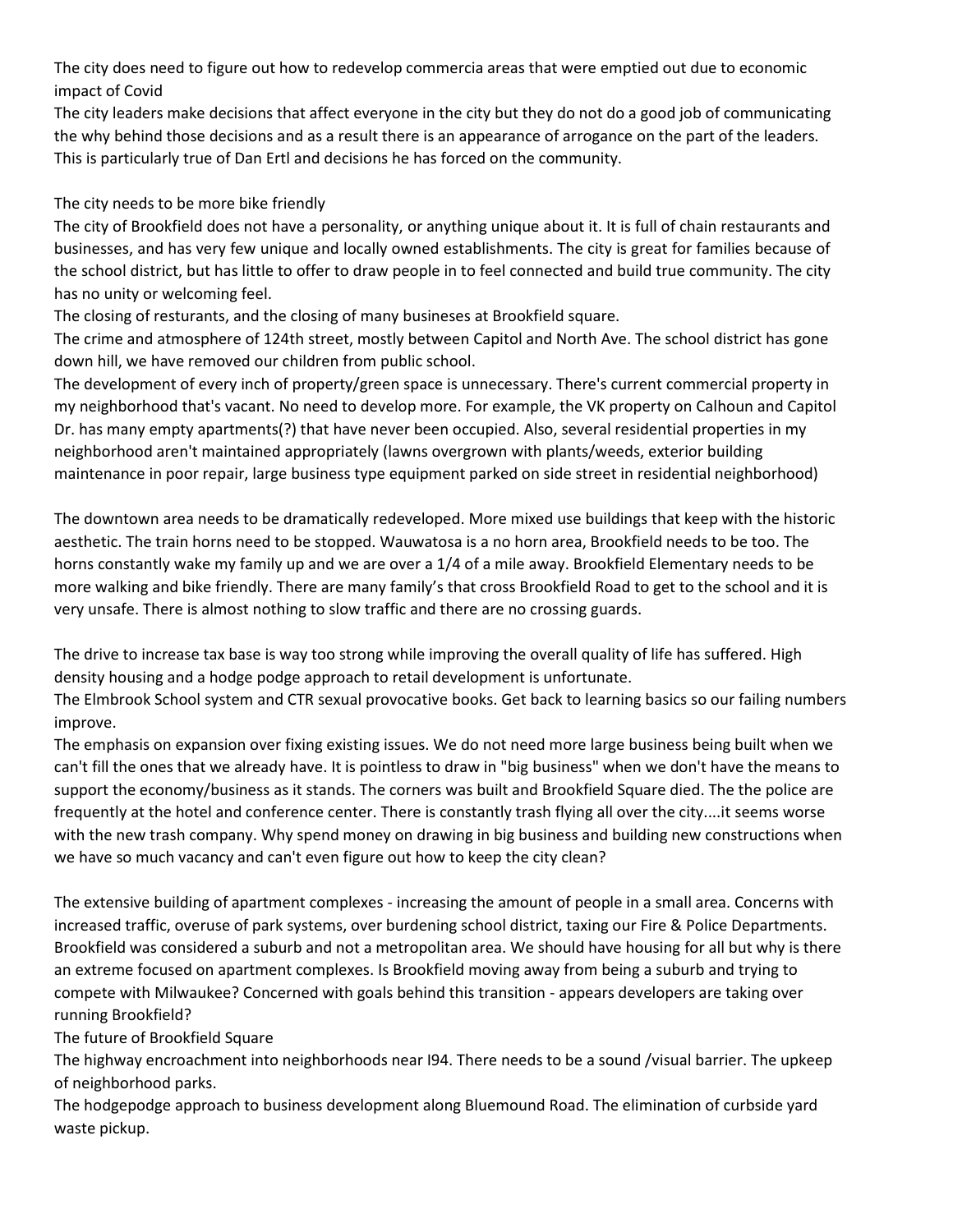The impact of the city of Milwaukee's criminal element moving into the City of Brookfield. The empty store fronts on Bluemound Road.

the lack of burning hours is RIDICULOUS...PEOPLE WORK NORMAL BUSINESS HOURS AND IN THE MEDICAL FIELD I WORK TUESDAY THRU SATURDAY ALL YEAR...YOU EXPECT PEOPLE TO TAKE OFF OF WORK TO BURN YARD WASTE AND I AM A SINGLE WOMAN WHO CANT GET TO THE DUMP EITHER...DONT ASSUME THERE IS A CAPABLE PERSON AT EVERY HOUSEHOLD!! I PAY MY TAXES AND SHOULD BE ABLE TO BURN WHEN I CAN!!!!!!!!!!!!

The leadership has to be more trustworthy tell the truth on what's going on in the city of Brookfield if something happens at a resident's house the leadership of Brookfield or not own up to it if it's the fault of the city they just try to hide it and let the owner deal with it.

The look of Brookfield! There is always trash all over the place. The grass is hardly ever cut in the medians or even around other places. I use to be proud to live here but lately I have been really embarrassed when my friends have come from other states. The crime is going up and I have noticed the neighborhoods are looking worse every year. Even the business areas are starting to not look nice or appealing. The mall area really needs to look better.

The loud train horn at all hours of the day and night is a huge issue in Brookfield that needs to be addressed. This community needs to have a no train horn restriction to preserve the tranquility of the suburb.

The main thoroughfares expanding. Although I understand the need it feels more industrial and less neighborhood

The need for more independent, non - chain based restaurants outside of the Bluemound road area Support for our schools and continuing to have a strong, highly ranked educational system that attracts young families

The number of empty and out of business store fronts and restaurants in the area. Town of Brookfield is getting all the new businesses and the city is getting nothing. We won't have a tax base soon or a reason for people to move here. The mall is a ghost town compared to 5 years ago. Lack, lack of honesty between the elected school board officials and citizens. They promised the Hillside building would be used as the new headquarters instead it lays empty most of the time and falling into disrepair and causing crime issues for that neighborhood. Also, the school board seems more concerned with promoting a political agenda than teaching kids and then blame the teachers for all the problems. The elected school board takes no responsibility or accountability for its fiscal and educational policy decisions it makes.

The quality of city water—too much bleach and lime in the water.

the removal of snow in my place has been really bad don't get it remove and then told we forgot ever year bad been here since 1990,,,,

The rising number of houses that are being rented out vs lived in by the owners. Renters attract a different crowd and it lowers the value of our homes. It feels very New Berlin to have two houses on my street be rented. One of those families constantly burns leaves, parks in the grass, smokes, etc. Please limit the number of single family homes that can be rented.

The roads need attention, the side roads need re-laying of asphalt. Budget should be used year by year to focus on each area to improve roads.

The roads that were repaired in my neighborhood are terrible the edges are rough, my friend tripped walking her dog on one of the edges of the new pavement and broke her foot. The city just cut down a dozen trees in my back yard for a bike path that goes no where and what a waste of money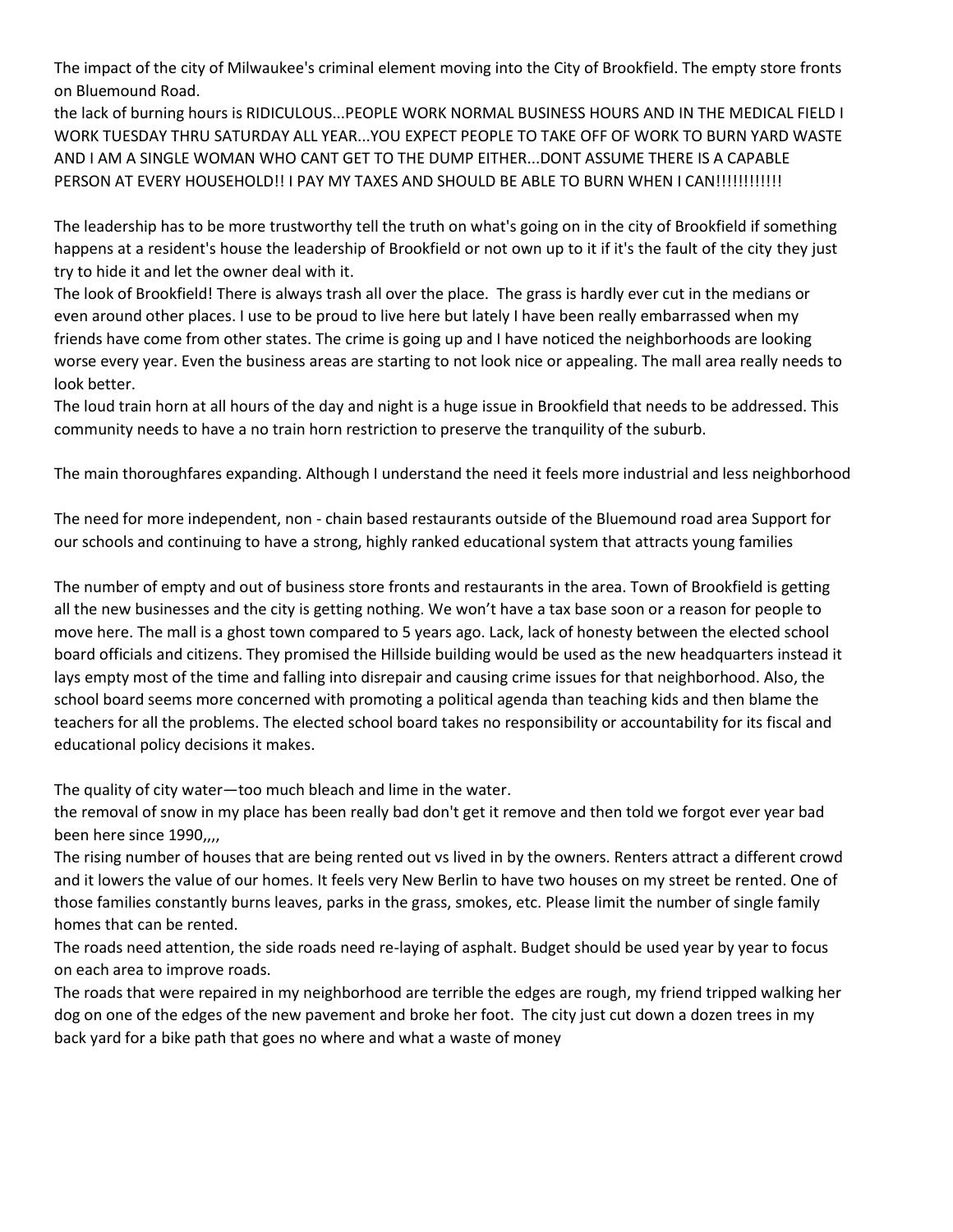The school district has been left unattended and to run completely without supervision despite 90% of our taxes going to it. Mayor Ponto has said he does not get involved and let's them run themselves. The city needs to intervene immediately given the drop in test scores in reading and math over the last 10 years, the failing reading and speech in the current 1st grade classes, the inappropriate materials our children are being exposed to etc. We moved here FOR the schools and our eldest graduated from them last year. However we have had to pull our younger daughter who is in 8th grade and put her in private school costing us 12k a year. This is directly due to the poor math instruction and indoctrination to normalize political topics and sexual lifestyles that we do not want her exposed to because it is a distraction to actual academics must knows and is content we as a family wish to introduce to her in accordance with our belief system and religion. The district has slid so much of this in that it is impossible to opt her out of it. The value of the homes here in Brookfield is #1 tied to our school system. That is the #1 draw. Having to pull her and put her in private school because she is not learning what she should and because our moderate political and religious values are so misaligned with what is happening - is the worst possible scenario. We just sunk 200k more into our home here and we would like to enjoy it. However, we may look to move closer to her new school in Lake Country if we do not see significant changes in the schools so that we can trust our property and community will not continue to erode. Also Mayor Ponto threatening to send the police to arrest a local business manager over masks was completely ridiculous. One thing we are grateful for is the new Chief of Police Adler. He has made great decisions as to what is law enforcement vs. political noise intended to intimidate parents and residents this year and should be applauded.

The sprawl of commercial development is a major concern. Commercial develpment should be kept to commercial areas. Blighted commercial areas should be redeveloped. Second, there is no indoor/outdoor public recreational facility. Brookfield is seriously deficient in this lack and has fallen years behind other similarly situated cities.

The top concern of living in Brookfield for me is the burning of leaves. It may seem trivial, but this is a huge problem for me as I work from home and I have two young children (both under 4). My neighbor's yard has a pit that is extremely close to our property line and the side of our house. They burn beginning at 8am and will do it thorughout the summer. I have sent notes to city officials and filed a non-emergency complaint after speaking with my neighbor 2x about potentially moving the pit further from our property line to no avail. The opportunity here is to provide yard waste cleanup as Wauwatosa does. I am not sure what steps need to be taken, but I'm happy to be a part of this solution. Please read the health risks associated with burning. I'm sure you can understand my concern as my mother and mother in law passed away in the fall of last year -both from cancer. Thank you.

The train whistle should be revoked. We are the only city in the area that still has it and it is a disadvantage for property values along that area

The train whistles throughout the community and expanding the trail system to safely link pedestrians to various neighborhoods, parks, and local shops/restaurants.

The two most important issues facing the City of Brookfield is it's proximity to Wauwatosa and Milwaukee. Poor policy and services have ruined those communities/cities, and those with the same, failing ideas continue to move into Brookfield.

The village (Brookfield Rd and River Rd) needs to become the heart of the community rather than Bluemound Rd. Resources should be focused on revitalization of the village, McCoy park, and the ability for residents to spend a day and/or evening in the village without driving elsewhere. Also, measures should be taken to slow traffic down throughout the city. Speed bumps, speed monitor signs, etc.

Theft and ease of riding bike and walking Theft/robberies and reckless driving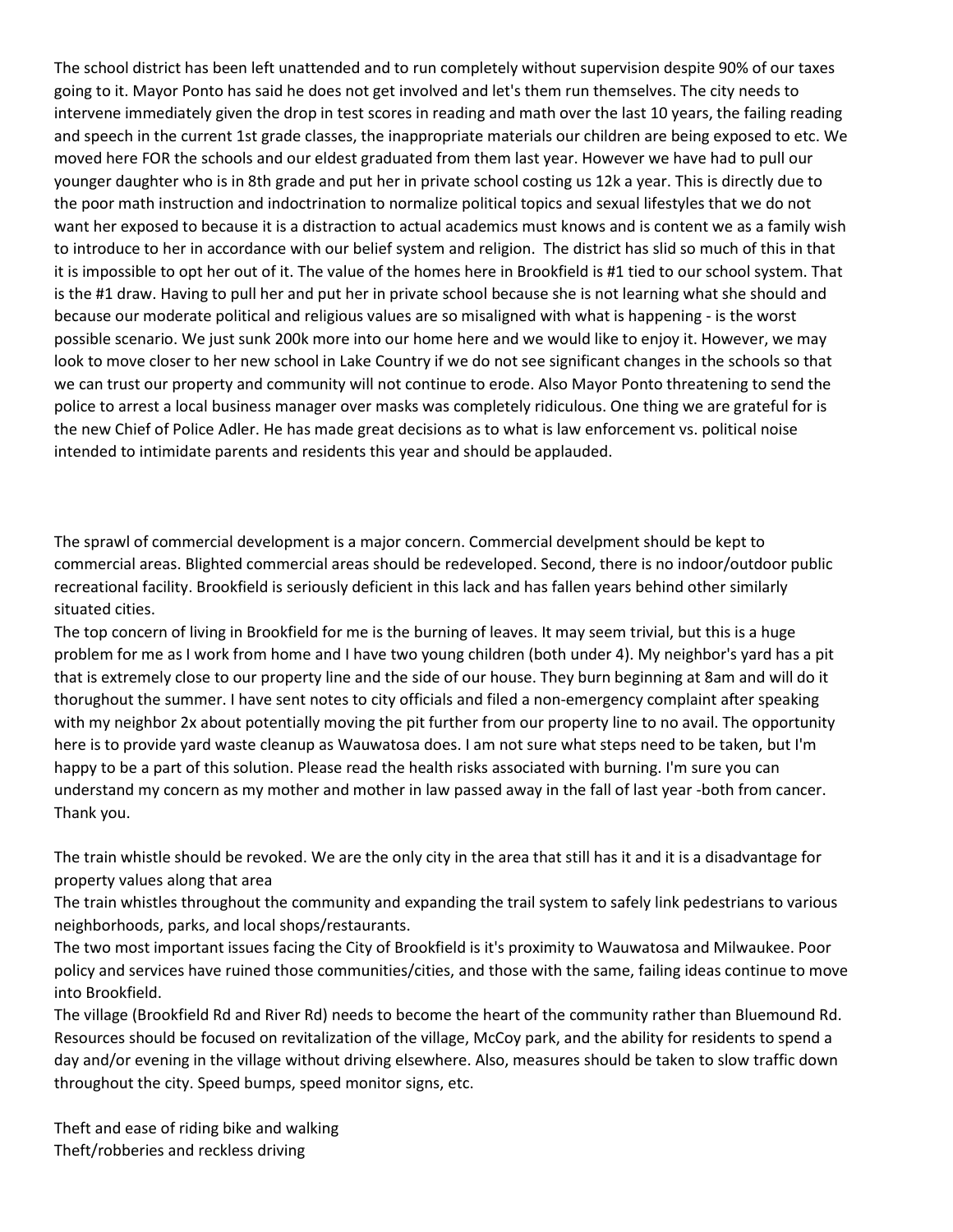There are homes that allowed to decline into a state of disrepair. The house on Gebhardt just west of Pilgrim. Cars parking on the grass junk pile in the yard. Property values will drop in that neighborhood. There are a lot of tradesmen moving into Brookfield with job trailers. Remodeling and updating homes will only result in an increased tax assessment if you pull a permit. While these tradesmen are not pulling permits and remodeling/updating anyway.

There are numerous aspects of the City that have improved. Just one example - widening and re-paving North Avenue and Calhoun Road. There are many others, but I do have a major concern. My concern is whether Brookfield is welcoming to everyone. My neighborhood has become more diverse, and I wonder how welcome these new neighbors feel when they see a focus on bogus topics like critical race theory, and fellow citizens pushing back on diversity, equity and inclusion topics at school board meetings. Property values remain high when our area is considered desirous by everyone. Not just white Christians. If we're going to continue to be desirous, we have to be more welcoming to everyone.

There are too many older homes that are used as rentals. They are poorly maintained and decrease the value of our community. We need to encourage more private home ownership, not more apartments. Also I think the traffic issues on Brookfield Road in the Village area need to be addressed.

There is a lack of respect from the public works department to everyone living near the dump/recycling center. There is no consideration for people nearby when loud activities start at 7am daily. There is literally no good reason they couldn't begin at 8 at least. No one wants to live in a construction zone for years on end. The least the city could do is be reasonable with the start time of the beeping and banging. But for the convenience and habits of a few DPW workers, the entire neighborhood must suffer a 7am wakeup call. (Of course I'm not talking about snow emergencies.) And, I might add, for consistency, why don't all city offices open at 7am? Why is it only the DPW? It's not going to harm a few workers to shift to an 8-4 day, but it would greatly improve the quality of life of the residents living within a mile of the facility. PLEASE consider actually doing something about this.

There is a rising crime and traffic incident rate in society in general. We are very concerned about this to the extent that we may have to look further west in Waukesha County for a home. Brookfield has very busy major east/west arterials that bring high volumes of traffic (and crime) into the city. Most traffic passes through to other locations further west, so we are just a conduit in that respect. Emphasis on quality of life for residents seems to have taken a back seat to "business development" concerns, yet Bluemound Road is losing retail businesses by the score. It is unfortunate that Brookfield doesn't welcome retail big box retailers like IKEA, Costco, Woodmans, Menards, Lowe's, Home Depot. Hence we do all grocery shopping in Menomonee Falls, Pewaukee and Waukesha (I actively avoid the crimefest that is the 124th Street/Capitol Drive corridor. We have to do all our home needs shopping in Wauwatosa, Pewaukee, Waukesha since there are no big box home stores here. I find this highly inconvenient. Brookfield also lacks a variety of quality, high end independent restaurants, instead relying on fast food chains like Portillos. We never eat at chains, so again, travel downtown Milwaukee or Lake Country to dine out (last night at Red Circle Inn.)

There is no way to safely walk or bike on Barker... My 20-something kids go elsewhere for an evening out

There is nothing drawing young or childless people to the area.

They should not allow any more multifamily housing and/or low income housing - we have enough!!! Crime especially at Brookfield Square and 124th and Capital area. Car thiefs and car jackings are getting more common. We need a really strong police force.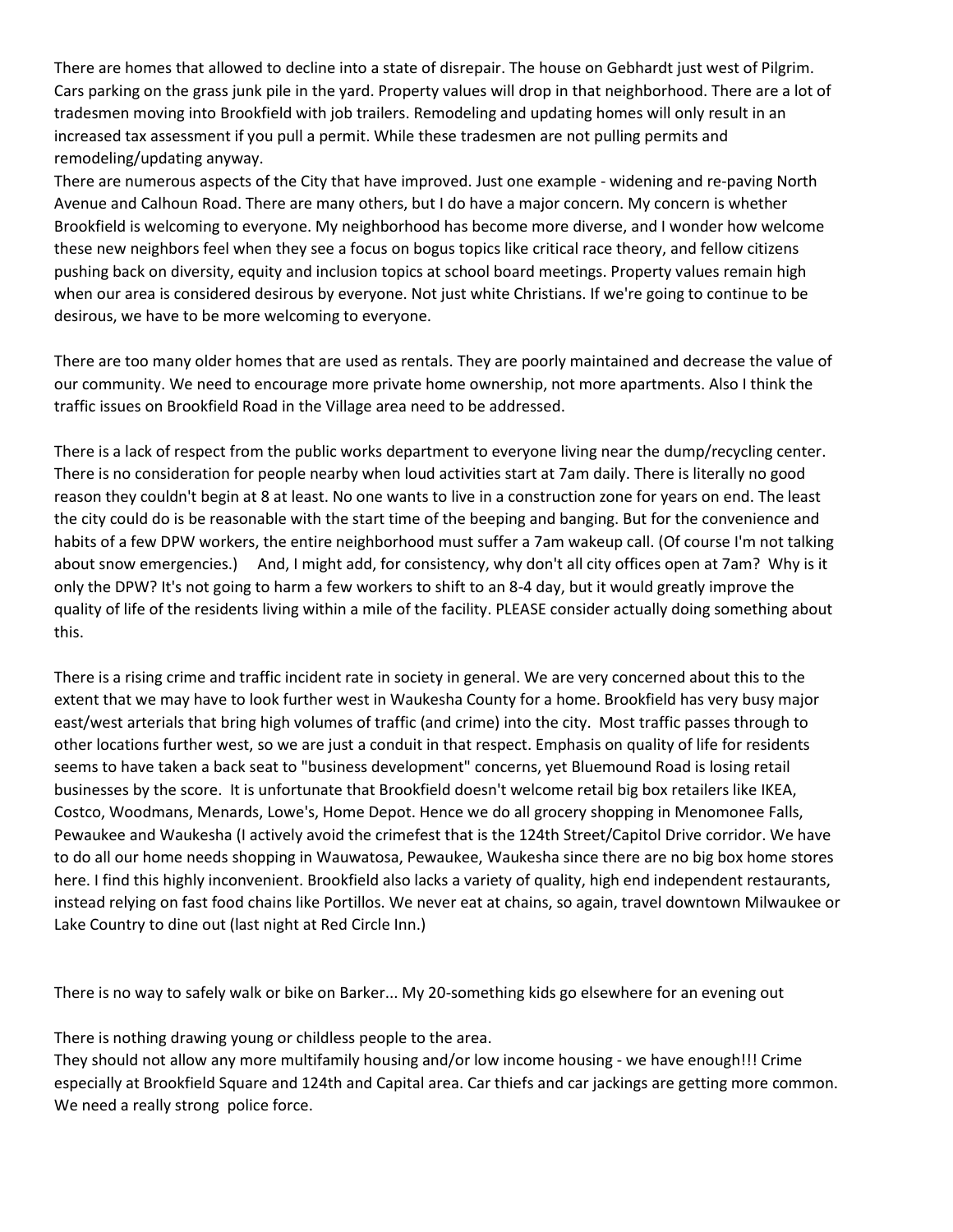This city's services are thorough and effective which makes for a very good quality of life. However, I cannot understand why the city refuses to put in the effort to keep its sidewalks and park walkways clear during the winter. The Common Council instituted a three-day schedule which makes the clearing of said walks simply impossible, i.e. snow is nearly always followed by bitter cold which leaves the sidewalks icy, slippery and dangerous after one day. For example, Foxbrook's walks are clear all winter long whereas Mitchell Park's are oftentimes impassible. The roads are clean within 24 hours of a snowfall so why can't the walkways be handled with the same sense of urgency?

Threat to excellent schools by people pushing a political agenda at the expense of education. Image as white, rich, and self-segregated.

Threat to our Conservative Values from outsiders.

Ticket speeders on new four-lane North Calhoun at all hours. Plant something in the medians to absorb traffic noise and to beautify.

To continue to promote business and to provide first class education.

To make sure community stays safe, keeping Elmbrook School District strong,

To many apartments and Safety

To many multi family/apartments being built To many empty business's/strip malls

To much land being developed for knew homes, stores and businesses. Brookfield turning into Milwaukee a concrete jungle. Keeping crime low.

To much new large apartment complexes. City expanding into areas it should stay out of (Convention Center) at the taxpayers expense.

To successfully develop the former Brookfield Square into a successful, tax-generating place again, and to ensure continued success of the Elmbrook School District.

Too many apartment buildings! Too much development! This is becoming more and more like Wauwatosa. Not good. Instead of apartments, attention should be to luxury condo so that the older can sell their house and buy a condo that is nice. Too little so that one has to look outside the city limits when you want to downsize!

Too many apartment complexes coming up. Historical structures are lost to more commercial areas.

Too many apartment complexes going in

too many apartment complexes traffic on Bluemound road

Too many apartment, senior living, businesses along Bluemound and Capitol Dr. Where have all the neighborhood small restaurants gone? Years 1960-2000 - were wonderful - small city charm - so sad! Gone forever.

Too many apartments are being built in Brookfield. Not enough local establishments. Too many franchises are moving into this area.

Too many apartments Poor street maintenance

Too many bad drivers

too many high end rentals and few affordable

Too many multi family housing units Diminishing Green space and wooded areas due to over building

Too many multi-unit housing units going up, which is going to only strain the currently over-filled schools, increase congestion, etc.; school system/testing.

Too many new apartments being built all over brookfield. No concern for maintaining any green space in the city.

Too many new businesses while older ones fall into disrepair or buildings sit empty. TOO MANY REGULATIONS! REMOVE OVERLY RESTRICTIVE BURING REGULATIONS. FENCE REGULATIONS. SHED REGULATIONS ETC. IF I WANTED TO MOVE INTO A RESTRICTIVE HOA ENVRIONMENT I WOULD. NO HIGH DENSITY HOUSING.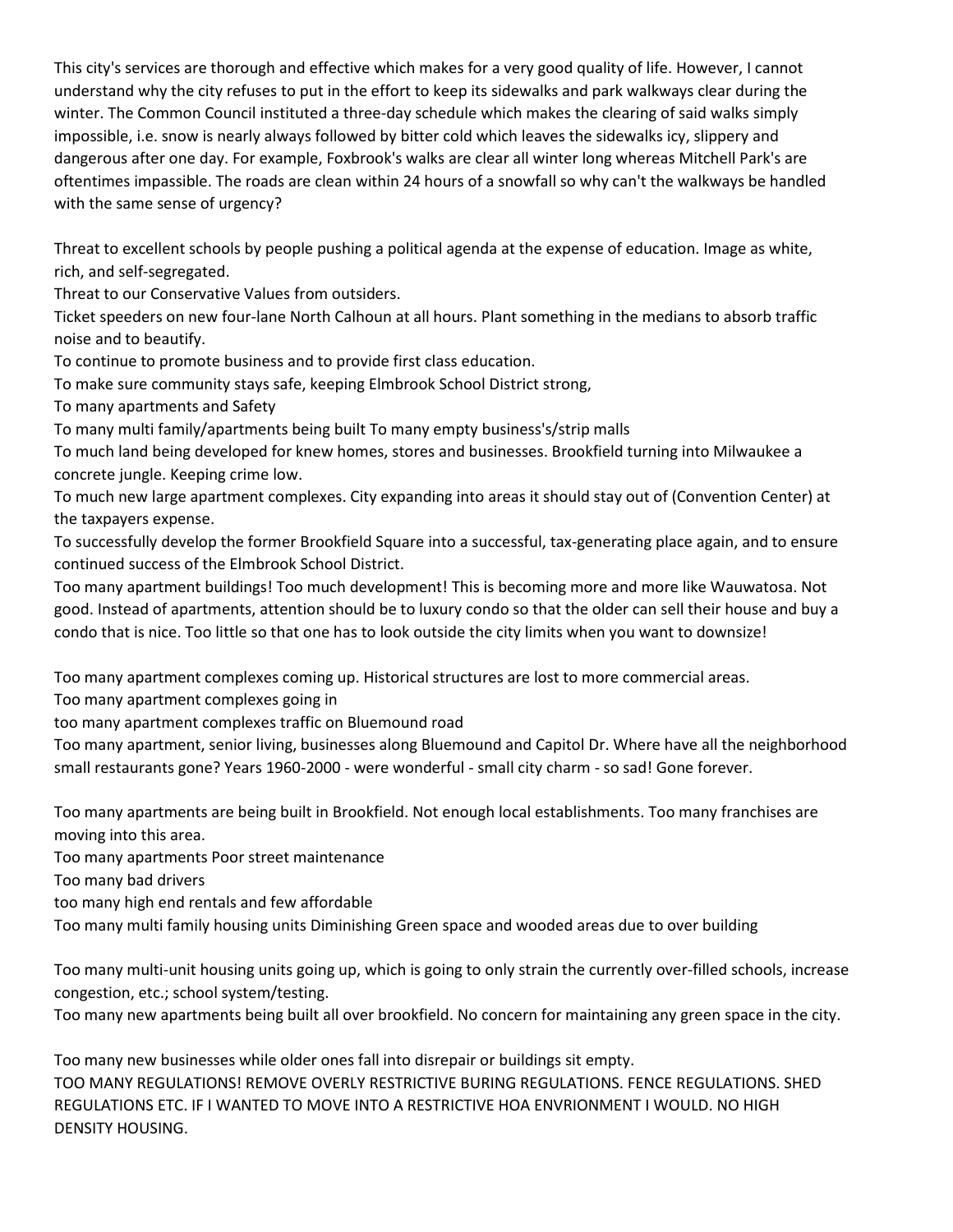Too many regulations. Are destroying the neighborhoods with monstrous buildings ... the fields of Brookfield are gone.

too many small businesses leaving. too much empty store space

Too much commercial development

Too much commercial development. More transparency in our educational system.

Too much commercialism and drugs within the school system

too much development of roads and multi-family dwellings making the city look more and more developed vs. more green space. Also the amount of salt put down on the roads is ridiculous and unhealthy for residents, pets and the environment.

Too much development. We have enough! Let's maintain what we have now. So many empty buildings. And no more land to development. Stop! Traffic issues and speeding. Bluemound is full of speeders and drivers going through redlights. It is dangerous. More Bluemound patrols.

Too much emphasis on commercial development Lack of senior living housing of various types

Too much high density housing The amount of junk people store on their property and driveways that we have to look at

Too much retail Traffic Congestion w/ excessive driving speeds

too much traffic congestion - city of Milwaukee crime seems to be moving West - need more rentable shelter area in parks

Too much traffic, constant building with no regard for traffic issues already a problem. Loss of green space everywhere.

Too much urbanization for the sake of expanding the tax base. Brookfield has lost much of the rural/suburban flavor it had when we first moved here in the early 80's.

Too much/fast of development particularly high-density housing and retail. Maintaining a law enforcement "barrier" from criminal element of Wauwatosa and MKE's north side. Concerned citizens know this is where the criminal element infiltration is coming from.

TOOOOOOO MUCH ROAD CONSTRUCTION!

traffic

traffic and taxes

Traffic (speeding, ignoring traffic lights) More diversity

Traffic and crime

Traffic and crime creeping in from Milwaukee.

Traffic and crime from inner city

traffic and efficiently maintaining services

traffic and expansion(don't overdo expansion as it affects quality of life and groundwater for wells)

traffic and keeping green space

traffic and safety

Traffic and school curriculum

traffic and taxes

traffic and trains taking too long to pass.

traffic at rr crossings

Traffic congestion More green walkable space with destinations

Traffic congestion and access to health care

traffic congestion and lack of bike lanes for biking/running/walking

traffic congestion and quality of roads

Traffic congestion combined with excessive speeding and the limitations placed upon burning, especially with failure of city to clean up brush after WE energies cuts branches away from wires.

traffic congestion on Pilgrim (between Bluemound & North) evening rush hours, prevent speeding on Calhoun Rd

traffic congestion, bluemound corridor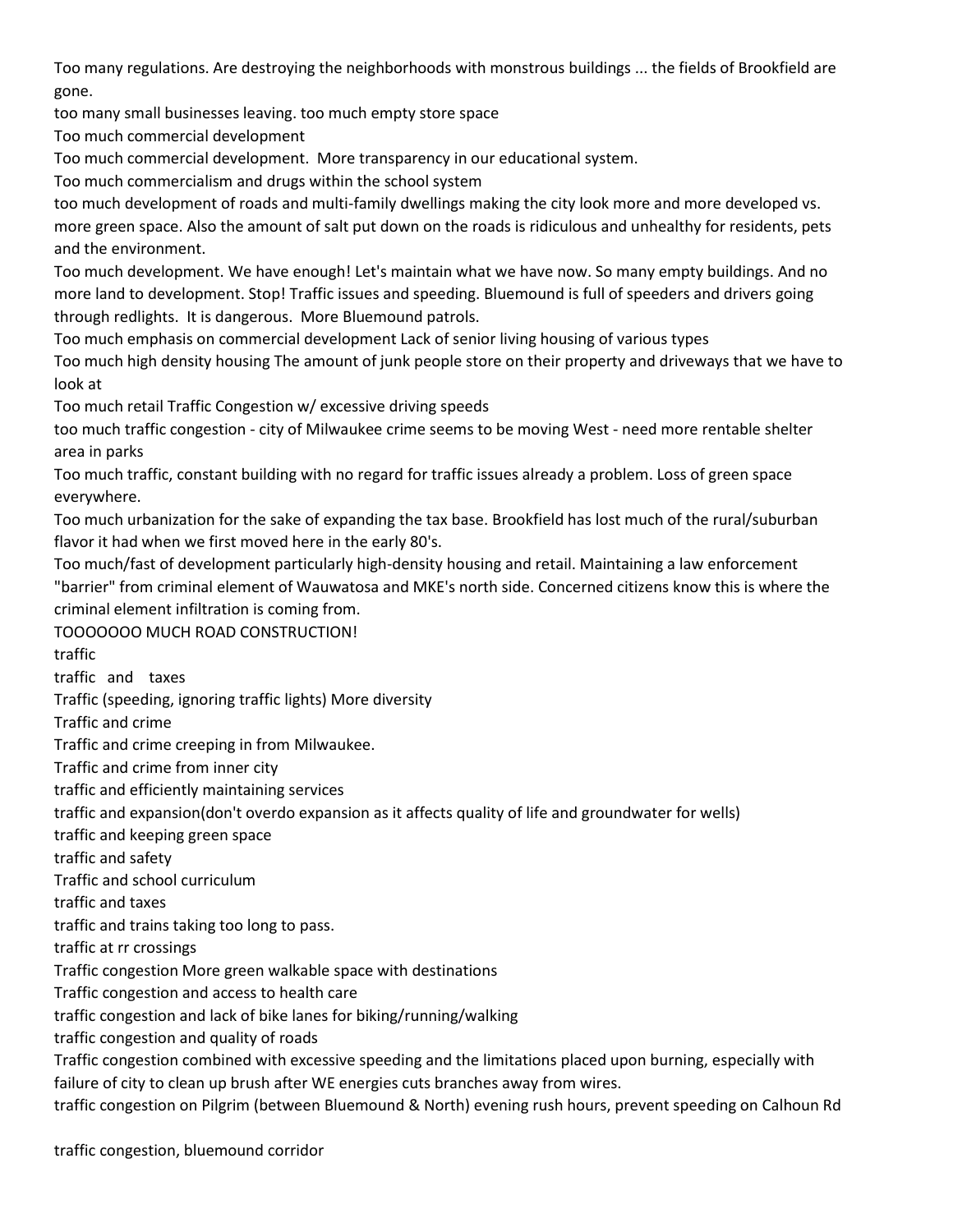Traffic congestion, Over development on open spaces, wooded areas.

traffic congestion, traffic speed

Traffic congestion. Loss of businesses

Traffic congestion. My backyard butts up against the new Calhoun Road expansion. My trees/bushes/sound barrier was taken down, not replaced. I guess I have to pay for that now as well as City Water which I DO NOT WANT and feel the City should be paying for. To incur this expense of THOUSANDS of dollars on a single income is outrageous! I am not happy about the city water plan for my home. I DONT WANT IT!

Traffic control on Bluemound Rd and street maintenance.

Traffic flow and redevelopment of commercial spaces

Traffic has gotten excessive. Creating racetracks like the new North avenue and Calhoun road makes matters worse. It is apparent that speed limits on these two are advisory only

Traffic issue, particularly Bluemound Road. Crime increasing.

Traffic issues on Brookfield rd, Gebhardt rd, Davidson rd. People will ride your if you're only going 5 miles over the speed limit.

Traffic light timing , lack of enforcement of speeding and red light running

Traffic management Families with multi-diverse needs

Traffic management and road maintenance PLUS limits on community growth.

traffic management communicating with citizens

Traffic management, possible wildlife incursion (Coyotes)

Traffic on the major roads, ie Bluemound, capital, North, Calhoun, Moreland . Badly timed traffic lights.

Traffic safety & serious crime

Traffic safety (speeders) and controlling costs (taxes)

Traffic safety. Schools that are under attack, i.e. removing books, challenging well-rounded, empirically determined curriculum.

Traffic volume. Repair of neighborhood streets.

Traffic with development. Maintaining the quality of our schools.

traffic(more expressway north south bounds) updating shopping areas and make them look more inviting

Traffic, public transportation

Traffic, safety

Traffic. Keep excellent police and fire staff and service

traffic/ too much development

trafic , snow removal/cleaning

train backups at Pilgrim and North Ave. and crime prevention

Train horns and we aren't investing appropriately. The little downtown area in Brookfield road could be amazing but it isn't. You put money towards other wasteful things.

Train Horns need to stop between 10pm-4am. I literally voted for the other guy based on this

train traffic and building up abandoned buildings

Train whistle/quite zone Financial supporting all the services expected in our community

train whistles. Traffic light at Wisconsin and Calhoun needs to be mostly green for Calhoun traffic, it's not

trains and congestion and keeping crime out or away

transparency and honesty in government

Trying to tax long term residents out of city Fostering an attitude of "we only want rich people here"

Unfriendly business climate. Inflated sense of importance of some city officials.

update paths for walking and biking. Need better drinking water. Pick up our yard waste.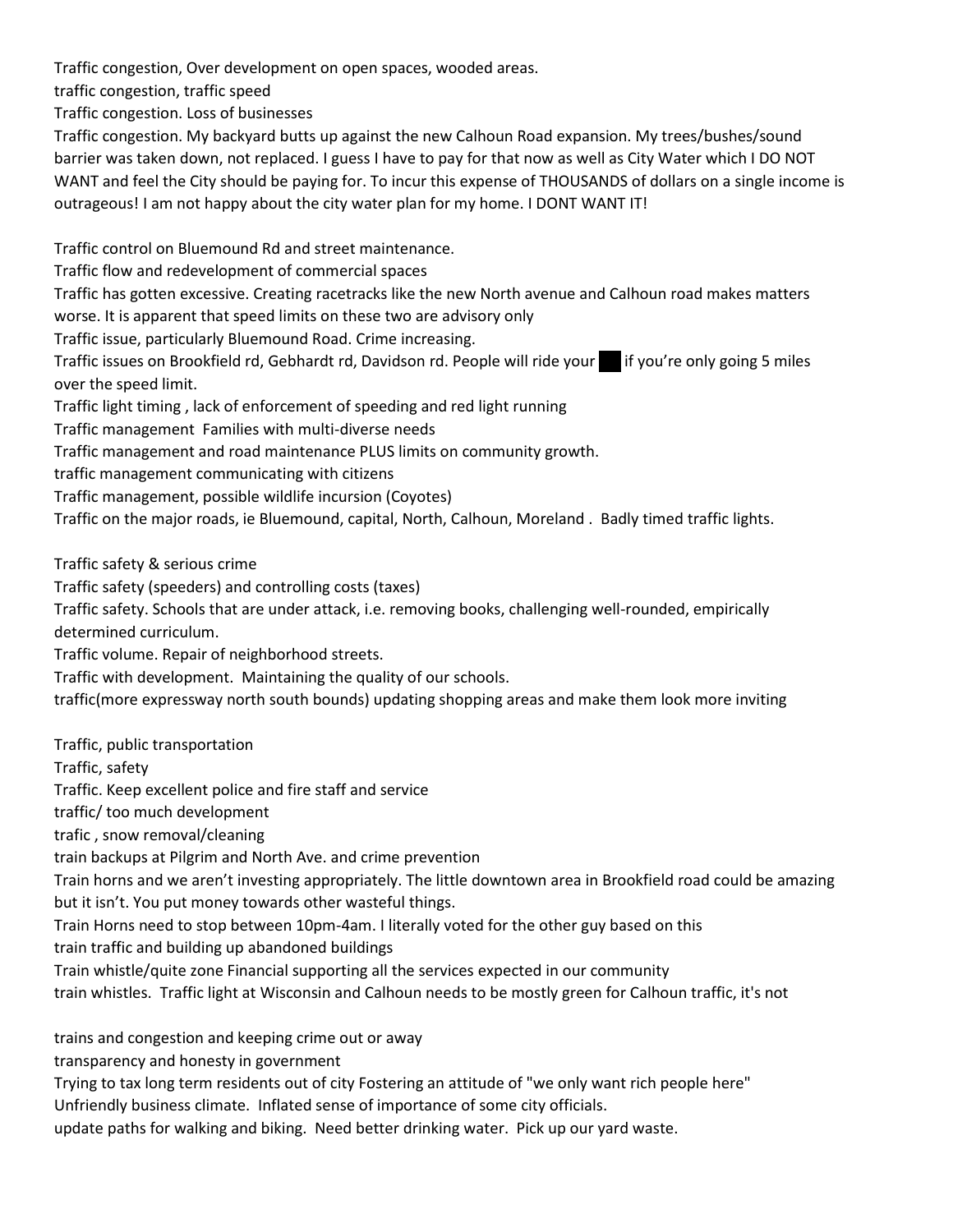Updated City branding/signage - it looks tired - could highlight the great quality of it being a wonderful place to raise a family

Utilities & Schools

Utilization of the available commercial space Maintaing the excellent public school system

Vacant Business. Traffic through our community is to heavy with commercial vehicles.

Vacant retail and commercial space on Bluemound Rd. Divisive politics based on fear and right wing media manipulation of their audience.

Value of homes are not growing similarly to houses in neighboring communities and our taxes have increased significantly more.

vehicle traffic and lack of sidewalks for walking and biking

Vehicles DO NOT stop for pedestrians.

Very disappointed with the new burning restrictions. Either extend both hours and months burning is allowed or offer two annual brush pick ups, as is done in other communities.

vigilant crime protection maintain affordable tax rates

walkability, community

Watch out for all Milwaukee ruff neck people working and hanging out in Brookfield

Water is terrible - ruins plumbing, appliances, ability to wash clothes, shampoo, shower, etc. Expedite Milwaukee water

water quality, keeping a good tax base to keep taxes down so seniors can afford to keep their homes

Way too much building!!! Also we don't need any more apartments!

We are becoming too urban and allowing too many chain developers. We want less large development and concrete castles...more character and focus on community.

We could use more "public" areas such as restaurants that are local to neighborhood vs all being on Bluemound or major areas. Need to keep wetlands availalbe for rain/storm ponding. Way too many new businesses and housing without same effort for green or water especially in our wetland

We depend on a well for our water. The cost of sewer service compared to city water customers. The roads in our area are getting bad.

We do not have a robust bicycling trails. The city is too car dependent and not pedestrian friendly. It's important for my family to feel safe getting exercise and enjoying walks.

We don't need more apartment buildings. Keep education focused on reading, writing and arithmetic.

We don't have food freedom. Only the rich people with huge lots are allowed to have backyard chickens. Having a few chickens provides clean quality protein, helps reduce kitchen scrap waste, and empowers families during times of inflation (like now) and supply chain disruption (like during COVID). They also help foster community connectivity, because chicken owners often have eggs or meat to share with neighbors. Plus every mom out for a walk with little kids likes to stop and talk and let the kids see the chickens.

We don't need more apartments in the city of Brookfield. Aging population.

We have enough strip malls and do NOT need to promote adding them. Keeping crime to our east. We have lived in Brookfield for 37 years. The amount of unoccupied buildings is sad. If it weren't for the restaurants at Brookfield Square, there is little reason to shop there anymore. We realize this isn't unique to Brookfield. We hope that the Elmbrook School District remains competitive enough to attract future families/home buyers.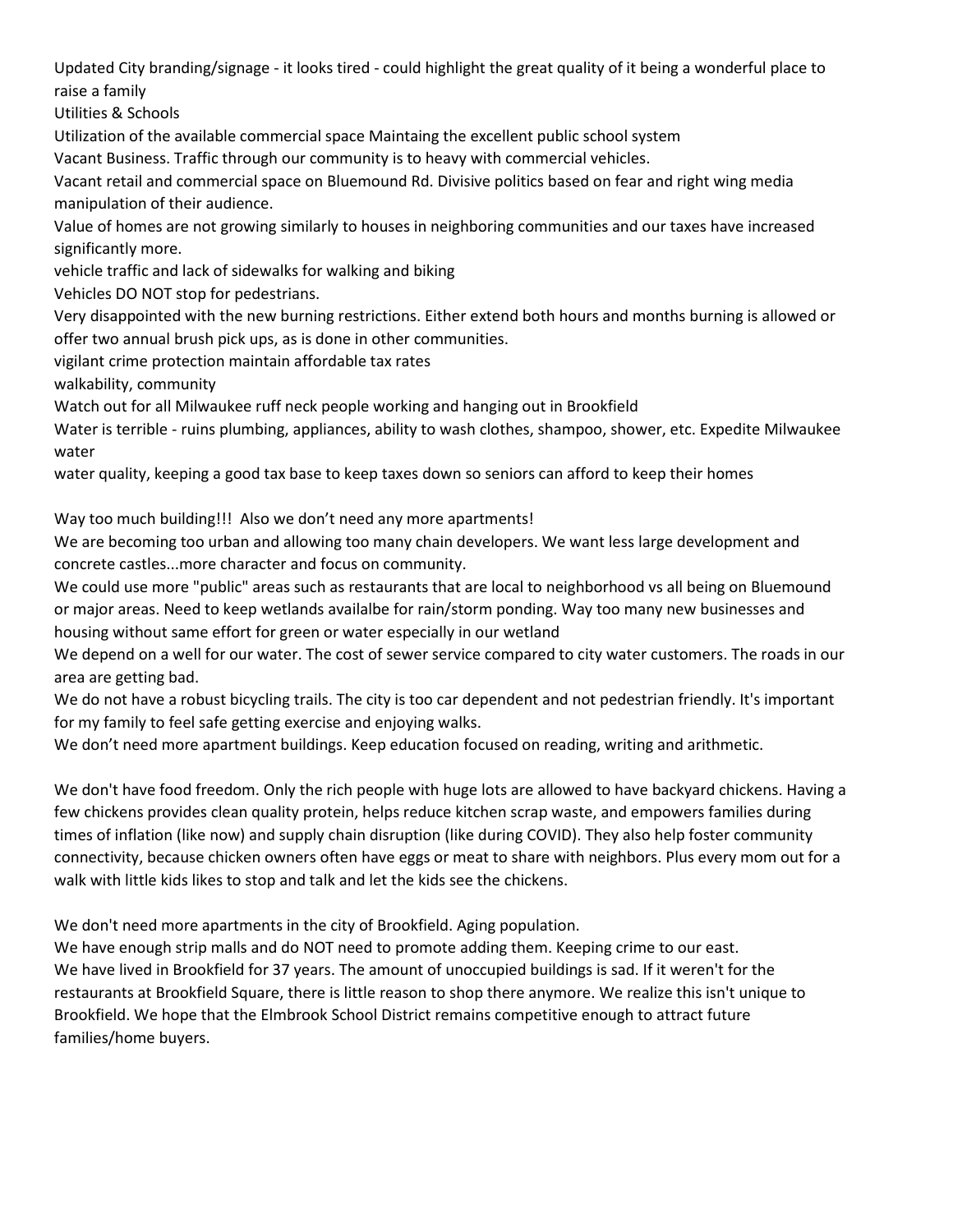We have lived in our home for over 50 years and now that we are both retired one worry is that escalating property taxes may be a problem on fixed incomes (Soc Sec & small pension). People putting in "Security" lights and blasting them into neighbor's windows. When we moved in here in 1971 it was pitch black at night and you could see the stars. Now with all these high intensity eye piercing blue lights it is beginning to be like Milwaukee. Anybody in City Hall ever hear of the Dark Sky Society and light pollution?

We have only lived in Brookfield for a few months. For us, the experience has been overwhelmingly positive. However, we fit the stereotypical family structure for the suburbs so of course our experience is great. Being a new parent in this school district has opened my eyes to the amount of racism and discrimination that is prevalent in the community. We chose the Elmbrook school system because of the excellent state rating for education. However, if I was part of a marginalized group (ie minority or LGBTQ) I do not know that I would feel comfortable living in this community. The school board race outcome was disheartening. Our teachers are trying to provide a safe space for not only marginalized people but also those vulnerable or health compromised during the pandemic. Those elected to the school board this year have a position that I feel are not in the best interests of the students or teachers. Our teachers need to be supported because they are what make this an excellent public school system. I would love to see City of Brookfield move past the "privileged, straight, white community" image. Another issue is traffic/pedestrian safety, particularly around the schools. As stated, the traffic around Pilgrim Park in the morning and afternoon is extremely frustrating. I also worry for the kids that I see walking home on busy streets such as Pilgrim Park, Burleigh, and Lilly. I would love to see more sidewalks/crosswalks at Brookfield East and Pilgrim Park Middle School. In addition, I would also love to see flashing lights on the crosswalk markers making it easier for pedestrians to cross extremely busy streets. I was happy to see the light marking the crosswalk by Dixon Elementary, however, because of the lack of knowledge, cars were not yielding to the pedestrians. In fact, once the walkers stepped into the crosswalk, there was still a car going full speed towards them. If the lights are installed, there would need to be education about them as well. Coming from the Tosa area I saw what a benefit have lighted crosswalks can provide to safety in our community.

#### we have too many apartments

We live in an older neighborhood and am concerned at the amount of junk, trailers, cars, boats that residents have sitting in their yards for years! I also have been informed their are Air B7B rentals and home rentals going up with frequent cars visiting and not kept up.

We need a new Library! The current Library is at least 60 years and outdated. The Young Adult area is abysmal and small. The teens deserve a better space in the Library. Instead of using our Library my family uses other libraries within the Bridges System. We have such a wonderful community, but I feel the city does not give the library the attention it deserves. Our community deserves better.

We need biannual brush and leaf pickup. Crime spillover from Milwaukee. We need more diversity and culture as well as an education system that promotes diversity and inclusion.

We need more luxury homes and fewer large scale apartment complexes. We should have a low sign ordanence for businesses like New Berlin. Brookfield is turning into just one more suburb and we need to become a leading suburb like in the 80's and 90's. Brookfield has gotten too commerical and too many large apartment complexes have been built. Also, the schools are slipping and need to focus solely on academic and athletic excellence and leave social engineering out of the school system.

We need more restaurants and a Kwik Trip on Capitol Drive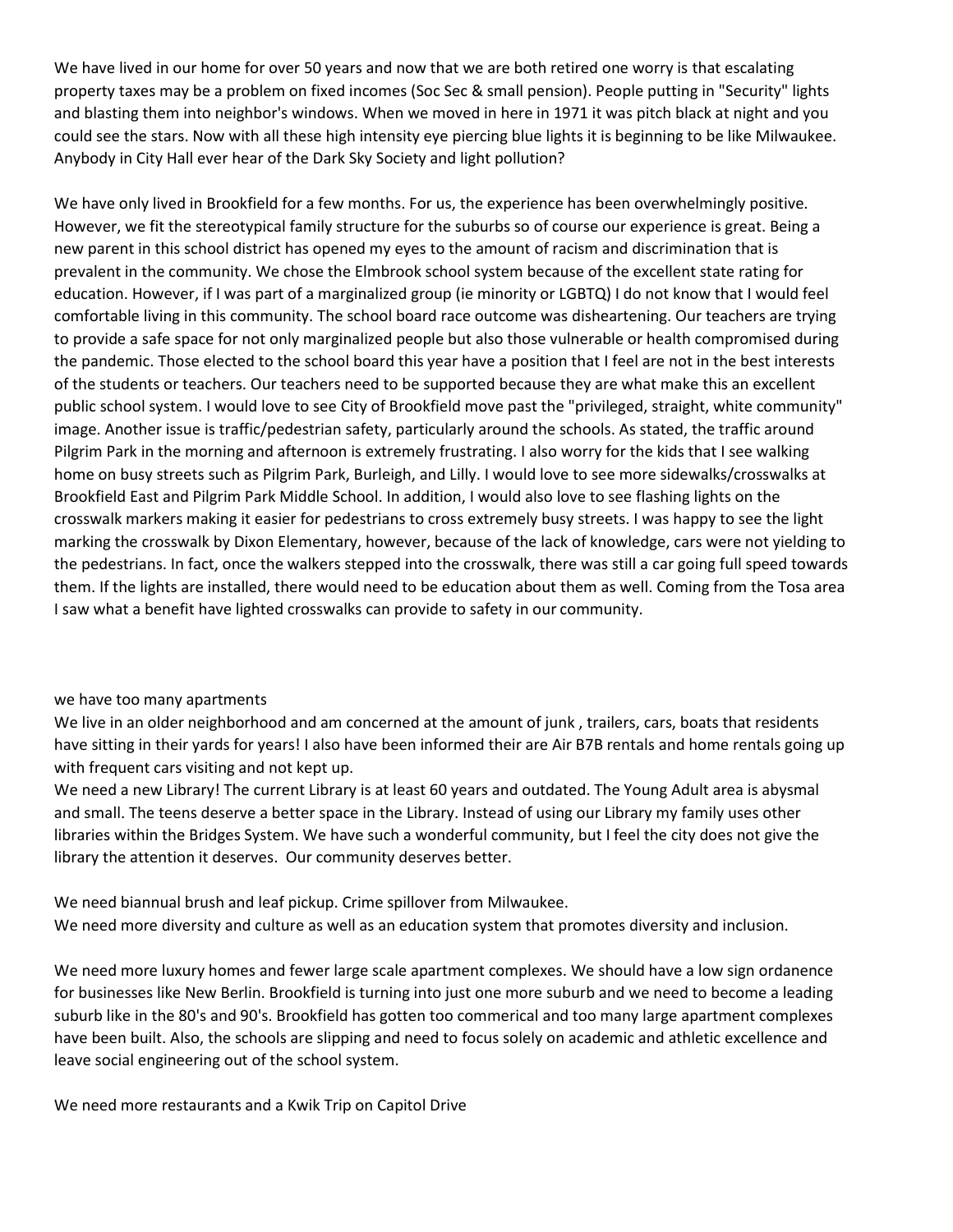We need to be more forward-thinking in our development. People are focused on quality of life issues because they are home more. Focus on what makes home life more enjoyable: better parks, trails, air quality, noise levels, safe streets and sidewalks. Use energy efficient and quiet machinery and enforce residents to do so also. Take a page out of some of the more desirable suburbs around us, see what they do. Don't just keep doing the "same old same old". Our mayor came to talk to high school students and all he talked about was business development and Bluemound Road. That seems to be his only focus. Meanwhile, you can get killed trying to jog along Barker Road because there is no sidewalk or trail. These are everyday issues that need to be addressed. Link up all the parks in the area with safe, off road paths for families. Allow people to safely bike to work. Use green technology. Keep our air and water clean. Promote tree planting, like Elm Grove does. Stick to the basics!

We need to be sure we welcome diversity. We need to continue any and all efforts to partner with surrounding communities.

We need to put city money into developing the village of Brookfield walk through the village of Greendale and you are astonished by their unique businesses, cleanliness, artistic vibe that attracts thousands to their community weekly. Redo the village then utilize the park down in the village for events to draw people to the area instead of music and a thursday farmers market in a parking lot. Hate that the farmers market is now at the high school loved it where it was next to the green space for families to run around and sit in the grass. stop the train whistle by Barker road

We need to update the playgrounds in our parks. We have beautiful grounds and a lot of space but the playground equipment is falling apart, less than appealing and needs to be updated. Brookfield is FULL of young and growing families. We really need to put money into improving our playgrounds. The second issue if filling up these empty business's and buildings for example along North Ave up to 124th street.

We seem to have a good thing going in our community, complete with an active and approachable police force. My first issue therefore would be maintaining our police force to continue keeping our community safe for my family and children. I fear that doing things to draw people in from the city of Milwaukee such as increasing bus routes will have the opposite effect, judging by how the quality and safety of stores and businesses that have been added to the bus route have taken a nose-dive. Mayfair mall used to be a safe place to go, but now there are more frequent than comfortable shootings occurring there typically perpetrated by inner-city youth. "Hold the line" would be my second request. We don't want to give inner-city youths easy avenues to our safe neighborhood.

We should have more housing options to increase socioeconomic and cultural diversity in our city. I would like to see the Village area become more of a center of life and community for the city.

We would like to finish out our years in Brookfield, but the senior community housing provisions isn't very affordable, much less available

Weeds growing up in the medians, and the edges of the roads. Lack of maintained plants and flowers. (except in front of City Hall.)

Welcoming and encouraging families from diverse backgrounds to live here. Maintaining and expanding our green spaces.

We're just not as safe as we used to be; I don't consider that anyone's fault that is employed by the City, but it is a reality we need to deal with. Some neighborhoods are on the edge of needing renewal; I think that process probably has to happen organically also

what is happening to the look and feel of Brookfield Square? Brookfield is a bedroom community what is the city doing to make it safer?

What the kids are being taught in the schools/

What to do with Brookfield Square mall; empty storefronts and too many strip malls on Bluemound Rd.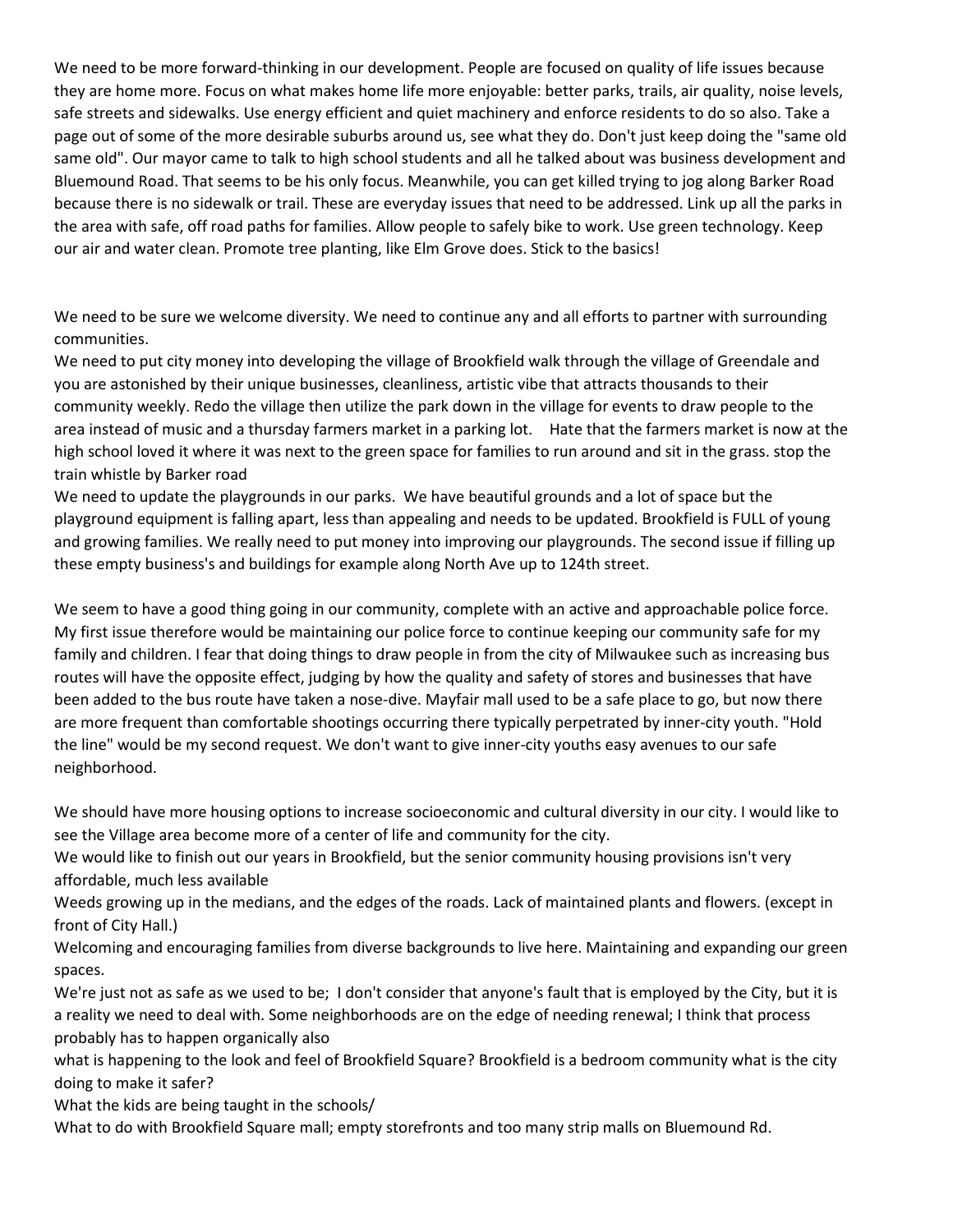Where I live- its keeping the electrical power online. The 2nd issue is creating an evironment friendly community

While the diversity seems to have been growing in recent years, Brookfield is very insular and very white. There is a lot of research demonstrating that diverse living, working, and learning environments produce better problemsolving teams and more profitable businesses. I raised a biracial child here and it was difficult for him - when there was such a dearth of different perspectives, he often felt singled out and misunderstood. I don't want my young daughter to experience the same thing. I know the deep segregation in our area is a result of historical redlining and racial covenant practices, but we're now in 2022 and our city has done little - if anything - to attract a more diverse residence base. The second major issue has to do with the schools - while overall we've had a very good experience with the teaching and learning at the public schools, I am very very concerned about the direction the school board is taking. The recent election results are very concerning. We cannot take a stance of severely limiting the types of content our children are exposed to in school because it doesn't fit a very narrow perspective. If our children are going to be able to compete in an increasingly diverse and global market, we have to do better by them and provide access to curricular materials that give them a sense of the wider world and the very different lived experiences of people of color, LGBTQ+ folks, etc. This anti-CRT nonsense has to stop. And it seems there are fewer and fewer reasonable people in positions to do so.

Widening roads has led to increased traffic and a significant increase in speeding. Not to mention the surely decreased property values for all homes located along those roads.

With all the new developments, our taxes should not have gone up for the 2 years prior to the recent election. Addressing fiscal responsibility. Second, to not turn Brookfield into something other than what it has been. Taking away all the charm of the forest pockets and trying to make double wide roads and destroying neighborhoods in the process. There is no need for all these double wide roads everywhere. And if its done, to take into account how it affects the look that people have come here for.

with large lots, why was the burning law changed? go back to the yearly burning law. Also older homes should be exempt from attached garages to the house.

Woke school system and high property taxes

Work on environmental issues, especially help to reduce heating and air conditioning in buildings. Planting more trees.

Worry about water quality with all new construction going on. Too many commercial businesses coming. unaffordable housing going up!

Would like to see more diversity and more community events.

Would like to see more local development / fewer chains

would love the addition of streetlights and sidewalks in my neighborhood

yard waste and the need for some type of pickup services particularly for senior who can not haul to the dump and can no longer burn effectively

you increased my property taxes 14% (\$1500/year) which directly affects my family life. I have lived in Brookfield 20+ years and are already considering moving somewhere else due to high taxes. No real good children's park to go to in Brookfield (New Berlin and Oconomowoc have great parks).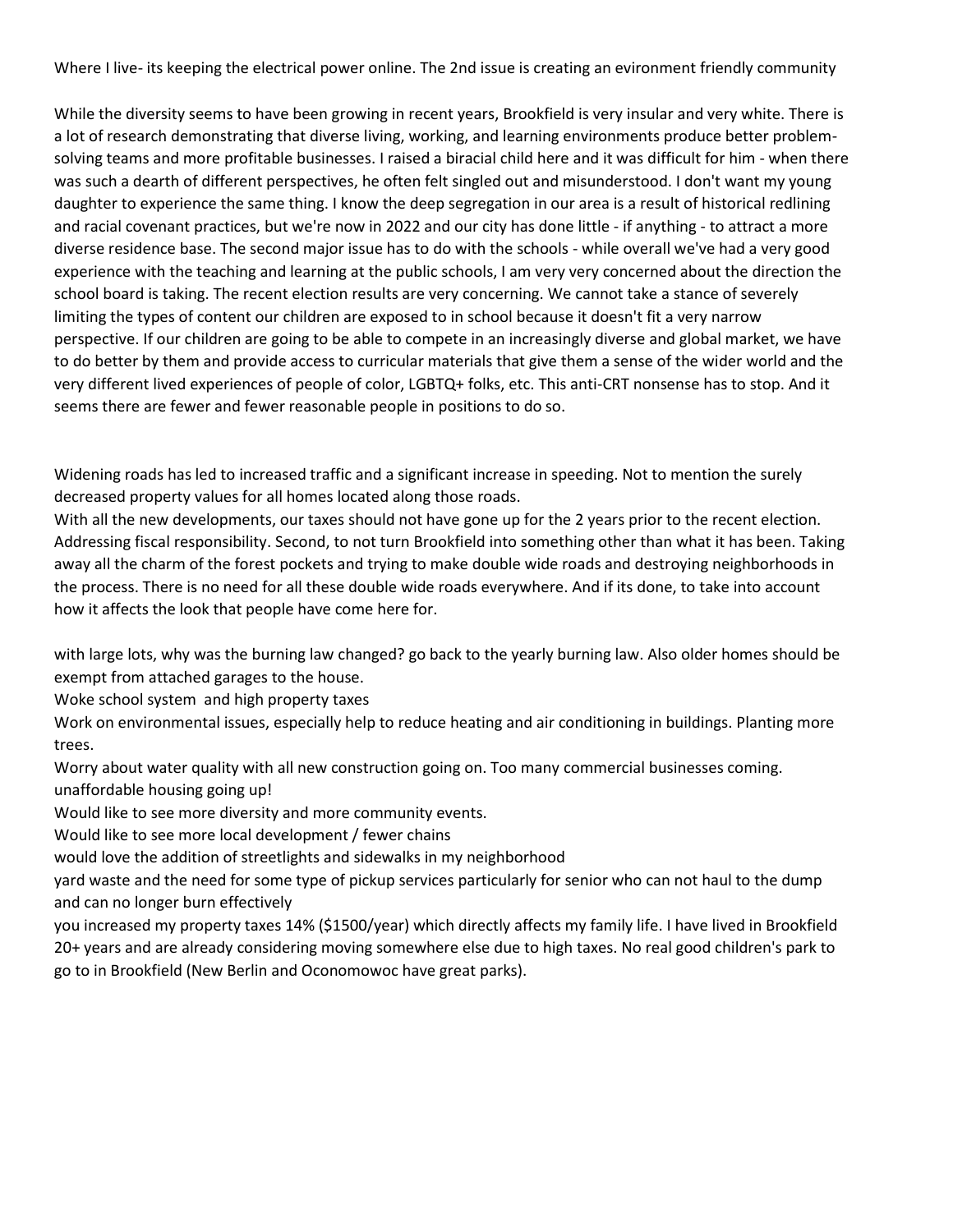#### Additional comments

-- OVER DEVELOPMENT: Over development leads to: increased traffic congestion, increased crime, increased deer herd size with associated increased deer damage and increased health risks from deer ticks. - SAFETY: Crime has increased across the US recently. This dramatically impacts day quality of life and financial stability. We must support all our Emergency Responders especially our Police. Violators must be charged and held accountable by our courts. - The City needs to stop violating future land use agreements regarding donated land!!!

- Take after Appleton, Wisconsin and implement a No Mow May – help our poillinators and the planet! No Mow May - Bee City USA - Chainsaw/Lawn Mowing/Leaf Blowing free days – never before 9am. So disheartening to hear the drone of engines going every day of spring/summer/fall. Let's cut out the constant noise pollution for ourselves and our insects/animals. - Make a move to only have electric engines for lawn mowers, leaf blowers, etc.. in Brookfield (ridding ourselves of the combustible engine is a huge move to reducing climate change) - Implement a compost collection program along with trash collection – reward residents that recycle and that generate very little trash. My weekly trash is the size of a grocery bag meanwhile others have bags and bags full every week! Also let's find a way to lose the trash bags altogether and use a trash solution that doesn't require plastic bags. - Add a solar panel requirement for all new construction - For those with natural springs on their properties, find a way to harvest that water, create ponds, or fine for sending a constant stream of water into the city sewer systems.

1- Number 1 quality of life impact from your leadership is the terribly inefficient control of intersections. The amount of time I sit at intersections (for no traffic in the alternate direction) has increased SUBSTANTIALLY. The traffic volume is not that much greater than 20 years ago... maybe somewhat due to the ill-founded urbanization programs. Overbuilding streets and adding double and triple left hand turn lanes limits the ability to have EFFICIENT traffic movement. Thankfully much could be done to dramatically improve the traffic control... but it needs to be a priority for city hall. 2- The continued push to develop benefits the developers, not us residents. The mantra is we need the tax base... but it is faulty math that ignores the cost of additional services and the liability of future maintenance, and the illogical waste of TIF money. 3- I keep hoping City Hall will get the message that you are not there for the developers, but the residents. 4- If the course of the City doesn't change - back to its suburban roots- I can only hope to move BEFORE by property value reflects the Milwaukeeization of Brookfield..

1- Please put an end to yard waste burning. It makes Brookfield look ridiculous that it is allowed, and not something a premier suburb should do. Chickens are essentially banned because we aren't a rural city, but the whole place is smokey half of the fall. 2 - Move trick or treating to the weekends. 3 - Please have active social media highlighting the things going on in the city and government.

1. Add more trees to Calhoun expansion 2. Add more trees overall to combat climate change 3. Stop train whistles - Elm Grove has no train whistles, why can't Brookfield? 4. Very worried about the violence in Milwaukee creeping into Brookfield. How can we keep our community safe and prosperous? \*\* Most important, increase taxes by 1-2% per year. Don't keep taxes flat for 10 years and then have to do increases by % for several years in a row. People don't expect that and can't budget for that. Keeping increases small and annually allows families to budget.

1. Baseball and soccer fields need to better maintained. Park usage should be for Brookfield kids, not select and travel teams or select and travel teams should be charged more. 2. Immediate work establishing a no-whistle zone for trains should be a top priority. 3. Greenway trail system should be a high priority. 4. Establishing yearround public recreation facility including indoor/outdoor turf fields is long overdue. 5. Planning for replacement of aging facilities such as the WAC at Wirth should take place. The WAC is a community jewel. 6. Prioritize local business over more national chain businesses.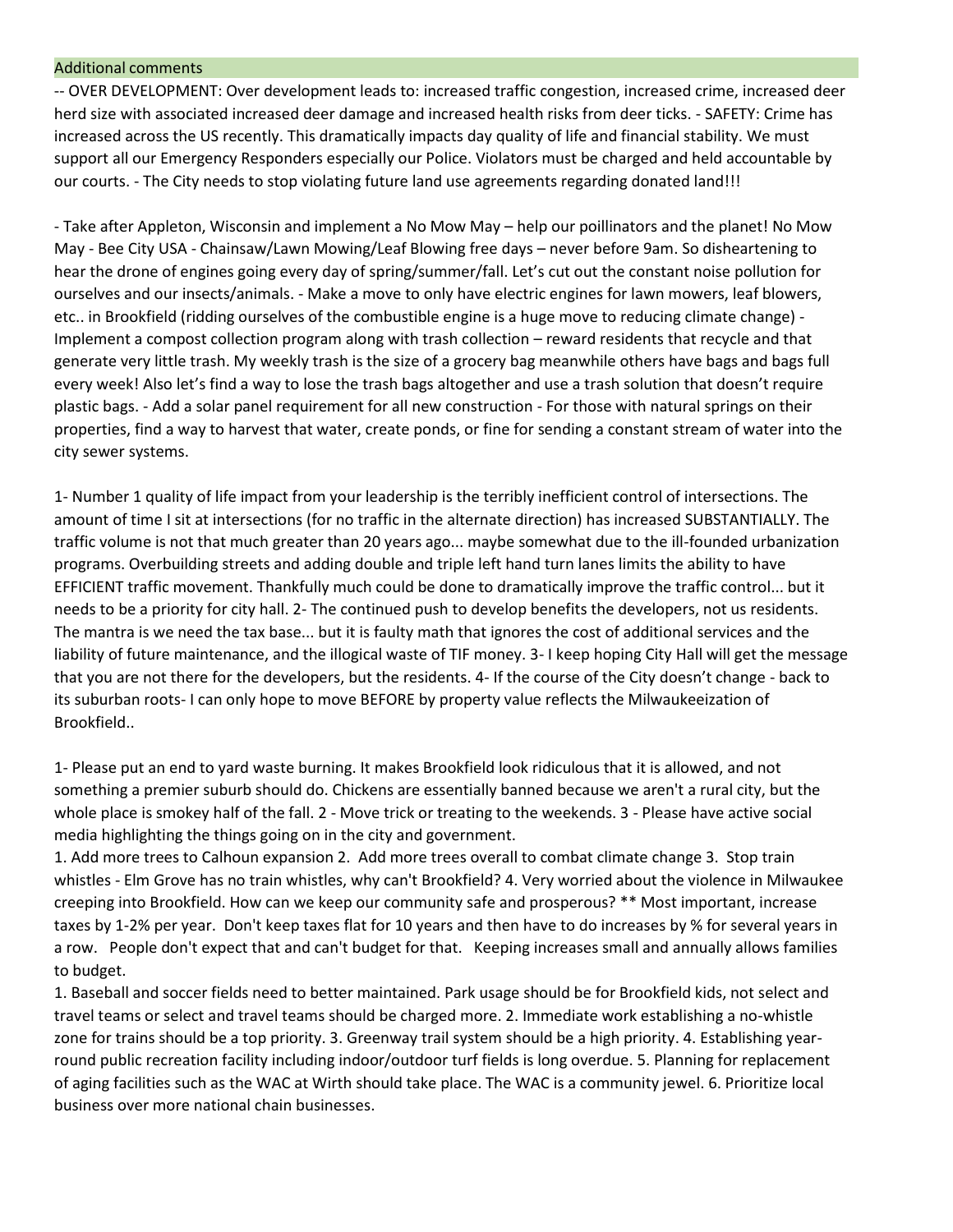1. Loafers and criminals from outside Brookfield victimizing residents. We're seeing prostitutes and beggars at the intersection of Moorland and Bluemond on a regular basis. Brookfield must take a zero-tolerance attitude against these things IMMEDIATELY! 2. Focus on road maintenance and single family housing and less on apartment construction, so that our community remains cohesive. Less focus on "social programs" of dubious value. 3. DO NOT overstep your role in the society. Which you are starting to do. Socialism leads to decay and disorder, always. Do not concern yourselves with activities best attended to by individuals. Maintain totally transparent, paper based elections.

1. Revisit your municipal Codes a. Your 'yard waste' burning vs. a small fire on patio is not clear. There should be different codes for each of them b. Trailer code timlines should begin in March c. Camper codes should be based on privacy and screening vs locatiion. These codes as written do not make sense. How do they get changed?

1. The North Avenue median between Calhoun and Pilgrim roads are terrible! Water sits there all the time now and it looks like a dump. Re-route the water drains underground and give us back a landscape that we can be proud of. 2. Why did the burning days change??? This is ridiculous. April & May are usually very wet months and don't give residents a chance for spring clean-up to burn. Furthermore... Many residents have an acre+ of land with trees that are dying from disease and we need to cut them down and burn them in our fire pits... All Summer Long! Plus, we like to have backyard fires in our fire pits for socializing. These rules need to be modified to allow responsible residents to have social gather fires in well contained fire pits. 3. Why is Brookfield one of the only communities to limit the size of a "Garden Shed"? Existing residents should be allowed to build larger detached sheds to hold more lawn and garden equipment and whatever. If I can only build a 180-200 s.f. shed, that will basically fit my 60" lawn tractor and that's about it. Most of us have multiple cars and/or have hobbies that need more storage space. In other communities they allow up to 1,000 s.f. PLUS you can add a second smaller shed. Allowing these options for residents while maintaining property esthetics is easy to do, and can be allowed based on property size. Example: Up to 1/2 acre = one garden shed up to 400 s.f. One-two acres = one garden shed up to 1,000 s.f. plus one garden shed up to 400 s.f. Etc. 4. The new left hand turning lane from Pilgrim Rd. turning on to North Avenue West is terrible! Cars are always running into the median that sticks out too far. And because of the angle, you can no longer pull out to try and make it through when the light turns yellow, so now you are stuck there until you get the green arrow. Just bad design. 5. Regarding City Water; we recently had city water put through our street and for people on a fixed budget, how are we supposed to pay for that? Most people didn't want it in the first place and remain on well water. Others are struggling to find a way to pay for it. And the 7% interest rate at a time when money was cheap to borrow, the city should be charging their residents a whole lot less! My advice is to get out and listen to the residents. Let's not bring the dangers of the Country's political nonsense into our fine community. Work together and make this a place we can all be proud to call home. Safe, Warm, and Welcoming.

2022 City of Brookfield Survey above information requested is personal information

A forty year old library can't do the best job with its space and technical limitations. If up-to-date schools are valuable so is the library .

A great city to live work and raise kids. I hope we support our 2nd amendment rights and not impose any mandates. God bless America

A great place to live! We live in fast changing times. Responsiveness is important but so is holding fast to the values and essence of what it means to live and work in Brookfield WI!

A great quality of life for Brookfield residents

A very nice place to live with great services

Above information personal - not - City of Brookfield survey

Add smart/sensor left turn signals at intersection of Lilly and Burleigh. Train horns provide additional safety at crossings.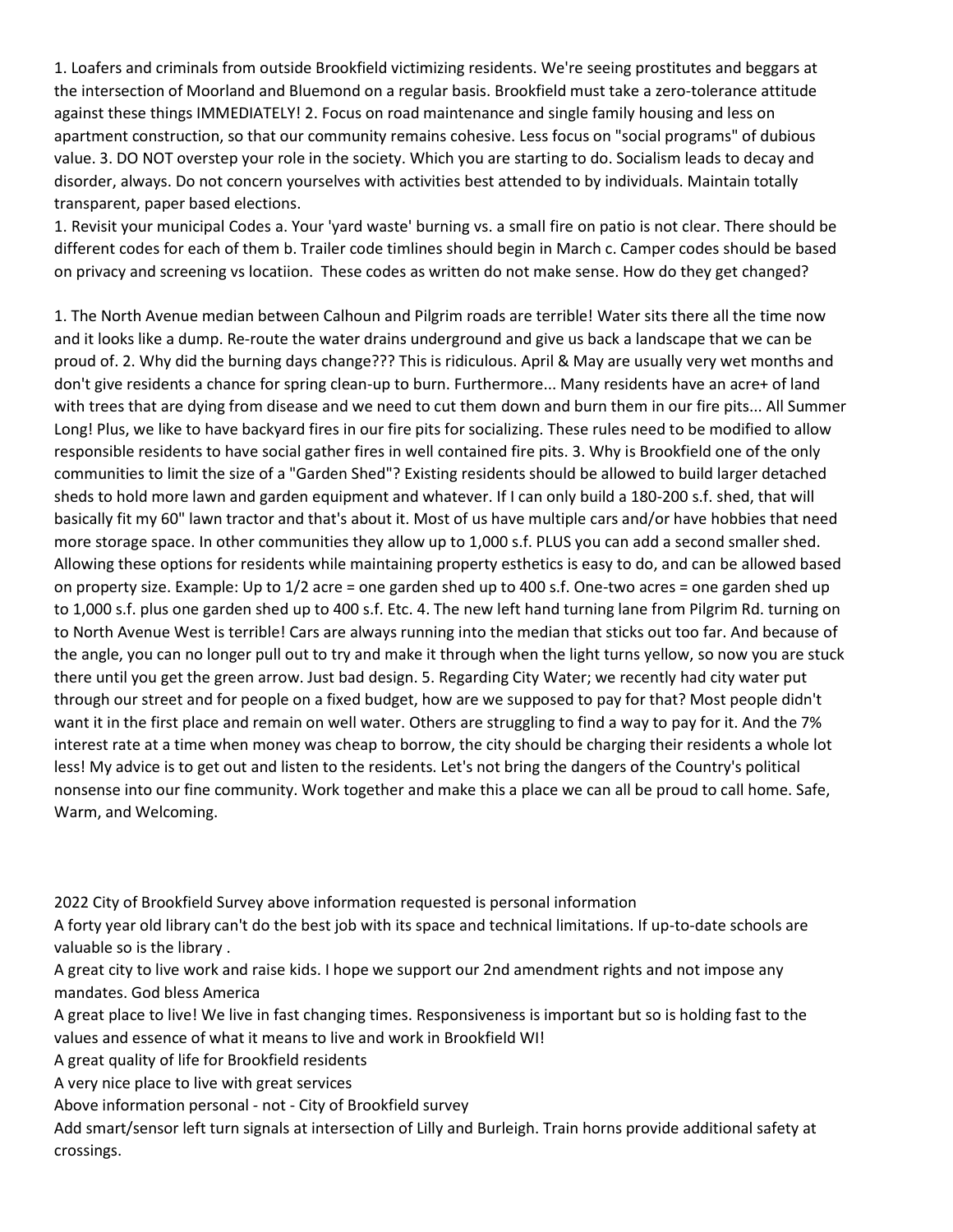Address the many empty store fronts and buildings along Bluemound Rd. Why is new building taking place when there are numerous locations that could be redeveloped?

Adult recreation opportunities have declined. I used to lap swim, but once per week so late at night and for such a short time doesn't work for most people. Good to see that the BCHS locker rooms are being upgraded. They were degraded (and not the cleanest). I enjoyed the Pilates classes through the G-Form fitness partnership. There are very few options available now. The library system is great. Through their partnership with other libraries, we can get almost everything we desire.

Alderman is Gary Makorn

all good

All, inall, Brookfield is a great  $\Box$  place to live!! We've lived here for 32 years, and have been quite happy here. Thank you for reaching out to the residents!!

ALLOW ALL HOURS TO BURN AND MAINTAIN OUR PAID FOR PROPERTIES!!!!!!!

Allow electric scooter rentals and golf carts on some streets

Allow paddle boarding at Hidden Lake

Any hint of Peoria alit you was long ago wrung out of the city of Brookfield & the go along/get along Council ensures it will stay that way. But if you can at least keep the school teaching core classes well & keep crime down, people will stay.

anything one can do about the amount of invasive species on city or school district land? Appreciate asking residents for their input.

As a health care worker who needs to be at work by 6:30 am, I wish they would at least go down my street once by 5 am. Other health care workers who live in brookfield have noticed the same. They used to hit the streets earlier, but now they may have reduced staff or changed the route. Why is the mayor's subdivision licked clean when city brookfield offices doesn't even open until 8 am or later? Once we get out to the main drag, we usually can get to work safely. I have already spoken to my alderman.

As a newer member of the community, we've ALMOST been living here 2 years, I would like to maybe get a newsletter review of everything from local community, the city, and county because now that we're settled in we're exploring more home improvement and recreational activities in which we've felt we've had to do a lot of google searches for and it's not as clear cut as we thought it'd be. Maybe both a "for the year ahead/recap from last year" and a community resource guide by season? Now that it's spring, we have no idea if we need to go to Elm Grove, City of Brookfield, or Waukesha county for our questions and it's a bit frustrating.

AS a resident since 1971, we are reasonably satisfied with the local government. The street maintenance hasn't been the best, and at present, the work that was done to our property last summer/fall was absolutely a disgrace. As a responsible home owner, we shouldn't have to put up with such mediocraty. Ag present the gas company has once again torn up our front property and it is also a disgrace. We personally repaired the damages done by the city and decree that we WILL NOT STAND FOR THIS KIND OF PROPERTY TREATMENT. At best, it is disgusting and irresponsible.

As a Sr Citizen, I'm more affected/interested in- - -safety, walking, driving, moving throughout the city using cityfurnished signage, marking, directions that enhance my safety and surrrounding properties (city & private). I obey the laws and signage/symbols----so keep them visible, clean and easy to follow.

As stated, our two major issues are the train whistle and the hazard of the weeds in the round abouts that not only unsightly, unattended but cause severe blind spots for driving.

As stated, the new burning restrictions need to be adjusted. Winds are more calm in mornings, and the burn times do not reflect this. The number of months burning is allowed is not sufficient. Other communities offer semi annual brush pick up which is needed in Brookfield.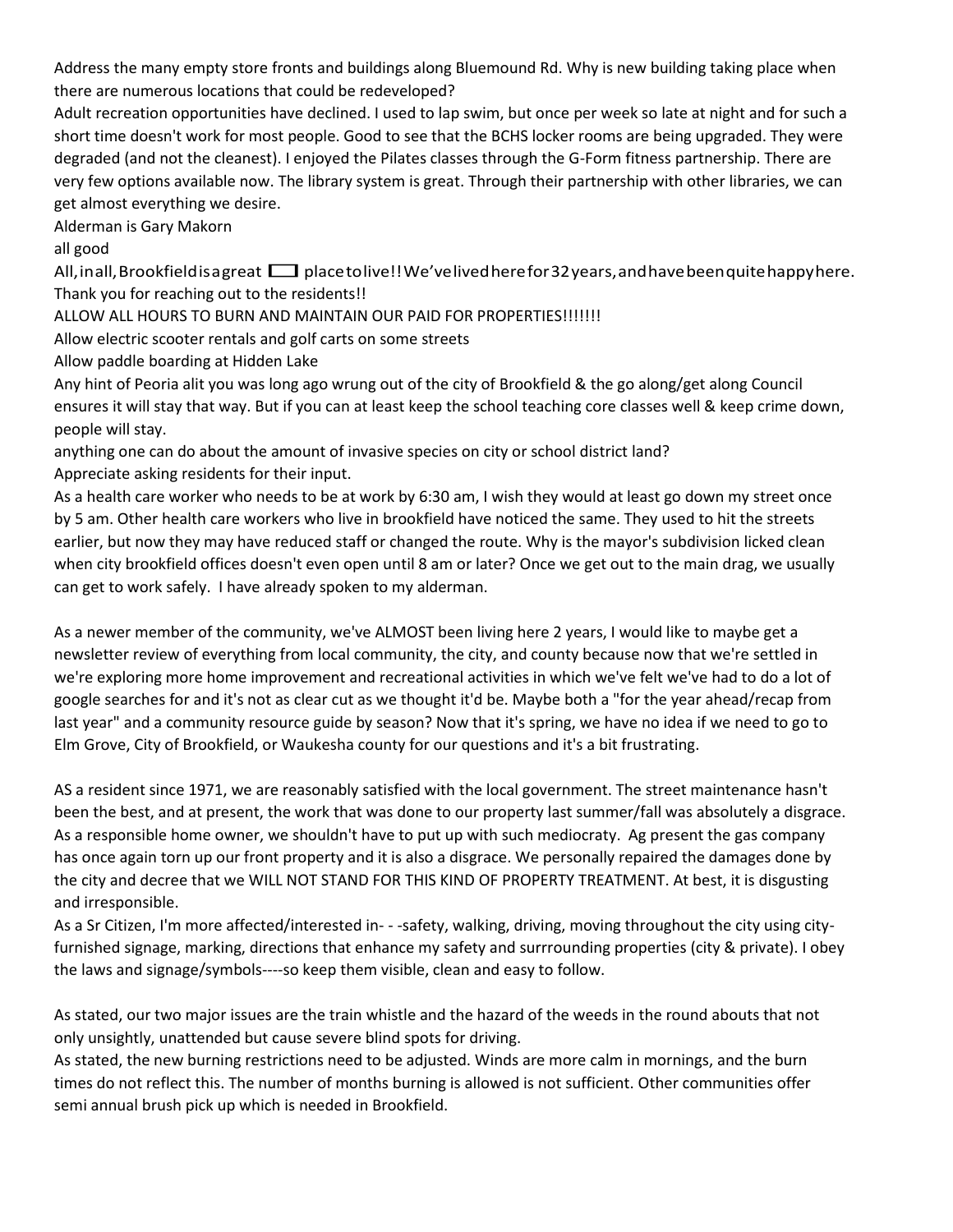Aside from my other comments, it would be nice if Bluemound intersections had xmas decore of some kind during the shopping season. Would attract more business, and would be a nice experience to drive through. Thank you for seeking our opinions.

avoid rental units for residential. Widen the rest of Calhoun and Pilgrim.

Ban leaf and brush burning. Too much increase in asthma and other respiratory issues. Large rise in children.

Be conservative. Thanks for your efforts.

Be more inclusive with regards to holiday celebrations e.g. in December, have X-mas tree and menorah at the entrance of the Town Hall.

Be tough on drug and other crimes. Jail time, no excuses!

beautiful new sidewalks on Calhoun were not usable past winter because they were never cleared of snow and ice. This needs to change.

Beautify calhoun north of north ave. south of north ave there are trees and gardens on BOTH sides and CENTER! north of north, calhoun looks like a freeway and isnot in keeping withthe rest of the city

Been promised pickleball courts for 2 years, still don't have any decent, lighted courts. Fastest growing sport in America. Waukesha is leaving Brookfield in their first when it comes to this.

Being retired, and as we head in to what seems to be a looming economic downturn, we will be focused on the level of real estate taxes

Believe that the City of Brookfield is a well run and frugal government. City is a great place to live, work, and learn.

Better job of snow removal on all walking paths

Better notice to activities for seniors

Better oversight of the school board to insure their actions are consistent with the desires of the community. The council needs a means to communicate to the school board concerns their voters are expressing.

Bluemound businesses starting to look weathered. Seeing some new business, construction and upgrades is good. ie corners, bullwinkles, discovery dr.

Both the city and county did a great job on Calhoun and North Ave road improvements - well done. More can be done to make the city pedestrian friendly. The traffic circles are good for cars, but crosswalks need to be better placed - further away from the traffic circle, specifically on the east side of the North Ave/Brookfield Rd. traffic circle. It is a county responsibility, but the city can pay attention to the safety of it's citizens. People actively avoid that intersection because of safety concerns.

Brookfield always had a "small town" cozy look. I HATE the new 4 lane Calhoun Rd and North Ave - stripped bare of trees - so very ugly. I am very disappointed in the planning comm. to approve of these "improvements." Hope our Mayor will fight future "improvements."

Brookfield citizens do not want multi-family housing

Brookfield city water is very hard and causes issues in maintaining a household. I wish a way could be found to improve it. Having lived in Brookfield for over 50 years I am impressed by many things especially the any long term plans that enhanced our quality of life especially the walking paths, Wilson Center and expanded variety of housing options. Keep up the forward & more inclusive efforts.

Brookfield has a good foundation but needs to openly acknowledge and highlight the ethnic/racial diversity.

Brookfield has become a city of haves and havenots. There are abandon houses in many neighborhoods that are not receiving the attention they need. New high density apartments are being build unnecessarily. Very few up scale lower density condos and apartments are being developed. There is no need to hold down taxes...this is still an affordable community.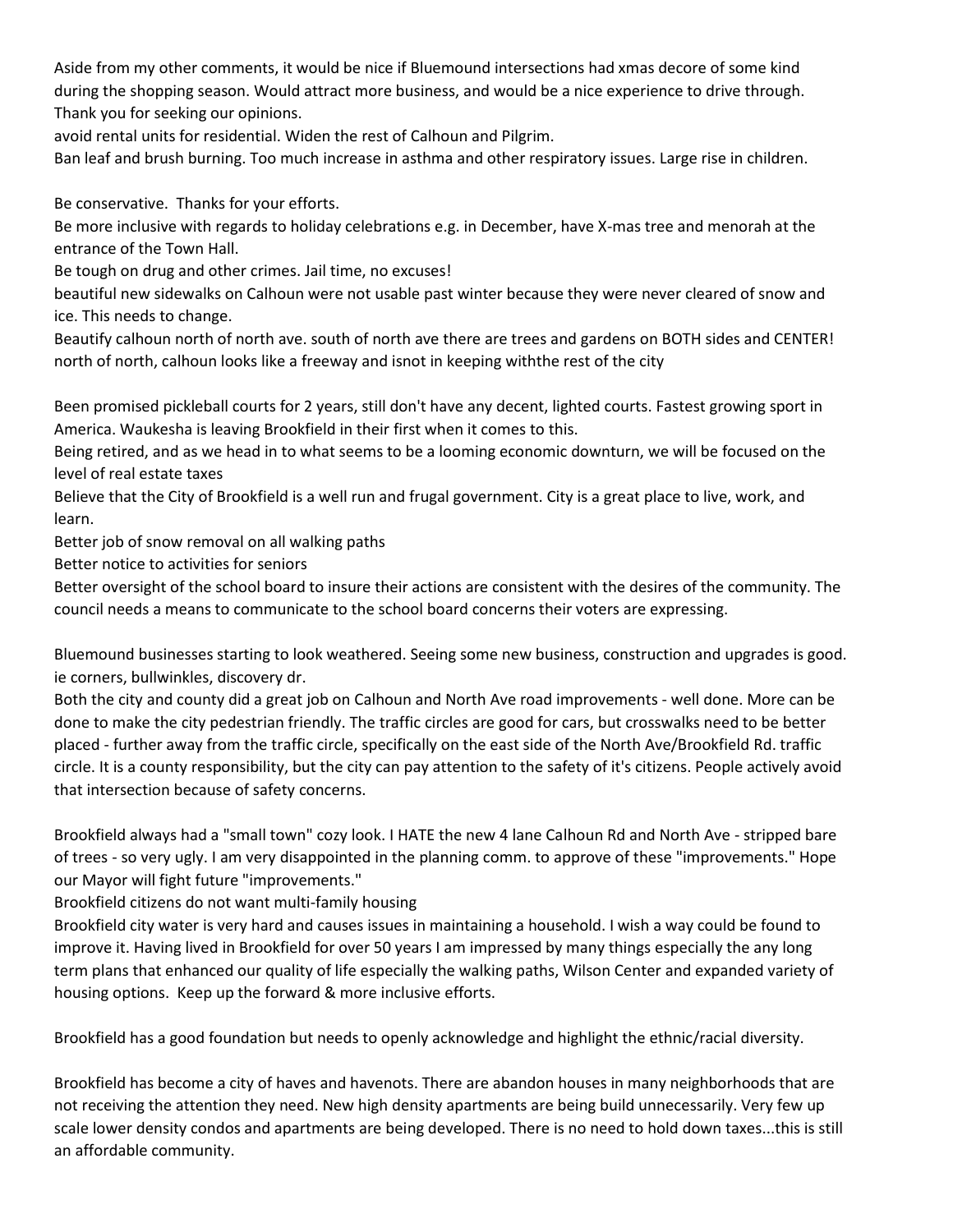Brookfield has great schools, save neighborhoods and is a great place to live

Brookfield has the potential be a top community for walking, biking, and enjoying outdoor spaces. A revitalization of the village combined with a focus on pedestrian access to Mitchell park and improvement of McCoy park will be key in setting Brookfield apart from other suburban cities.

Brookfield is a city that has no identity. It's full of chain restaurants and a dying shopping mall. Roads need repair. The reason that Brookfield is still a good place is Elmbrook Schools. There are two blue ribbon public schools in Brookfield. Without those highly rated schools, property values would decline.

Brookfield is a decent suburb but we need to keep our education system high and stop overcrowding the city with overbuilding. If I wanted to live in a Chicago suburb with lots of terrible traffic and plentiful chain restaurants I'd go live there.

Brookfield is a destination for people to move to because of the school districts, but that is the only reason that stands out.

Brookfield is a gem and one of the premier communities in Wisconsin. It is, and always has been, a community that values education and safety and green outdoor spaces. Please don't lose sight of that. We are not Waukesha or or New Berlin or Wauwatosa - and I don't think we ought to be! Housing variability and affordability are important, but don't go too far and tip the scales on quality or density or negatively impact service levels or property values. This isn't a community or residential apartment towers! Hold the schools accountable - it's a huge reason people move here and the quality has been slipping - especially during the pandemic. Focus on maintaining Brookfield's identity and quality and do whatever you can to not get sucked into the violent, crazy mess that Milwaukee is becoming. Helping people feel more connected to each other and the community might help. Thank you for the opportunity and for your commitment to keeping Brookfield one of the best places to live.

Brookfield is a good place to live but should be a great place to live. My property taxes went up \$1500/year which is way too much for my home value. I notified the city and the assessor didn't care about my concern and failed me miserably. I will move away from Brookfield at some point as most people do.

Brookfield is a great place to live!

Brookfield is a great place to live. I said reduce services for the Library. We like the library, but perhaps reduce hours. Maybe lose at 7:30 M-Th?

Brookfield is a great place to live. Everyone seems to want to come here.

Brookfield is a great place to live; however, this is becoming like Wauwatosa. Taxes need to be lowered, residents need to stop being forced to hook up to city water, lessen the amount of permits needed, and do away with burn restrictions. I would have reconsidered my move to Brookfield had I known that the local government was much like the City of Milwaukee.

Brookfield is a nice place to live, but has deteriorated needs

Brookfield is a safe and pleasant, albeit homogenous, and and bit too politically conservative. I would like to see greater emphasis on the community enrichment, conduciveness to walking/biking within the neighborhoods. Indeed, coming from Milwaukee and the, before that, the Milwaukee suburbs, the thing we miss most a out being in Brookfield are the sidewalks and that walking at night in the neighborhoods is a little scary (due to the lack of street lights in the neighborhoods).

Brookfield is a single family residence city. Do not resort to multi-family apartments. It increases traffic congestion on Bluemound and invites those who do not have a stake in our city. Be transparent with citizens.

Brookfield is a well-run, wonderful community in which to live and raise a family. Elmbrook Schools are a great draw bringing families in.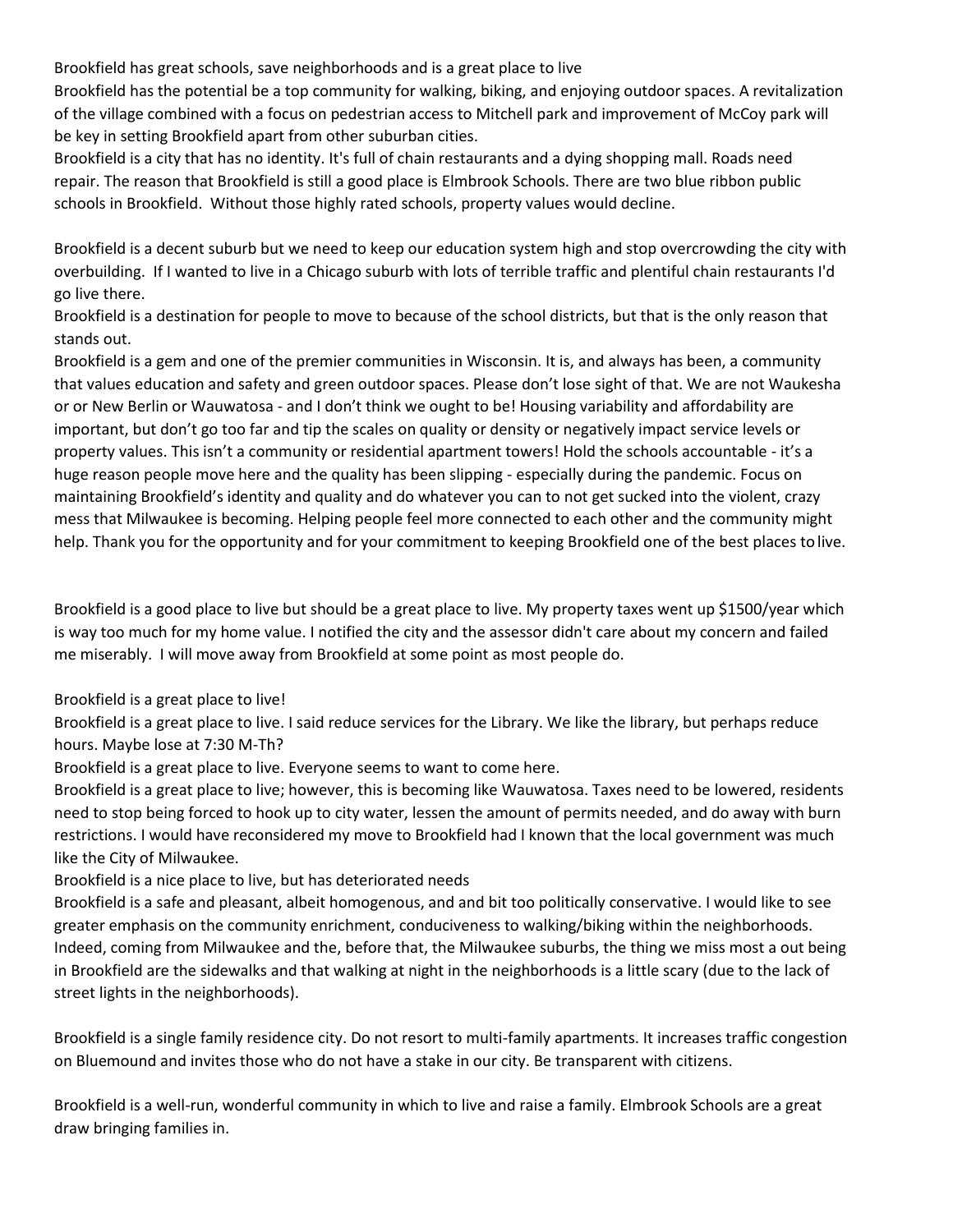Brookfield is not unique. It's cookie cutter. Residents leave to find entertainment and spend money elsewhere. We need bars/restaurants that are not chains. Also, Brookfield is not easy to bike around with kids. We need less widening of roards and more of a community feel.

Brookfield is tops in bike trails, rec, programs, parks. Love love love all the amenities and services. Please see Village of Sussex social media as an example of how you can do MUCH better in this area. And for petes sake do something about the train noise. All crossings should be quiet zones. I love living here.

Brookfield should focus less on developing roads. It feels more and more like I'm driving through a Chicago suburb. People want Brookfield to be more quaint Wisconsin community like a Delafield or Cedarburg.

#### Brookfield used to do a better job at salting/sand in winter

Brookfield village should be more of a gathering space. (better than it used to be). School superintendent does not listen well and needs to be replaced. Library needs more music books. Stop signs needed in neighborhoods. Sidewalks needed in neighborhoods.

Brookfield was a quaint sub-urban community 20 years ago. Over the years, the city has taken a position that multi family housing available in Brookfield was low compared to other communities and that such type of housing developments should be increased. This has caused major congestion in the city. The quaint community no longer exists. My suggestion is to cease development of the multi-family housing in the future. In addition, at north avenue and pilgrim road, and then at pilgrim and Wirth park, the train situation is literally awful. Seems like the frequency of trains has increased significantly over the years and causes major back-ups and congestion on these roads. At times the trains are moving at maybe 5 MPH causing significant traffic wait times. Considering the number of train interruptions causing traffic and emergency vehicle issues I would suggestion that this matter be studied for a solution. I also would comment on the left turn by-pass lane that was installed some years ago for the southbound lane for the Pilgrim Park Middle School on Pilgrim Parkway It's not long enough. Often left turn traffic going to Pilgrim Park Middle School backs up before the availability of the by-pass lane. This causes further traffic issues for those continuing south on Pilgrim Parkway.

Brookfield was the picture perfect haven from urban life. Great schools dominated the city, plentiful parks and recreation, beautiful homes and space between neighbors so no one felt overcrowded. The landscape here is changing and not for the best. People have pulled their children from schools after learning their children WEREN'T learning, or exactly how invasive school faculty and staff were over their children's lives. Get back to influence free education. More and more land that could be used for beautiful homes for hard working families or more trails, paved walkways and bike trails to enjoy the peaceful natural landscape and wildlife, is being turned into commercial development. We already have EMPTY commercial space in Brookfield. We should work on rehabilitating these spaces into productive businesses that the community can support rather than creating more future empty eyesores where residential areas should solely be. Crime is infecting our beautiful safe haven for our children. We should be working on promoting neighborhood watches and other safety features such as adequate street lighting in residential neighborhoods. Keeping services funded is a priority, however, you cannot over tax people for services or create more commercial development without making people feel like they should move to another city with the same services and less commercial development and high taxes. If people wanted to live in an urban city, they wouldn't move here.

Building inspector does not communicate, unreachable, does not return calls or clarify questions. This office needs ATTENTION, have had the same terrible communication issues since 1997 for multiple projects over the years.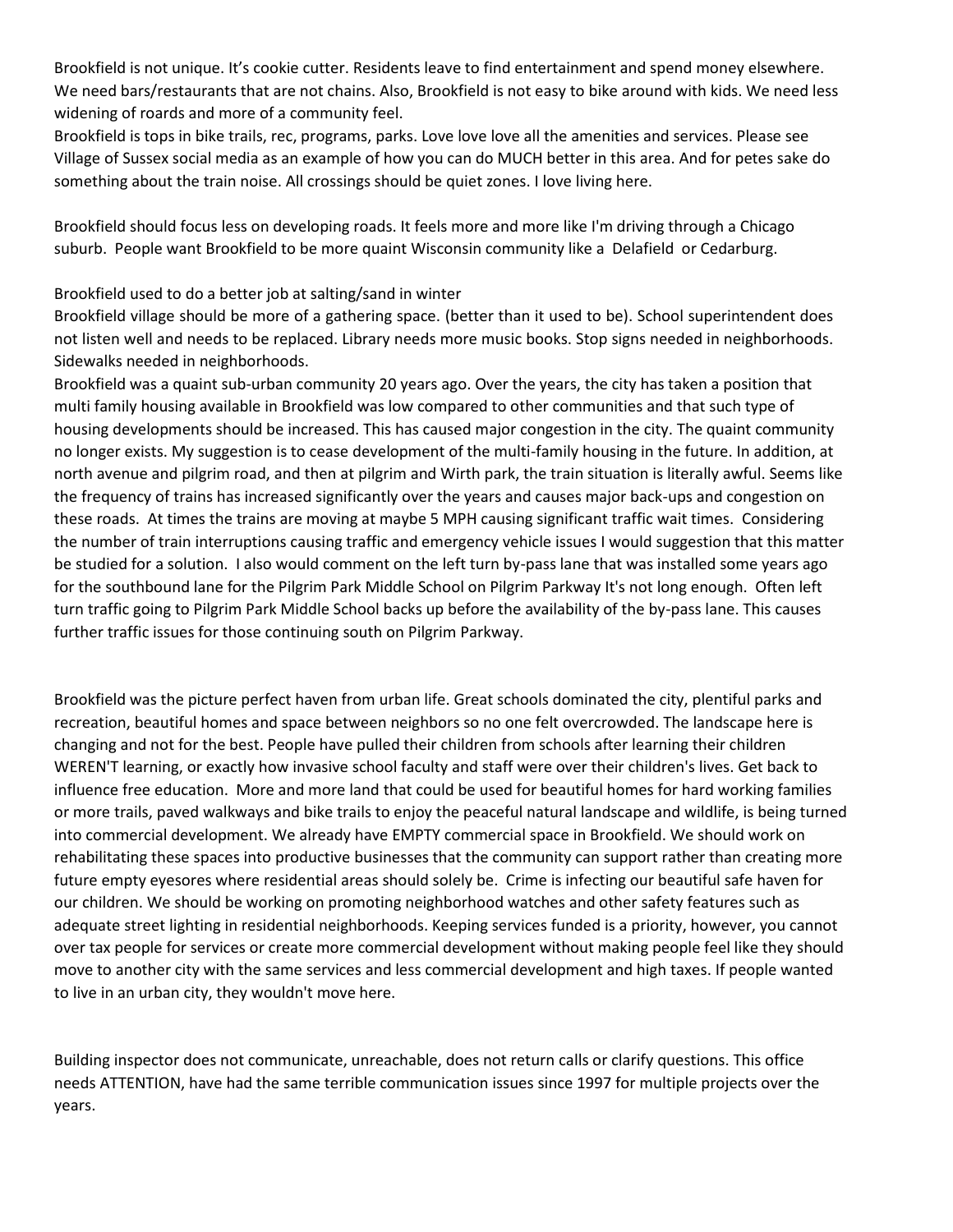Building too many apartments. This could bring in lower income people, clog up our schools, and diminish the quality of education in our district. Also, school board needs to get away from their left wing critical race theory type ideology. The latest elections were a step in the right direction to ensure this and correct course if you will.

### Burning in the city should be eliminated

Can there please be some common sense rules regarding burning of yard waste? The weather/wind speed greatly limits suitable days for burning in the inadequate 4 months it is allowed, and the restricted hours limits opportunities as well. Please also allow burning in the months of December to March, as few people have their windows open or are walking outside during these months, and yard clean up is still being done. Please do not allow those uncommon exceptions (neighbors who burn daily, who burn trash, or who "burn pianos") to dictate very limited burning policies. Perhaps consider allowing residents to burn a limited number of days per week or month, to prevent "hobby" burning. Many people burn branches, not leaves, and these pile up during the year. Increasingly limited burning opportunities also result in many residents burning on the same day or perhaps burning on a day when leaves might be wet, as a dry day may not have been an allowed burning day. Thank you for the opportunity to provide feedback, and thank you for your service to this community.

Can we not repeat having main traveled roads be under construction at the same time? That was not good planning.

City needs to expand the yard waste burning hours and go back to burning all day on Tue, Thurs and Sat. The current reduced hours concentrate too much smoke in a narrow time period. Need to spread burning over longer time period.

City of Brookfield Police for the most part are great. That said there is always a bad apple in the bunch. This video has been circulating social media and apparently is an active officer with City of Brookfield. I'm thinking how he articulates the first 2 mins of this video is not the most accurate of a peace officer and representing the City of Brookfield as a Police Officer ? https://vimeo.com/2038574

Common council budgets too high! Brookfield needs better roads not the conference center! Brookfield needs more beautification! The Mayor and common council is too liberal, like Evers! We have to live within our means! (Like we do in our private life) But politics overtakes the logistics of everyday life. Reduce inflation! It is out of control! If this continues, the US will end up like Ukraine! We cannot spend more than we have! I am a widow now  $(7 \text{ mol})$ ;

|       | Establish a law that doctors have to notify next of kin! Brookfield has lax laws when it comes to medical |  |
|-------|-----------------------------------------------------------------------------------------------------------|--|
| care! |                                                                                                           |  |

Concerned about what I have heard regarding some of the curriculum taught in the schools. More communication, clarification from the city and school board would be helpful. Concerned that we are looking more like Milwaukee and losing suburb/village flavor and experience. Thanks

Congrats to the Economic Development Dept for all of their efforts to ensure Brookfield Square and Bluemound Rd does not become a wasteland. Their creative partnerships and solutions have been noticed. Love to see some additional savings through service partnerships with Elm Grove. The investments in our parks is a great asset to our community. Keep up the great work.

consider banning people from burning leaves and debris

Consider Bannockburn, Illinois as a model for upscale community development

Continue maintaining the quality of life, services and security. This is a great model suburb.

Continue to ensure that the children of Brookfield have a QUALITY education. Do NOT make cutbacks in funds for our children's educational opportunities.

Continue to fight the State from taking hotel/motel room taxes away from the city.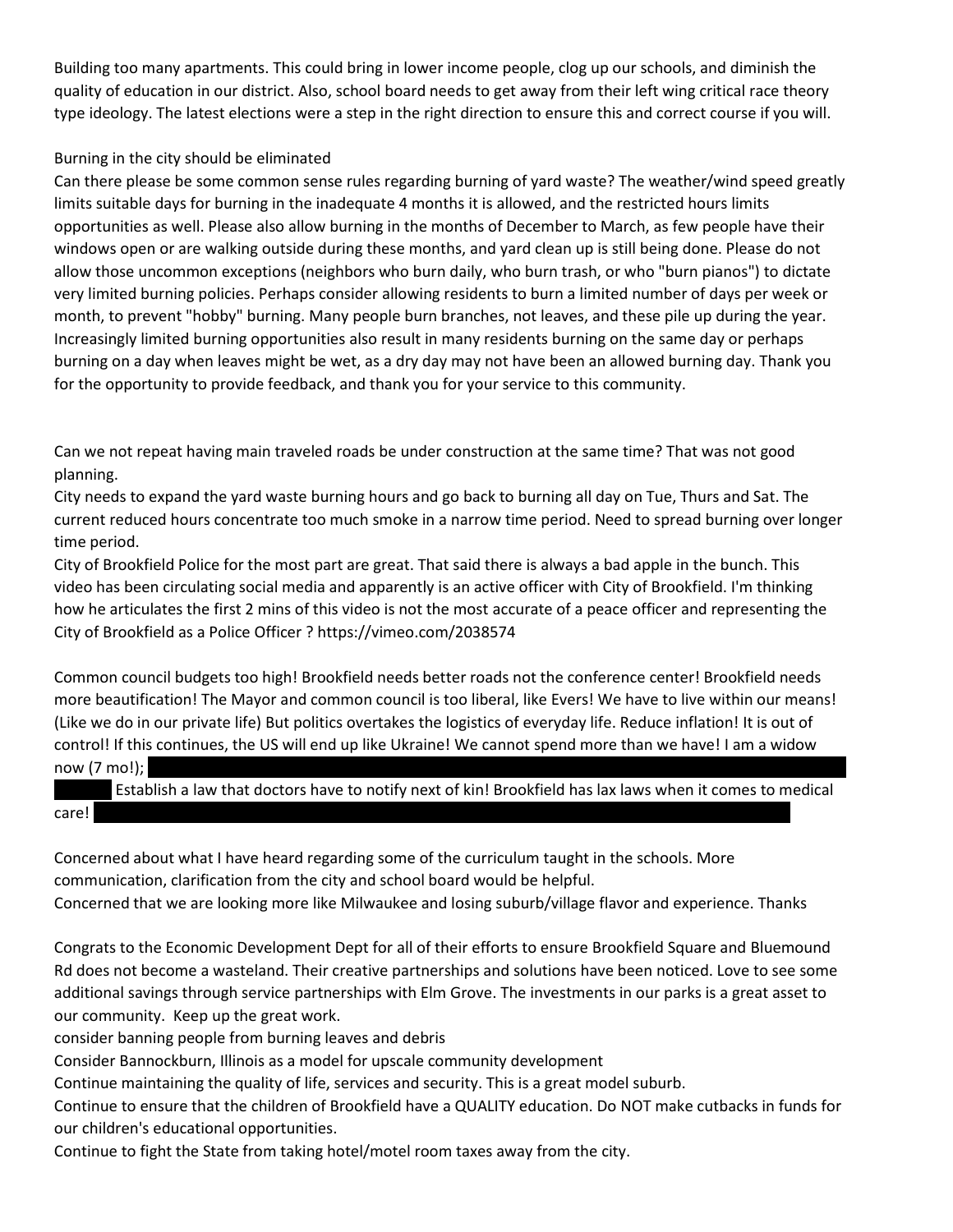Continue to maintain quality services, increase the tax base in commercial districts without using TIF, support the police to maintain a safe City, and do not destroy the landscape further to expand roads that do not need expansion (Calhoun and North)

Could do a better job of listening to the residents

Could the quarterly letter to residents clearly outline property maintenance expectations, please? Are there fines for failing to meet minimum standards? Four houses in my area are multi-year offenders, I believe. Do I call City Hall if a neighbor has rusting equipment in their yard year in year out?

Could use a more cohesive downtown area. An area that is a bit cozier to have city gatherings.

could we do anything to increase the park and rec hours to accommodate working families

crime #1 concern We support our police and our cities efforts

crime, overcrowding, road conditions, lower taxes for elderly people who DO NOT HAVE KIDS IN Elmbrook SD.

Current GFL trash collection makes a larger mess after their service than prior. Not impressed at all with the change.

DECREASE TAXES - our teachers are overpaid

Design and install a library web site just for Brookfield that is user friendly and NOT combined with other cities. Loan books for four weeks at a time. Do this immediately.

Difficult to find alderman districts. Should have link to map on page listing alderman. Also difficult to look up ordinances.

Do not "develop" just for development. Demand more and better. Police need to remember a moto: Protect and Serve - they can use some common sense and understanding - and appears that they do. Work on improvement relations with Milwaukee and City of Waukesha.

Do not agree with the new yard burn policy

Do not let Brookfield Square go into disrepair and definitely do t let them tear part of it down for office space or more apartments. We don't need any more office space or apartments. We need more quality restaurants and retail.

Do not raise taxes.

Do something w/Brookfield Square, Not RESIDENTIAL! Roller skating rink? Kids activity? Keep reducing property taxes, it is appreciated!

Do something with storm water damage on residential properties after you have built commercial properties next to them. Also fences should be allowed once you add commercial properties next to residential.

Dog Park on river Road needs improvement. Half the site is near muddy marsh.

Doing a good job generally. The change in the garbage service could have gone smoother but I am sure there were issues I don't understand.

Doing a great job, Thank you

Don't bring in too many multi-unit apartments. Bring in more single home developments

Don't like the condos that are allowed in a residential/single home area. Especially in the village. i.e. 186th street.

Don't overcrowd the landscape with new housing developments. Work to revitalize commercial zones in areas other than bluemound rd. Infrastructure needs work on Menomonee falls, butler, Wauwatosa border areas. Would like to see more park festivals like Milwaukee's beer gardens or music festivals

Don't fire equipment with ambulance on all calls

Don't let Brookfield turn into Wauwatosa.

Dont widen any more roads. It creates more traffic. Make safer pedestrian and bike crossings. Slow down traffic. Keep Milwaukee crime out.

Education is my top priority.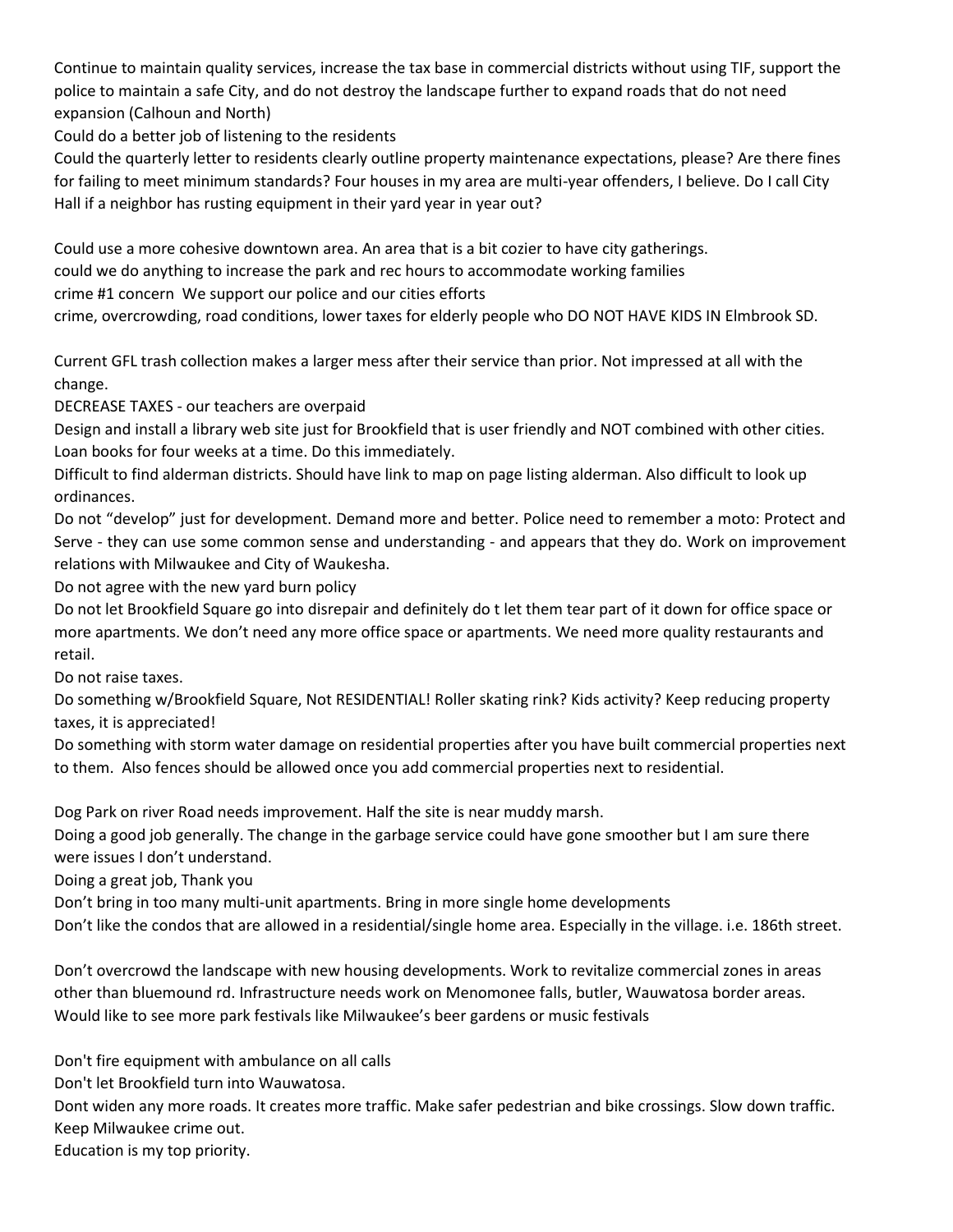Elmbrook school system is a disgrace compared to what it used to be. I attended Elmbrook as did all 4 of my grown children. I have lived in Brookfield 55 of the last 57 years. This used to be a destination community now it's an also ran, just east of Waukesha. It's disappointing to think of the opportunities missed.

Empty nester looking to downsize. lack of affordable housing choices may necessitate moving outside of Brookfield. combine park and rec with elm grove

Enforce the ordinance of leaving grass clippings and snow on roads. Even city workers leave clippings.Excessive speed in subdivisions.

Excellent place to raise children

Feel the city is well run. Good services. Get CRT out of school curriculums if attempted to be taught. Get back to paper ballots. Enforce local laws when necessary. Do not let people get away with things ie. shoplifting.

Fix the roads, especially in subdivisions.

Fix the streets

FIX YOUR SCREWED UP STREET AND AJOINING PROPERTY

Flood abatement/control: No user fee. Instead a BUILDING AND PARKING LOT FEE for existing commercial buildings and new commercial construction. Also, Brookfield city well water is sluggie and dirty looking. It's slimy and disgusting. Put some tax money into rebates for Reverse Osmosis Systems for your residents.

Focus community building and communication would be greatly appreciated. During the garbage collection crisis, the lack of timely communication from the city was excruciating. There are many tools that leverage outbound automated calling and tex messaging that are widely used today- like One Call Now. We are far too big of a community to lack this basic technology. Also- imcreasing and improving community gathering places would be greatly appreciated. Elm Grove is really out pacing Brookfield in this ares- beer garden, weekly concerts, movie nights. WE find ourselves leaving Brookfield for events like this0 would prefer to get them here.

Focus on maintaining quality of life and services for residential, single family residents. Expansion of city water services largely not needed or desired by those who would be responsible for portion of cost. Work with WE Energies to continue to bury power and utility lines to improve reliability of service. Focus on viability of commercial offices and businesses as priorities and behavior of consumers and employers changes. Work with developers of Brookfield Square to modify vision of property to ensure continued occupancy and viability.

Follow cdc recommendations & keep citizens healthy

Future greenway trail planned behind Elmbrook estate near pilgrim road needs to be reconsidered. The trail is mapped very close to households residence in Elmbrook estate creating huge privacy, safety and health concerns. Alternate route should be established which can satisfy everyone's concerns and needs.

Garbage collection has gotten worse always have cans and paper in my yard Garbage pick up service is nice but does seem excessive and like we could save by going to a different program

Garbage pickup is my main concern. CFL has missed the pickup twice and Waste Management never missed.

gas and electric bills are going through the roof. :(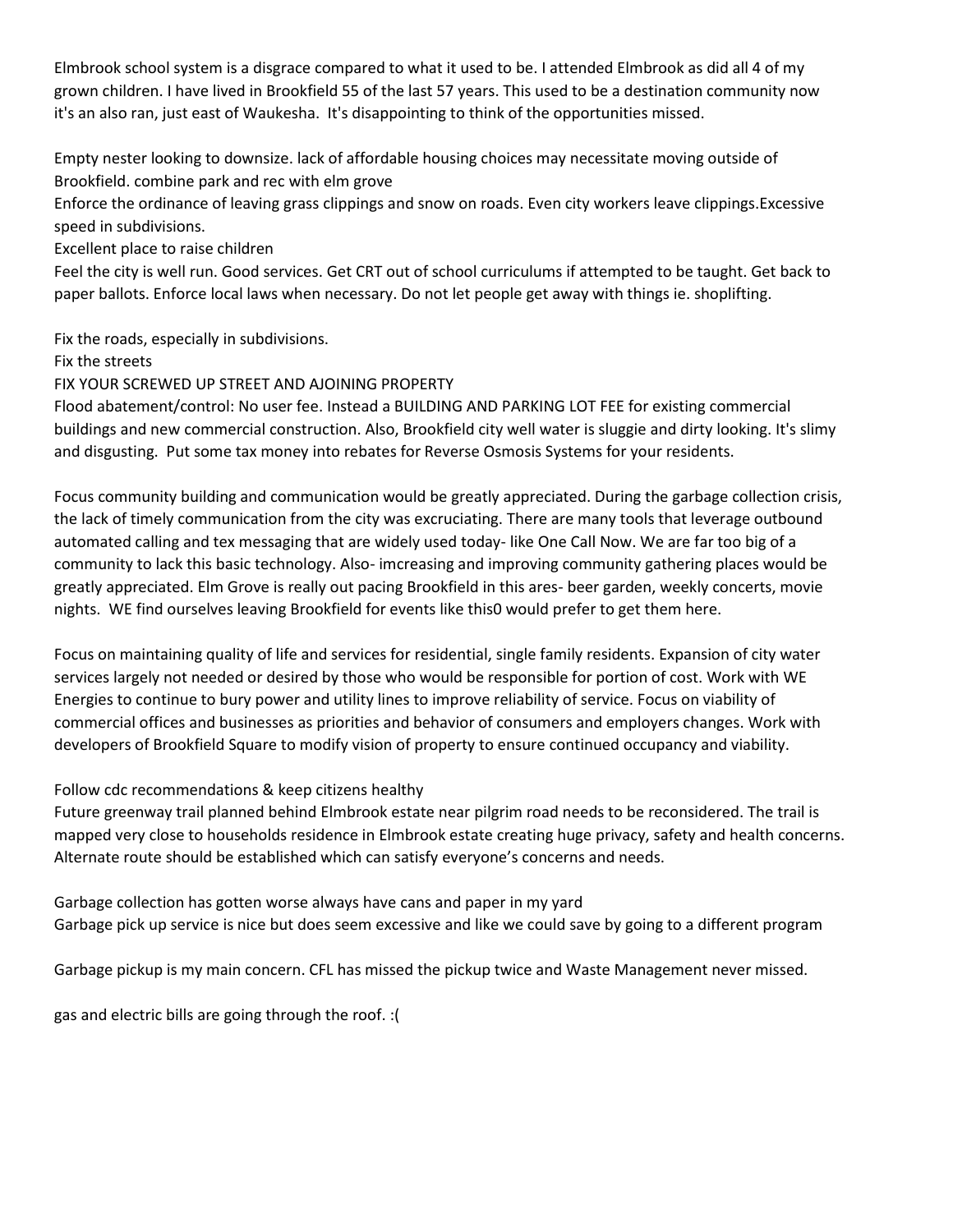Gauge satisfaction with (Brookfield) city services and programs: A source of considerable irritation and frustration is Brookfield's 'music in Civic Plaza' program. As a city taxpayer who does not use city services such as the school system but pay 50%+ towards the cost of schools, I do not begrudge proper education of my fellow citizens' children. However, as a local taxpayer and professional entertainer, I find it appalling that the City does not maintain any consideration for "citizen first" choice of entertainment in the park. Brookfield uses the services of a county-based booking agency that, in turn, makes all subsequent choices of artist selection. Most frequently, this includes artist/acts from outside of Brookfield and often, outside of Waukesha County. Having approached Brookfield Parks and Recreation some time ago, I was told that it was easiest for the City to hand bookings over to an agency who does the rest of organizing. Said agency maintains a business address in the Brookfield area which, in the administrator's mind, resolves the use of "local talent". In my mind, it personifies City laziness and remains an affront to its taxpaying citizenry. A city that does not celebrate and champion its own citizens, should not be asking for support from its citizens. As a resident of over forty years, this situation continues to fester in a very unpleasant manner year after year. You can use this input for gauging dissatisfaction with city service and programs. Jerry Stephani 14835 Clare Bridge Lane Bridge Lane Bridge Lane Bridge Lane Bridge Lane Bridge Lane B

Generally, I am very pleased with Brookfield services and public facilities.

Get on social media!! In this day and age, there is no excuse why we don't have the City and the Mayor both on social media and ACTIVELY sharing information.

Get rid of the over population of deer and coyote's

Give written warning for overnight street parking before issuing a ticket.

Glad that Steve Ponto was re-elected. Congratulations!

good community ... Bluemound Corrider biggest challenge to keep it sharp, attractive, and not overdeveloped. Capitol Drive is next ...

Great city to live in and raise children

Great City to reside in. Wonderful amenities and services. Quality leadership in trying times. I am proud to be a resident of Brookfield.

Great job with Mayor Ponto and the staff of city services

Great job.

Great living here for the last 45 years.

great place in region

Great place to call home. Thank you Brookfield!

Great place to live

Great place to live and raise a family

Great place to live but I have seen rising crime especially along bluemound and around Brookfield square. The crime in milwaukee has gone up in recent years and I just want to make sure steps are being taken so it doesn't move out here.

Great place to live overall, but certain aspects of the city are issues. Poor water quality, lack of sidewalks and enforcement of speed limits in residential areas, and lack of diversity are some of the more glaring problems.

# Great place to live.

Great place to raise a family or live comfortably after retirement.

Great place to raise a family! Safe, schools are great, community is great.

Great Schools - Wonderful place to live.

Great survey. I love living in Brookfield.

great work on getting some housing options; when we moved here 10+ years ago there were almost no apartment options, glad to see some added recently.

Hands down, the most important thing we can do is keep the crime in Milwaukee County. Its creeping in along Bluemound and Capitol and concerns me a lot.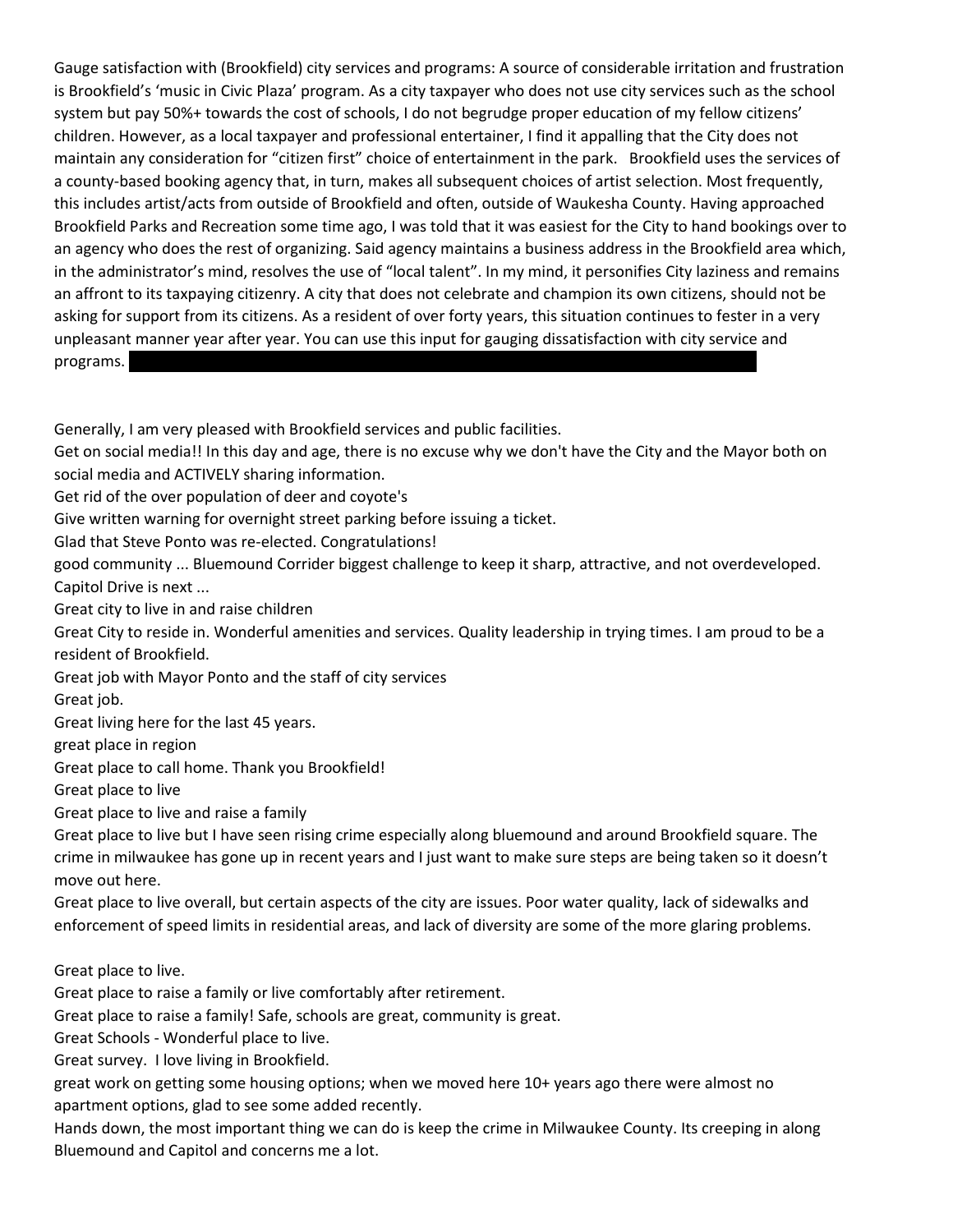Happy to live in a high quality community

Hard to believe you have male, female or other. Good grief.

Have lived in Brookfield since 1937 and have seen many changes but it's always been a great place to grow up and live.

Have not lived here long enough to formulate opinions or answers to many of the survey questions. Our interactions with city staff and employees has been very good as they have all been very helpful as a new resident of the community. In turn, we were not very impressed with our elected representative when he was campaigning door to door and made some very disparaging remarks about one of our neighboring communities.

Have serious concerns with Underwood creek trail extension from Shamrock Ln to Lisbon Rd. This trail is coming very closer to my home which is posing Serious security, safety and Privacy concerns. Request City to relook at the proposal and realign Design to address Homeowners concerns...

Having been a longtime resident, I have seen the decline in the city, particularly over the past 10 years. Too many apartments are being built, resulting in a transient population which is detached from the community. Bluemound development has deteriorated since before 2020 and there doesn't appear to be a thoughtful vision of what Brookfield should be.

hidden lake project appears to be turning out well.

Hire more police officers for traffic control on major roads..Set up more speed traps.

Household waste: sure wish we had a better way of disposing electronics such as tv's, dehumidifiers, vhs players, etc... etc... I mean \$35 a tv / come on!

how about offering a tax incentive to businesses with large flat roof areas to add solar panels. Please use street cleaners on bike lanes more often. Also the city newsletter suggested that cyclists ride as far right as possible which is understandable however in roundabouts cars tend to crowd or cut cyclists off---it's safer the the cyclist to take the lane in that situation. A cycling safety course would be beneficial for new cyclists to know how to stay safe.

I am a little concerned with all the new houses being built that school sizes will be a future issue

I am adamantly opposed to privatization of any kind. I believe where it has been used it fleeces tax payer dollars. I urge you not to consider doing this now or ever.

I am against the status quo and I am for any new improvements.

I am concerned about the increased property crime rate.

I am deeply concerned how the Republican Party in Madison influence's Mayor Ponto's decisions of whether to take up an issue and listen to the voice of residence. As Brookfield becomes more diverse and younger he may be out of step with the future interests and needs of this community.

I am disappointed every time I go to the Pick N Save on Greenfield Ave. lately. There is a police vehicle sitting in the parking lot presumabley waiting to hand out tickets for rolling through a stop sign. I would think there would be a better use of time for the money they are paying a trained officer to sit in a parking lot and hand out traffic violations. I understand the need for traffic safety but there has to be more unsafe places to enforce this. Is the officer in the Pick N Save lot a revenue raiser or a safety need? I suspect a revenue raiser. I am also continually disappointed that the city of Brookfield promotes Endicott Park as having an ice skating rink facility. A carved out area in the park for such facility has been there for many many years but it has never been groomed to be filled and / or filled. When the city goes through its list of parks and facilities it gets to check a box that there is an ice skating rink but to my knowledge it has never been functional. I suppose it's all about checking the boxes.

I am disappointed that the new burning regulations were enacted without hearings to get a sense of residents' agreement or disagreement. Waukesha prohibits all burning but provides pick-up service on scheduled days for yard branches, etc. Or, allowing burning two days a month during June, July and August would be a reasonable compromise.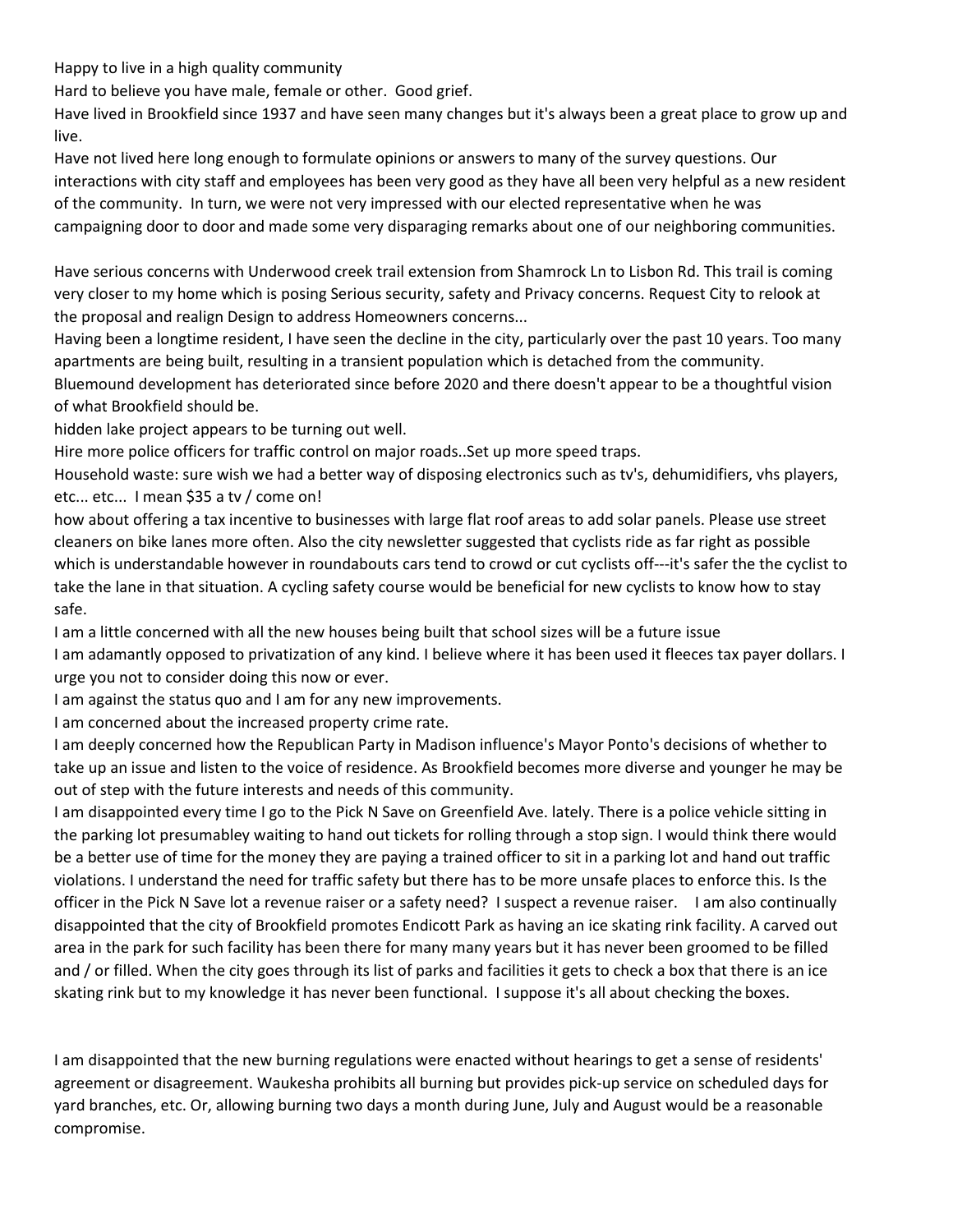I am extremely concerned about an element of our community that seems intent on inciting fear about our community and schools. Over the last few years I have seen this community go backwards as far as inclusion and diversity. School board members are making inciteful statements that seem to be aimed at little more than stoking fear of inclusion and science in our school and community. With a school age child, we are considering enrolling elsewhere because these anti-science and anti-inclusion attitudes go far against the values important to our family, and many other families we know. Please consider giving more aesthetic attention to the Capitol Drive corridor. The city devotes resources to planting trees and flowers in the medians on Calhoun - Capitol could use the same in the medians. Also it would be good to bring in more business along this corrider because so many businesses are currently empty. Homeowners along Capitol should be allowed fences. A highway runs along our backyard and we are currently not allowed fences. This is needed for safety, a sound barrier, and to maintain property values. Cars travel at speeds over 60MPH along our backyard and it is ridiculous that the city/state expanded the highway a few years ago but expect us homeowners to not need fencing.

I am glad that the community is being surveyed. Start thinking about what other communities with young families do for community. Big band concerts are great for older people, but what about more events for families. Similar to the 'downtown Brookfield' tree lighting ceremony. What about an Oktoberfest? Let's get people meeting their neighbors and into the parks!

I am not happy about two issues where I live. The new path you are constructing has destroyed too many trees and has now caused us to have a more open view to the treatment plant through the conservancy, Secondly, I have been disturbed for years with the all day noise of 30 barking dogs at the Humane Society. I don't understand why they are not required to install some type of sound abatement.

I am old, and love the city of Brookfield

I am opposed to lower rent apartment building

I am really disappointed that the yard waste burning regulations was changed. some of us have no way to dispose of yard waste other than burning and now it has been made very difficult

I am very concerned about homes and lots not being maintained. This is bad for property values and ultimately assessed valuations. The appearance of the city is important to everyone who lives in the city. Something needs to be done.

I am very concerned about the number of herbicides and pesticides that are used by homeowners. I think education regarding how this impacts our ecosystem would help people make better decisions to support a healthy environment.

I am very disappointed in the decision to limit burning of leaves & branches. Please reverse your recent decision & LET US BURN like before.

I am very happy with new Calhoun Road

I am very satisfied living in Brookfield and would love to stay here, so keep up the good work.

I am very satisfied with my quality of life living in Brookfield. Keep up the good work.

I am very satisfied with the current state of affairs in Brookfield.

I appreciate this opportunity to give feedback.

I believe the City should stop creating ordinances to fix each and every issue that comes about. Most of the ordinances are selectively enforced or are illegal or unconstitutional, i.e., banning federally regulated trains from blocking the traffic in the City of Brookfield. What a huge waste of our government resources enacting this ordinance and then finding out that it had to be rescinded. When city laws are changed by the state, the mayor and police chief should enforce the new laws as written, and leave their personal feelings out of government, i.e., WI Act 71. Bringing in sharp shooters to reduce the deer population is a waste of a resource. Are we sure that every pound of venison from a killed deer was given to a food bank or was it landfilled?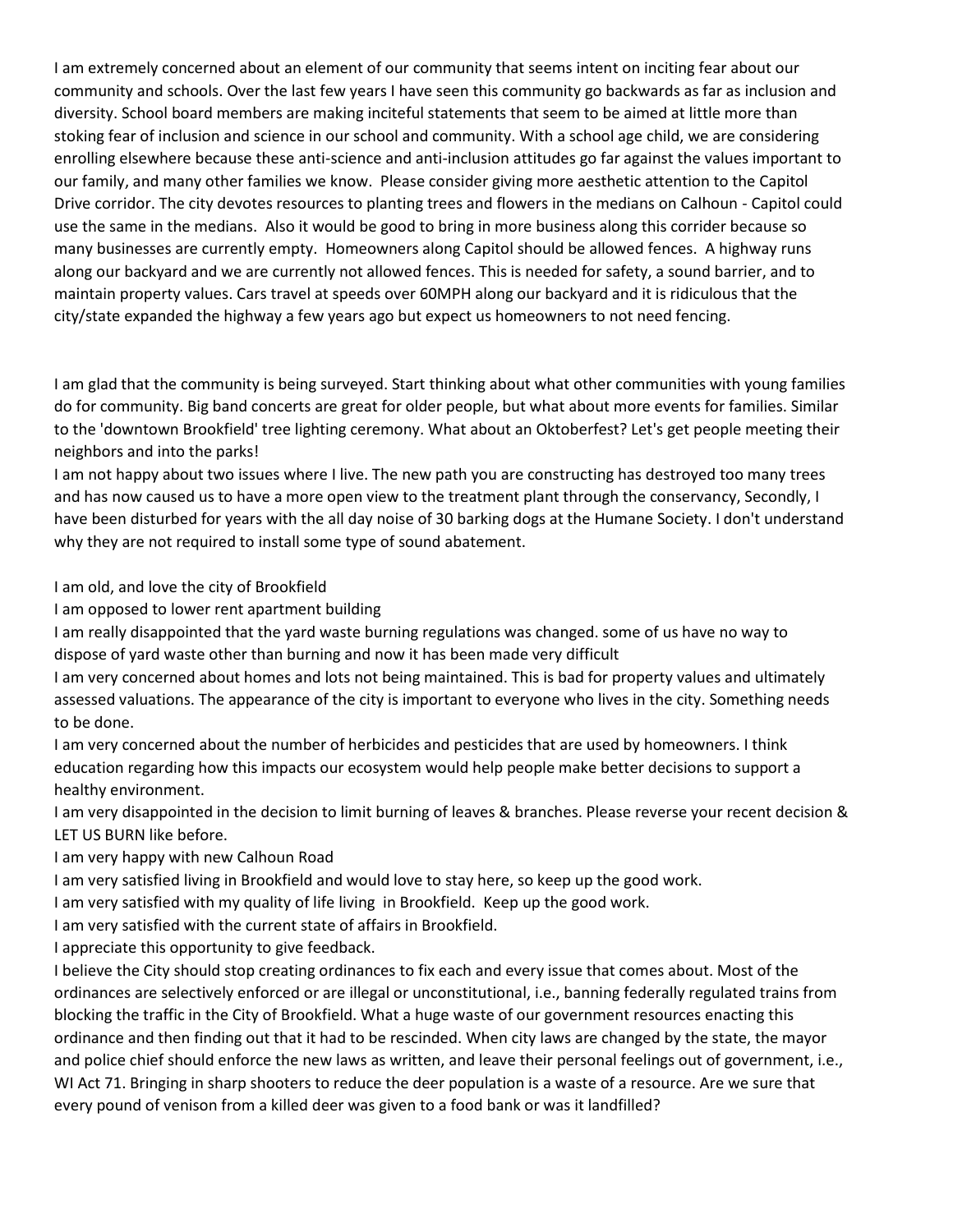I bought my home because it had a well and I wasn't on city water. Do not want to be on city well water.

I did not like any of the options you gave in how to pay for police or fire departments. That is the primary role of the government.

I dislike the change in the burning rules. It has been impossible to burn in April because of the winds and now we have to let everything pile up all summer! summer & Fall are the times of year we need to be able to burn!!

I do worry the direction Brookfield is going, especially in regards to education and safety. I hope our government leaders keep our community strong.

I don't like any of the options for providing city services. The best idea I think is to encourage businesses to come to Brookfield and use already existing buildings and/or areas that are already developed. I do like that we still have some wide open spaces that give us that country feel. I hope,too, that somehow the quality of city water can be improved.

I don't understand why when the city changed the Garbage service provider we had to get a different Recycling container when the old one worked just fine. What am I supposed to do with the old one? I also don't like having to vote at Dixon elementary since the re districting! It's impossible to get in there when kids are going to school or at the end of the day!

I don't want to see low income housing anywhere in the city of Brookfield.

I don't feel that it is a benefit to the overall community of Brookfield, but I'd very much like to see the Greenway trail system expanded along the rail bed from the recycling center to the Fox River. I understand that this would really only be beneficial for active individuals who would use it, but rather an opportunity to bring visitors to the area. With the expansion of the entertainment businesses in the village near the recycling center, this could become a destination for want to use the trail and then have some food or drink when finished (similar to Dousman or the Collectivo coffee at the ends of the Glacier Drumlin or Oakleaf trails, respectively).

I don't like this survey. It was poorly written and conceived. The survey questions make assumptions that exclude answer.

I enjoy living in Brookfield and appreciate the public facilities available. Property taxes are still reasonable and overall there is a lot offered in the City

I enjoy seeing police presents within my neighborhood and on the streets. Thank you! I enjoy not having to take care of a sidewalk in front of my home and I enjoy multiple parks.

I feel that the city of Brookfield should keep more green space. The city is pretty built up.

I felt like some of the questions did not apply to any of the boxes. There wasn't a correct answer available to certain questions.

I find the City of Brookfield to be very restrictive and the quality of water is the worst than anywhere else that I have lived. Once the housing market improves, I plan on leavng this city.

I found the section regarding taxes to be incomplete. Another option is to look at government waste and use that money to maintain services.

I grew up here and chose to raise my family here. I hope I can afford to stay here as I age, retire, become a senior, need assistance.

I grew up on Long Island, lived in NYC, Raleigh/Durham, San Francisco, Atlanta, Connecticut, and Brookfield is my favorite place to live. Other than work, you have everything you need right here!

I had a new circuit breaker box and wiring inside and outside the house last year and the electricians told me that the City of Brookfield inspector would contact me for inspection. That never happened. I thought that I would receive some notification from the City of Brookfield since the electricians had to pull a permit to do the work in my home. Just wondering why no one ever contacted me and if they just walked around the outside of the house to 'inspect' it; why they never sent me a letter to let me know that the inspection was done. I don't think that the electricians should have to pull a permit (and me paying for it) if you never have the inspector inspect the work.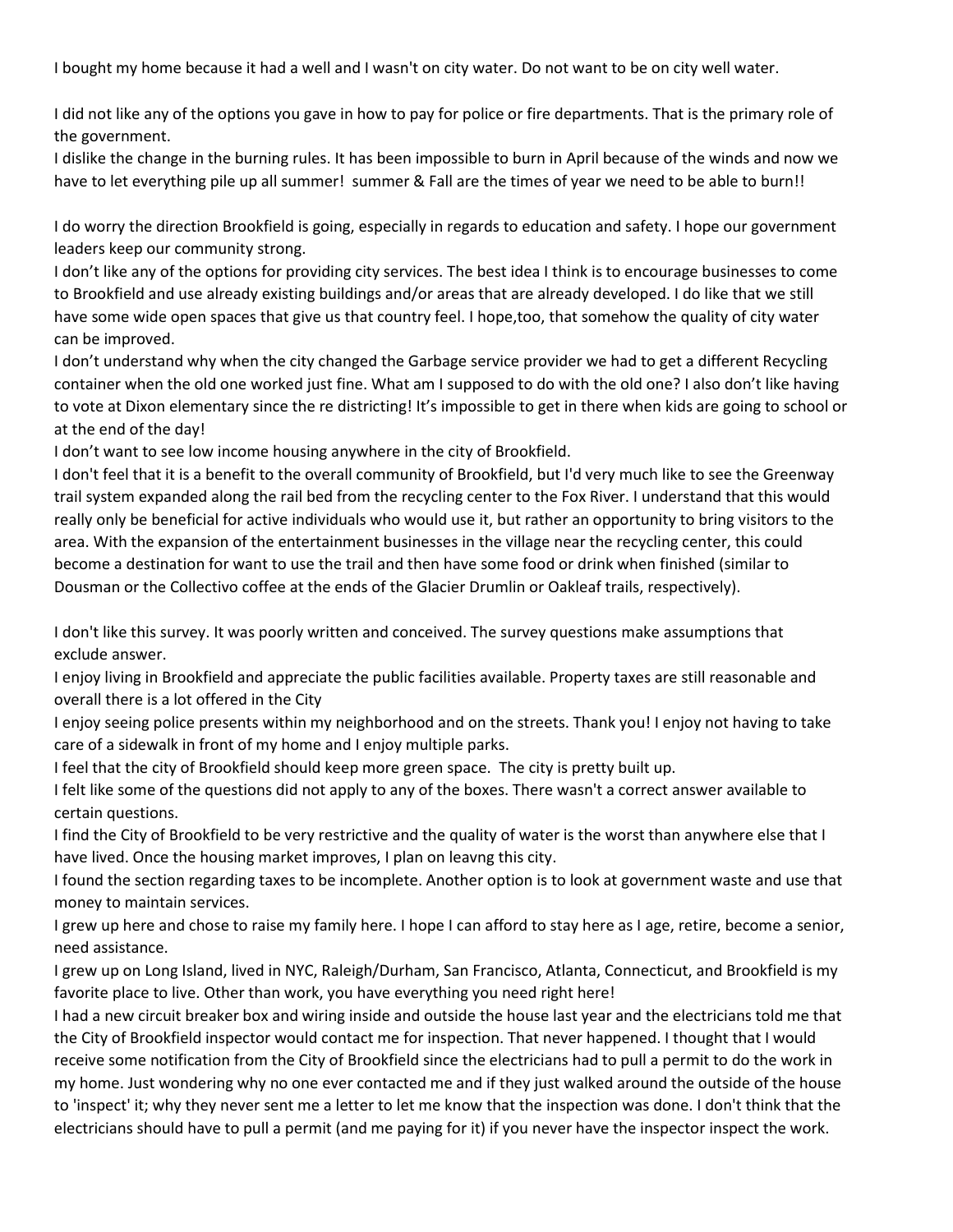I have greatly appreciated the library staff during the past two years during the pandemic. They kept me supplied with books any way possible rather than closing or decreasing services!

I have had many issues with the snow plowers in the city. They have continued to dump the entire cul-de-sac of snow on my front lawn breaking several bushes along with killing my entire front lawn. It is not fair that my home is the dumping ground for our cul-de-sac. Many other cities are able to efficiently Remove the snow not simply move it around.

I have lived in Fox Point and River Hills. Overall, particularly for the size of the city, management and municipal services in Brookfield are outstanding. If it isn't broke, don't fix it!

I have lived in the same house for almost 46 years. Have seen a lot of changes, most good. Lot of the newer changes, some beyond our control, not so good. Right now as ditches age, level at bottom is higher than allows water to run to culverts. Was told city would do nothing to correct. Made point of telling me there is grass in the ditch. Don't all ditches have grass? I think the greater truck traffic on Mt. Vernon has caused the sides of the steeper ditches, like on my corner lot, to have more gravitational settling, creating the problem.

I have lived most of my life here, starting age 5. (1973) Loved Brookfield at that time and consider its development positive. Blessing to have grown the way it has. It is a wonderful community to those who can enjoy it.

I have taken surveys most of my life they rarely make a difference are you going to commit to using the survey in the public meetings and refer to it often and use it for decision making? Several all the questions were pretty much useless like number 17 you don't know what anybody's ideal neighborhood is so how do you know what they're voting on.

I have talked with the alderperson and and the head of Rec for the last few years re getting pickle ball courts. Both said they had the money for it and it was just a matter of time....this has gone on for 2 years and I've given up....I'm very disappointed...really no one cares what the citizens want...it seems a crap shoot...I'm now 82 and why should I care? I spend time in Florida and I see how much the citizens there have input in where they live in the retirement communities...it puts Brookfield to shame...very little input here and city personnel are very easy to say "I'll get back to you but never do."

I have tried to sign up for recreations programs (on the FIRST day of registration), only to be told there is no capacity. Additionally, my child is entering K5 this year. I was never made aware of the February deadline for summer programs. Very upsetting, as I am paying taxes and seeing little value. Furthermore, this survey is flawed, as it takes too long to determine one's ward/district.

I have two items - 1) we need to stop open burning - we are a big city, we need to act like one and we need to stop burning. It affects too many people's health and 2) If I own a pool and it is more than 42" in depth, I need to have a fence for safety - with all the road construction, namely North Ave and new subdivisions - it seems that retention pond, in neighborhood or near schools do not need fences - how do they differ from pools? Children can still wonder in and accidently fall.

I honestly love Brookfield and the area I live in. My neighbors are like family and it is very peaceful and family friendly. I feel that although we are in the "city" we still are set back enough from the business that it is the perfect place to live. The police are close as well as the fire station so when we have had emergencies unfortunately, timing was very very quick and efficient which adds to the safety aspect. We moved here when my husband was still alive because of the school district and will continue until both my children are graduated from BC. There are always going to be negatives but I feel there are more positives than negatives.

I just would like to emphasize the need to update the playgrounds in the parks, specifically at Wirth Park. Both locations. A suggestion would be to mimic what has been built in Franklin at Kayla's playground or New Berlin at Malone Park. Thank you.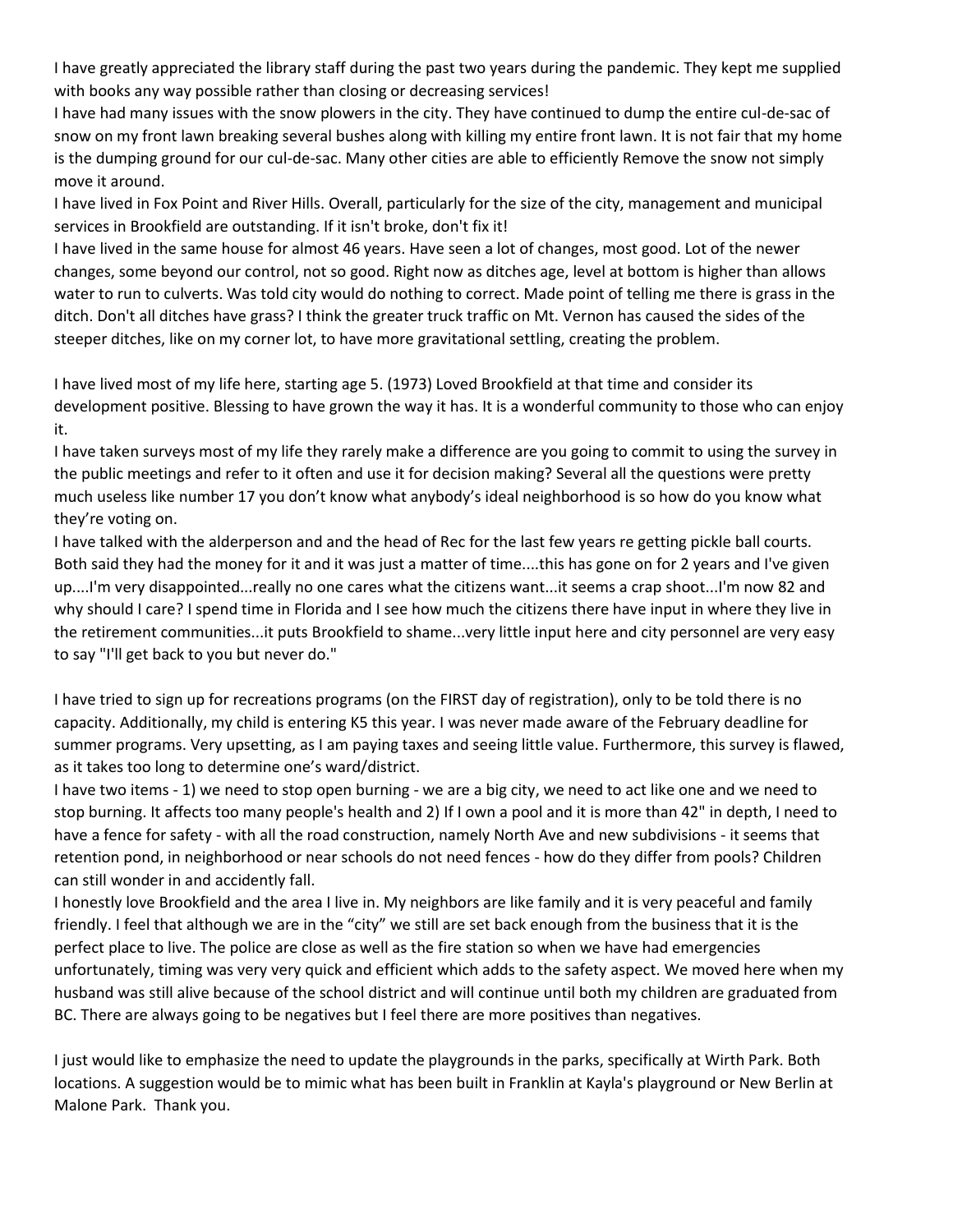I know it's been going on for decades but I am really disappointed in the way that the cost of bringing city water to neighborhoods is apportioned. It's a huge expense and should have been borne in an equal way across the community, not by some paying a huge amount more than others just because of the shape of their properties.

### I like living in Brookfield. Keep up the good work.

I love everything about living here! My neighbors are amazing, the community has fun together, and the schools are remarkable. The Recycling Center holds a special place for our family. Our young boys love going there to drop off sticks and grass clippings and to pick up soil and mulch. Neighbors who have moved elsewhere cite the Recycling Center as the number one thing they miss about living in Brookfield. The men who work there are friendly, helpful, and funny. We are very lucky to have not directly needed police or emergency services; however, that may be a direct result of the prevention work they do in our city. When we have seen police officers and firefighters and EMTs out in the community at the farmer's market, Trunk-or-Treat, the Independence Day celebration, they make a positive mark on my husband and I, but, more importantly, they make certain that our boys know they can trust emergency services to take care of them. This is invaluable, and I hope they are well-compensated for all of their work as we know the jobs are tremendously difficult at times. Thank you for all you do, and have a wonderful day!

I love how Brookfield has many walking and biking trails and green space in the community - this is one the strong points Brookfield has going for it. Important to keep the green space strong as it equates to high quality of life. Incentivizing for small, locally owned businesses is important. Brookfield is lacking in having its own identity with businesses (restaurants, shops, etc) that are unique to Brookfield.

### I love it in Brookfield!❤

I love living here, I don't like the traffic congestion on Bluemound and I don't think we have enough affordable housing for others to join our community. It seems like every single housing development keeps building bigger and extremely expensive houses. If I have to downsize someday, I doubt I could find something affordable on a fixed income.

I love living in Brookfield.

I love living in Brookfield. It's perfect for us. I just don't understand why there is such an indifference to the concern about the early morning noise from the recycling center. I am convinced that if any city leaders lived nearby it wouldn't be allowed to start shattering the early morning silence every day at 7am. Thank you.

I love living in Brookfield. Would like to see businesses revitalized and green areas/bike lanes expanded. We should seek to limit apartment expansion. Consider the needs of your senior citizens making living in their homes long-term possible.

I love living in Brookfield. We enjoy the parks, the bike paths (though the one along Calhoun needs to be repaired. We love love love our farmer's market and are very happy it has moved to a larger space. Now the main concern we have is that the school board doesn't start banning books and try to control what and how our excellent teachers are able to teach. We are also very happy that we have an excellent Humane Society.

I love the Brookfield Farmer's market. Please do not impose any other mask mandates in public buildings. I would also love to see fluoride removed from the city water supply.

# I love the City of Brookfield!!!

I love the recycle center. Garbage pickup seems too good; I'm not against how good it is, but if it could be just the normal "bring your garbage out to the curb and if you have large items you need to buy a special ticket" and reduce the cost of garbage collection, I would be for that.

I miss the yard waste pickup option. Taking yard waste to the dump is not a viable option for me I prefer to use my well. The mandatory water connection is ridiculous and is not affordable.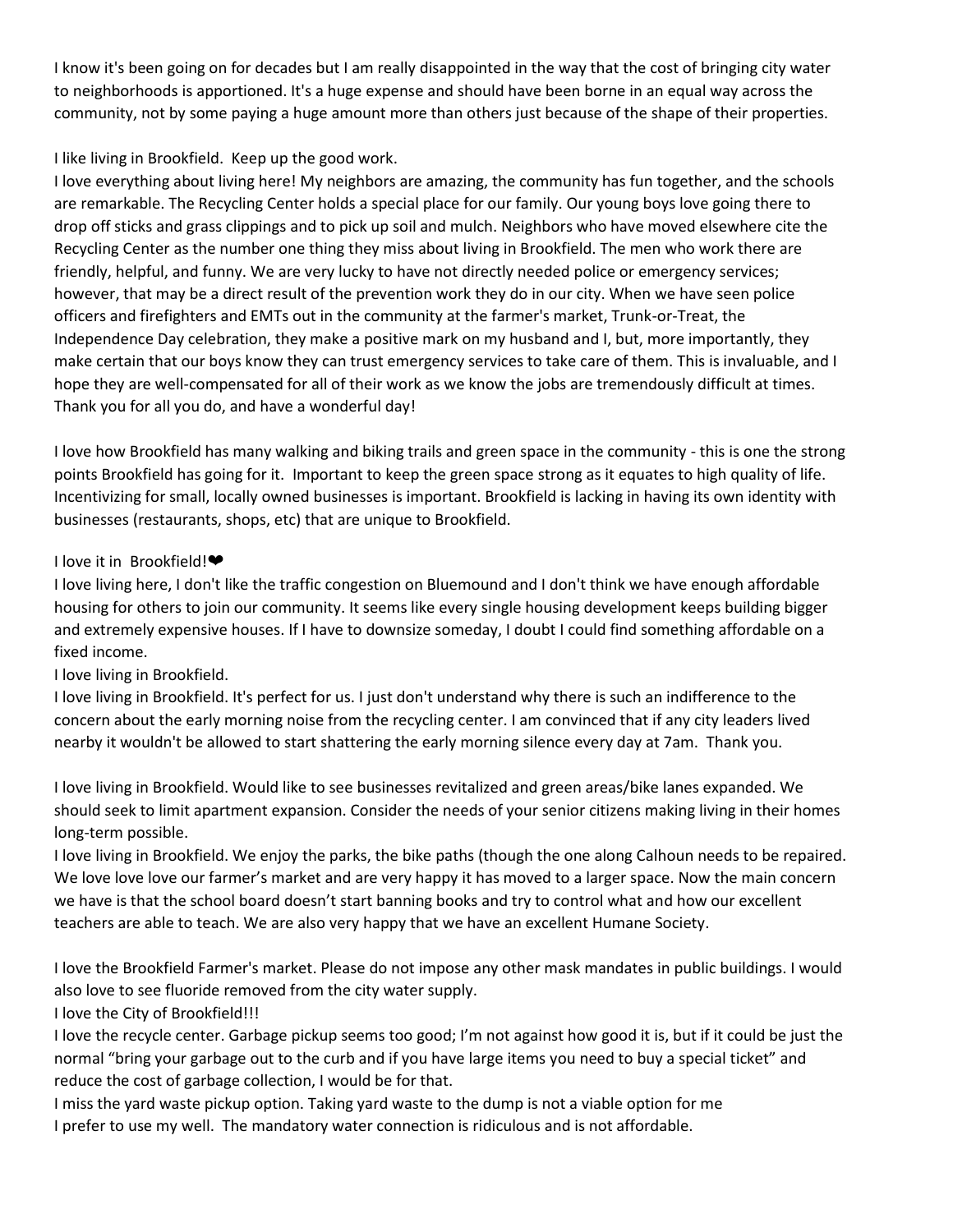I purchased a condo at the Glen at Woodside Creek and am happy in Brookfield so far. I feel you have done a good job at keeping the area safe so far and hope that continues. Because of the pandemic, I have not really participated in a lot of activities. I feel you could offer more exercise classes like Wauwatosa does (that's where I pay extra to go to their Rec department). It would be nice if Brookfield offered a reduced rate senior citizen ride program, because public transportation is not ready accessible where I live. I moved here because I wanted a ranch style condo and it is close to my volunteer "job" as a teacher aide in Wauwatosa which I have done for years. All in all I am happy to be a Brookfield resident.

I really enjoy living in Brookfield! Thanks for all the hard work to help keep it a great place to live. I really have to single out the building inspections staff. I've dealt with them numerous times over the last handful of years....they're fantastic - professional, courteous, timely, knowledgeable, and very helpful. I've dealt with their counterparts in almost every local municipality in the area and they are the best by far. They really deserve to be complimented.

I really liked how quickly the Mayor had his signs down after the election.

I really wish North Avenue had not become the east/west truck route.

I still am of the opinion that it was a mistake for the COB to enter into the convention center business.

I suggest a total ban on leaf burning. The current policy is impossible to enforce. Leaf burning smoke has ruined countless summer days over the last 15 years. Dangerous as well.

I think Brookfield does an excellent job overall. However, we are not picking up our end of the gushing consumerism which we are a part of. Too much property is devoted to stores, banks, etc. To some people it looks prosperous. Prosperity does mean economic well-being, but it also means the condition of being successful or thriving. But, the whole definition is moot if our planet's climate devolves into chaotic weather and heat. We need to be in the forefront of changing our pattern of consumerism.

I think Brookfield has become a very average community to live in over the past 10 years (leaf burning laws should be changed, no ice cream on 4th of July, increase in crime, large increase in property taxes, Capitol Drive getting very loud, Noise pollution in general has become worse, very average city services)

I think Brookfield is by far the best suburban city in the area and a Great place to live and raise a family in. Keep up the good work!

I think it needs to be cleaned up, look a lot nicer, feel safer and look more appealing.

I think Mayor Ponto is doing an outstanding job. Public services are laudable. Happy to live in a community with diversity, outstanding school and public services.

I think the city is led well and, as a result, runs well. I have always received polite and thorough responses from any city official or employee. Thank you for make Brookfield an enjoyable place to live...if only you'd address the sidewalks in winter.

I think the entire group of people working, volunteering, and supporting the city and all it's services does a great job. We are a destination in SE WI and I would like to remain so. We need more mixed use redevelopment in underutilized commercial spaces and stay on top of or ahead of traffic. Keep it on main thoroughfares and off residential. Leave residential to the cyclists, runners, walkers, and kiddos.

I think the park and street division could do a much better job, cutting/clearing dead trees, brush, invasive vines, overgrowth away. Look at Pilgrim Parkway, North and Pilgrim, etc. The city owns approximately 15 feet, from the street. It should look better. Pilgrim Parkway, really needs work. Thanks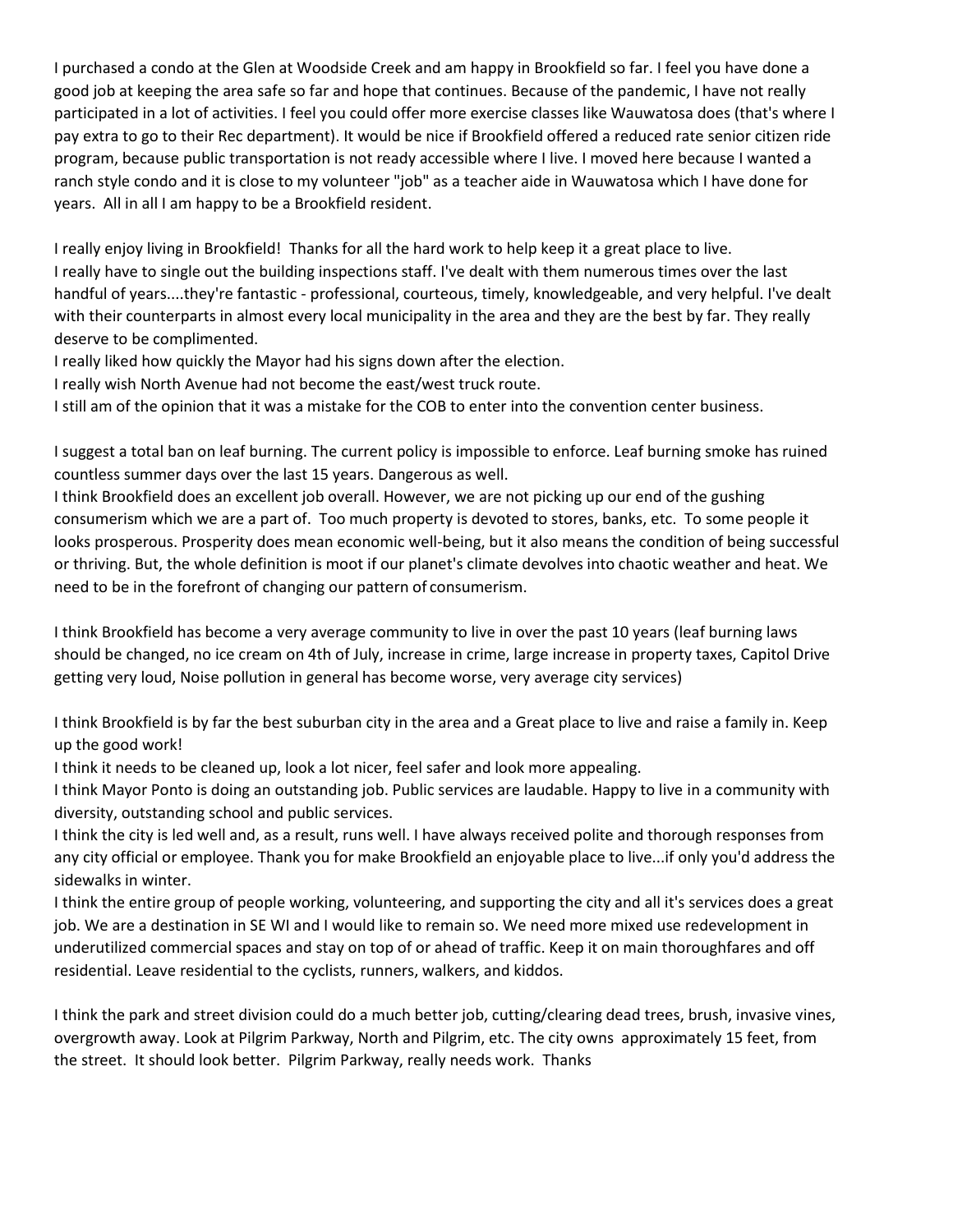I think we have a beautiful city. It is well run well funded and compared to other cities close by our tax base is lower due to the excellent commercial on Bluemound and Capitol Drive. I do think we are lacking a certain character and I believe that can be brought my beautifying a little downtown area on Brookfield Road by the railroad tracks. There is an opportunity to mimic would Tosa and Cedarburg I've done in there downtowns. Not of course to that scale but nonetheless to characterize an older part of Brookfield.

I understand that the City is finally putting in some more Pickleball courts. Many other communities are years ahead of Brookfield in this area.

I understand the City of Brookfield just signed a new garbage/recycling contract with GFL. It seems crazy we don't have the roll-out carts where the garbage truck automatically empties them. I'm guessing it's a lot more expensive and unproductive to have an operator empty garbage bins manually into a small truck to have it emptied into a standard truck. I don't think it's a big deal if residents have to roll out carts to the street. If there is large cost savings pursuing this route, Brookfield should publicize it.

I use to really love living in Brookfield. it is amazing how new neighbors can change that. I now live next to a home for people with drug addiction. It's a rehabilitation center. A lot of smoking I smell it . People talking so loud that I can hear them upstairs in my bedroom. Group being held out on the deck.etc. I feel different about Brookfield now. why me? Why not Me?

I want curbside garbage pick up with roll away carts. Get in the 21st century!

I want to clarify my comments about contacting the city. I contacted them twice this year. Once was the police to monitor my child getting on and off the school bus as it has become exceptionally dangerous. Although they informed me in January they would monitor it, in 4 months they have not stopped once and the problem continues. The second time I contacted the public works about a potential water main break. They came to my home immediately (10-15 mins) and when I still had questions they returned the next day and provided extensive feedback. I was very pleased.

I was able to purchase my first home in Brookfield and I just love it. I constantly say how happy I am with where I live. Brookfield is such a great place to live, and I like seeing the new businesses, restaurants, entertainment, etc. continue to pop up. I like the idea of more outdoor events occurring in the summer.

I was born and raised in Brookfield. I raised my own children here. I take offense when I hear some aldermen make comments such as Brookfield needs to be more diverse etc. I do not have a racist bone in my body. I was not taught to be racist, I do not judge others on the color of their skin. I do not care who moves in next door. There are no signs at the city limits that minorities are not welcome. Anyone who can afford to buy or rent in Brookfield is free to do so and NO ONE I know gives a thought about ethnic make up. If certain aldermen want a more diverse community, they should move. There are plenty of neighborhoods in the greater Milwaukee area that would qualify as diverse in their opinions. Racism is when individuals only think skin color and everyone is judged based on skin color. THAT is racist. I don't know of anyone I lived with and near throughout my entire life in Brookfield that did or does that. As long as anyone who has the means to move here and can do so regardless of the color of their skin, Brookfield is doing just fine. Government policies to encourage more "diversity" always just cost money and hurt other and sometimes even more deserving individuals. So those aldermen who continue to make such comments can take their equity and diversity propaganda somewhere else. It is pure communism dressed up to sound nice and it isn't.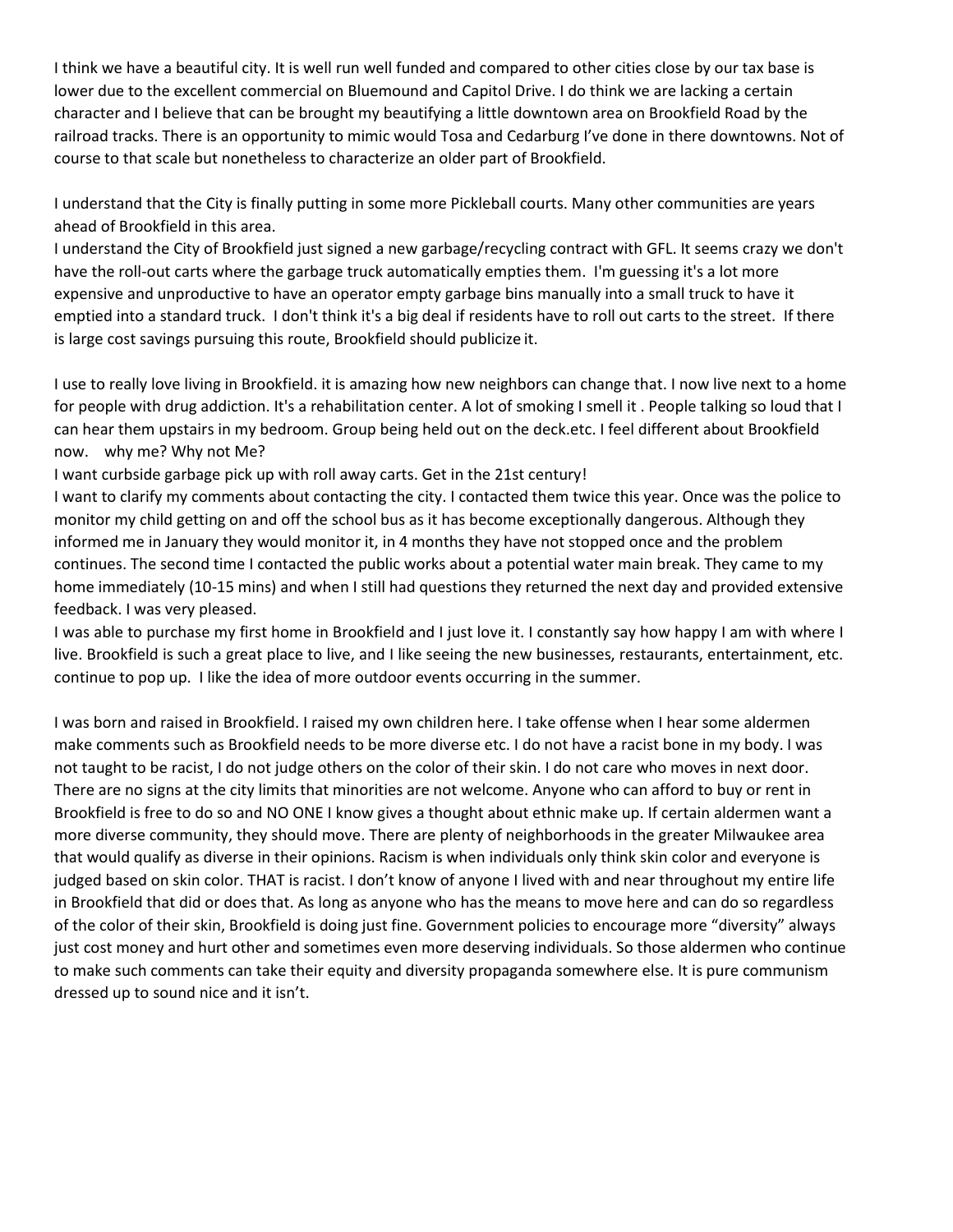I was very disappointed that Mayor Ponto revised the statement that the HS students prepared for Black History month last year. In general, I find Brookfield to be exclusive. I think the quality of life of our citizens would be enhanced if there was an openness to people and families that do not fit the "Brookfield profile." Also I was very disappointed with the posturing from Brookfield Common Council re: Drafting of a Fair Maps resolution. Seems ignoring this issue is very self-serving for those in office.

I was very disappointed that the Common Council refused to support the Fair Maps coalition as many other towns and cities across the State did. The idea that it was a "political" move to support was very weak rationale. Voting is a right (up to this point!) and fair maps should be a priority no matter your political affiliation or not. Our democratic process is on the line. I would have thought my city government (we vote for you!!) would want to support democracy.

I was very frustrated by my inability to convert my single stall garage to double due to City required setbacks. This project had the blessings of my neighbors, would have improved the look of my home to match all the other properties in my neighborhood, and would have improved my property value which would have benefited the City's tax base. These types of projects should be able to be approved.

I wish Brookfield were more walkable. If I want to do anything I have to drive there to do it. There are not enough easy to walk to spots.

I wish that you would do a leaf/brush pickup in the fall.

I wish the new garbage transition had gone more smoothly. Now it is fine. Pickup at our garage is very helpful for us as we have a long driveway. Please continue to allow the level of burning that is now allowed for sticks/small branches. You have cut back enough. If need be, ban the burning of leaves, but not sticks/small branches.

I wish the police dept would get more crisis training in dealing with people/teens with mental health issues.

I wish you would abolish burning leaves and yard waste. It is terrible for the environment and for people's health. I would personally like more dedicated pickle ball courts. I hear you are building some on the far east side of the city, but perhaps you could find a way to build some on the west side as well. Also, thank you to whoever is putting in the new bike path going NE to SW at the corner of Barker and North. I'm very excited about that!

I work full time and it is very difficult to take my children to the park and rec activities as many of them run midday. Have you ever considered increasing your evening and nighttime activities?

I would appreciate Bill Carnell responding back to inquiries. Seeing that he's going to be our alderman for another term, I'd appreciate his responses on inquiries I have had for him/inquiries I would have in the future.

I would be willing to pay slightly higher taxes for pickup of yard waste instead of needing to transport it to the recycling center.

I would hate to see any additional exits created from the freeway into the city. There is already a lot of traffic that flows through Brookfield and I feel that adding any additional on/off ramps would diminish the hometown feel Brookfield has.

I would just encourage to keep the standard that has been for the last 40 years I have known. This is a place that holds values and expectation to be safe and more upscale. To have this city be as close to the American dream as possible, to work hard and receive the benefits for doing so. Not to conform to the media and or an opinion that doesn't fit the mold of the city. I guess in a nutshell to stay conservative and tough on lacking attributes of other surrounding cities. Keep this a desirable place for people to live.

I would like a burning ban, coinciding with a yard waste pickup service.

I would like the city to encourage more local restaurants & small business, instead of all of the chains. We often go to Wauwatosa to shop and dine because of this.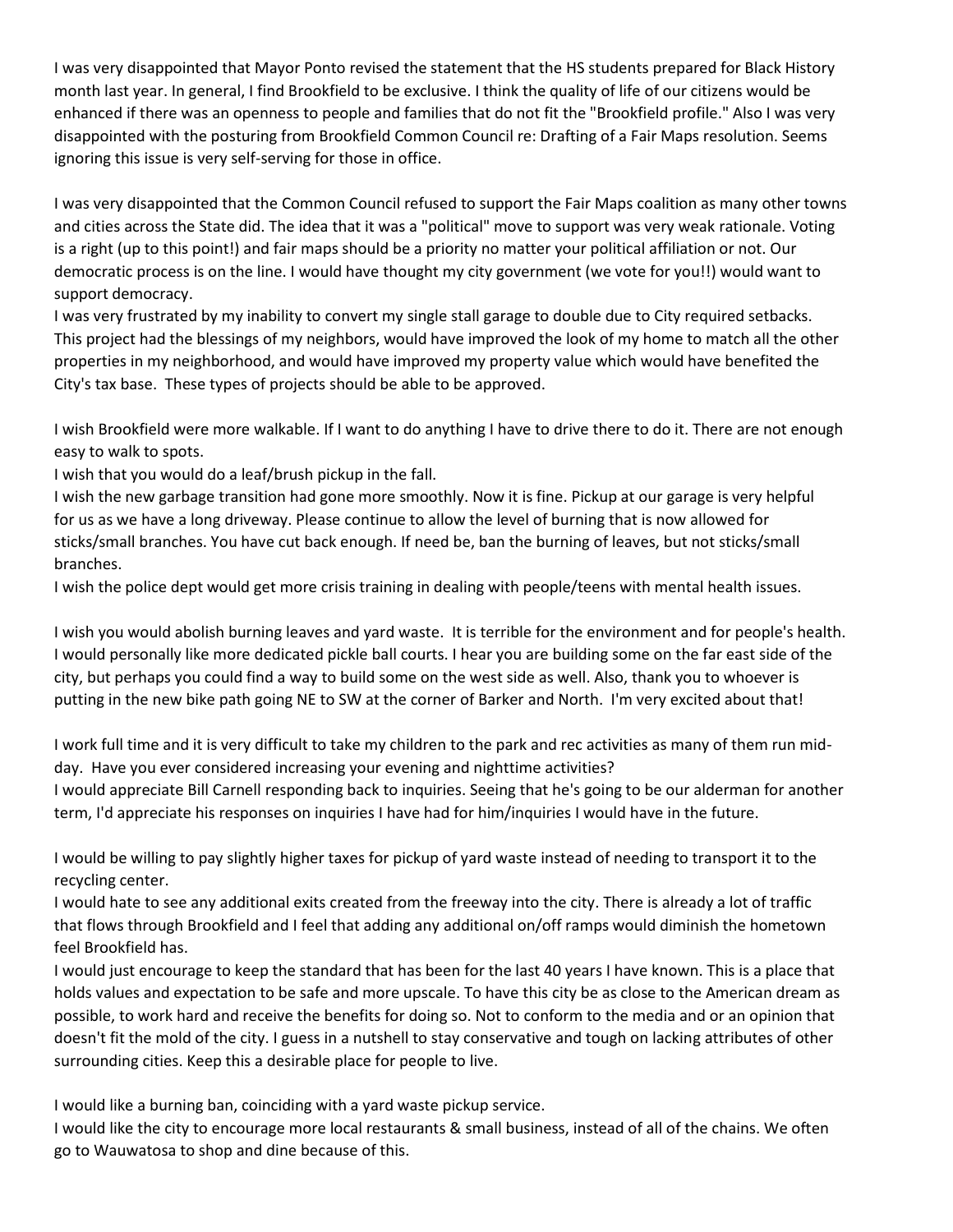I would like the median on the newly widened Calhoun road to have landscaping like it does on the south end. I'd like to see all the empty business buildings refilled. The Town of Brookfield seems to be doing a better job than we are.

i would like to know more about development in BF. What is going in where Grasch's was? What is being considered? where can i find this info? wonderful library

I would like to maintain the right to burn leaves and branches or be able to have city pick up branches at side of road. More and more trees seem to have to come down. I have had to remove 6 trees myself and it it expensive. With the limited burning staring at noon I notice more smoke in the area when kids are coming home from school. It would be better to be able to burn earlier in the day.

I would like to see a leaf pickup twice in the fall. There are a lot of people who don't have the ability to take to recycling center plus it might cut down on people burning leaves.

I would like to see an occasional police drive by in the residential areas, I realize that commercial areas require more attentention, however, a neighborhood presence would be comforting.

I would like to see enforcement of or adoption of minimal requirements for yard maintenance. I am not a fan of HOA's and directives but in many neighborhoods houses are run down, yards unkempt; lax mowing, no shrub cutting and homes that when finally (often after yrs) that are "flipped" when finally sold. these are eyesores and there are more than a few.

I would like to see fewer restrictions on property use, example burning restrictions and ban on backyard chickens. These are two items that many surrounding communities have allowed for residences without any adverse effect. I would like to see a distinction in the rules for burning between leaves/wet debris and sticks, wood, etc that don't produce as much smoke and odor for neighbors. Many residents gladly take leaves to the recycle center or compost them but would like to be allowed to burn sticks and branches in a backyard fire both for ease of disposal and personal enjoyment. Poultry can be regulated to be neighbor friendly like limiting numbers and prohibiting roosters. Most of the surrounding communities have rules on the books for this and it has turned out great for those neighborhoods.

I would really like to see dog waste containers located on public sidewalks.

I would really like to see yard waste pick up during certain months of the year, especially since the burning restrictions have tightened.

I would really like you to revise the burning regulations. Because it is so weather dependent, restricting the months of burning really is a burden for those of us who can't get to the recycling center and have large yards with lots of trees and we want to burn them not haul them. There were great days in Feb and March that I wanted to burn and couldn't because it starts in April. Then you can't burn in the summer. Please go back to year round burning on Tuesdays, Thursdays and Saturdays. Thank you

I would the the recreation dept to allow grandparents to bring the grandchildren to classes as residents

I wrote this on an earlier comments page, but it should be repeated - The top concern of living in Brookfield for me is the burning of leaves. It may seem trivial, but this is a huge problem for me as I work from home and have two young children. My neighbor's yard has a pit that is extremely close to our property line and the side of our house. They burn beginning at 8am and will do it throughout the summer. I have sent notes to city officials and filed a non-emergency complaint after speaking with my neighbor 2x about potentially moving the pit further from our property line to no avail. The opportunity here is to provide yard waste cleanup as Wauwatosa does. I am not sure what steps need to be take, but I'm happy to be a part of this solution. Please read the health risks associated with burning. I'm sure you can understand my concern as my mother and mother in law passed away in the fall of last year both from cancer. Thank you for the consideration.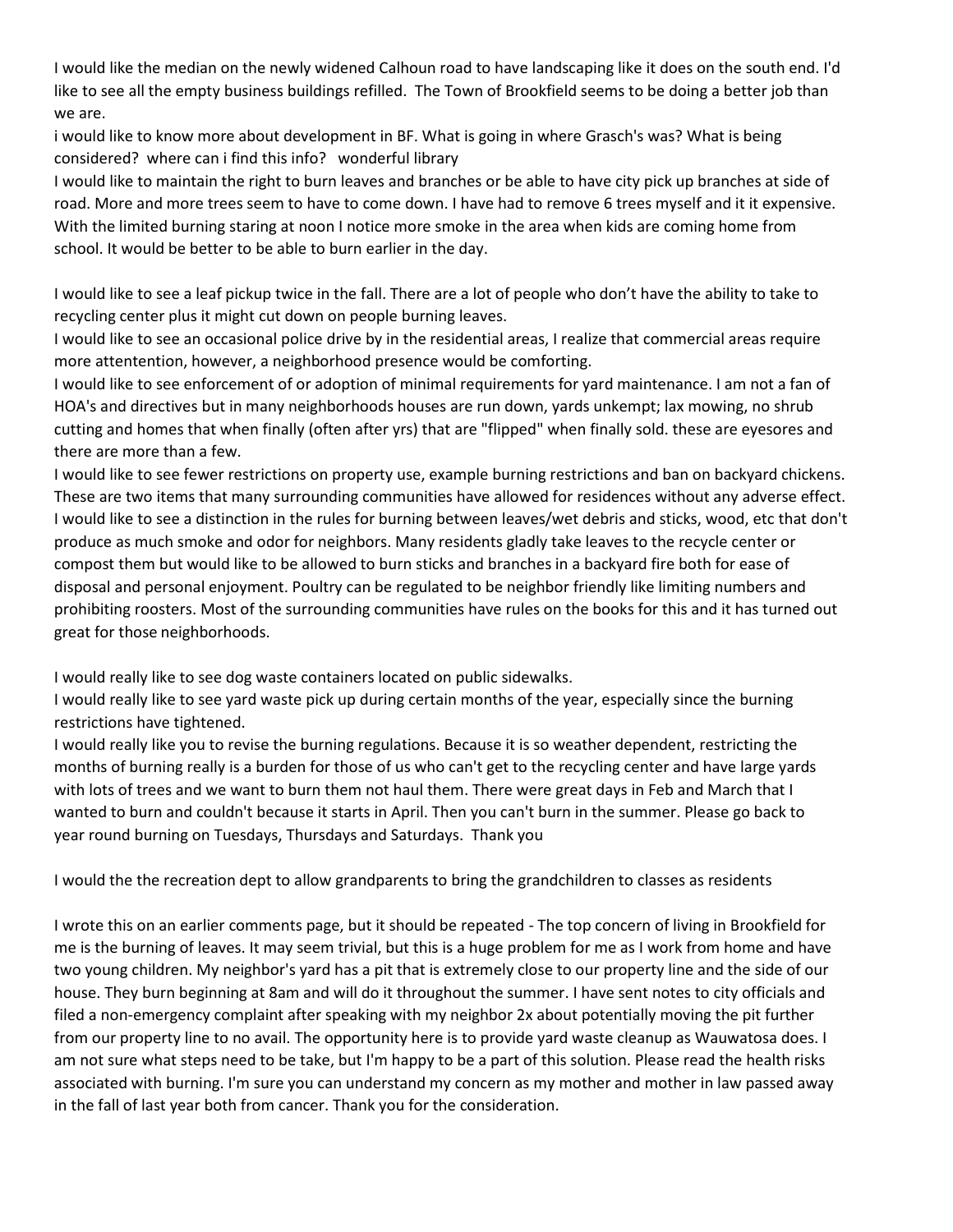I'm very disappointed in how well the median on Burlawn is taken care of. Weeds around the trees and no chipped until late in the season. When I call into City Hall no one seems to know who is responsible for this task. It seems the east side of this city is not as well taken care of. How about planting some more trees on the Burlawn Parkway?.

I've lived in Brookfield for over 50 years. It is a great community. Don't mess it up.

I'd like to see burning yard brush allowed in the months of June and July.

I'd really like to see a more intentional effort to attract younger families. The EBSD's recent 4k program is a great addition, but the Parks & Rec offerings are limited, and the online services are woefully inadequate. As a city resident, I have not licensed my dog because it requires a mail-in paper form - which is a hurdle to me. I'd like to see a more forward-looking set of priorities established in the comprehensive plan; the current city strategy appears steeped in the history of Brookfield and does not anticipate future needs or adequately evaluate opportunities for transformational change.

I'm a born and raised Brookfield citizen and when I came time to find a place to raise my family I searched to local and chose Brookfield. The most important thing for me and my family is for the city to balance past, present and future of the city. Thanks!

I'm glad Mayor Ponto was reelected. We would have been in deep trouble if his opponent had won. Jenna Meza is our alderperson and she is incompetent. I have no idea why she even ran.

I'm overall very happy with my city and community. There needs to be more transparency with school system. Public meetings should be made Public, stream all of them over the internet and have replays available. Also, do not make decisions in favor of the hotels over the citizens of Brookfield.

I'm very upset with the new leaf and branch burning rules. Limiting to 4 months of the year is very restrictive. I don't think this serves the majority but only a vocal minority who have not lived here for many years. Many of us don't have the luxury of hiring people to take away our waste.

Impose fees on the large NONE recreational groups that use our parks. See the Rugby teams using the fields and don't seem to pay or care for the land - many of those are NOT Brookfield residents. There appears to be other programs such as that using the parks and community. If not sponsored by the Rec Department or City Official why are they not paying to use our facilities?

Impressed that the street maintenance was taking place during the winter. City employees have been very respectful.

Improve the water!

Improve zoning violations in residential areas. Specifically the storing of boats, utility trailers etc. in yards. It has gotten much worse in the last 10 years.

In general I think the city needs to do a better job of communicating out to the city's residents the why behind decisions.

In my opinion Brookfield has evolved into a 1st class city after my almost 50 years of residence.

in regards to my lower comment about city management....there are many times when I have observed city employees parked in the city pick up trucks for hours, not doing anything. It seems like the efficiency and productivity of some of the employees that are out in the community to work on roads or outdoor areas could be increased. \*Additionally, I think it would still be nice if Brookfield issued Total Wine the license to be able to teach classes. That could be a fun activity for people to participate in, and come to our community for.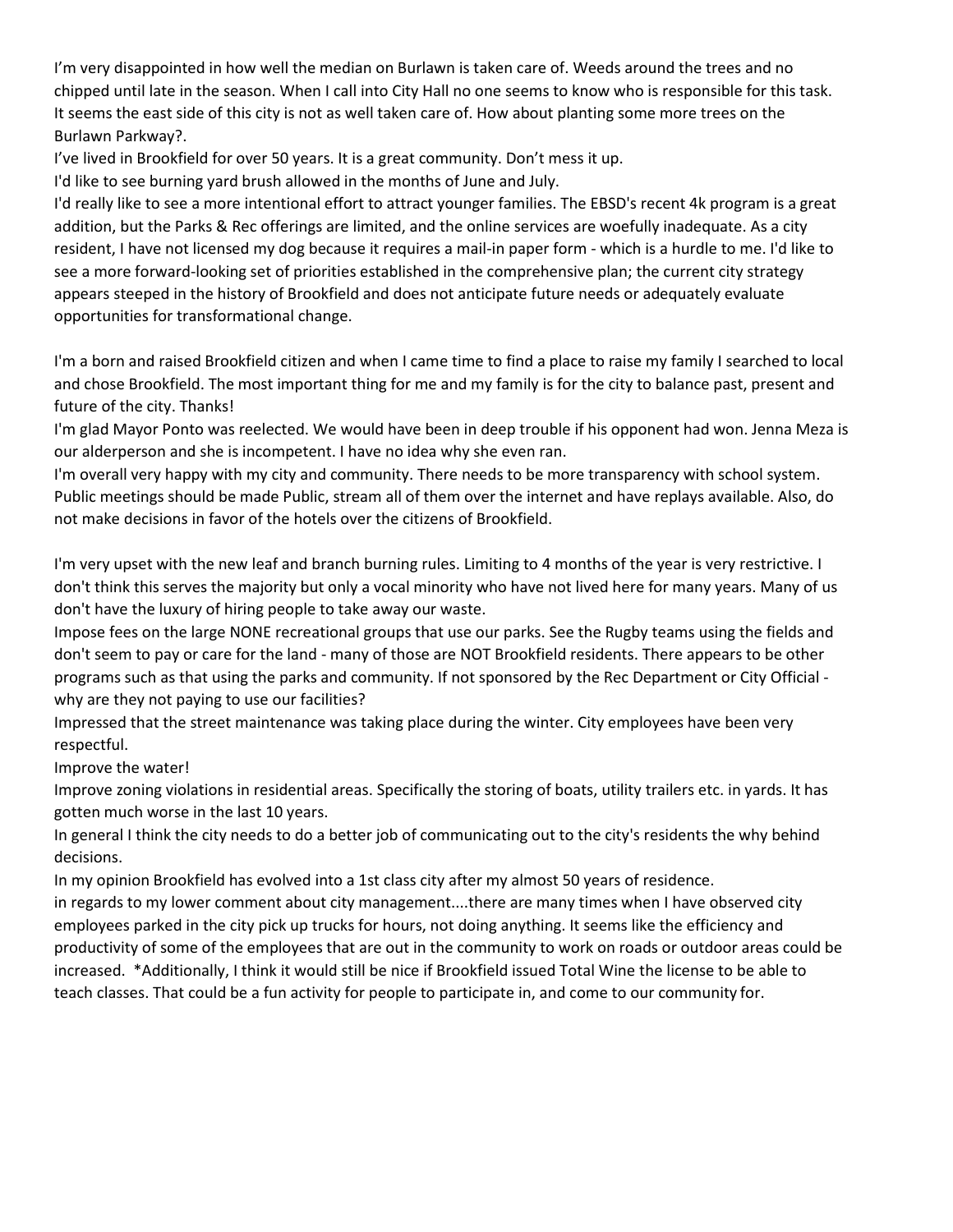In regards to the signage during the Calhoun construction site and the current water drainage construction on Windermere Rd. there needs to be more clear identification of which residents are NOT local traffic. Such as you MUST live on the exact street where the construction site is.Traffic tickets were issued on a given day when it was clearly not stated as to who was "local" traffic.Currently, some traffic signage is partly on the grass and others where there is a truck. Please have officers give warnings before tickets are given to local residents who try to abide by the laws of the city.

In the section, that asked about raising taxes, reducing services etc. there was no option to reduce expenses, as an option. Why not have that as an option ?

Increase spending on schools, the library and parks. Keep bringing in more families to the community.

Increase the number of hazardous waste collection days at the recycling center, one is not enough. Inforce the law's with barking dogs. And people speeding up and down the street . People who have a pod for moving in the driveway for over two years.

Instead of paying for sharp shooters to cull the deer heard let residents that live next to conservancy's hunt them with a special tag. We would be making money instead of paying it!

Is there something that can be done to improve the city water? We did not like the North Ave or Calhoun projects. It changed Brookfield from a quaint suburb. It's not as nice to live in our neighborhood. And I feel like I'm on a speedway when driving down Calhoun. Can you enforce the speed limits? When we first moved in, there were always police checking speeds on Calhoun. Also, why did the sidewalk on Calhoun get closed for the winter? I was looking forward to at least enjoying the benefit of a sidewalk to use during the snowy season. Can we have it be open for walking next year please?

It is a great place to live and the school system is excellent.

It is observed to have to pay for the cost of putting in a city water line, when I have a working well. Especially when this project started, and what residents were paying back then. Now you are forcing people to have to apply for a home equity loan, because the cost is astronomical when they do not have the money to pay for such a huge "not needed" expense. Then, you stick to the home owner again by having them finance at 7%. You should allow the home owner the option by not having to hook up to city water, and allow them to continue to use there well. To offset some of the cost of this project. Lastly, the company you hired to do this should be using concrete for the gutters then asphalt the street. The areas that they used all asphalt is already cracking/breaking apart on the edges of the road. This is after 1-2 years.

It is very disappointing that the northeast section of North Hills Drive is becoming the problem that the city has allowed it to become. Beautiful trees torn down for multiple years of dirt piles and an overpriced new home that will never sell in its price range. Now, a coffee shop gets to go in with the driveway on N Hills Dr. How is that allowed with all of the multi-family housing on this street already? The driveway is also right on an area of the street that is known to local residents to be quite dangerous and prone to black ice in the winter. Residents' concerns were completely ignored and disregarded. It's a disaster.

It is very disheartening to the the overwhelming number of closed businesses in the city and it looks like nothing is being done to attract new ones. Town of Brookfield is doing a far better job attracting new business.

It seems the crime and/or related complaints come from people who've migrated from Milwaukee. Few seem to realize their liberal politicians created the environment they desired to move from and expect different results with the same behavior in Brookfield. We must emphasize we are NOT Milwaukee and our values have kept Brookfield such a desirable place to live.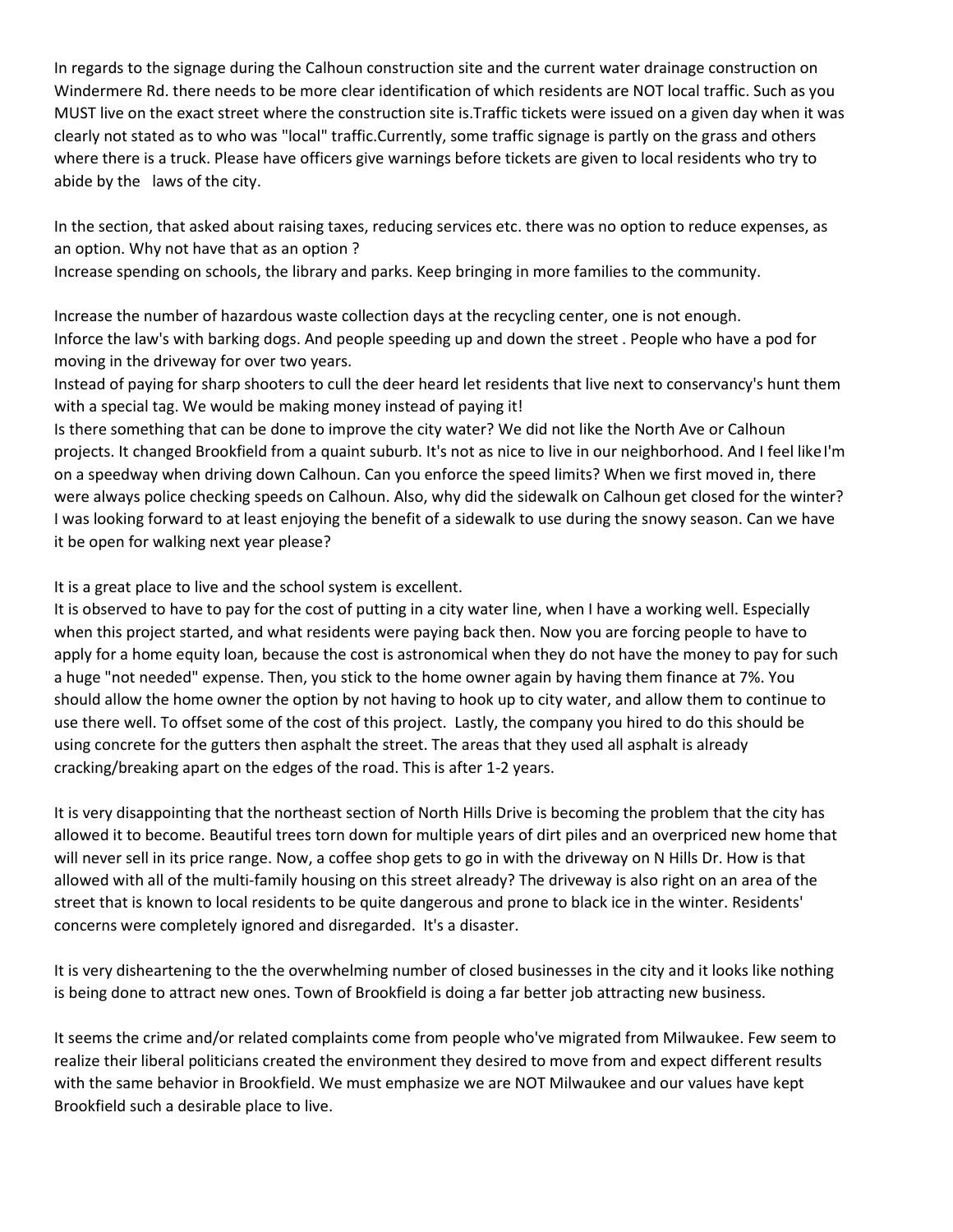It was very difficult for the elderly and disabled to take garbage cans down the driveway earlier this year. We had to store garbage until up the driveway service began again. Contract aways with a company with complete service for all months..

It would be amazing to have an All Abilities Park. Perhaps turn the Mitchell Park into one?

It would be better to have communications before decisions are made, rather than after. For example, the switch in garbage collections services came as a "done deal" with a very long contract. Good communication improves satisfaction.

It would be cool to see what the others in the community have replied with to this survey. The final tallied results from everyone should be delivered in mail format (how we received the notification that there was a survey) or posted on the city of Brookfield website. You can probably keep the text portions left out in case there is sensitive information or inappropriate words used, but the rest of the results would be neat to see. Obviously the results would have to wait until the deadline has expired on May 22nd, but shortly thereafter the results should be posted. This way everyone can see what the majority wants and watch to see what leadership does in response to this survey.

It would be great if we had better communication from the city. I subscribe to the city emails but never seem to get any emails with important information. The construction of Calhoun road impacted our commute multiple times a day and the project was NEVER communicated to anyone in my area.

It would be nice if there was more accountability for how tax payer dollars are spent at the wastewater treatment plant. I know someone who used to work there and it's unfathomable how that much money can be wasted. No pun intended.

It would be nice to allocate some funds to improve the gardens in the medians around the city, including the ones in the roundabouts. They do not reflect Brookfield in any way and are usually overrun with weeds by July. Even creating a volunteer group of gardeners could help manage this throughout the summer.

It would be wonderful to have bicycle and foot paths to City of Brookfield downtown businesses \*e.g., from Sharon Lynne to Brookfield Rd). Also, roundabouts get very overgrown in the summer and one cannot see across to the other side, making them very dangerous (North & Barker). More resources for positive teen recreation would be great (e.g., bowling alley, arcade, etc.). Garbage pickup options for a "Garlic Mustard Month" would be amazing- I have upwards of 30 bags a year, and it takes months to systematically have them taken by the garbage men, as they only take 5 bags at a time.

It would nice to have entertainment options that don't require a vehicle to get there. Safety for pedestrians and bicyclists needs to be maintained. Would like to see not every green space built upon and refurbish those buildings that are no longer used. So many empty store fronts is an eye sore. Would like to be cautious about new home development because there will not be enough safe drinking water in the next 20 years.

It's a bummer how long it takes our neighborhood to regain power when we have outages…… we are always one of the last to resume power. Lost power for over days last year. I m not saying this is a city of Brookfield issue, just has been a problem for us.

It's a great place to live! Let's continue to expand trails, parks, and recycling! (and fix the 124th and Burleigh intersection!)

Its a great safe community in which to live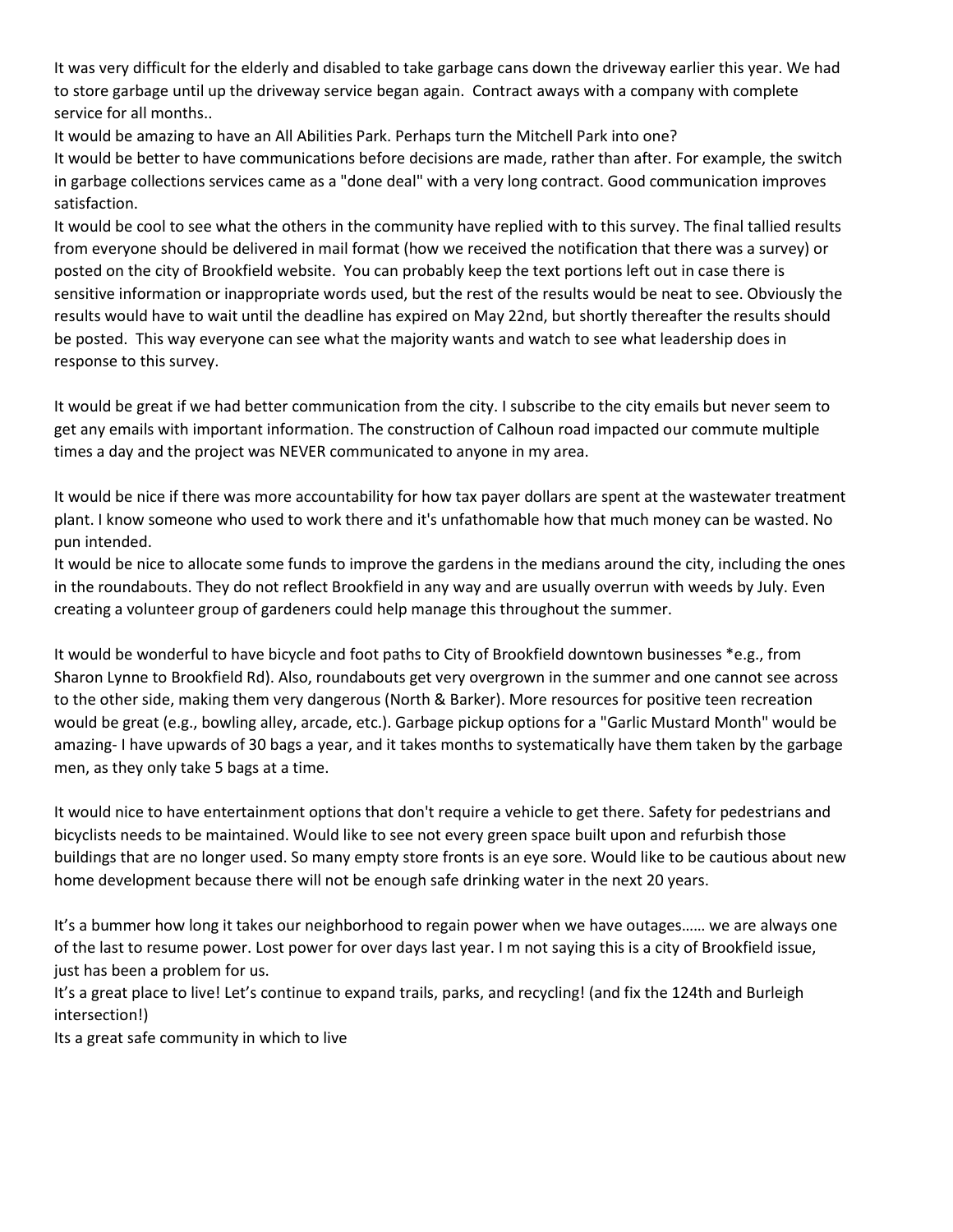It's disappointing that Brookfield residents and their needs seem to be a secondary thought. Insisting that filling the city with more businesses will reduce taxes and building a little-used conference center that costs us almost \$2M/yr, then going back to taxpayers about possibly raising taxes is ridiculous. Our parks are an embarassment, we are far from bike friendly, our poor garbage selection made the news cycle (as does our poor school management), and we've cut by more than half the amount of burn days but offer no additional branch/leaf, etc. collection that most other cities have (again citing costs).

It's disheartening to see the over development in Brookfield- there's barely an inch of green space left. I grew up here but my husband and I have lived in our house several years now- we moved here for the low taxes but shortly after purchasing our house we were on the hunt to move out- Brookfield is not unique, exciting, walkableit does not feel like a unified community unlike other area municipalities.

It's long past time to ban open burning. It's a minority of residents who make the air unhealthy for all of us especially in the fall. Allowing this to go on is a major annoyance for thousands of residents who choose NOT to pollute the air in Brookfield. And it does not convey a good image for the city. There are alternatives to open burning - residents should be required to pick one. I know this was on the ballot maybe 15 years ago (and we voted to ban it), but it's time to try it again. The city mails out a report every year that states the city water is safe to drink - despite the long list of trace chemicals and radon. The vast majority of residents don't believe it and so they buy bottled water to drink and for cooking. The tap water ends up getting used for bathing, laundry and toilets. Consider what Waukesha has done - fund and install a system to provide Lake Michigan water instead of the super-hard, radioactive water we are supplied with today from city wells.

I've lived here over 32 years. It's a great place to live. It saddens me that I doubt with the market the way it is, if I do move that I'll be able to remain here.

I've lived in Brookfield for 13 years. Overall, I believe this is a great community driven by the schools and police/fire services. In the past 3-4 years, I've witnessed several poor decisions made at the city level in terms of unnecessary spending and unnecessary projects, all of which have become a burden to taxpayers during a time we're already burdened by the federal government. I'd like to see the city become more responsible and innovative with spending, services, and future growth.

I've noticed in the last 20 years the snow plowing has gone down considerably

I've only recently moved here. It was very difficult for me to assess the services, etc. So far I like Brookfield very much and am pleased with my choice to live here.

Just keep up the good work! I love living in the city of Brookfield and am willing to pay a little extra in taxes if needed to maintain our high standards.

Just that it continues to be the wonderful community it is and that there continues to be a concern for green space.

Just the previously mentioned Pickleball.

Just too much big box development, too many apartment buildings, and should have high end condos instead of apartments

Keep Brookfield High level Clean safe drive out ALL crime

KEEP BROOKFIELD SAFE FOR ALL. AVOID ANY FORM OF CORRUPTION. AVOID ALL WOKE PROGRAMS. SCHOOLS SHOULD ONLY TEACH STUDENTS EDUCATION PROGRAMS, NOT SOCIAL JUSTICE TYPE IDEAS. DON'T LET BROOKFIELD BECOME LIKE WAUWATOSA, WHICH USED TO BE STABLE AND GOOD, AND IS NOW FULL OF CRIME AND PEOPLE WHO WHAT TO LEAVE. AVOID ALL WASTEFULL SPENDING. THANK YOU FOR HELPING KEEP BROOKFIELD A GREAT COMMUNITY!!!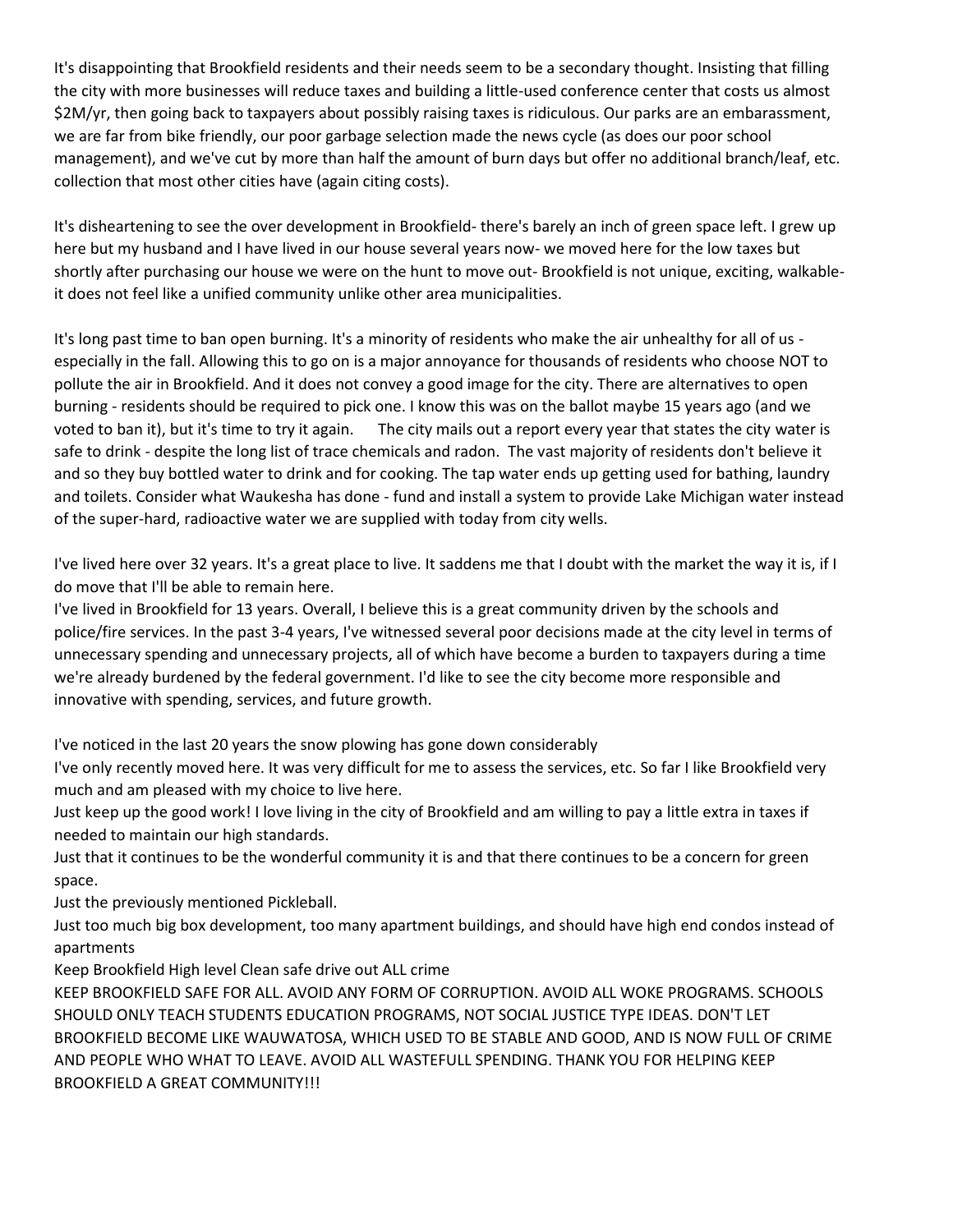Keep Brookfield safe maintain Brookfield's character, NO MORE APARTMENT BUILDINGS, enforce "property codes"-i.e. storage of cars and trailers on property, Where does the dog licensing fees go??? Why no Dog Park, most city have them. Increase police force to normal national levels especially considering the influx of people into Brookfield during the day.

Keep conservative values.

Keep crime out of Waukesha County - especially in Brookfield.

Keep doing what you are doing! It's working well.

Keep Milwaukee County and City of Milwaukee juvenile delinquents, career criminals, convicted felons, and traffic violators and their associates (family, friends) out of the City of Brookfield. Remove the Milwaukee County bus line that goes to Brookfield Square.

Keep property tax affordable for seniors like myself.

Keep standards high. Make Brookfield more desirable by improving lifestyle options and keeping schools the best in WI. Businesses will want to be here, development follows, tax base rises, average cost/resident remains the same or decreases.

Keep taxes moderate; don't let us become a Franklin or other MKE County city where folks need a second mortgage to keep their home.

keep the taxes low

Keep the taxes low. If you want to stand out, keep the mule-family housing and apartments out of Brookfield. Keep it single family.

Keep up the good work

Keep up the good work!

Keep up the good work! Strive for excellence!

Keep up the good work.

Keep up the good work. We are glad the Mayor was re-elected.

Keep up the good work. I'm for keeping police and fire to keep BF Safe. With all the commercial retail we should be able to lower t property taxes.

Keep up the good work. We love it here!

Keep up the great work and thank you!

Keep up the great work I love living in Brookfield!

Keep up the great work! We are very proud to live in such a safe and clean community!

Keep working to make City of Brookfield a limited, but desirable place to live. Ok with increased property taxes to see increase police

Lack of diversity is disappointing. Increase law enforcement.

Lack of Honesty of Mayor and dept. heads that report to Mayor. .

lack of master planning especially for parks has been a disaster. Mitchell park has been trashed with a cheaply built performing arts center and the grounds have been littered with ridiculous so called art objects. Just because someone donated money does not give them the right to place and construct this building where it was put. How about some downtown identity and planning, that is where something like an arts center belongs. Also as long as you ask, the entire blue mound corridor is another prime example of ridiculous master planning, illogical frontage roads, turning, attractive landscaping are way short of what we deserve. Raise taxes on the residents and I would say they will not leave,(school district is very strong) raising taxes on business' however would not be a good idea.

Last presidential election was mishandled by the city. Two ballots sent once they knew my voting preference. Woman in charge didn't take the issue seriously. BPD responded to a inappropriate action of a teen. One officer was extremely inappropriate...didn't take the issue seriously, laughing and whispering with the teen.

Last year we had a 6% spending increase... I know revenues are up because of growth in the city, We should be reducing taxes, not spending it.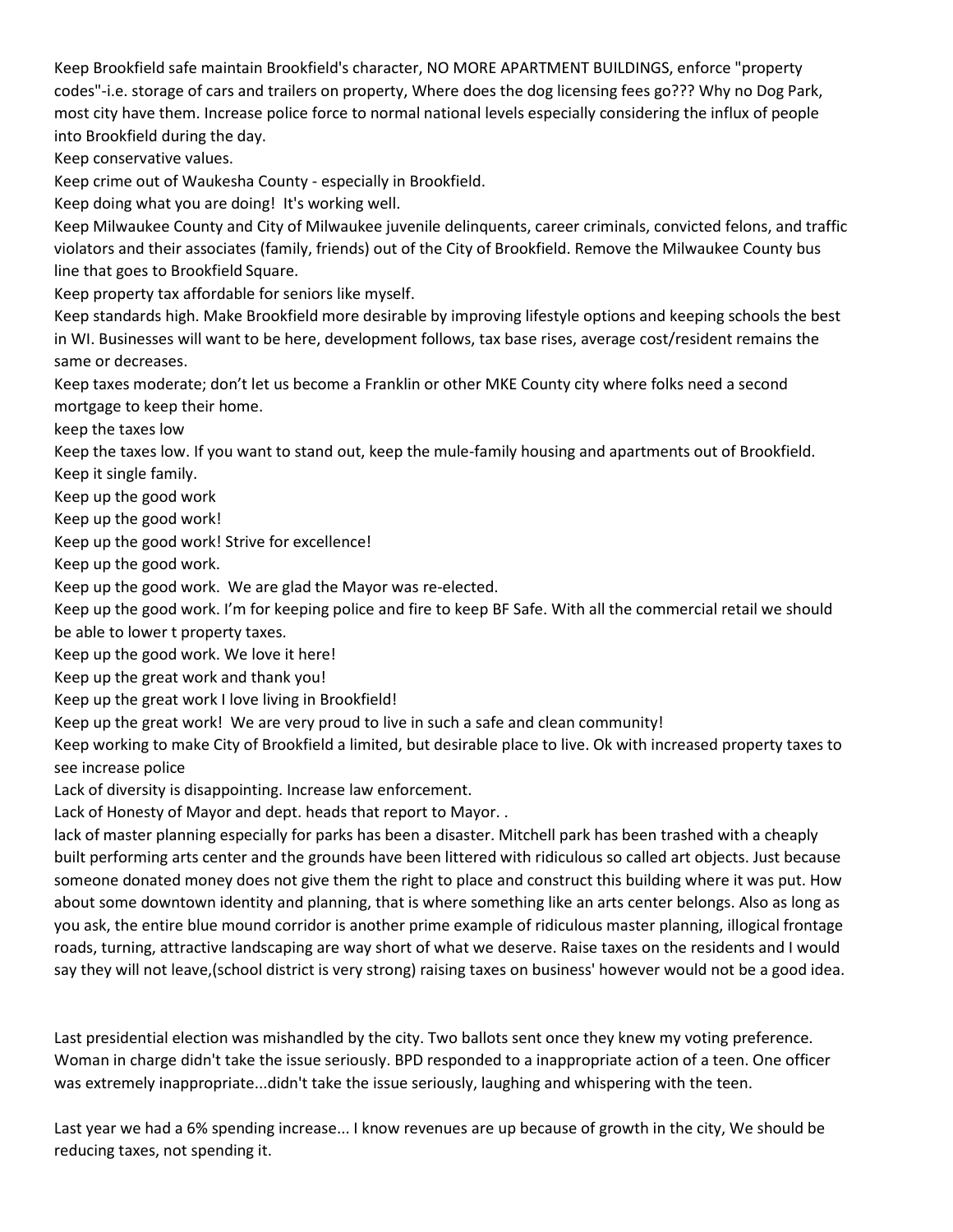Leadership good need for continued long term strategic planning and continued support of police efforts to maintain quality of life

leaf pickup service in the fall is needed

Leave more green space.

Less regulation, more individual liberty. No high density housing.

Let us keep our wells -- no mandatory city water. I'd also like to see Brookfield be more about residences and less about massive business development. Some business is good, but if it's all business, it's like we're just an extension of Milwaukee.

Lifetime fitness permits thongs and minimal breast coverage. The pool area, especially in summer, toys with a

Rumors of sex acts in the spa is revolting. Children are at the pool as well as others who want private areas

Let's start to focus on the community as a whole and move away from partisan thought.

Little regard has been given to the beautification of District 3. The area is a hodge podge of businesses crammed up against private residences.

Lived in Wauwatosa for 15 years, lived in Brookfield for 29 years. Moved to Brookfield because Taxes went way up in Tosa. Brookfield is a lovely community, convenient to everything. Help maintain Brookfield's quality by keeping taxes low with the mix of commercial and residential properties. Thank you for the great job done in the past 29 years.

Look into creating more pickle ball courts and leagues with user fees to support it. Find ways to support more youth tournaments such as soccer, basketball, hockey and baseball. This will bring more more people to the community to support the hotel and restaurant business on the weekends.

Love all the new sidewalks throughout the city. We're a wealthy community who can afford to pay the taxes needed for the services we expect from our city. Thank you for all you do.

Love Brookfield, but would like more local development

Love it! Survey too detailed and long.

Love living here!

Love living here. Love the schools. Other priorities for my family: 1) updated Playground (Tot Lot?) - Raise money somehow separate from tax dollars? 2) No train horn nighttime hours 3) Upgraded library children's area Thank you!

Love the community! Best in Wisconsin!

Lower taxes, less government spending on domestic programs and fewer regulations mean a better economy for everybody.

Lower the acreage limit for chickens. I have 2 acres and should be allowed to have chickens.

Maintain & improve dog parks (currently ignored) Enforce speed limits on residential streets Invest and improve The Village Area Appreciate historic homes and structures

Maintain a quality school district. Keep rental properties and apartments to a minimum. Promote small business development over large retail/corporate entities.

Maintain garbage ;pickup to the garage.

Maintain quality with flexibility in residential zoning - allow common sense exceptions

Maintain safety of our community and parent involved school curriculum. Consider interactive PD website to promote crime reporting and community safety.

Make more natural green space. Have the law enforcement focus on catching criminals especially in the 124th/Capital area & stop hiding to catch residents going 5 miles over the speed limit. Correct the mess in the 124th/Capital area. Develop the village tastefully. Crosswalks for pedestrians/bikers need to be enforced - ticket cars not yielding to walkers/bikers. Plant more trees.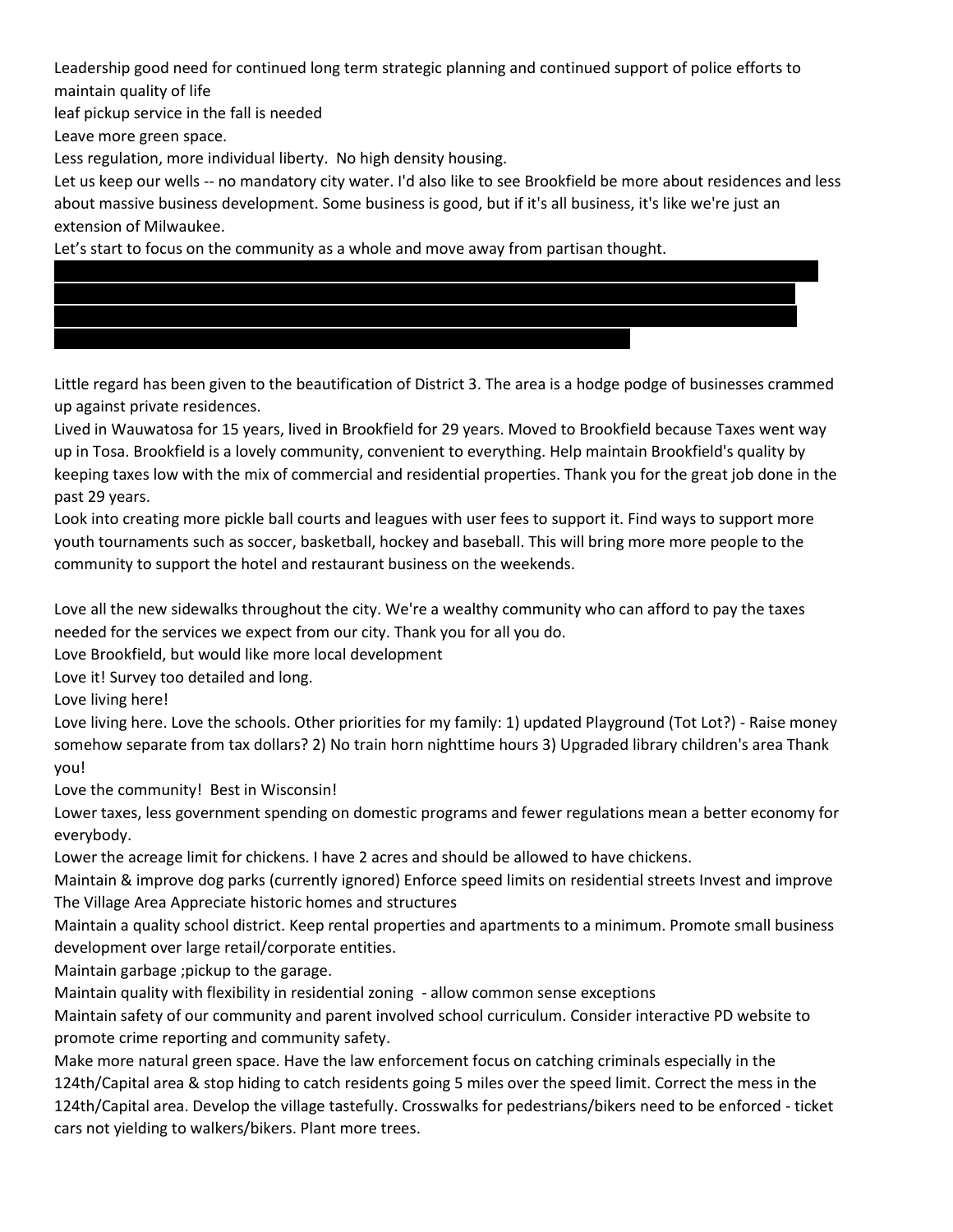Make the schools a priority

Maybe a road repave in the next 3 years or so?

Mayor does not care about the interest of seniors. Tables in art room need to be taken down by seniors. Heavy banquest tables. Injuries have happened. Have had meetings several times. Nothing done over years. Have paid taxes over 50 years. This is not acceptable.

Mayor is out of touch with regular residents. The road repairs that have been done are shoddy and look awful. How many times do some people need there road dug up due to poor city planning?

Mayor Ponto could be more of a peoples mayor! He is out in the community on a minimal basis. He does not have a friendly approachable personality that reflects Brookfield. I would like to see that change. Show up at events and participate. Seems he makes his presence and leaves! Greet and meet the citizens you represent!

mayor should only be 2 terms max fees and surveys required for sheds are terrible

More accessible playground equipment

More community efforts are needed to pick up trash in the parks and trails. It's unseemly and easily addressed.

more efficient use of tax dollars

More families with young children are moving here. We need more outdoor smaller spaces for them to socialize.

More family activities/ festivals. Splash pads. Community events. We often go to Tosa, Pewaukee, Sussex,

Germantown, Hartland, etc for this because we feel Brookfield is lacking in this category.

More police patrol down my street Killarney Way… to reduce speeding

More restaurants - like Pepino's and Vience Club

More running trails would be nice, don't like running in the busy street. Allow us to own chickens on residential property(smaller than 1acre) More leeway for burning yard waste, need more days and extended times or just let me do it whenever I want. Just don't raise taxes.

More street lighting for residential neighborhoods- don't feel safe walking at night.

More trees please.

More variety of businesses on CapitolDrive. Too many banks

More walking and bike paths that connect to the new Depot Cafe! Ban leaf burning! No Train horns. And fix my street (Primrose Lane)!

Most everything in Brookfield is great. My only real concerns are first, the bad quality of the trash, recycling pick up. They make a mess, They are pretty careless, they toss the lids, leave trash in a lot of places.overall very poor quality. The only other thing is there are starting to be quite a few abandoned buildings. It doesn't make the city look good. Thank you for reaching out with the survey. It helps

Mowing services adjacent to roads has decreased over the years, which is not good.

Municipal. Fiber. Internet. Do you have any idea what kind of technology businesses you could attract with this!?!?

My answers are based on the fact that I am a Caucasian woman living in Brookfield. I would suspect a person of color would not be as content living in Brookfield. We can do better.

My biggest concerns are increases in crime and thru traffic volu9me & speed. Brookfield is about 10 years behind Wauwatosa

My husband and I share the same high opinion of the City of Brookfield. We are very proud of the City of Brookfield.

My largest concern: stop urbanizing Brookfield! The city's logo is trees and birds. Not congestion and parking lots!

My main concern is with to many apartment buildings. Push single family homes, Condos, and Businesses. We do not need more apartment buildings, even if they bring in government money. Only property ownership.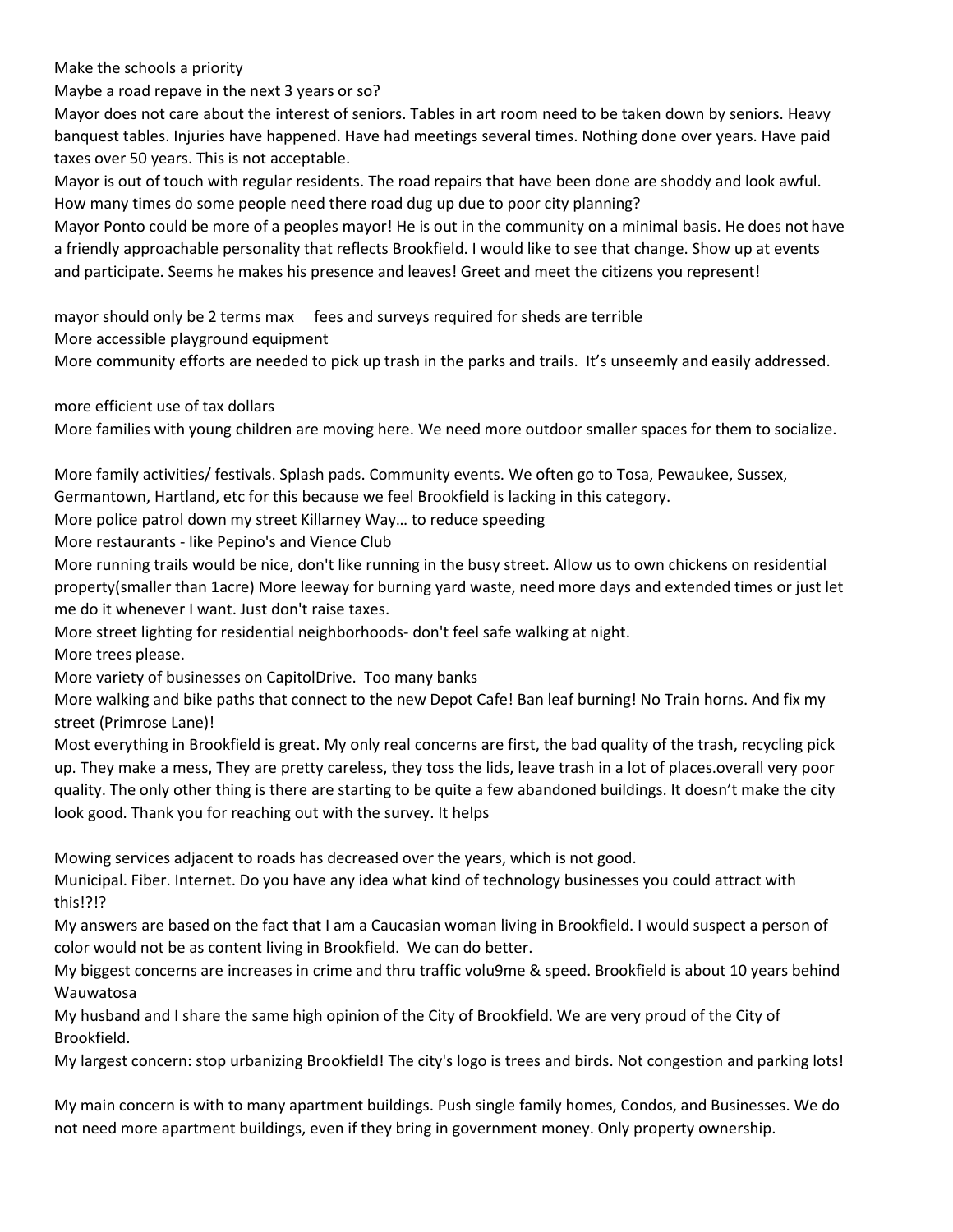My only ask is a day/week in the spring and fall where they pick up yard waste (like surrounding areas) directly at our house instead of having to haul it ourselves to the recycling center

My only complaint about living in Brookfield is no yard waste pick up. I much rather take my garbage to the road and have yard waste pick up than have my garbage at my garage and not have yard pick up.

My only complaint with the city is their might be too much development both business and residential. I hope that the city will be more careful on this, especially condos and large high rise buildings. More should be allocated to green space. I understand tax revenues are needed for the services, but hopefully there can be a balance in all of this.

My recently reelected alderman is a hit or miss when it comes to responding to my emails. City water service extensions should not be charged to individual homeowners. They are part of city infrastructure and maintenance.

My wife and I live at 3465 Mountain Drive. Street surfaces in our area badly need to be redone. Some spots are especially bad. This isn't right. I have neighbors who don't keep their yards up and I don't think I have any support in this regard. Neighbor across has a boat with a tarp parked. Also a covered trailer, a truck and lots of other things. Another house across has many dead ash trees and 2 large piles of brush. Why is this allowed? City has been promoting Greenway Trail but have seen little progress. Let's get at it and clean things up. I've been here 30 years. I'm tired of waiting. North Avenue and Calhoun improvements are good. Let's clean up the neighborhoods and parks some more. My name is Jeff Fuller and can be reached at 262-364-6260. Thank you.

My wife wants it known that she likes the train whistles.

N/A

NA

Need a better selection and diversity of restaurants.

Need a noise wall along I94, especially on the south side of the highway near Krueger Park through Elm Grove Rd.

Need dedicated pickle ball courts

Need for city to plant more trees

Need more hours to burn leaves.

Need some large national chain business, eg Red Lobster, Menards, Microcenter,...

Need to fire the racist assistant school superintendent who took it upon herself to tell a parent that it was perfectly OK to discriminate against her child; someone that ignorant has no business being involved in education in any way.

Need to get out of subdivision. Too much traffic.on barker

Need to treat city residents with more respect and don't increase property taxes

never really needed city hall before this year, engineering department was not only rude but sat on an issue that needed attention-very sweet lady at the front desk, though, extremely helpful and a great individual to have as the face of the building

New garbage collector not as good as previous one. North Avenue project with 4 lanes is very efficient. Well done.

New burning rules are terrible. Pick up yard waste or restore old times and open more months.10 mph wind is almost impossible.

New garbage contractor has been fine after confusion and misinformation in the first couple weeks of the year. Election of backward-thinking ideologues with agendas to the school board is disheartening. They don't represent all residents.

Nice Job

Nice place to live in the Milwaukee area.

Nice place to live, city government doing a great job running the place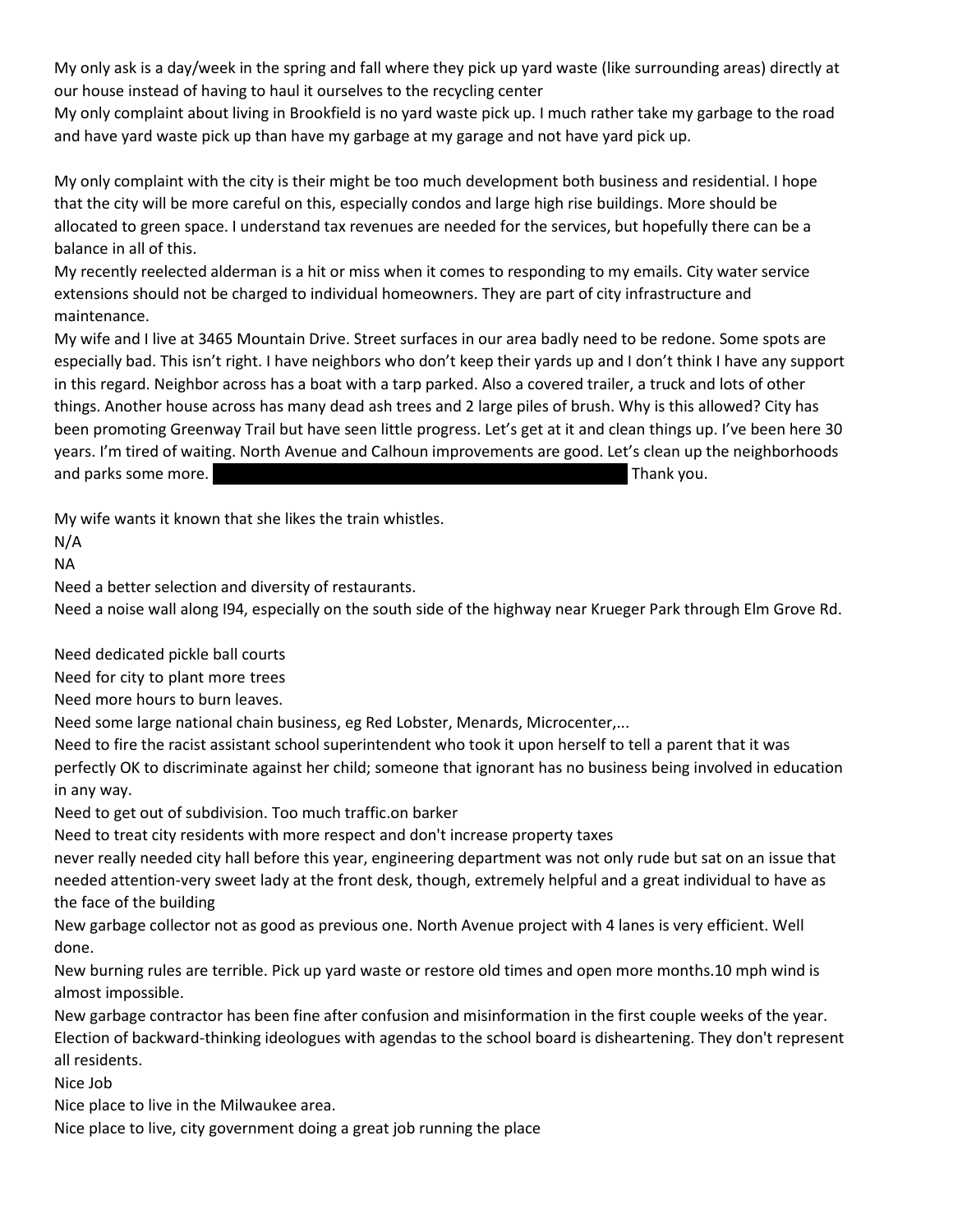Nice place to live. We are no longer a small village but a City to take note of, isn't it time to stop allowing residents to burn?

no

No additional comments

No Aldis or Hooters which bring down city status. No mobile homes in driveways. Limit bars in the city.

No more apartment developments

No more mutifamily housing and no low income housing period. Prosecute criminals to the highest extent, no exceptions.

no you covered it all

No.

No. Thanks

None

None at this time

None.

North Ave improvements not professionally looking.

not a fan of the new recycle bins :)

not at this time

Not excited about cutting trees to widen roads. We like the library, snow plowing is good. Need more safe bikes and pedestrian routes for children. Too many empty stores fronts.

Not fans of police

Not impressed with our current alderman. Thankful that Brookfield police protected our neighborhood during protests from BLM.

Not opposed to charging a \$500 residential surtax for homeowners and renters to build reserves for expenses.

Nothing more

Of all the services we use from the city we use the library and parks/rec the most. Would prefer to keep these services or increase the user fee on the parks/rec if you need to find funds somewhere.

offer yard waste pick up

OMG Brookfield is wonderful. Our community programs and farmers market make it fantastic. Please SUPPORT our schools! I don't even have anyone in them anymore but KNOW the best schools make for the best communities. Try to diversify somewhat. We are pretty generic. Support our services for elderly and disabled.

We need to do our best!

on a whole - good job

On one occasion I attempted to contact my alderperson with no response to my e-mail. City Hall contacts have been very positive.

Once again in my neighborhood (Imperial Estates) the cities snowplows have dug up peoples lawns. Not mine, or all that many. Still, from what I see the snow plow drivers need more training/awareness that if they don't pay attention they are digging up people's lawns especially on street corner lots.

One nice thing would be a dump at the recycle center to get rid of construction materials mainly. Kind of a pain to do it with garbage collection due to size and weight restrictions of material

One thing I am dissatisfied with is the recent changes to the burning regulations. These changes make it harder to deal with yard waste for those that do not wish to haul it to the dump. I have a friend who decided not to move to Brookfield when he heard about these new regulations.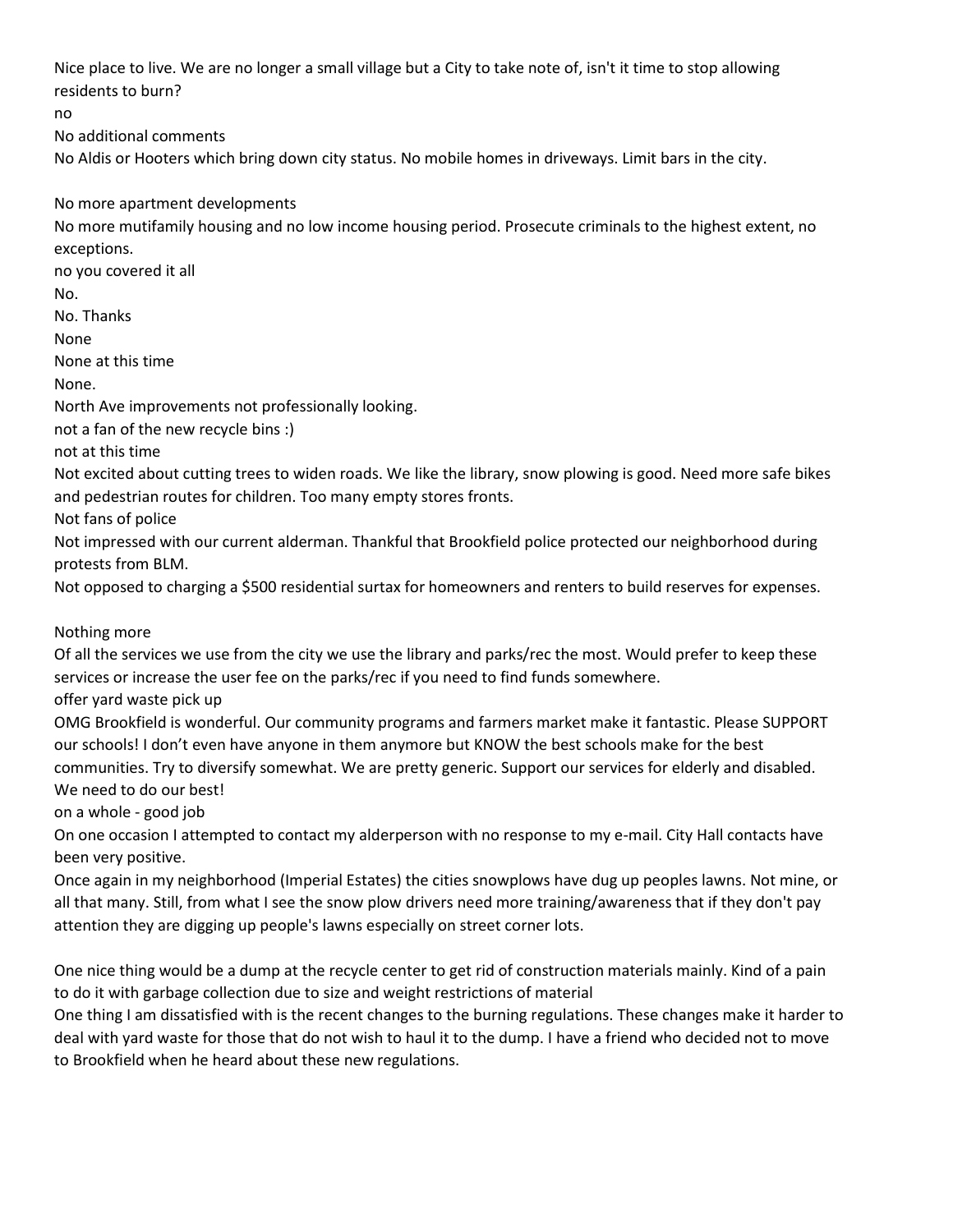Our biggest headache with the city has been trying to get the removal of a massage parlor on our street that was participating in illegal activities. It took 5 years of reaching out to and bugging our alderman, the police, and city officials to finally shut down a brothel operating within yards of where children lived. Their unwillingness to listen and respond makes me question our current leadership, especially at the alderman level.

Our election clerks and volunteers are honest, fair and fantastic! They don't need political "observers" to interfere with the process.

Our home was reassessed shortly after we bought it, which followed a previous substantial reassessment 1 year prior to our ownership. We didn't agree with the assessment criteria used to drastically increase the assessment and the assessor did not provide an adequate response to the criteria or our concerns. Please consider a more accurate assessment evaluation for new homes sold going forward.

Our police dept has been doing a fantastic job keeping Brookfield safe. Appreciate the resource officers in the school too.

Our police do a great job, but speeding is not a problem -- please focus on people running red lights. I love the growing racial, religious, and cultural diversity in Brookfield. Brookfield is so well run with nice low taxes. Let's not become Wauwatosa or Menomonee Falls -- their leadership is truly incompetent.

over the last 10 years, I have seen a change in the city, we are going back to the corrupt era of Mayor Bloomberg. Pushing development, significant increase government micromanagement of its residence.

Over the last 10 years, there has been an explosion of permits, fees and restrictions placed on homeowners with no improvement of services, or quality of services provided. Capitol drive Bluemound, Calhoun and Lisbon roads have become race courses. 10-15MPH over the limits even in areas where there is high child activity has become the normal now. I and my child have had mutiple close calls on 25mph roads while biking and running due to people speeding and not paying attention. when reporting the incidents with plate numbers, Police have stated, its he said she said nothing we can do. Police have stated to me that its too hard to enforce and my alderman has stated to me that our police department does not care to enforce traffic laws. City has allowed groups such as BLM to march in the middle of Calhoun road without consequence. City permit office takes over a year to return required deposits for yard work within the right away of our own properties, yet utility contractors drive on the yard tearing up the yard and do not repair the damage. Response from the city is I need to go after the contractor myself.

Overall I think the city leaders do a nice job keeping property taxes low, but do feel essential services like police and fire need to be adequately funded. It seems as though the businesses on Bluemound road use more police and fire response more than the average citizen, and was curious if they pay any fees to help support their services besides taxes. Although I realize the school district operates on its own, it also must be funded to attract people to move into our community.

Overall pleased with services, taxes, quality of life, etc. that living in Brookfield provides. I sold my house last year and moved to a new construction condo less than 1/2 mile away, so hopefully that speaks to my content with where I choose to live:)

Overall the city is doing a quality job. I do think our library is less than average when compared to others in the area.

Overall the CIty of Brookfield is doing a good job!

Overall the services provided by Brookfield have been very good. I have lived here and owned a business here previously and have overall been very pleased with the City government.

Overall we are very happy living in Brookfield. We have lived in Waukesha and Cedarburg in the past. Brookfield ranks right up there with Cedarburg.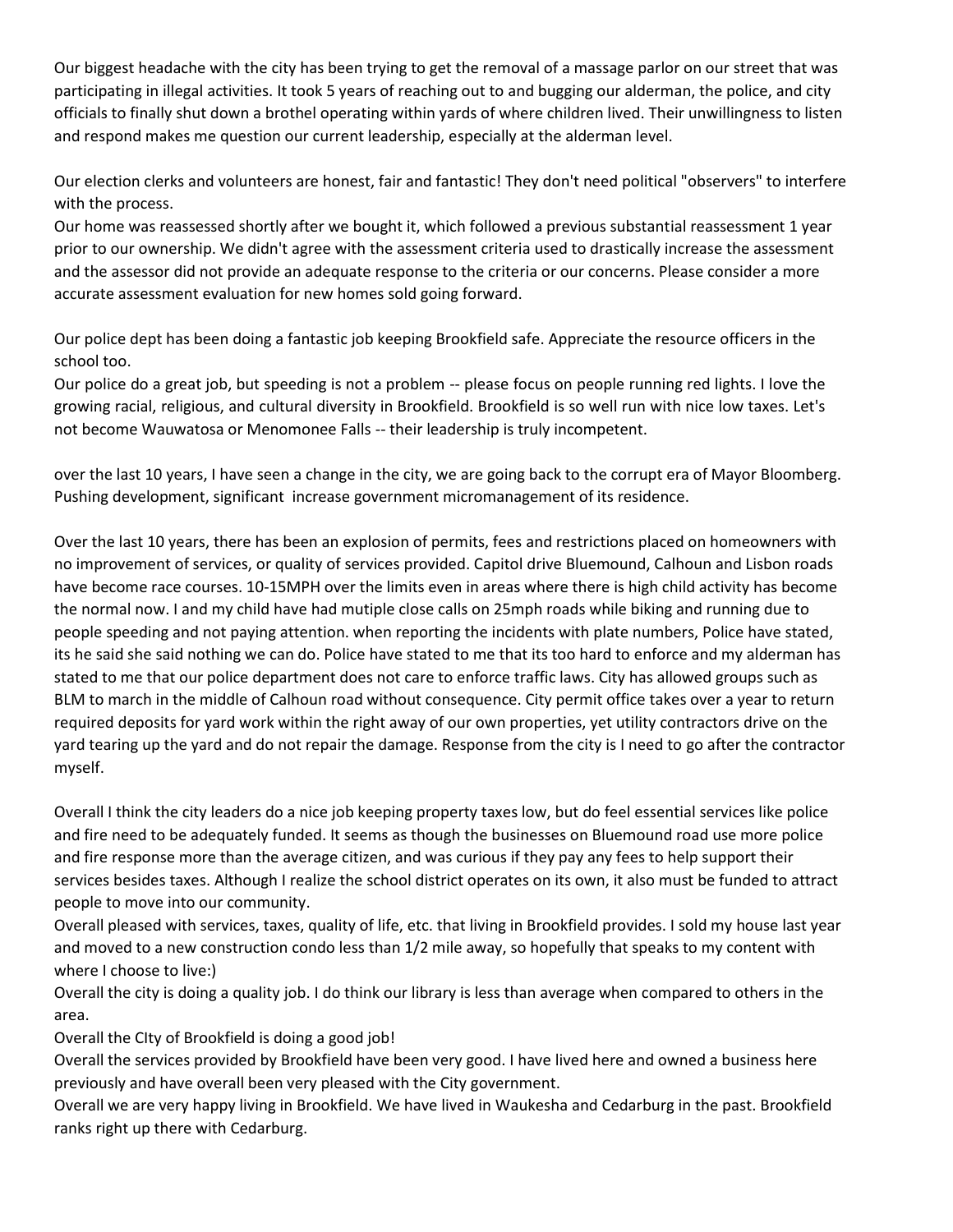Overall, I think Brookfield is a great city. I just want some dedicated PB courts. My friends in Waukesha are enjoying robust facilities and offerings. We need to catch up. I really appreciate the walking paths. Please keep it as bucolic as possible while promoting businesses and growth. The excellent schools helped our children go on to future success and are a major attraction for new families. I think the Mayor is smart and has made thoughtful improvements as long as he doesn't overdo the apartment density. We are not Wauwatosa or Waukesha.

Overall, it is a nice city to live in and raise a family in. However, I think it needs to go back to its roots as a simpler community with more emphasis on the residents and less emphasis on commercial growth.

Overall, we are very happy with the city and our neighborhood. The conveniences and proximity to them is a blessing.

Overall, we enjoy living in Brookfield. Two major irritants are 1. the disrepair of streets like Sunny Slope from Greenfield Ave to Bluemound and 2. the traffic lights that stay red MUCH longer than necessary when crossing Bluemound at almost every intersection.

Overall, we have been very pleased with the services the city has provided over the years we have lived here. Keep up the good job!!

Overall, we love Brookfield!

p

parks and rec department does not have nearly enough classes for the kids need left turn bays to increase driving safety

Parks are a huge priority, so is clean environment (climate change) and chemical contamination/radon. "Green space" needs to be expanded. There are too many vacant commercial buildings (i.e. North Avenue). Make Lilly and North "green space" for water drainage. Natural landscaping wonderful.

Partner with the Elmbrook School District to look for ways to tangibly support the non-tax supported Wilson Center for the Arts.

Pay more attention to invasive species such as garlic mustard and buck thorn

Pay teachers better. They are leaving for other district's that have more benefits or pay. A single teacher can't afford to live on the salary they make. Rents are high along with other bills.

pickelball courts on residential lots decrease home values through noise and light pollution. Lighting restrictions not being enforced by city. considering legal action against city to resolve

Playgrounds need to be updated/improved/inclusive. Demand for summer rec programs is well above supply. Elmbrook schools are a gem and are being ripped apart by the community.

Please - lower our school taxes - salaries, pensions of teachers, administrators, etc. do not reflect the summer off time, holiday vacations. Parent-teacher conferences should be held after school hours. Many teachers don't attend much of the time for learning enhancement at their conferences.

Please advise where I may find public financial records of the Brookfield Conference Center. Never saw a referendum on this ill-advised project.r

Please allow backyard chickens. Allowing chickens is the up and coming trend which many cities now allow. People desire sustainable living and feel a sense of pride when able to care for a few backyard hens which give the family eggs. Keeping a flock of lovely pet chickens in your backyard is a wonderful way to reduce your carbon footprint and maintain a sustainable, organic and ethical lifestyle. Happy healthy hens can provide your family with so much. From ethically raised eggs as a food source to organic manure and compost for your gardens to natural pest and parasite control. There is literally zero concerns with allowing a bacyard flock of a few hens. Pewaukee and Waukesha allow up to five hens, no roosters, and a yearly permit fee which would provide extra income to the city of Brookfield. I personally, will be leaving Brookfield to live in a city that allows chickens in a small backyard. As a nurse at a local hospital, I know many others who feel the same way. This should immediately be put on the next twon hall meeting agenda as a top priority.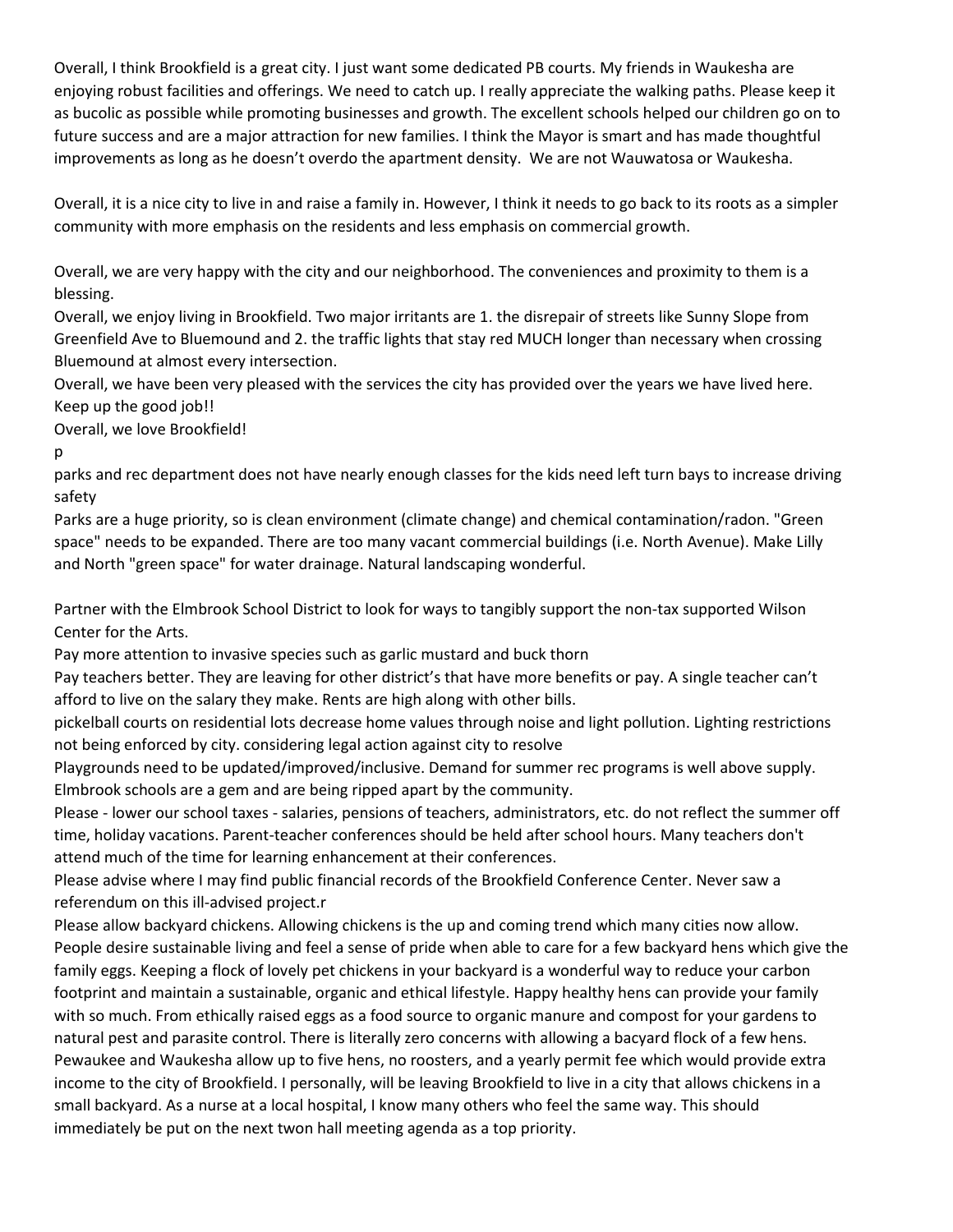Please allow fencing.

Please beautify North Avenue. The medians are abysmal. Beautification will also reduce speeds. The City needs to work with the County on this issue.

Please change the polling place from Brookfield east high school or increase parking. Very congested.

Please consider adding scheduled yard waste pick-up to waste management services

Please consider cutting down the weeds in the medians on roads such as Capital Drive, Brookfield Road etc. on a timely basis. I was told this is the responsibility of the county. Last summer the weeds were over 2 feet high! It made it look like we are a bunch of country bumpkins. This is Brookfield! We want to be proud of where we live!

Please consider getting out of the country recycling program so you can receive proceeds from the city recycling. It's disappointing that the city does not receive any revenue from their recycling.

Please consider housing for adults with disabilities within the city limits. We have a child with special needs and would like to see Brookfield be more inclusive.

Please consider increasing your presence on social media via Facebook. Specially, reminders for upcoming concerts, farmers markets, 4th of July parade etc. I don't check the website often for updates and this would be an easy way to keep residents informed. Thank you!

Please continue go focus on growing the city and keeping it family focused. People want to live in places that are great places to raise families . Grandparents won't hang around if their grandkids are happy and safe here.

Please continue the small community feeling and good government service levels that we enjoy.

Please continue to keep us safe. You're doing a great job.

please convert a few of the numerous tennis courts to pickleball courts. I've been told it is expense - hard to believe since it entails new nets and painted lines.

Please correct these strip malls. Most are outdated and look tired.

Please create curbside Yard Waste Pick Up! Thank you :)

Please develop top-notch biking infrastructure, and find a way to work with Tosa to connect to neighboring communities biking infrastructure (bike lanes that are safe, bike paths, and beyond)

Please do not tax us out of our home.

Please don't change the burn regulations. If I'm not able to burn my yard waste then I need a way to get rid of it.

Please don't take away our well water. :(

Please enforce codes/make people responsible for keeping up their properties, so we can keep property values high.

Please evaluate a turn lane on Burleigh Street to enter BEHS. The traffic is very backed up in the mornings and cars going eastbound use the bike lane to go around cars that are turning. I have seen accidents occur as well and tire ruts in the yards as the cars try to pass on the right.

Please expand the recycle center hours of service to include Sunday.

Please fix the bike/walking path on Lilly by the pond. It is constantly underwater

Please fix the schools ASAP. We do not want to end up like Tosa or MKE. Mark Hanson has talked a good game but led a decline in academics and that is literally what the schools are paid to do. Thank you for asking for our opinions!

Please for once lower taxes

Please fully fund or increase funding to the Police!

Please get back to those of us who've completed the survey with feedback on the results. Thank you.

Please give the community a better library and stop worrying about bike/hiking trails.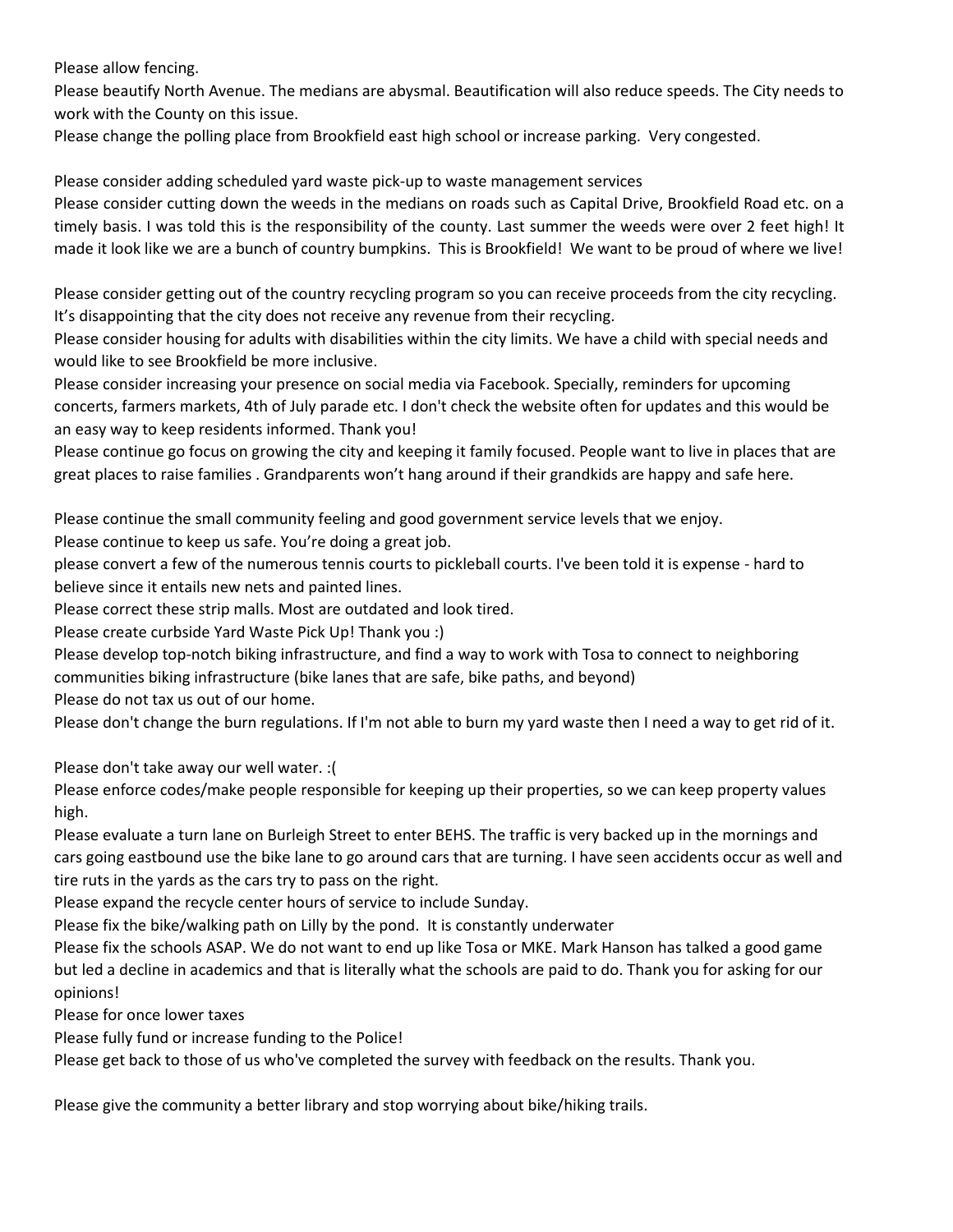Please have the staff in the various departments return calls when a person calls for information but no one answers the phone. Some are very good and answer the phone but others ask you to leave a message and then the call is never returned.

Please improve Dining, Gas Station (Kwik Trip) and Grocery Options on Capitol Drive

Please improve park and rec options.

Please improve social media presence for better communication.

Please increase dedicated pickleball courts; it's the fastest growing sport in the country.

Please inspect city retaining walls and fences along Brookfield Road between North Ave and Capitol Drive. Unsightly and in need of repair.

Please keep a suburban, upscale feel to the city. We are losing ground to other suburbs and do not need to.

Please keep Brookfield a safe place to live!

Please keep Brookfield a safe, strong unique suburban city. This will keep us healthy and growing.

Please keep our taxes low.

Please keep taxes stable.

Please let this be the last apartment complex in Brookfield

Please make sure that the Brush is cut low on the median when making a Left out of Elmbrook Hospital (to go west on North Avenue). It overgrows making it difficult to see traffic coming down the hill and I have seen one accident and several near accidents there. These are the most important issues I see: 1) Clean/safe drinking water. Having the radiation warnings sent multiple times years ago for potential water contamination was disconcerting and shocking in a place like Brookfield. All steps need to be maintained to have basic safe drinking water. 2) A safe walkway/bikeway from Elmbrook Hospital to Barker Road is long overdue. I see so many kids and families biking on that road going to Fox Brook Park. I really hope we are proactive in making this safer instead of waiting for an accident to occur to prompt addressing it. 3) Brookfield will always be 2nd place to Elm Grove until it gets some semblance of a quaint downtown that people actually want to go to.

Please no high density housing plans.

Please prioritize public safety.

Please proceed to stop passing trains to honk in Brookfield where there are necessary protective bars crossing all rail tracks already in place and working properly every time a train passes by.

Please realize the severity of not requiring the CPAT test for the Fire Department. My understanding is the Police Department in the City of Brookfield requires some sort of physical agility testing yearly? Return standards to the Fire Department. Lack of training for the Fire Department. Why? I see lack of uniform compliance and that is pathetic! That falls on Leadership. Accountability has gone out the window in this department. Residents of the City of Brookfield deserve better from the Fire Department. Lack of working Fire Engines due to lack of ordering or budget restraints is unacceptable. The maintenance has been out of control. Clean it up!

Please reduce very long and not user friendly message-only voicemails from city inspectors. Allow resident to get texts ahead of inspector visits. Four hour visit window is often not followed causing frustration for home owners.

Please revisit your policy on sheds. It is a huge financial burden to have to have a current survey done at the cost of probably \$1,000, our a concrete slab and apply for a permit for this. This is overly costly and time consuming just to erect a shed to store lawn equipment. There are already so many sheds close to property lines that were grandfathered in or put up before these current rules. It has really soured us on living in Brookfield and adds to the image of being rich and snobby with complicated rules for personal property.

Please silence the Train horns and it would be nice to see better flowers along the Boulevard between Gebhardt and North Ave.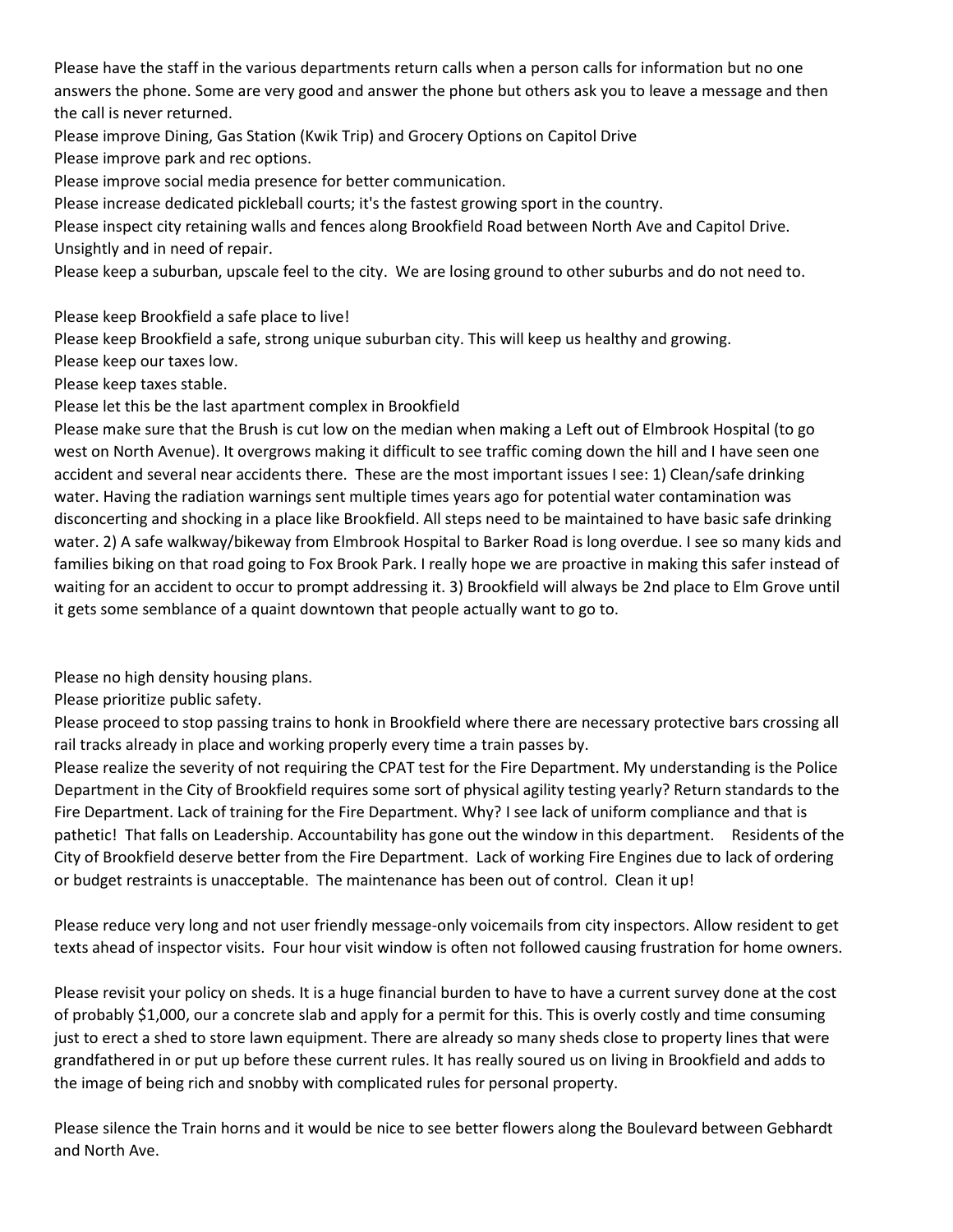Please stop building on wetlands and other open spaces. Part of what makes Brookfield great is its wetlands,parks and marshes.

Please STOP building super highways down the middle of Brookfield. Bluemound & Capital Dr. were fine but Calhoun & North Ave are too much. The repair will be very expensive and the Calhoun is on a wetland, so the blacktop will need repair soon. It will not hold up. We'd prefer putting our taxes towards parks or education vs. more blacktop

Please stop filling up all the open space with apartments and commercial buildings and take better care of our parks. For example, one of the trails in Wirth park is flooded most of the year. It needs a boardwalk. When are the Greenway segments ever going to be connected for a decent bikeride? I have to ride to New Berlin, Waukesha and Delafield for any distance riding. And can we preserve what's left of Brookfield's historic areas?

please stop increasing property taxes!!

Please stop over development; exercise discretion when approving business development. Do we really need discount retailers? Wouldn't it be more desirable to welcome businesses who appeal to higher end consumers?

# PLEASE STOP THE BURNING! IT'S JUST AWFUL. WE CAN'T EVEN GO OUTSIDE TO RELAX DUE TO THE SMOKE. WE CAN'T SIT ON OUR DECK, WE CAN'T GARDEN. "BAD"!

Please stop the trains from Blowing their horns and change the gates!!

Please support local small businesses and avoid adding chain/!brand retails/restaurants to the area. Please think about the long term effects of bringing in housing options. Also, any public transportation projects on North Ave. Please poll all residents in Brookfield to see who utilizes public transportation. Residents don't want more crime to come into our community. Thank you for your time.

Please update on line vacation hours or Holidays when Park & Recreation office is closed. Ex:( closed this year on the Monday after January 1st. I checked on line office hours & it was not noted the office was closed. Thanks.

pleased to see a prioity on keeping our green space, walking and hiking trails plus community activities,

### pleased/happy

Police and garbage pickup services have been excellent, both responsive and resolve issues in a timely manner. I have not had a good experience living in Brookfield mainly due to commercial/residential zoning issues in which businesses become a nuisance to nearby residents, and the financial burden of the city main water project imposed on private citizens.

police department needs to make more readily available crime and law enforcement data that is specific to neighborhoods and locations (e.g. parks, shopping centers, etc.).

Police, fire, and school district is most important to us. Parks are close behind (we have fallen behind local communities park systems) Find a way for local entrepreneurs to thrive and stop promoting national chains. And for the love of God, stop putting sidewalks in. It's a waste of money, and asphalt path on one side of the road will handle the minimal amount of foot traffic and looks 10 times better.

Police, social workers, and library have been very helpful resources.

Ponto is too old. Retire and let a younger person run the city. 12 years is too long.

Present and future city development needs to incorporate other means of getting around the city, such as biking and walking to commercial areas.

Pretty good place to live - hope it stays that way Pretty good place to live.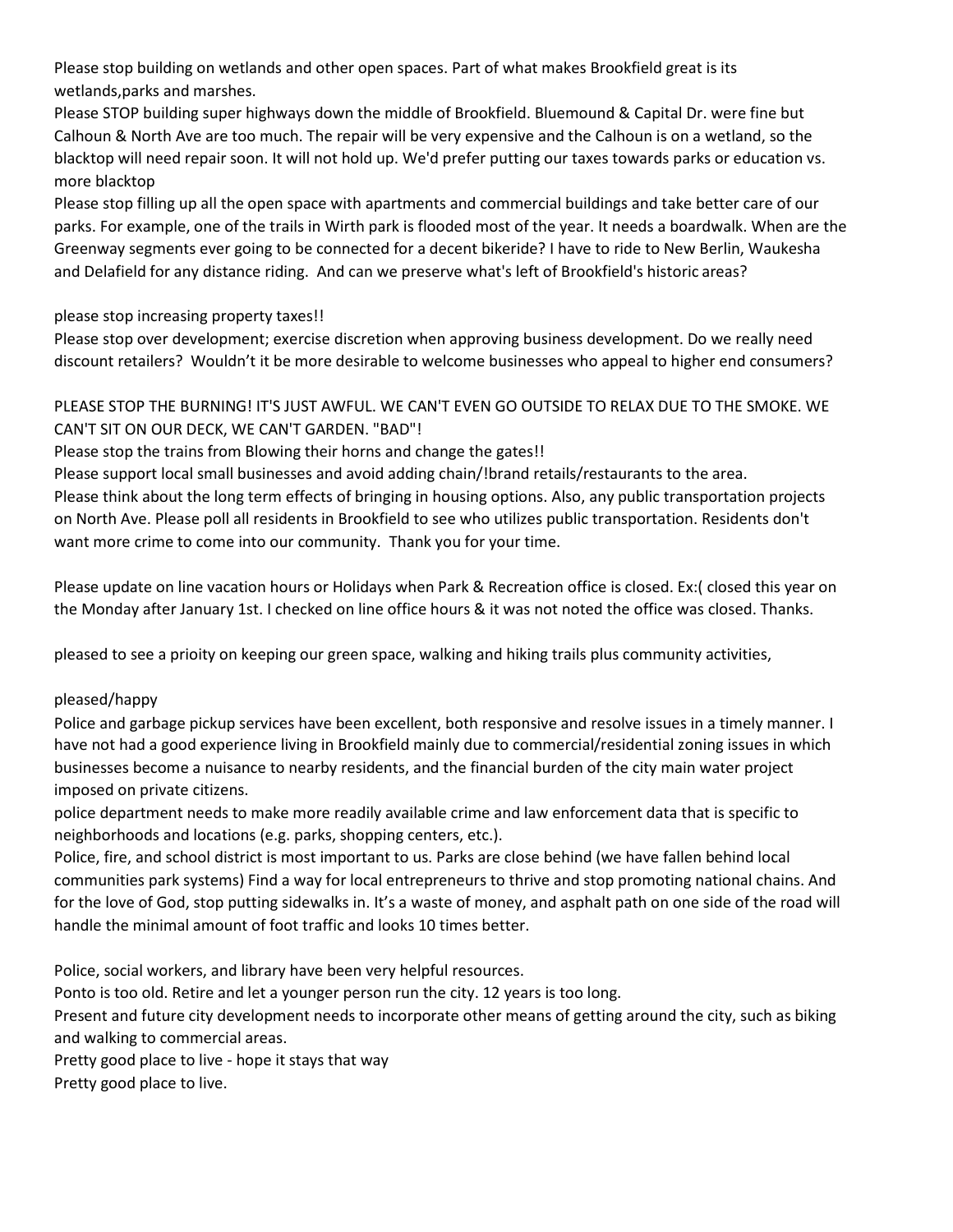Prioritize parks and schools to attract young families. Though there is a strong conservative voter base in the city, many of these voters are aging out of Brookfield and we need to continue to be an attractive city to new families considering the area. North shore communities and Wawatosa are becoming strong competition to Brookfield which is being viewed as out-dated. Prioritize diversity, accessibility, the environment, progressive schools.

Priority - more money from the budget to fire and police, less to library and parks. More to street repair vs. additional lanes.

Provide doggie poop stations at all parks not just at the doggie park. We don't need bussing, apartments or adding to commercial space when so many current areas remain vacant.

Provide more summer rec programs for middle schoolers (12-14 yo). Offer more one-day camps (right now you only offer 1 day for kyak, tubing and caving). Additional days would be great.

Provide street maintenance, snow removal & police patrols for the Pheasant Run Condominium Homes Association, Inc.

Put limits on residents who abuse the purpose of city ordinances. Those who constantly email the city about minor infractions of their neighbors waste government resources and undermine the strength of our community.

Quality of the roads needs to be addressed. Having lived across the country, these are the worse roads that I have seen.

Question 17 on survey irrelevant

question 23 was loaded and very difficult to answer without much more information

Raise taxes on non-homeowners/ apartment dwellers to provide better services

Raised family - owned home since 1971. Never thought of moving away! I have a great life!

Really appreciate the biking/walking trails!

Really wish you would have changed garbage service to big trucks with arms that lift wheeled containers directly into trucks. Never have liked these guys with small trucks wheeling on to my driveway.

re-build walking paths in Wirth Park so that they are available all year, ie elevate in flooded areas. Clean walking paths in winter of snow and ice

redevelop the downtown village on Brookfield Road

Reduce city staff fixed overhead, privatize teachers pensions, keep police force at current levels, cut mayors pay, first reduce administrative overhead before reducing city services. Do not increase taxes. Do not allow major corporations to build large apartment or condo units in Brookfield.

Reduce spending, salaries of elected officials, term limits on all elected officials, and teach instead if indoctrinate our children. If the grade measures are not met fire the teacher

Reduce the education budget to make up for any budget shortage in other areas. The schools are nice enough. We need to keep the other services (police,fire, road maintenance) well funded.

Reduction in burning in Brookfield was reduced without any notice to the homeowners. This is just one example where the city is making changes without good clear communication is unacceptable. This seems to be the norm, city government making changes without the residents knowing until after the ruling is implemented. The city needs to do a much, much better job on its ability to be transparent.

Reinstate the charter ordinance allowing more frequent yard waste burning. A few new residents shouldn't be able to change our long-standing rules.

Relax the burning laws please. They are too restrictive

Remind the aldermen that they work for US

Require businesses to maintain their landscapes i.e. the energy substation removed all landscaping but never replaced it (located on corner of Brookfield Rd and Gebhardt). The person providing this information has difficulty writing because of Parkinson's disease. But he tried very hard to contribute his feelings.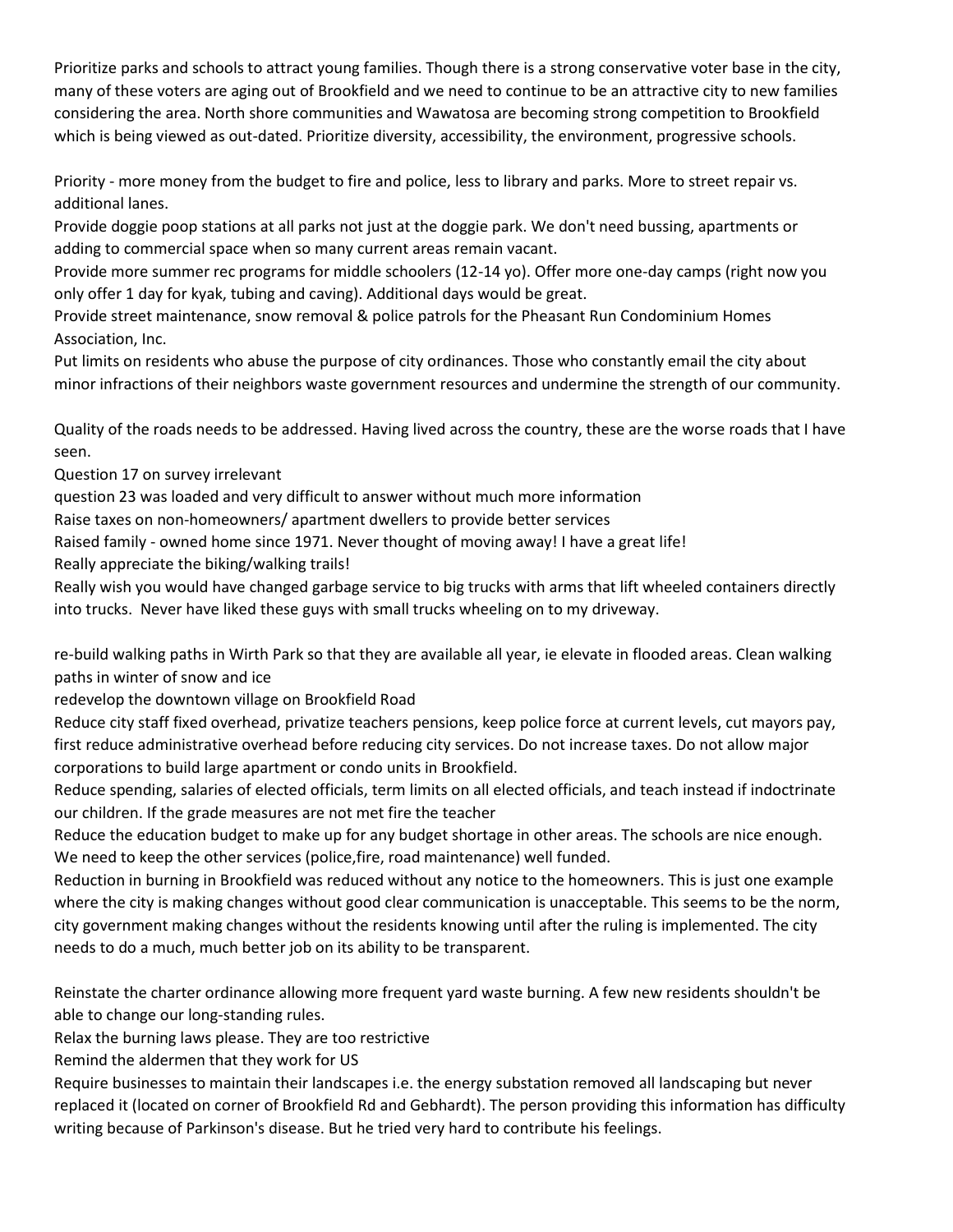Residents are smart but no longer partner of city for any solution equation. Raise taxes or lower services are false choices to survey questions.

Response to COVID was poor. No right and should never lock down anything.

Review the fence ordinance to allow six foot high fence replacement by a contractor

Revisit the burning policy. The time set up to burn is at the time of day when the wind is strongest. Also no restriction on days you can burn

rezone the property at 12735 lisbon Rd. That neighborhood will be there for a while, why can't this property be residentiall

Scott Berg never replies to my polite questions. When Mark Nelson represented us he was very involved and responsive. There is no way to find out criminal activity in Brookfield and it is delusional to think that nothing happens here. I volunteer in fire and rescue in Door County where we have a second home, and fire and sheriff have regular updates on Facebook in order to communicate with everyone in that county. There is NOTHING from Fire and Rescue communicated to us here in Brookfield. I find the lack of communication shameful. The quarterly news letter is blah blah blah, lock your doors, don't leave stuff in your unlocked vehicles. The lack of communication is shameful and doesn't keep us informed. Get with it! Fire and Police communication with our neighborhoods is shameful and behind the times. Cowering behind the idea that Brookfield is nirvana is a disservice to us. Are realtors squashing the idea or City government. I resent the fact that we are kept in the dark about what transpires in the City of Brookfield. It doesn't keep us safer or encourage trust. We need transparency. Brookfield Square is a nonentity and is irrelevant.

#### See attached letter

See previous comments on communication, training, supervision, waste, and project coordination. Sell the new conference center - city doesn't need to own this. Survey answer options too limited - particularly how to maintain services (reduce services, increase taxes... could have provided other options).

Side roads need attention either re-laying asphalt or full repairs. Brookfield is expanding since 5 years, care should be taken to have enough parks for walks, recreation. Lisbon road has too much traffic may be both Menomonee falls/Brookfield should expand the road. Do not allow heavy vehicles on this road.

Sidewalk continuation on north end of Pilgrim road would be great. Currently there is no sidewalk just south of Lisbon road, making walking or biking dangerous for children.

Sidewalks would be nice along busy streets such as North Avenue between Derrin and Barker Rd. Since Brookfield is built on a swamp, the mosquito abatement is great - adds to the quality of life for everyone, not just a select group. Current levels of services are good. SCHOOLS DO NOT NEED ADDITIONAL FUNDING as enrollments are decreasing - instead the focus should be back on EDUCATING - back to the basics!!!!! The school boards need to be better managers of their funds in order to plan for structural upgrades and maintenance.

Slow down on development of the city. Increase parks and blje trails.

so happy that we moved to Brookfield. Lower property taxes, more land and bigger home- good value. Love the school district!!

Some of the rules the city has shouldn't apply to ever lot in the city limits. On my street everyone have over an acre lot with no one behind us. Some of the burn rules and other small things shouldn't always apply in myopinion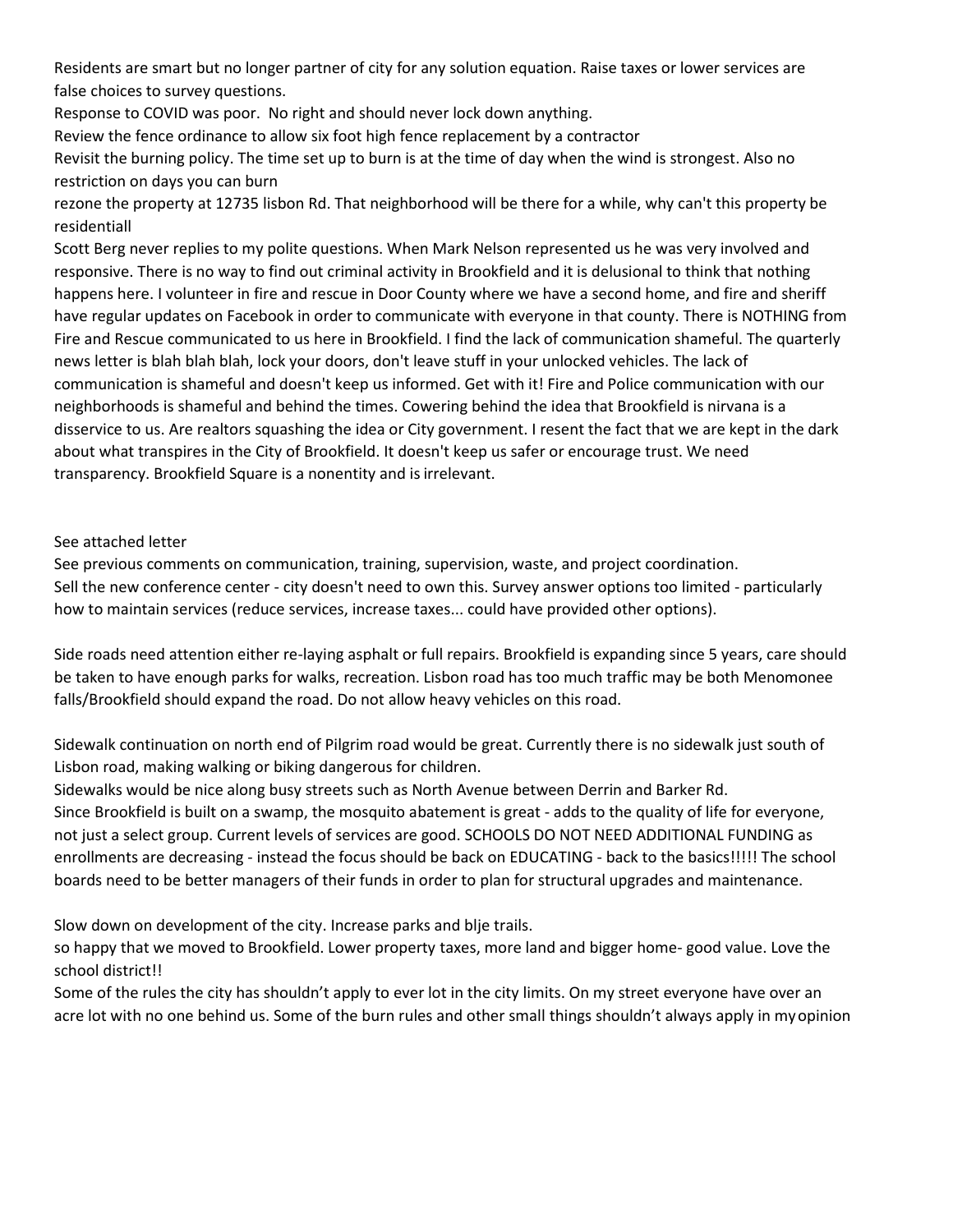Sometimes I think our leadership feels they need to pander to every special interest group. You cannot please everyone, so I value those who are willing to make the hard decisions that may disappoint or anger some but are in the best interest of the City residents overall. I also want and expect the highest standard of ethics in City officials and staff - not just in how residents are treated, but also vendors and businesses. Welcoming attitude but high standards, with clarity and transparency. This requires a clear vision for our future which should not be changing rapidly nor frequently. Pick a path, communicate it well, and stick to it. We are not for everyone.

Start enforcing building codes and yard related ordinances. Make Brookfiled look elite/unique again. The community members are not upkeeping the exterior of their properties that originally attracted many people to the community to begin with. It is becoming an extension of many other less desirable communities. Services like parks, recycling center and library are great.

Stop brining in franchise retail. Stop brining in franchise retail with tax breaks. Look to bring in companies that will have quality jobs work to restore the low taxes that existed in the past

Stop building in Brookfield!

Stop building on Bluemound, it is unsafe to drive and an eyesore to this community.

Stop planting sod along roads and plant something that encourages bees, butterflies and birds and doesn't require continual mowing and chemicals.

Stop the building! I'd rather pay more taxes than see another shopping center or neighborhood go up!

Stop the development! It seems all we care about is increasing commercial development with no regard to parks and greenspace and we keep adding hundreds of apartments.

Stop the stupid building. The population will not keep up with it. Look at elm Grove, which maintains good property values without excessive building of roads, apartments, etc. I feel Brookfield us making sure very unwise decisions for instant money and it will reduce values shortly. The schools are over funded and getting horrible results. Start cutting corners there first. Putting more money into over funded schools is not a way to make teachers want to teach me or kids smarter.

STOP THE TRAIN HORNS BETWEEN 10PM-4AM.

Stop trains from blowing horns after dark!

Stop unnecessarily cutting down trees and widening roads

Support our environment for generations to come...

Tax assessments vs home values on Zillow are out of whack

Teach Grisa common courtesy and humility, then encourage his retirement. Use Mike Hughes as an example of professionalism and follow up.

test

Thank you All for all you do!!! This is a wonderful City to own a home, raise a family, send them to school, worship, recreational activities.

thank you for all the good work and allowing our input. the city plow drivers are amazing and the recycle center staff are rockstars

Thank you for all you do!

Thank you for all you do. Garbage collection needs improvement

Thank you for allowing us to give direct feedback. Appreciated!

Thank you for asking for our input…

Thank you for being deligent in serving the public needs.

Thank you for creating this survey

Thank you for efforts to maintain reasonable property tax rate!

Thank you for fixing Calhoun Road and the railroad tracks that cross it. It feels much safer to drive and cross the road now.

Thank you for keeping Brookfield a great City to reside in.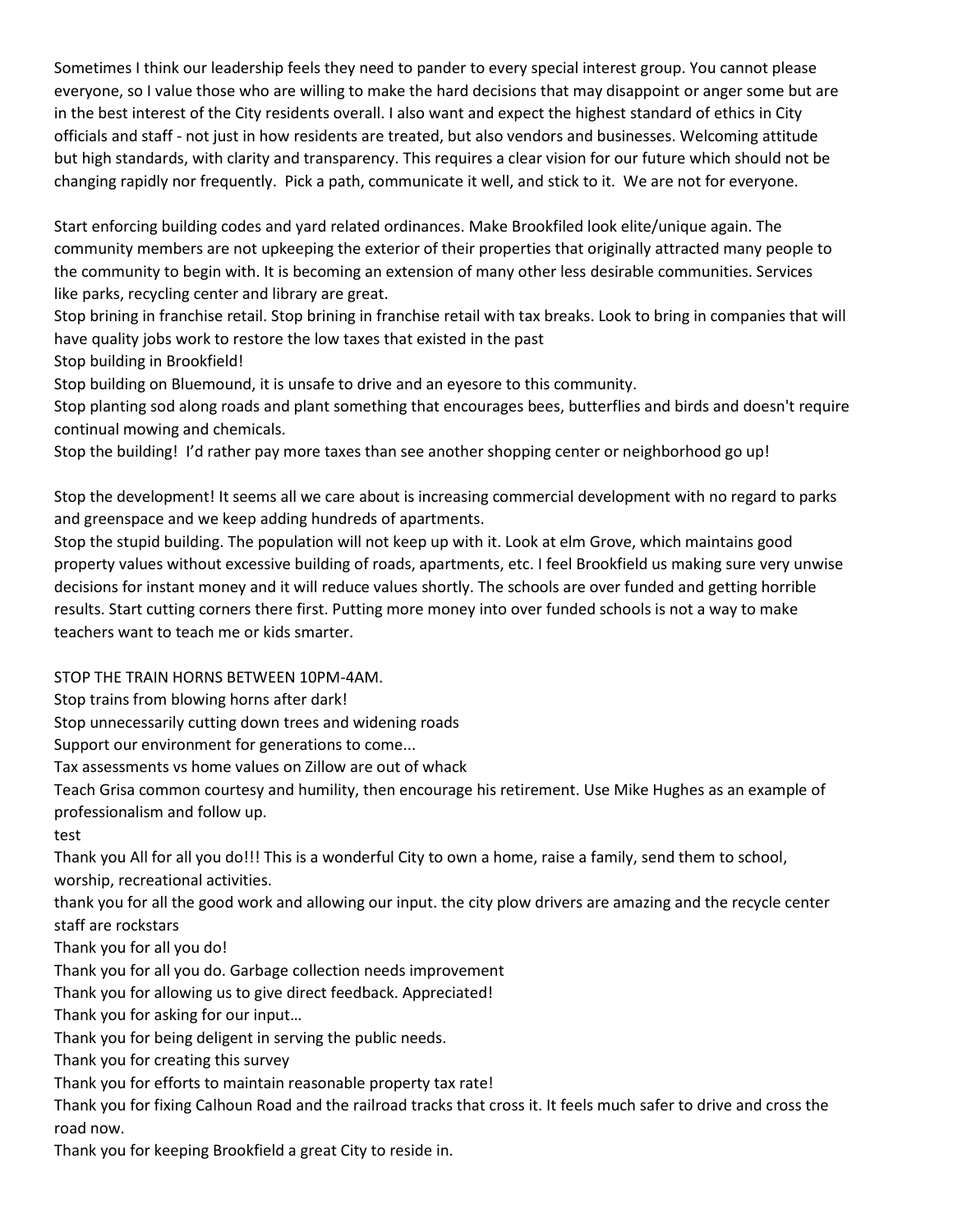# Thank you for offering this survey to residents!

Thank you for revising and updating the burning ordinance. Long overdue! I'm not opposed to people burning their yard waste. I am opposed to people who don't know how to make/keep a fire, and instead send smoke through the air for hours every week of every month that windows can be open for fresh air. The new ordinance helps.

Thank you for the opportunity to weigh in on the issues facing our community. In the climate in which we live, I think it is very that we not only try to maintain our great small-town America feel but also intentionally support law and order and decisively push back on efforts to indoctrinate our children in socialism, ie CRT and DIE. To not push back is to slowly acquiesce. IF there is a market for such things in our community, set up separate schools where parents can send their kids and be part of the experiment. But leave everyone else alone.

Thank you for the opportunity.

Thank you for the thoughtful questions and very thoughtful options for recommended options to 'fix' certain issues (i.e. reduce services, raise taxes, impose user fees, etc) Why was there more than 2 options for gender?

### thank you for this opportunity

Thank you for this survey and allowing for resident feedback

Thank you for this survey. I would strongly encourage Brookfield to revisit transportation options. People are really at a disadvantage if they do not drive. For a city this size, some type of public transit should be available. Also, more needs to be done to encourage diversity at all levels, racial, ethnic, and affordable housing.

Thank you for your service and survey

Thank you for your services!!! If I could change one thing about Brookfield, I would like it to be more diverse.

Thank you to Brookfield for caring about its residents! Thank you very much for excellent services! Thank you.

Thankful to live in Brookfield.

Thanks for considering more green spaces, bicycling trails and pedestrian friendly roads.

Thanks for new Calhoun Rd. Make sure snow plow drivers don't knock over my mailbox again...None lost this year but three in past 5-6!!! Thanks for survey. Hope it is helpful going forward.

Thanks for the survey. I look forward to seeing a summary of the results.

Thanks to all the individuals who keep making Brookfield a great place to live.

The arrogance of Mr. Grisa and the letter he sent. I told him there was a problem from before and he acts like nothing ever happened. The taxes are bad enough and then having to deal with a know it all. Not a good combination.

The automated messages between calls to City Hall are useless and annoying.

The baseball fields/diamonds are not always kept up the best or groomed the best. We love the bike trails and hope to see more added. Thank you for adding more sidewalks around the school area. Thanks for maintaining the ice skating area at Wirth Park. So nice to have the warming area in winter in the building as well. Our hockey teams will practice outside there when it is done well.

The Brookfield Square Mall has a sewer odor in certain parts of the mall. This should be something that the City would look into. I always felt the City did a good job of being on top of problems within the City. It seems lately that is not the case. I would think that this sewer smell in the mall would not be healthy for any employee who works inside the mall.

The Brookfield Village has so much potential but is sorely under utilized and has little to draw residents there. Drawing business and entertainment more into that area and build up public gathering space would be a wonderful addition to the City of Brookfield.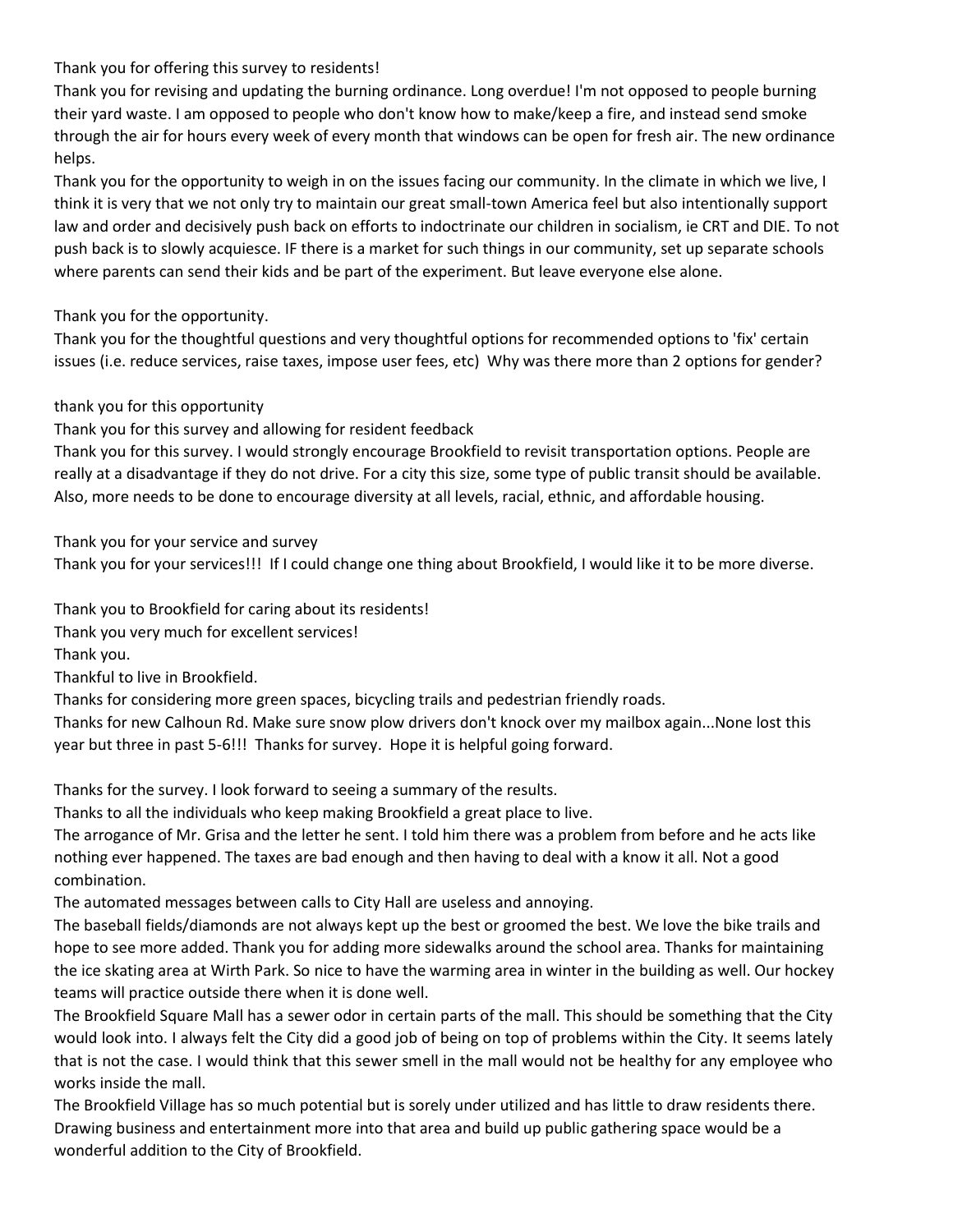The change in garbage pickup was a fiasco. As soon as up-the-drive pickup was reinstated with the switch to GFL we should have been notified. Some residents are still putting their refuse containers to the end of their driveway. It makes Brookfield look messy and empty garbage cans are blown into the street.

The city does such a great job with our parks! They are so clean and well kept. Keep up the fantastic work!

The City has a very good and professional police department. However, they are behind the times in the utilization of social media and informing the public of issues within the City. While the shouldn't creat the perception of more crime than there is but they need to let the community know what is going on. They also need to continue to be proactive in the prevention of crime

The city has been building too many apartment/condo buildings since we moved here over 20 years ago. There was some need years ago, but I believe it is now getting out of hand. When you increase the number of residents you put a strain on our fire, police, and other resources. It is important to maintain the reputation of the City of Brookfield and not turn it into another Milwaukee or what is happening in Elm Grove.

The City has completely disconnected with Elmbrook Schools, despite Elmbrook being sold as a major pull to get residents in. Elmbrook is a MESS and the Mayor needs to open his eyes to what they have allowed come into this community. The decline in academics and focus on woke politics has been very destructive to the schools and the kids. The recent challenge to the mayoral race shows people are tired to status quo. Ponto happily went along with mask mandates and showed so much group think and lack of critical thinking during the last few years. Elmbrook has HIGH property taxes, and given that the schools are falling very short of expectations, this is not something young, working professionals (who work to afford Brookfield's high property prices and property taxes) with children will tolerate.

The city has lost many ash trees over the past few years. It would be great to see if the city could leverage any government programs to accelerate tree planting throughout the city.

The city is in decline turning a once quiet, peaceful city into the next Milwaukee. Speeding and reckless driving are out of control. Calhoun has been turned into a freeway. Brookfield has a budget much larger than Waukesha yet they constantly complain they have no money. Perhaps it's not the money but the people who manage it!

The city is no longer the community it used to be. Many of our former neighbors have felt the same way and have acted on their feelings by moving to communities also in Waukesha county however west of Brookfield, where the quality of life mimics what Brookfield used to be. There's more to a community than retail stores and industrial parks all over our boundaries. I think the various city department heads need to meet with the Fire /Ambulance chief and learn how to treat residents with the respect they should expect. I'll be curious to see the summation of these surveys to see the results.

The City is well run and open to people from elsewhere in the world; a great strength if we are to attract science, technology and finance professionals. The City Departments can be a little set in their ways. A sense of customer service would be refreshing. We need to keep our public schools strong....and should keep investing in subject areas like the arts and languages. STEM is important too, but not to the exclusion of a full range of learning options.

The city is wonderful. You all should be very proud. The way that the pandemic has been handled was exceptional, especially with regards to the schools. Please share more information about strategy and long term planning.

The city needs to do something about the ongoing nuisance of the trains

The city needs to focus on police, fire and rescue services, good roads, excellent schools, and snow and garbage services, all while maintaining low taxes. Other charges and activities should be minimal to keep taxes low.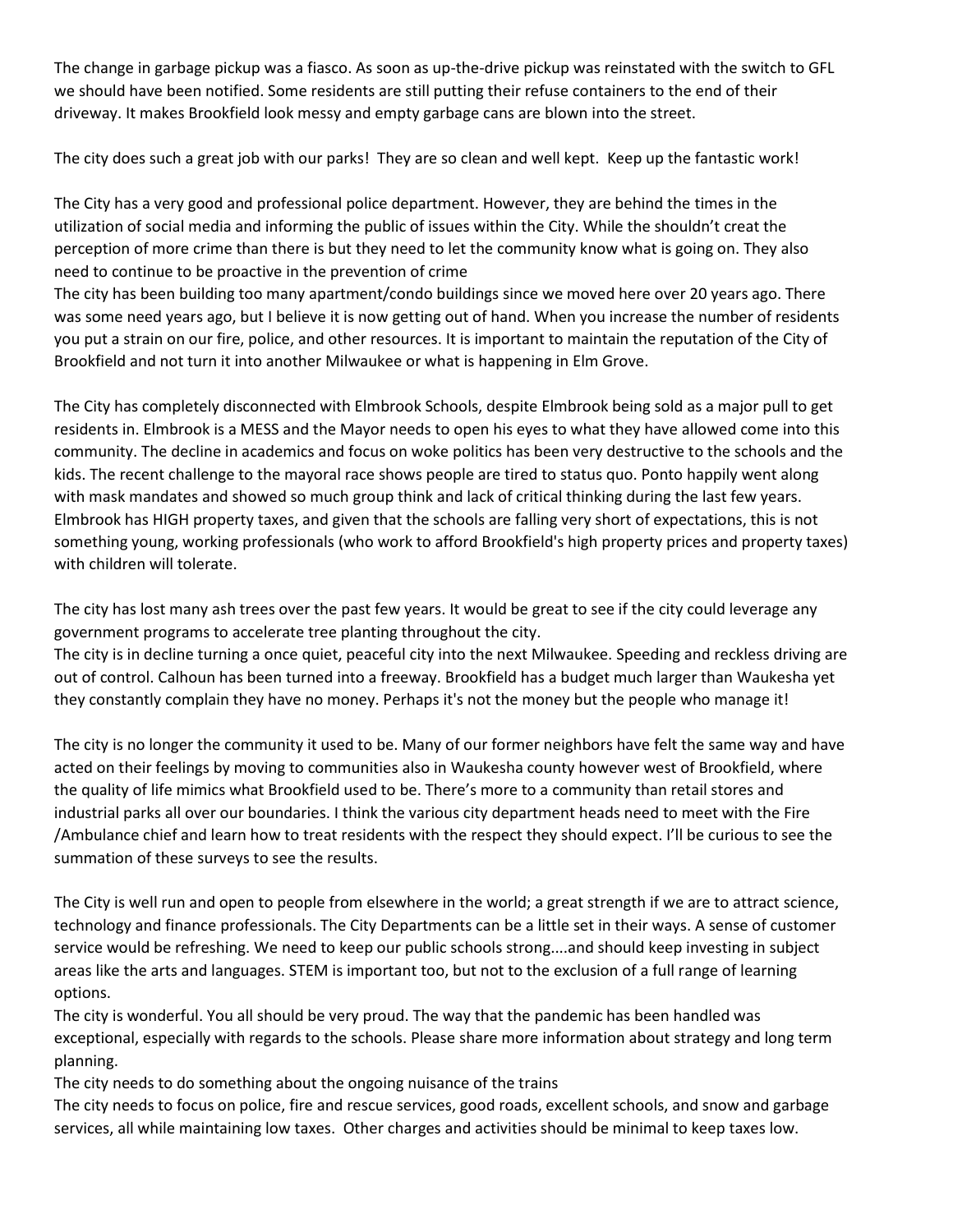The city needs to make it easier for residents to improve their property. The city is too restrictive which tends to leave properties go without improvement. We need to help our property owners and understand the good is not the enemy of perfection. We cannot set the bar so high that areas are left to deteriorate rather then being improved.

The City of Brookfield has many positives - location, great schools, great neighborhoods, wonderful access to retail, restaurants and parks. Let's not destroy the great "family feel" of the city by overdeveloping every square inch with rental properties that will (over time) not be maintained and too many businesses - all of this will create blight (evidence Bluemound Road) and congestion.

The city of Brookfield is a great place to live with a good quality of life for all ages.

The City of Brookfield is a wonderful place to reside. Thank you!

The complaint about the city website was the confusion regarding the census ward moves where the web site said one thing, and reality was something else. I understand it was a fast moving situation. I see many people walking up and down North Ave from 124th street to get to jobs at Elmbrook or beyond. We need to improve this situation. Those folks are largely taking care of us in some way.

The contractors hired by the city to perform services need to adhere to the city regulation and not expect the resident to remediate issues. The contactors hired by the city to put in the water laterrals regraded my front lawn poorly and expect me to call the city to get that taken care of.

The contractors the city engineer used to install the city water lines did a craptacular job.

The format of this survey was difficult to read to answer the survey.

The highest priority for the city needs to be the public school system. It seems the school system is slipping in addressing the educational needs of our students. I base this on the revelation about CRT and gender based indoctrination in our schools. These are not subjects that need to be addressed by the schools and the apparent bias of the teachers' view on these topics. Parents should definitely be part of the education system.

The library is a high use city service, but the building and services aren't progressing like area communities.

The mayor needs to interact more with the citizens of Brookfield and make himself available for direct input.

the new burning restrictions are ingnorant and reflect incompetence in the alderman and un elected officials.

The new greenway trail path is a concern for me with the trail being close to homes. It should be kept away from homes. Safety of people living in a neighborhood is more important than whether people even from those outside of brookfield use the trail.

The newly built pond on Calhoun Rd near Willow Brook apartments is very dangerous, no fencing, no sign for Danger Thin Ice in winter, children are playing near this pond, a vehicle can easily drive into pond at night, very dark, no outdoor lighting, please do something soon

The no bonfires allowed is absurd. Myself and every neighbor in my last Brookfield house had a fire pit of some sort that was used regularly. I have moved to a new Brookfield neighborhood and I now have an elderly neighbor who has called the police on my multiple times for having a recreational bonfire in a fire pit which is a waste of city resources. Safe, recreational bonfires in fire pits should be allowed year round.

The police monitor speed too much on Captal drive, they sit out there constantly and barely ever pull anyone over, they need to find better uses of their time. Further, they should not arrest every black person they come in contact with.

the positive impact of having added new retail businesses - like Target and Trader Joes. Also the addition of numerous Dining options. The Mayor and his staff are doing a great job!!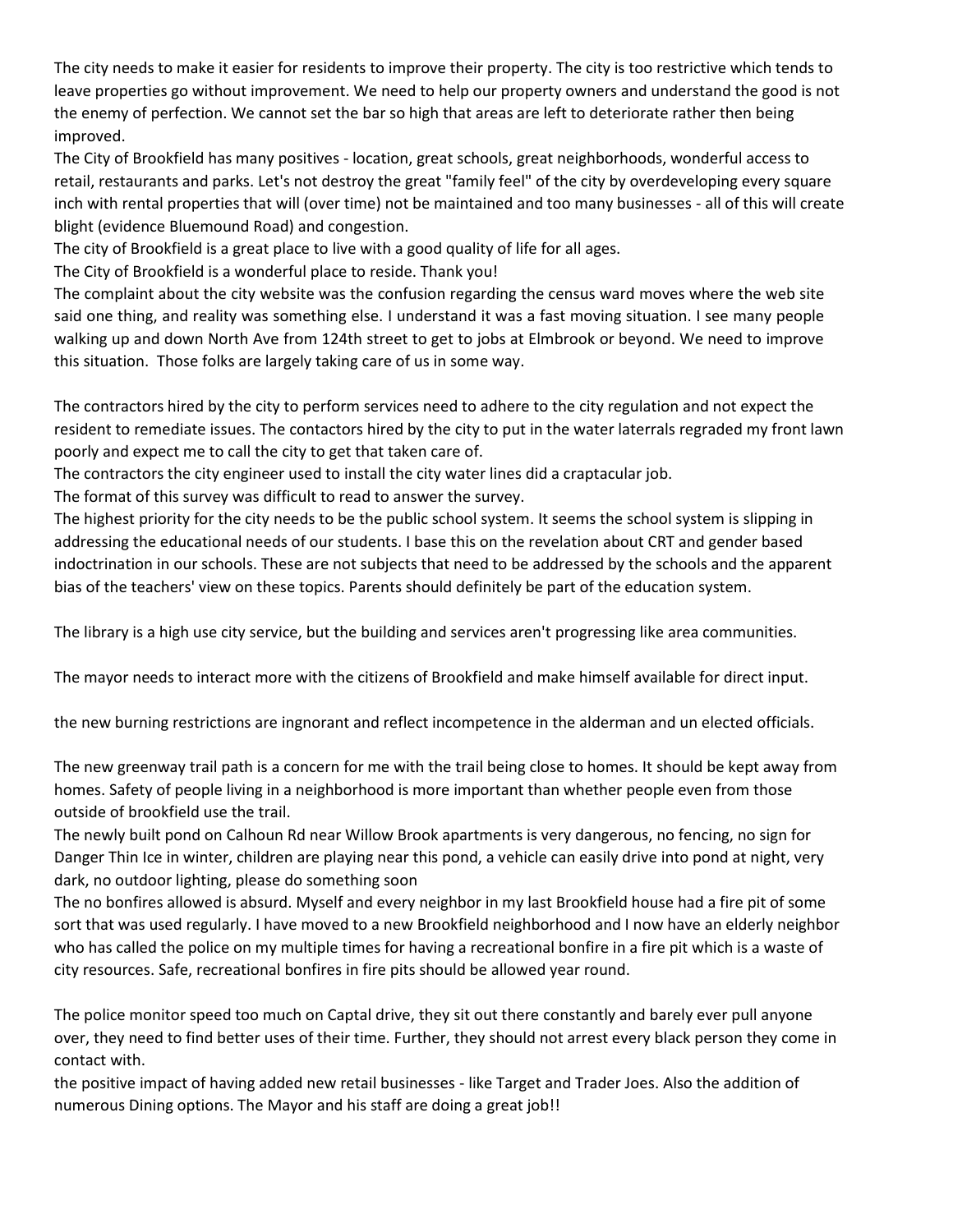The posted speed limit (going North) at the intersection of Burleigh Place and Pilgrim Road is 25 mph... no one goes less than 35 or 40, it would be nice to have the Brookfield PD on site from time-to-time.

The process for building a storage shed or adding an addition to our house is way too confusing and slow. There are too many limitations and red tape.

The quality of education has deteriorated since I moved to Brookfield. The rankings continue to drop, drug use by students has increased. Liberal ideologies have negatively influenced curricula and needs to be stopped with return to the basics!!!!

The recycling center is very important to me.

The reputation of the Brookfield is based on being a good place to raise a family and build equity in a home. I would recommend continue doing that to attract a younger tax base Brookfield can keep for a long time. Good schools, safety, parks, etc. Having that and being somewhat close to the city is what drawled us to here instead of moving to the lakes area.

The size of the Educational Bureaucracy in Brookfield is unsustainable.

The summer park concert series, bike trails, recycling center and library are the most used non-essential services to our family. It would be nice to have these maintained or expanded if our community could afford it. Of course, they shouldn't be put before essential services.

The survey did not talk about wild life. while most interactions are positive, coyote activity is increasing and worrisome.

The transition to the new garbage/recycling contractor could have been handled better with more timely and relevant communication. There were early missed days regarding Holidays that were not addressed on the website. Collection times are inconsistent from week to week. Putting out the barrels the night before has resulted in weather damage (wind and precipitation) and animal invasion (racoons)

the use of and abuse of fire pits needs to be further controlled

The Water Main Expansion project is planning on extending the water main in front of my property in 2026. With the current inflation and money getting thinner and thinner, it's unfair to ask residents to come up with tens of thousands of dollars to pay for the project. I wish the city would consider funding such infrastructure project in these difficult times.

There are only two genders - do not want to live in a WOKE community

there has been a vacant 1 story home on N.162 sreet vacant for more the 20 years. it should be torn down . no taxs being paid and ruing the neighbor hood

There is a nationwide communication service called NIXLE that enables people to sign up for texts on various alerts - fire, police activity, storms, road closures etc. It would be a great communication tool for the city to communicate with residents.

There is an arrogance at the mayor and alderman level that they can do what ever they want and the residents be damned

There needs to be yard waste removal. Since the restriction of landscape companies at the recycling center, there is a tremendous backup of traffic on recycling days in the fall. Perhaps opening more days would help. And there should be no burning of yard wastes at all.

This city is a great place to live. Also happy that Mayor Ponto retained his position.

This is a great place to live. Good people, safe community. An e-newsletter instead of print from the city would be nice.

This is a really great place to live. Mayor Ponto provides great leadership, strategic vision and the skills to make the strategy a reality.

This is a wonderful place to live.

This is a wonderful place to live. I am concerned with it being close to high crime rate areas of Milwaukee.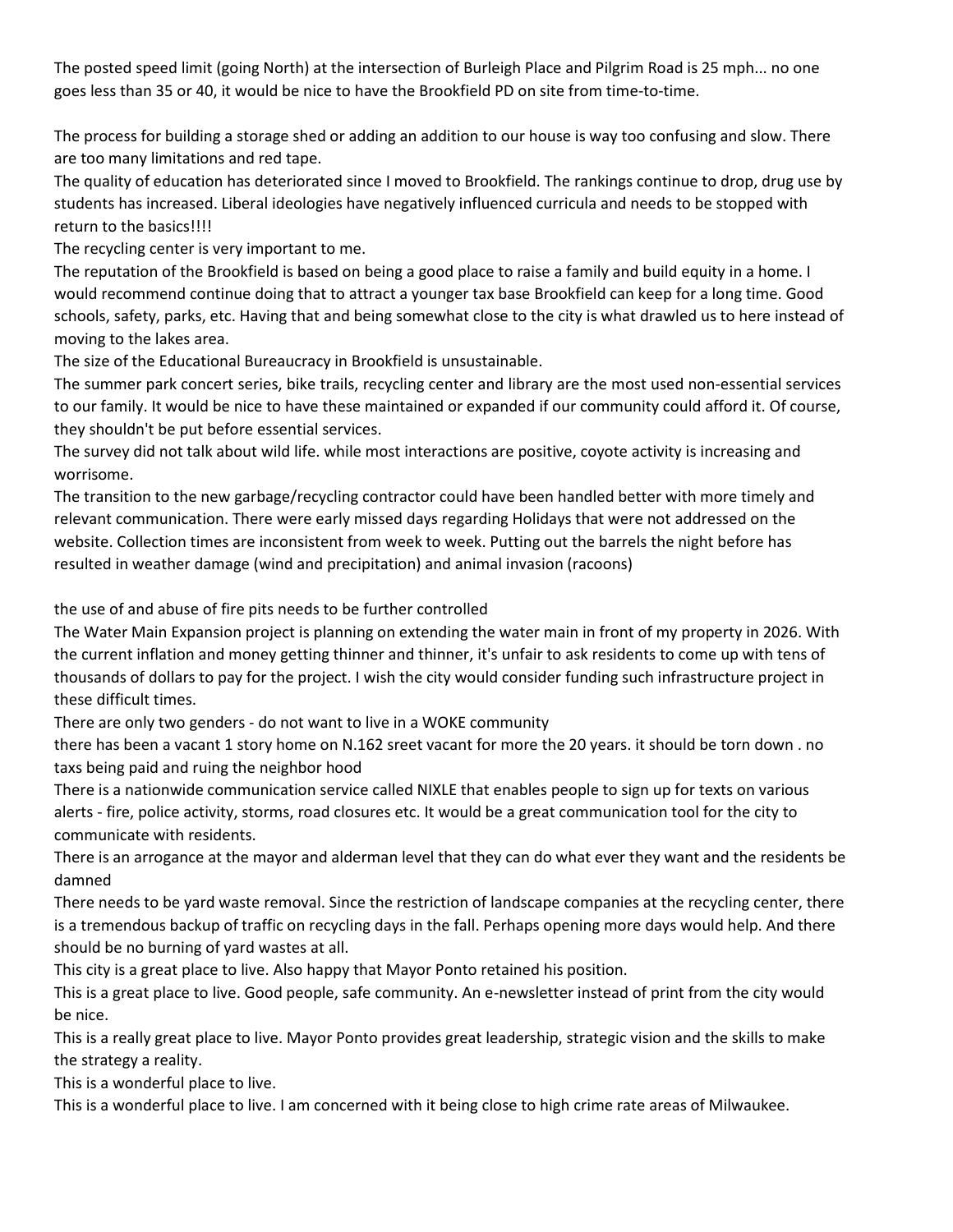This may be unrelated. Would like to make Brookfield a "quiet" city when trains pass through. Often I work from home and the train horns are a burden during my conference calls.

Thought the switch over of garbage collection at the end of the year could have been communicated and managed better.

Time for the mayor to retire. I voted for the other guy.

Time needed to consider my responses. The state of the state of the SAVE" option on each offer a "SAVE" option on each

page to allow us to leave survey, think about issues and return later to complete the survey. This survey was far too detailed for the average citizen and, for your information, too well over 90 minutes to complete! Thank you for the opportunity to provide feedback.

too many apartments

too much government with ordinances. I should be able to do what I want on my property

Too Republican

Tougher consequences for those who don't follow the law. Young adults(teenagers) causing damage to property or acting out with violence.

Traffic on residential streets should be monitored when traffic is heavy and streets are used for short cuts you should be able to walk with out constant traffic problems

Training snowplow drivers would be a good idea. Our area has a driver who repeatedly gets into the wrong gear and gets stuck on flat surface. He also heavily plows the fire hydrants in. We're all over 60!!! Keeping these cleared is impossible.

Trash service is coming too early to our home, we aren't out of the house yet (and some of us aren't even up). So we have to put it out the prior night, which is a problem if it is rainy, snowy or windy.

Truly enjoy living in Brookfield and it is a well- run city

Turn signals should be used at roundabouts if not continuing the same direction after the roundabout

Twice the paramedics have had to transport a member of our household to a hospital. Due to poor shocks, the medical condition was exasperated. Is budget the reason maintenance has been overlooked? Please give consideration to making shock replacement a priority when putting together this budget. Thank you.

Typical of government: Rules for thee but not for me. When part of our property was declared as wetlands, we were told under no circumstances we were not to remove or add any trees in the effected area. Now we see that you have mowed MANY trees and shredded them so that a walking path can be used. Who in their right minds would use this walking path when surrounded by mosquitoes and ticks in the summer and impossible to walk on the winter? The path along Brookfield Rd. is closed for about 6 months during the winter season. Would love to know who put any thought into this trail.

unclear the boundaries of city/town, or elmgrove. Down in District 7 feels like a different city than over by the recycling center!

Update the parks and have more services at the library for families. Make the town more friendly to biking.

Upset school administration building had to be a new construction when there are so many lease available properties.

Use volunteers were possible. Encourage filling of complaints when any city or school employee exceeds authority or withholds facts.

Very content with the way the community is at the present. Services that are provided are high quality and the taxes are fair. Would like to see bike lanes on busier roads to allow bicycles to travel across the city.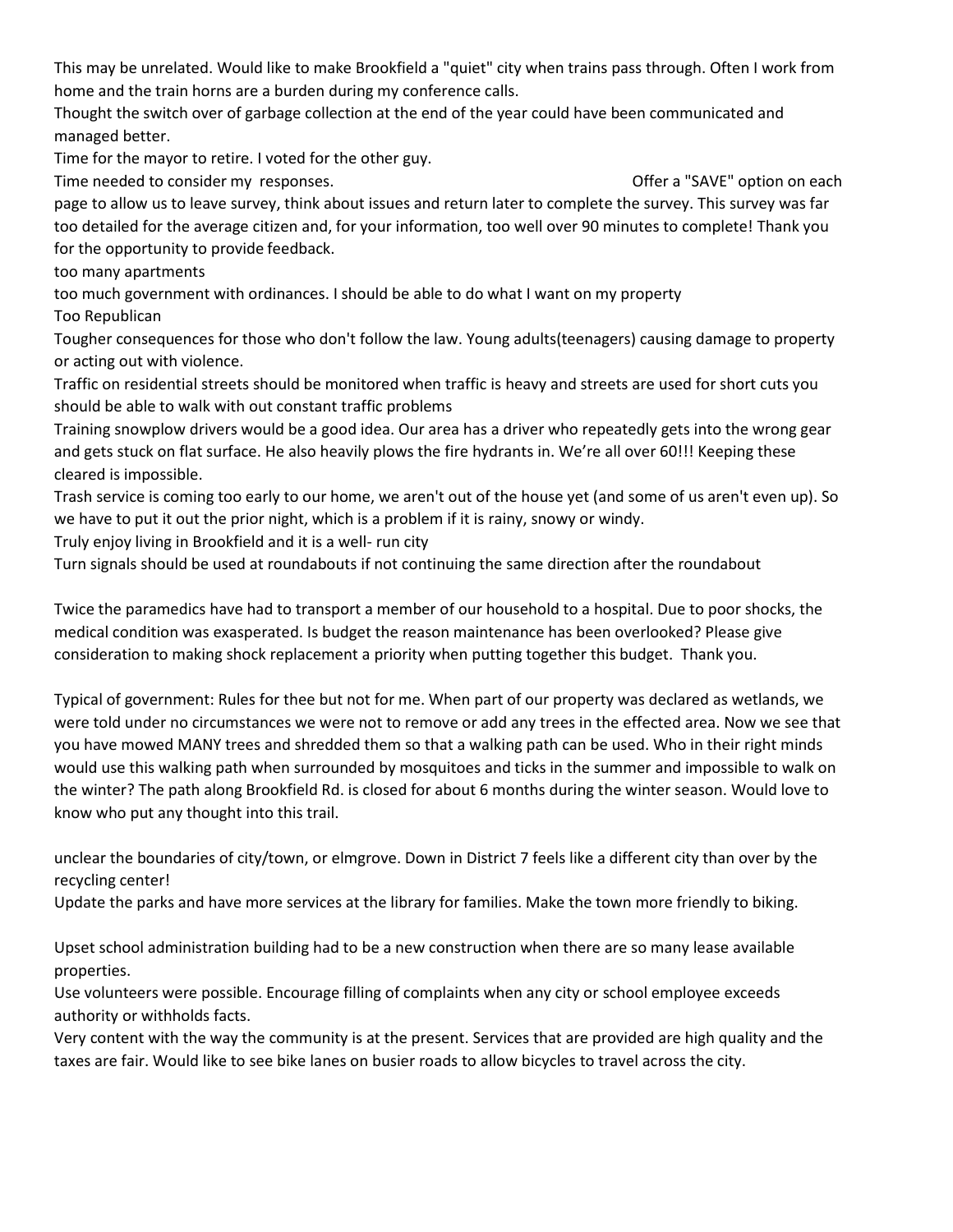Very disappointed that the city changed the burning requirements without public input.Aat least not well advertised. In the past this was always on the ballot at election time. Also disappointed that the city does not enforce it's ordinances. One that is very apparent is the sump pump discharge directly into the street.

Very glad that Ponto is remaining in office. Please keep coming to the High School musical and play performancesas a Fine Arts Parent I can honestly report it means the world to the kids to hear the Mayor came and enjoyed their show<sup>•</sup>

Very glad to live here.

Very happy, great place to raise a family. Would like to see leave burning prohibited.

Very nice job on Calhoun Rd and North Avenue construction projects.

very nice people working at City Hall. Clean and well kept grass and garden areas. Very good Police and Fire protection.

Very please with snow removal in our area

We appreciate all of the continuous efforts to proactively and progressively build upon what a great all around community Brookfield is so that it gets even better over time. Thank you!

We are concerned about stuff, including junk, trailers, and clearly business equipment in yards and driveways on a semi-permanent basis.

we are content with the city, its operations and services. Only concern is what is happening in the schools that used to be excellent. Do not understand why we spend so much money on exisiting schools before using Hillside. What a shame!

We are frustrated with renters in our neighborhood. The house next door to us has been in foreclosure and wasn't taken care of during that time and now renters live there and leave stuff all over the yard and guessing the grass will be out of control. It's been an issue for many years. Would be nice to have strict rules for the person renting the property for preventive purposes.

We are losing all of our trees. There are so many dead trees through out the neighborhoods. I understand that private property is private property but is there a way to pool resources to off tree removal at a lower cost? A city of contact or something?

We are thankful you are keeping the taxes lower yet providing good services. We wish you could outsource the school taxes as we have not had children attending for decades and think this is unfair. We mainly pay a lot of school taxes and receive nothing in return. Thanks for keeping our taxes lower than some of our friends and families.

We are the only city with a train horn. Surrounding cities do not implement train horns at night. Brookfield should follow suit. It is unnecessary with guards.

We are wondering when all the 4 lane roads will stop being developed. Also hoping you plant trees for all the trees being taken down including the ash trees. Thankful for this town and the neighborhood where we live. Thank you for all you do to make this a pleasant place to live and raise a family!

We both agree on all the check marks!

We could use on ramps for I 94 off of Calhoun, but only on ramps going East and West.

We enjoy Brookfield and have lived here for over 20 years.

We enjoy living in Brookfield. The city provides all we need in terms of services and shopping. It also seems to be a safe community for seniors which we appreciate.

We have a beautiful and peaceful community in our neighborhoods. Lately, the amount of speeding and loud exhausts has become quite a problem.

We have a very competent Mayor, highly educated, knowledgeable, responsive, level headed. Brookfield is a safe place to live. Excellent services. Responsive city staff.

We have lived in Brookfield since 1967 and all our children have gone to school here. . I have answered to the best of my ability.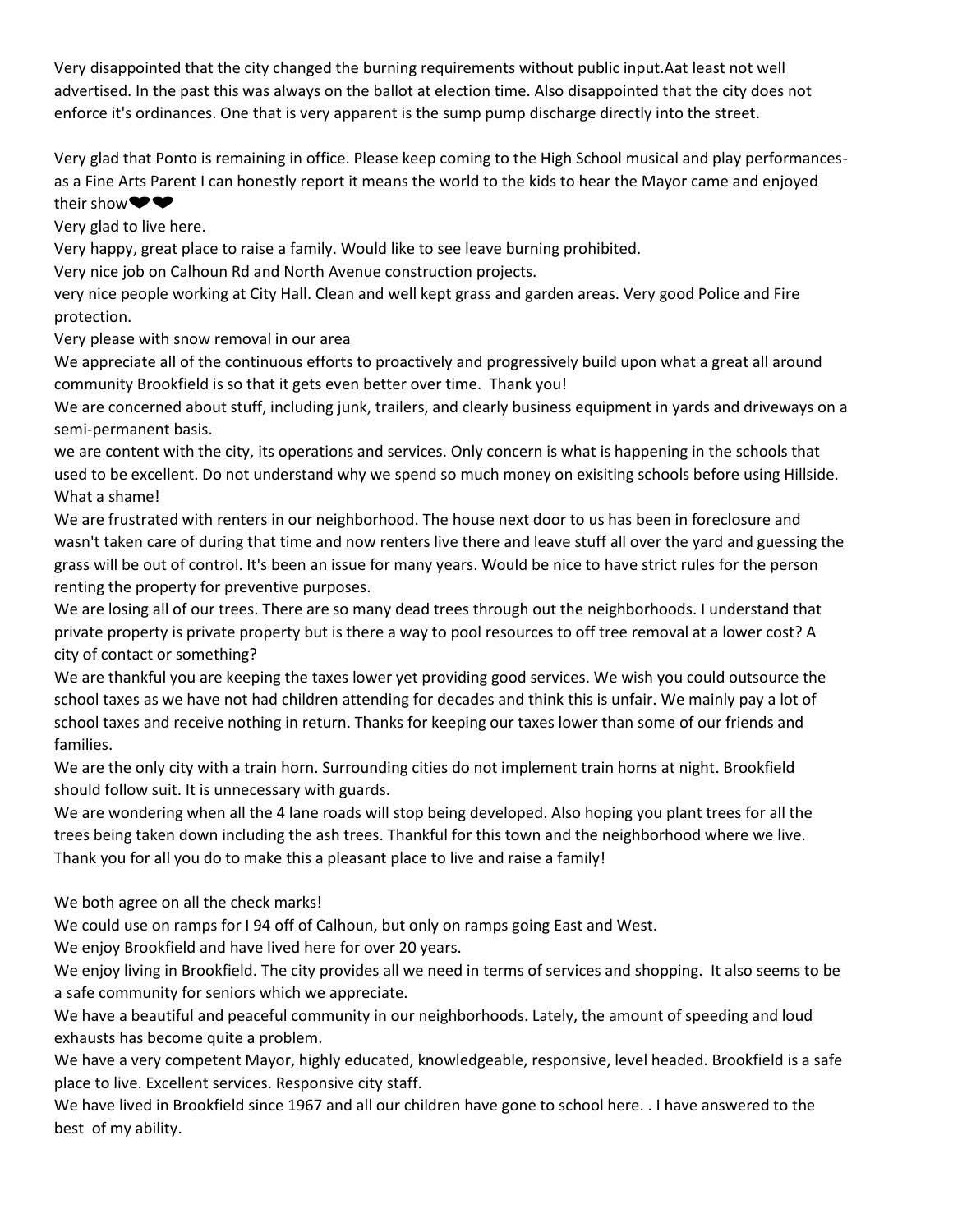We have loved living here, raising 2 children, the sense of community, GREAT education, park & rec opportunites, and the library.

We have moved here from Milw County because of the high crime rate and high taxes with Brookfields growth and interaction with Milw we are seeing the same volume of crime here if this is not curtailed you will see people moving out of Brookfield neighbors who have been here 3 years are seeing the change and planning on moving. Beware your plans are turning Brookfield into Milwaukee

We have raised 4 children here. All college and graduates. Loved our neighborhood and social/educational offerings.

We have recently relocated back here after being gone for several years. The city has grown and improved in many ways, however, the glaring decline in the public school system is disheartening. Brookfield no longer has a reputation of having and excellent school district, and families are choosing to live elsewhere, or send their children to private schools.

We like living here!

We like the city!

We love Brookfield and everything it has to offer. Thank you for a great city and community.

We love it hear and feel lucky to have bought our home in 2017...before prices started to REALLY increase!

We love it here. Keep up the good work! Thank you.

We love living here. We hope it will remain a safe community. Please don't over develop. We like the open green spaces scattered around the city. WE don't want over congestion of traffic.

We love living in Brookfield, and appreciate all of the hard work our city employees and leaders do to make our city a special one. Thank you!

We love the Brookfield recycling place. My husband calls it the Country Club as it is his favorite place to go for yard needs. Snowing plowing is awesome!!! Garbage/recycling is going well since you changed to GLR. Thanks for doing such a great job. Keep it up.

We love the value of services we get for our tax dollar. Would love to see a yard waste pickup option. Love seeing the improvements occurring in the village of brookfield area. Would love to see city support for events (street closures, street safety and funding)

We moved here with small children for the fantastic schools, parks, quiet neighborhoods, lot size, stable house prices. We are very happy with the city and services. We recommend it to those looking to move in.

We need a crosswalk from the neighborhood directly south of Brookfield Central across Gebhardt. It is very dangerous crossing there at certain times of day. Also, there are patches of the sidewalk along Calhoun between North Ave and Gebhardton the west side of Calhoun that get dangerously icy in winter. Mudra king is needed.

we need better landscaping on the roundabout at north av & barker rd. Police needs to be more present for traffic violations and speeding.

We need more community involvement and events. The Town of Brookfield does well with their Beer Gardens and Kids Fest. What can the city do more of to help Brookfield feel like more a community rather than a large city?

We need term limits for our Mayor. It's time for a change and with very little media attention provided to suburbs in the greater Milwaukee area our suburban leaders get way too comfortable. Brookfield has potential but it has been slowly declining for 10+ years. Thanks for sending this survey and providing an opportunity to share feedback.

We need to do more for the environment.

We need to start focusing on how to build a great downtown with LOCAL buisinesses. Chains, conferences etc are a thing of the past.

we raised 5 sons, then we used the parks, recreational programs and library all the time.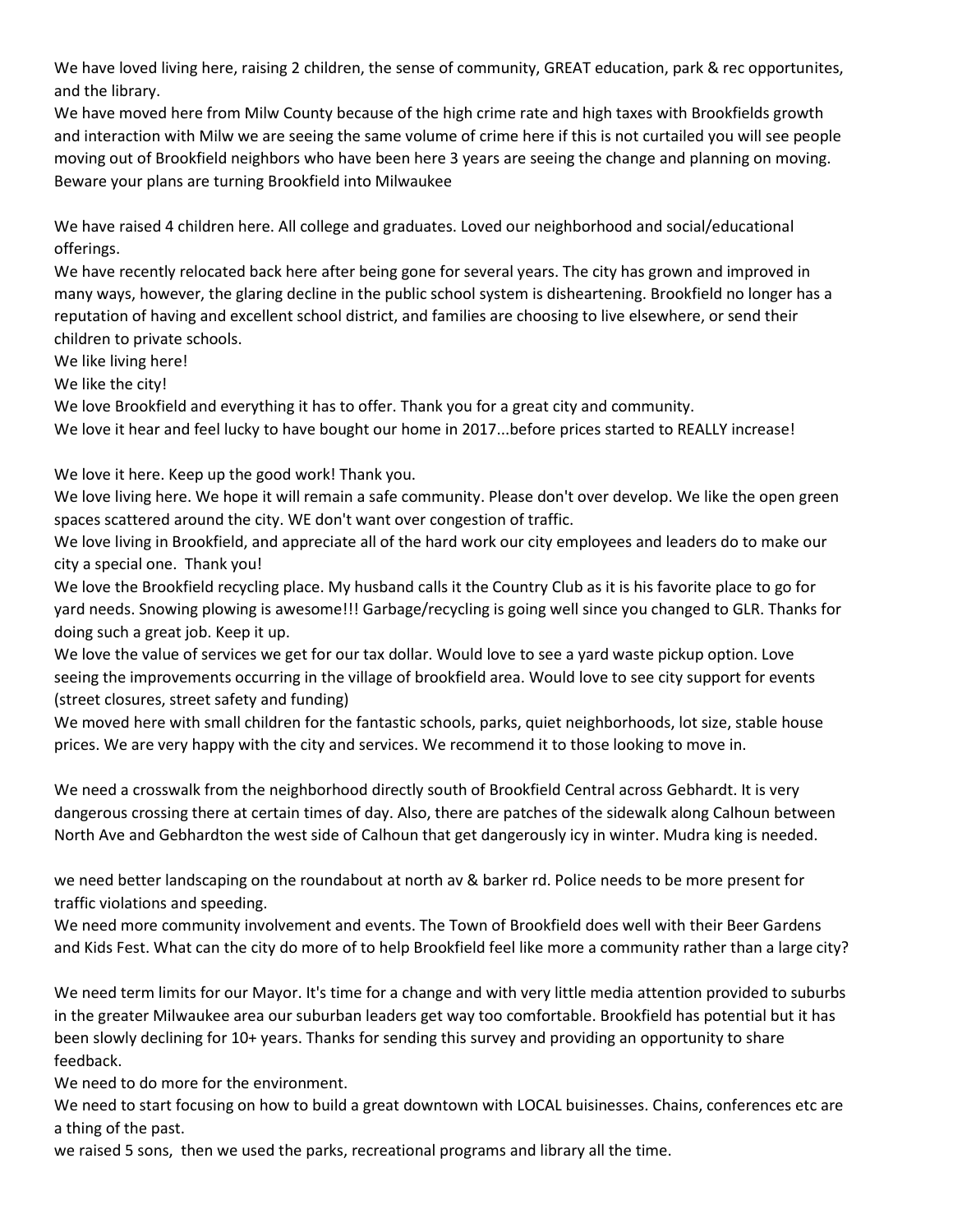We recently had sewer work done in our subdivision. In my opinion, the gravel back fill was so high and the top soil so sparse that we will not have grass in this area and won't have grass until we take the landscaping responsibilities onto ourselves.

we use to be the city of trees, there are to many vacant stores we are loosing tax revenue.

We used to be proud to live in Brookfield - now not so much. Our roads are atrocious and City employees have developed a culture of contempt towards residents. Our once beautiful corridors of commerce are being replaced with office buildings and empty strip malls. Catering to the live/work/play and work-from-home crowds seems counterintuitive - they only complain and "take" but don't support local business and will be the first to jump ship to other communities if they don't get their way. They don't care where they live as long as Amazon delivers and take no pride in their community. We (Brookfield) should return to good roads, clean streets, low crime, and business-friendly policies to attract and retain commerce in our City.

We value honesty and transparency in running the City, and we believe we have that in Brookfield. We'd like to see the park and recreation department put up the tennis nets earlier in the season. Closing the tennis courts and outdoor recreation during covid was silly. We also have concerns with over-specialization of the police department at the expense of preserving order in public spaces and traffic enforcement.

We'd love to see more small businesses/local restaurants/bars (food/shops) around Brookfield. We've been very happy living here. I would like to see services extended at the Recycling Center to allow residents to bring in a greater variety of materials similar to what the Milwaukee recycling center allows.

what is the city doing to attract new businesses to the area

#### What's city's Five year plan?

When I was young, Brookfield was a fantastic community to raise a family. Business owners lived here, we could bike around, and Bluemound road was a small county highway. Since that time, Bluemound Road has become the focal point of all development while other areas have become stagnant. The new beer garden at Fox Brook is a great step in the right direction, the coffee place and elbow room in the village are great additions, encourage smaller businesses to stay within the city and incentivize them to rebuild the village, Ruby Isle. Do food trucks and farmers markets near parks vs the corners. Brookfield isn't far from doing good things but if you look around at other communities they are doing a better job than Brookfield and they are drawing more young affluent families which is how Brookfield was built in the first place. The tot lot looks the same at Wirth Park as is did when I was growing up 35 years ago. I am happy to talk, call me any time at

When they repaved our street 2 years ago, they made it 2 feet narrower and now most everyone has tire tracks on their front lawn from people driving or parking on the lawn. It is very narrow especially in the winter after the plow comes through.

Why can't a railroad underpass be built at Pilgrim and North Ave? More police patrols since we've had cars full of miscreants (and we all know who I mean) casing homes and driveways in early morning hours

Why cant I fill in my ditch? Its always wet, disgusting and an eyesore. The old flooding excuse is invalid, dozens of homes down stream from me are filled in. The house across the street is filled in. There are no issues. These open storm ditches make neighborhoods look run down. I get it if there is no money for the city to fill and grade it as they did before the moratorium, but why not let the home owner pay for the entire project if they so desire.

Why did you invest in a convention center smaller than the Milwaukee convention center. Go big or go home . At this point you should expand it and attach it to the dying mall before that becomes a graveyard. Know your competition. Should have never built it in the first place but now take advantage of our safe environment over Milwaukee and think big picture.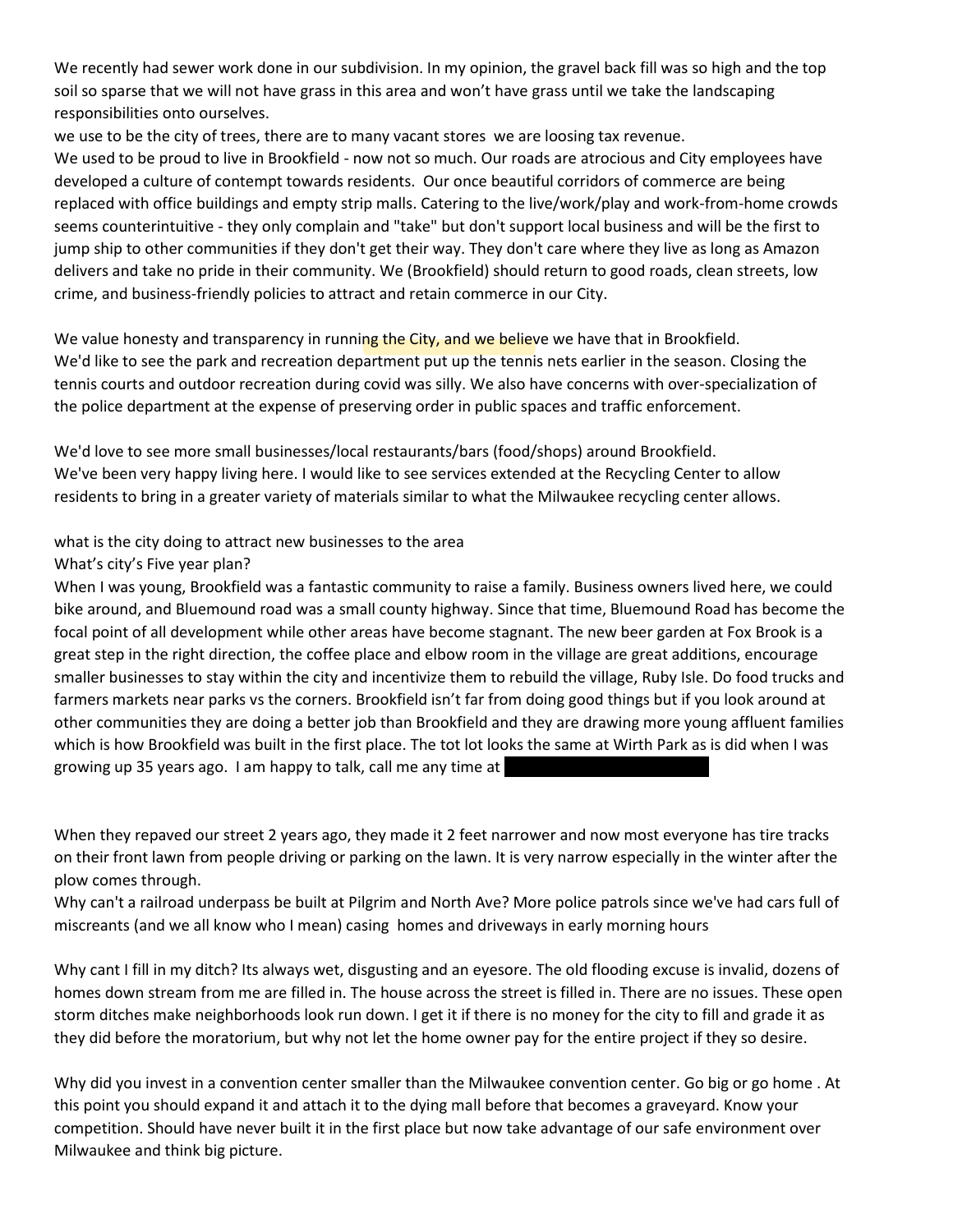Why in list of services you purposefully did not have column for reduce taxes - you with "raise taxes" we're taxed to death. And no need for teachers to get over 50% of our taxes; what a joke; privatize schools!!!

Why is the fire hydrant located in a dangerous setting in front of 17295 Oak Park Row. I have had my lawn mower tip on me and if I was to keep it clear I would be subject to twisted ankles, the same as any fireman would be trying to connect. The city knew this but the person responsible did not come to look at the time I questioned it. It is an ongoing sad placement and should be relocated

Why were city workers and equipment used to grind stumps on private property? The west side of Glen Kerry subdivision (Derwin). A city vehicle was observed grinding 4-5 tree stumps in a back yard.

Will miss my neighborhood/Brookfield when we retire to FL

With any of the services provided, if it's necessary to do a minimal tax increase to maintain the current level of services, I'd be OK with it.

With the increase in population, the rise in respiratory issues, and a great recycling center, it seems time to stop burning. Members of my family often cannot go outside on beautiful days due to smoke.

Within the last 5 or so years 2 new neighbors moved into properties that border mine and have placed items along the property line that are devaluing my property. One placed a tree house that within 1 year is clearly dilapidated and dangerous, yet the city does not inspect or do anything about this. Very frustrating and an eyesore to our property! The other neighbor places trailer, lawn mower and their children's sports equipment on the property line. As we cannot place a fence up due to city regulations, we have to look at all of this. I just find it inconsiderate and we complained once only to create friction. If the city would do it's job to rectify this it would be very helpful.

Wonderful city! Would love to see our parks / playgrounds improve for kids.

Work toward the inclusion of people of all ethnicities and religions

Would be very important to increase the level of food quality and options at the Elmbrook school district

Would like City to consider street repair and maintenance of condominium streets or reduce taxation as appropriate. This is a form of taxation without representation.

would like more options for burning

Would like to see leaves pickup in the fall.

Would like to see some kind of restaurant go into the Ruby Isle area. It would be nice to have some place in the center of the city that you could walk to for dining.

Would like to see yard waste pickup funded by purchase of waste stickers. Street maintenance is poor. Drive Sunnyslope Rd

would like tree limb pick up at roadside

Would not live anywhere else

yardwaste collection should be investigated maybe once a month, that would eliminate burning and the parking of trailers in peoples yards

Yes - when is law enforcement going to enforce the law on Lilly Rd that there are signs that state NO THRU TRUCKS and we have semi trucks, dump trucks and every other truck you can think of, driving by, none are ever stopped!! They're using Lilly Rd as a shortcut to get to Industrial Park!! Impose the law so we can have a quiet street again!

Yes I have concerns about the proposed underwood creek trail extension from shamrock Lane to Lisbon rd. The trail portion near the Lisbon road is right on the edge of the home line properties in Elmbrook subdivision. It poses a great Security , Safety, Privacy risks for the home owners as well as the trail users. This portion of the trail needs to be relocated for both the safety of homeowners and trail users. This section of trail also ends at a non stop light section of the Lisbon road which has heavy traffic.